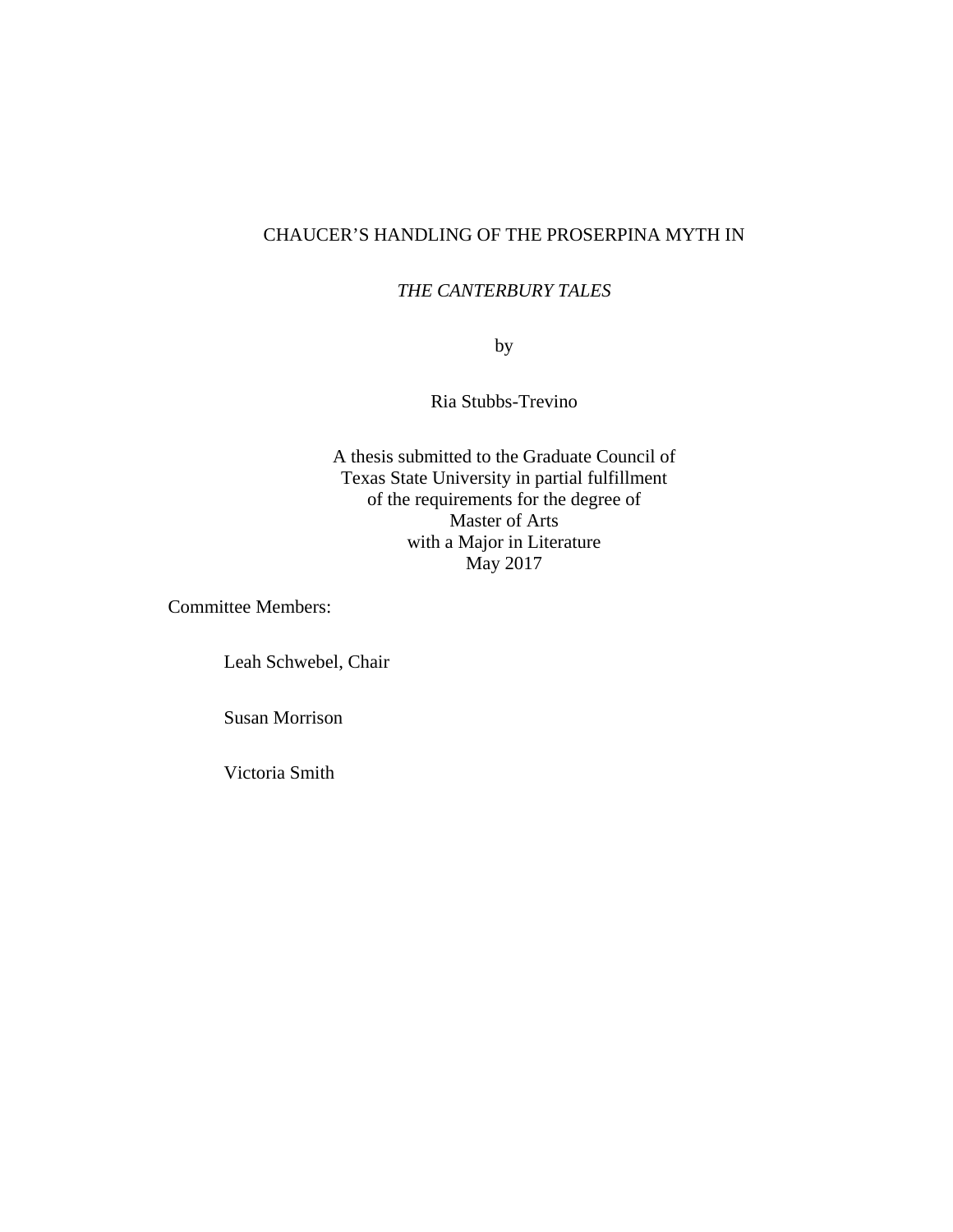# **COPYRIGHT**

by

Ria Stubbs-Trevino

2017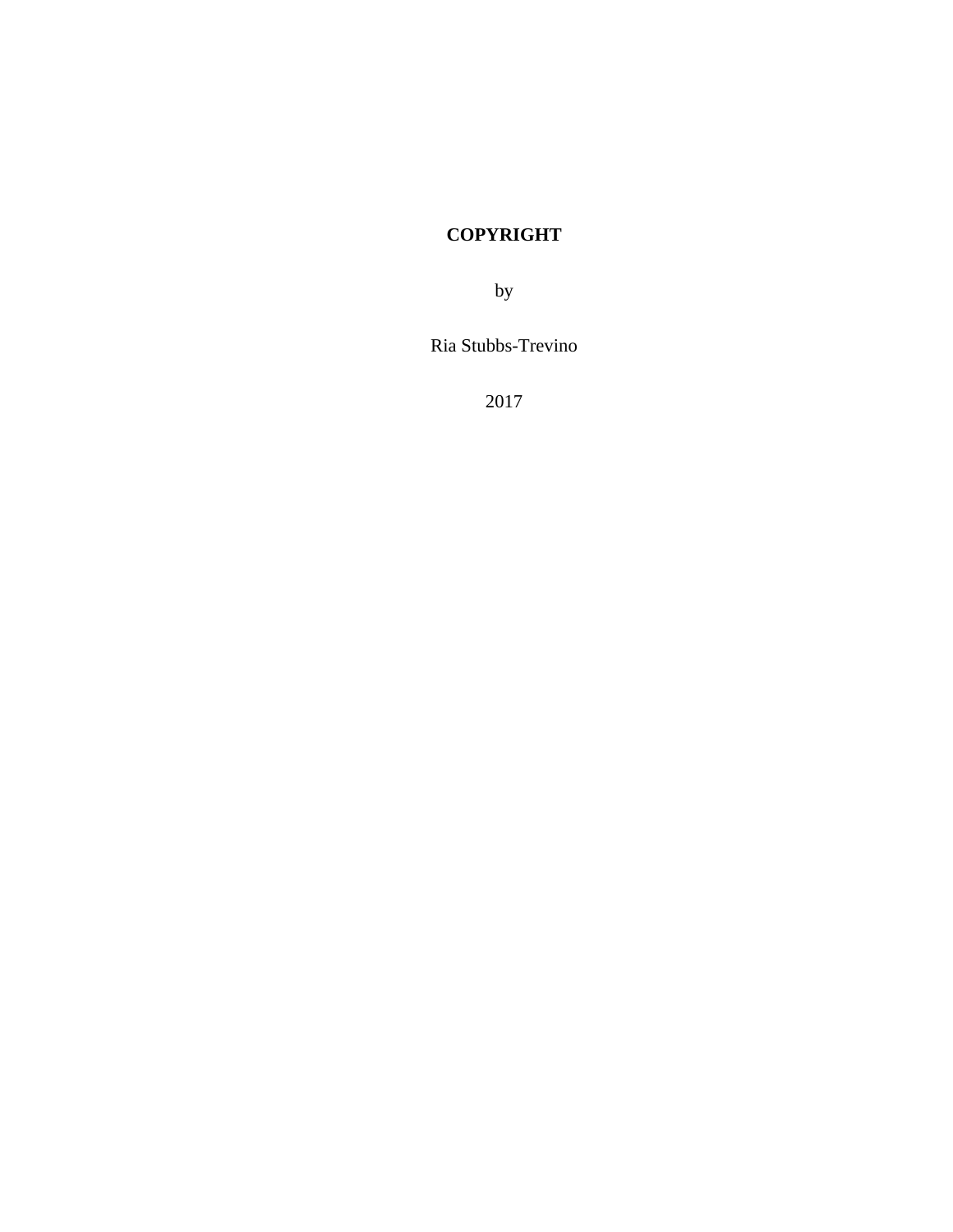## **FAIR USE AND AUTHOR'S PERMISSION STATEMENT**

## **Fair Use**

This work is protected by the Copyright Laws of the United States (Public Law 94-553, section 107). Consistent with fair use as defined in the Copyright Laws, brief quotations from this material are allowed with proper acknowledgement. Use of this material for financial gain without the author's express written permission is not allowed.

### **Duplication Permission**

As the copyright holder of this work I, Ria Stubbs-Trevino, authorize duplication of this work, in whole or in part, for educational or scholarly purposes only.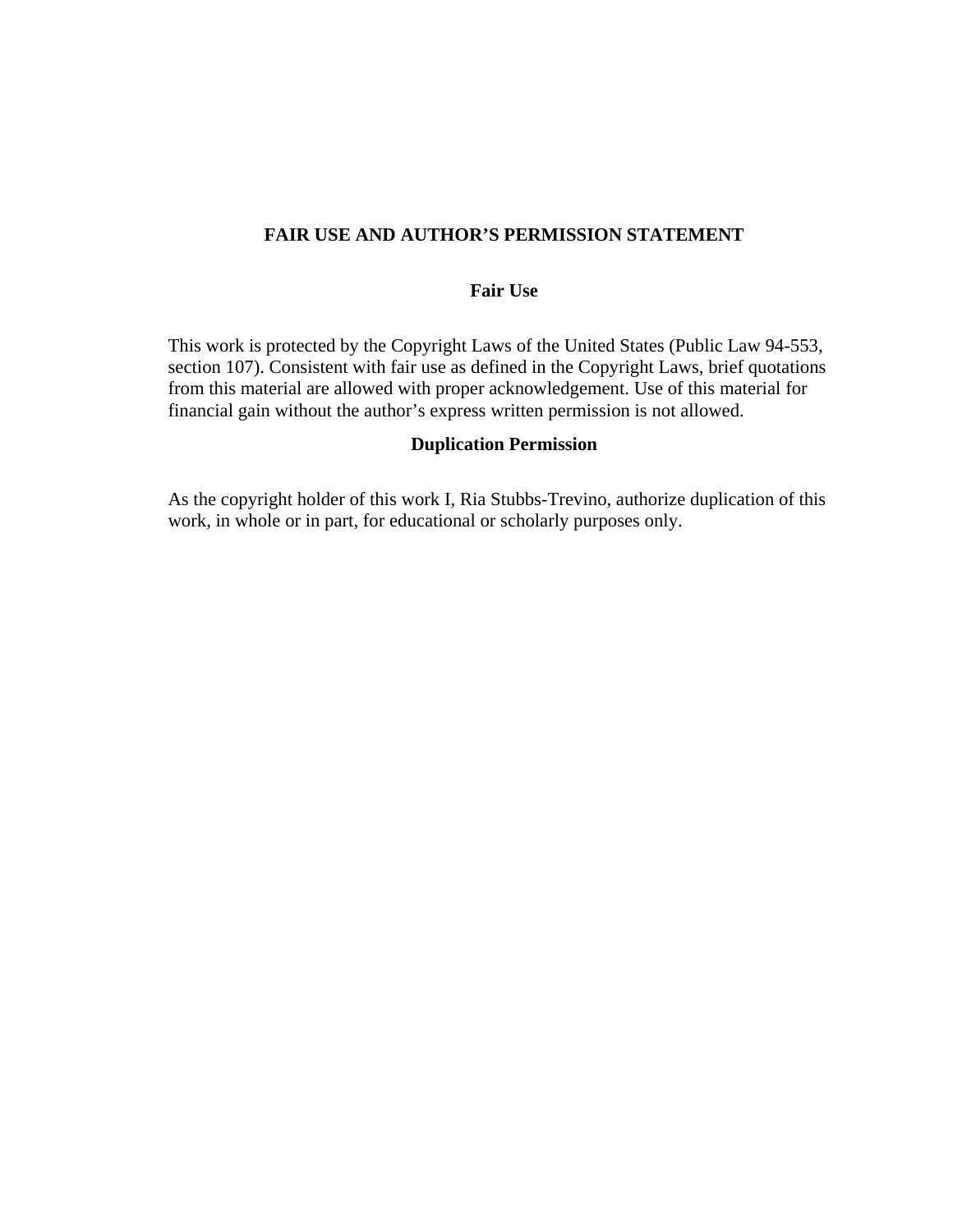# **DEDICATION**

This thesis is dedicated to my indomitable mother, Amber Stubbs-Aydell, who has always fought for me. If I am ever lost, I know that, inevitably, I can always find my way home to you.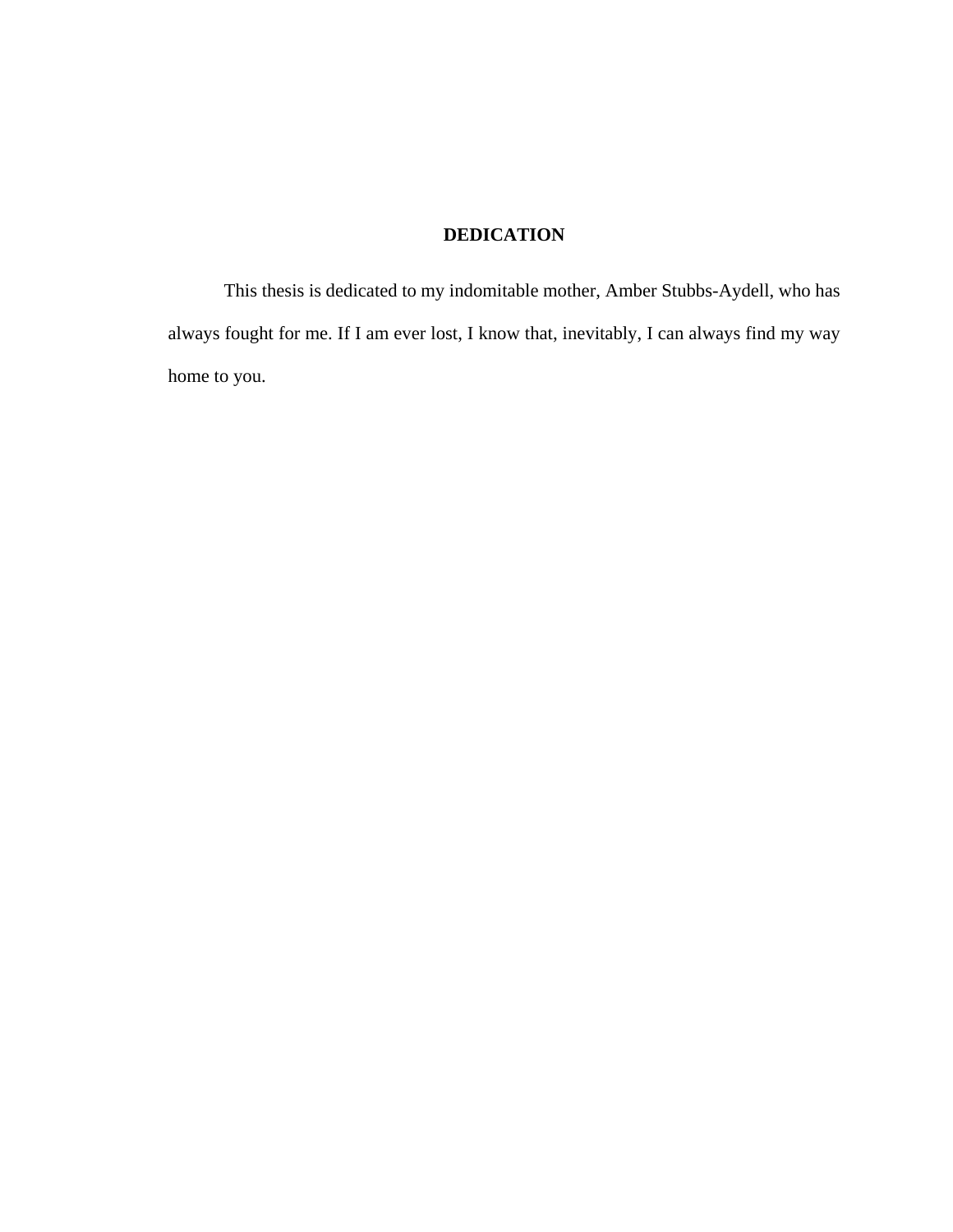#### **ACKNOWLEDGEMENTS**

There are three groups of people I would like to thank: my thesis committee, my friends, and my family.

I would first like to thank my thesis committee: Dr. Schwebel, Dr. Morrison, and Dr. Smith. The lessons these individuals provided me in their classrooms helped shape the philosophical foundation of this study, and their wisdom and guidance throughout this process have proven essential to the completion of this thesis. I am especially indebted to Dr. Schwebel, whose passion for Chaucer invigorated my own, and whose patient mentorship has kept me sane throughout this journey.

I am grateful for Kenneth Rex Nabours III, whose care and love has given me the strength I needed to complete my project: he prepared meals for me when I was too tired to take care of myself, brought me generous amounts of coffee for late-night writing, and held me through my bouts of anxiety. I am also grateful for Erica Henry, who listened to all of my fears throughout this process, and comforted me when I needed a friend; her friendship has consistently reminded me to step back from my work every now and then, and take time to laugh. I also thank Holly Kay Worley, the first person outside of my own family who has ever made me feel truly loved. Without her friendship, I may have never had the confidence to pursue something like this.

Finally, I want to thank my family. I am grateful for my siblings: Drew, Erin, Daniel, and Alex, who consistently cheer me up and remind me to work hard. I especially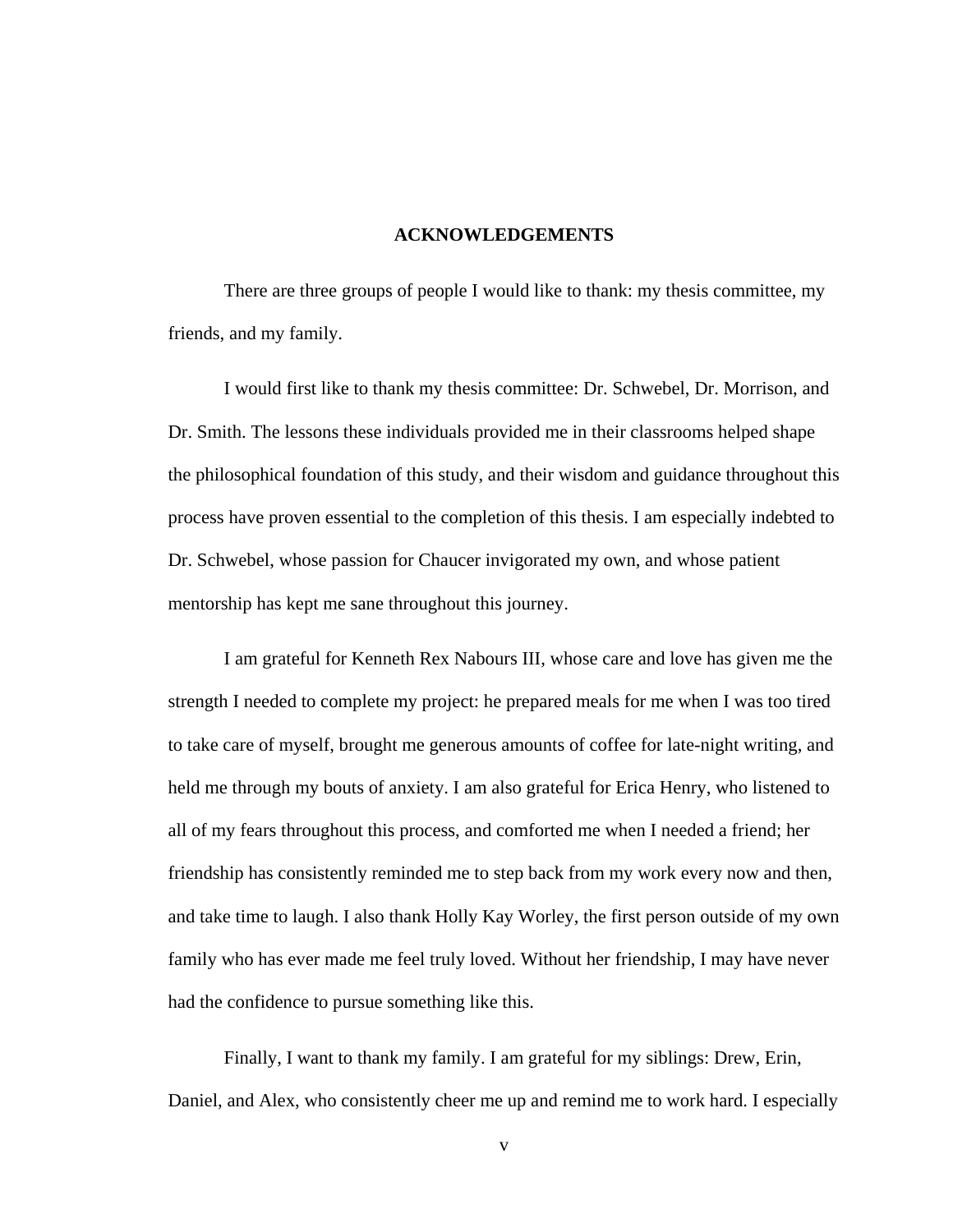want to thank Alex, who has engaged in many conversations with me regarding the Proserpina myth; our mutual enthusiasm for folklore pushes me to keep learning, and keep writing. I also want to thank my parents. Without their understanding and emotional support, this thesis would not have been possible. I especially want to thank my father for raising me to always question the veneer of things, and to think critically about the stories I consume. Last but not least, I want to thank my wonderful grandfather, for being supportive and providing me with a place to stay while I completed this project. I am the luckiest granddaughter in the world to have such a smart and loving role model.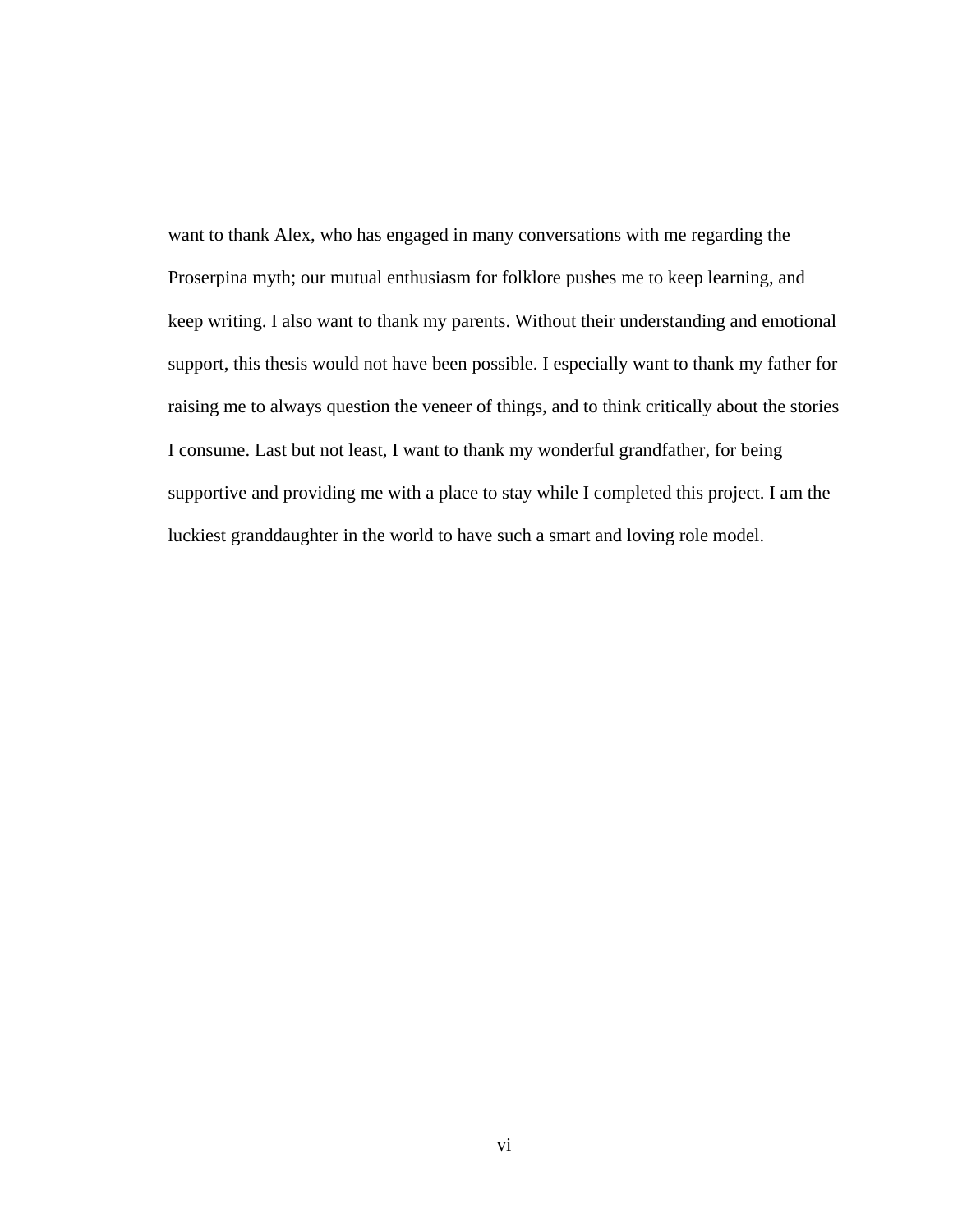# **TABLE OF CONTENTS**

| Page                                                                      |
|---------------------------------------------------------------------------|
|                                                                           |
| <b>CHAPTER</b>                                                            |
| I. INTRODUCTION: FEMININE ANGER AND THE CANTERBURY TALES  1               |
| II. ABANDONMENT AND THE FAILURE OF PRAYER IN THE                          |
|                                                                           |
| III. "ALMOOST SHE GAN TO WEPE": RAPE AND EMOTIONAL                        |
|                                                                           |
|                                                                           |
| "Mannysh" Anger vs. Divine Motherhood in the Man of Law's Tale58          |
| Fairytale and the Deceptively Motherless Landscape of the Clerk's Tale 63 |
| A Queen of Fairy: Proserpina as Mother and Enchantress in the Merchant's  |
| .78                                                                       |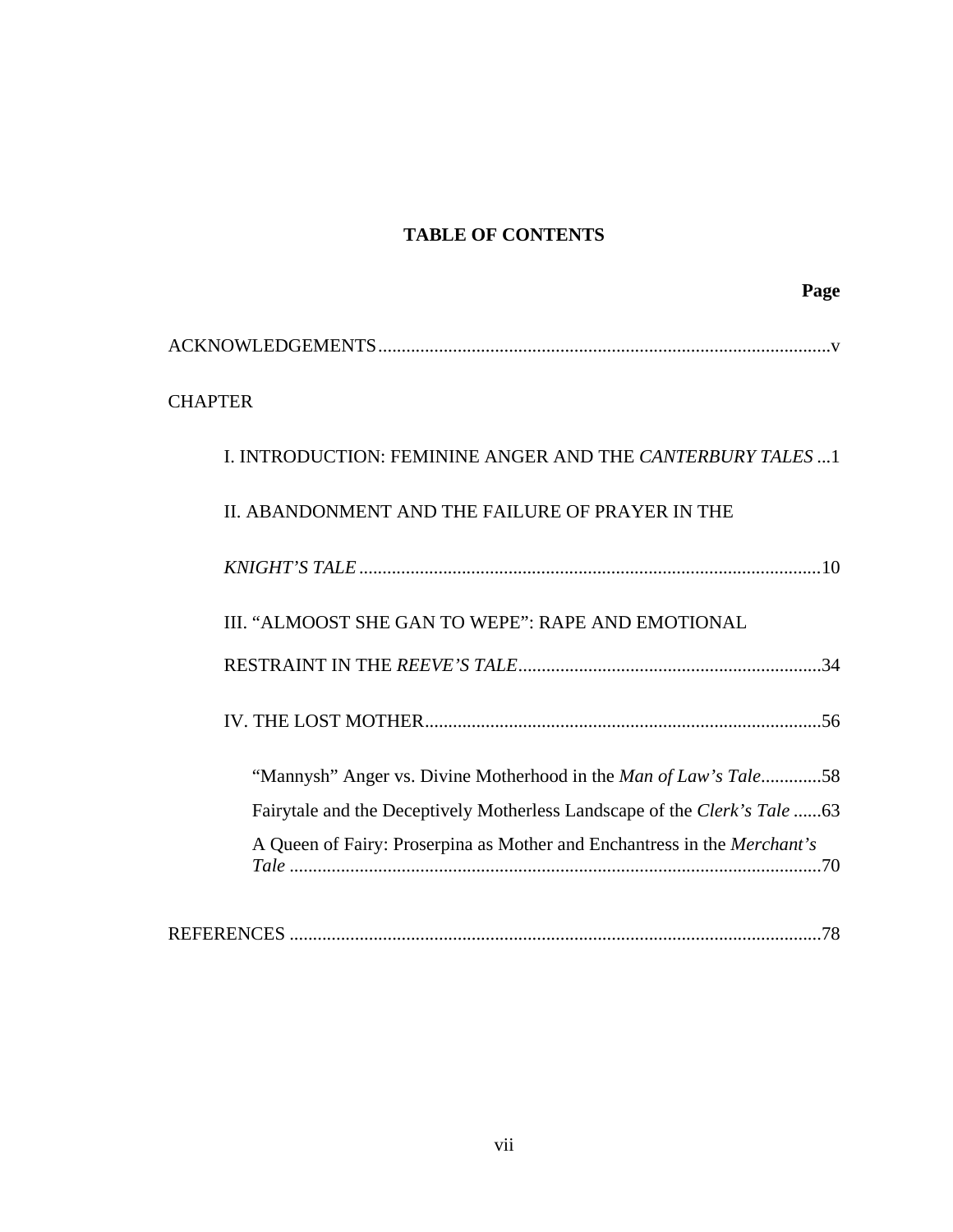#### **I. INTRODUCTION: FEMININE ANGER AND THE** *CANTERBURY TALES*

O chaste goddesse of the wodes grene, To whom bothe hevene and erthe and see is sene, Queene of the regne of Pluto derk and lowe, Goddesse of maydens, that myn herte hast knowe Ful many a yeer, and woost what I desire, As keepe me fro thy vengeaunce and thyn ire, That Attheon aboughte cruelly. Chaste goddesse, wel wostow that I Desire to ben a mayden al my lyf, Ne nevere wol I be no love ne wyf. (the *Knight's Tale,* III. 2297-2306).

Until this point in the *Knight's Tale*, when Emelye unveils to Diana her "desire to ben a mayden al my lyf," the only intimate desires Chaucer makes known are those of lovesick Palamon and Arcite, whose obsessive infatuation with Emelye drives the plot forward. The first time we actually hear Emelye speak, she prays for protection in Diana's temple, a space that suggests both psychological interiority and wish-fulfillment. As the painting of Daphne and Apollo on a wall of this temple implies, Diana often functions as a granter of wishes for devoted maidens seeking protection from rape (III. 2062-2064). In this sacred place, Emelye makes her wish known: she wants to be a lifelong maiden and avoid marriage. Surrounded by images of people Diana has transformed in animals, Emelye expresses her love for hunting and walking in the wild woods, as well as her antipathy toward the prospect of motherhood and sexual intercourse: "I am, thow woost, yet of thy compaignye,/ A mayde, and love huntynge and venerye,/ And for to walken in the wodes wilde, And nought to ben a wyf and be with childe. Nought wol I knowe the compaignye of man" (III. 2307-2311). Chaucer obscures whether or not Emelye actually asks for a physical transformation of her own, but she does let Diana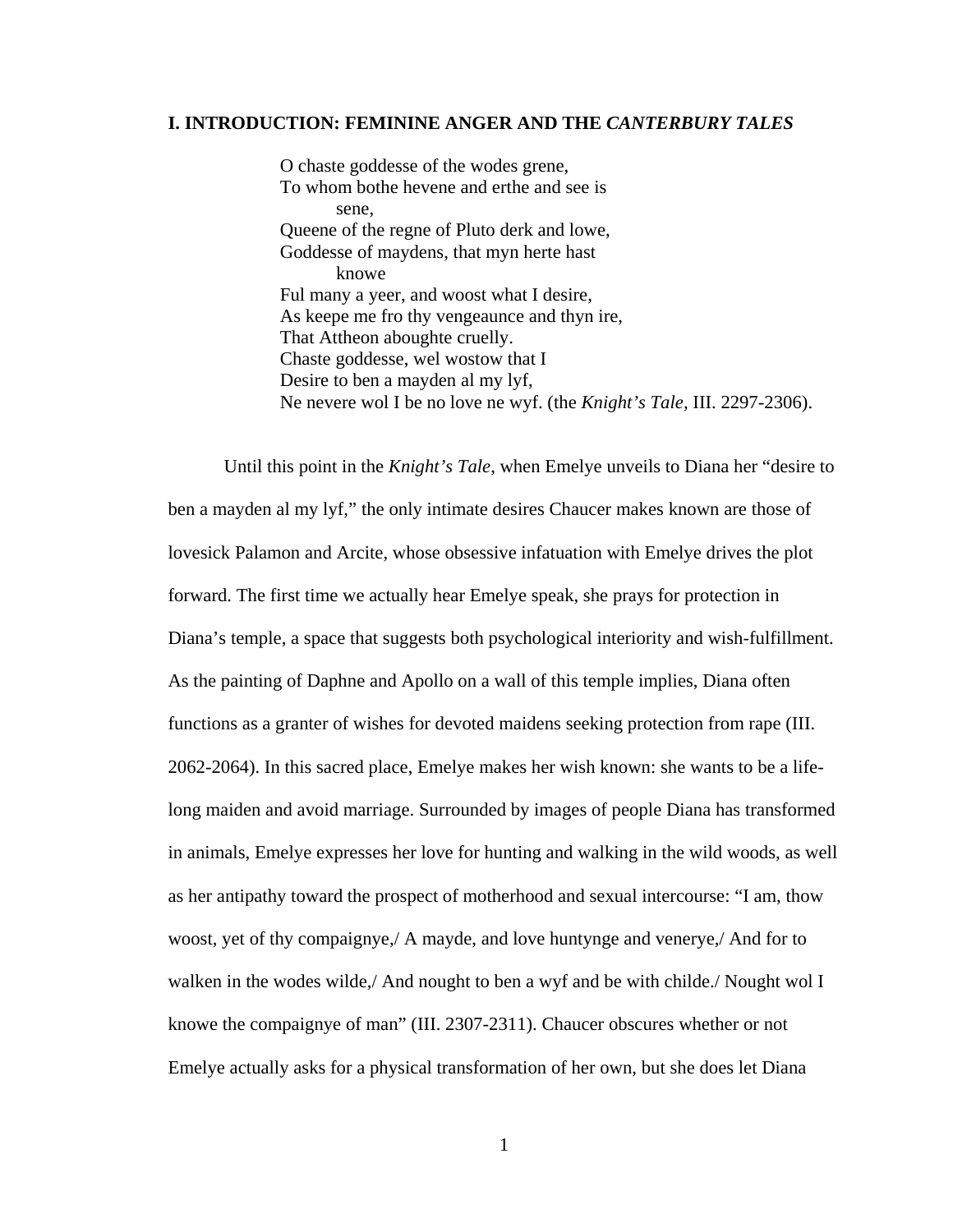know in no uncertain terms that as an animal, or even as a tree-like Daphne, $<sup>1</sup>$  $<sup>1</sup>$  $<sup>1</sup>$  she will still</sup> get to do the things she loves without the torments of marriage that she would have to endure as a human. Emelye's wish, of course, never comes true. At the conclusion of *The Knight's Tale,* Theseus marries her off to Palamon, and the only physical transformation on the horizon is the one she fears most. Prayer fails to protect Emelye, and Chaucer sinks her emotional interiority in the text, replacing the "bittre teeris"<sup>[2](#page-8-1)</sup> that stain Emelye's cheeks in Diana's temple with public weeping in the wake of Arcite's death: "Tho cam this woful Theban Palamoun,/ With flotery berd and ruggy, asshy heeres,/ In clothes blake, ydropped al with teeres;/ And, passynge othere of wepynge, Emelye,/ The rewefulleste of al the compaignye" (IV. 2885). In the *Canterbury Tales*, a psychological divide exists between the emotionality women express in the private and public spheres; bitter and fearful, Emelye cries for herself in private, but publicly, she weeps for a man she does not love. I ask, where is the warrior-spirit of this captive Amazon, and does she seethe?

Forthright depictions of feminine anger rarely occur in the *Canterbury Tales*. Chaucer allows us to see the Wife of Bath seething to the point of physical reaction in her prologue, which describes her boiling anger as she listens to Jankyn continuously read from his "cursed book" of wicked wives, provoking her to tear out three pages of the book and hit his cheek so hard that he falls backwards into a fire (790-796). However, her emotional transgression does not go unpunished; Jankyn retaliates by striking her head, causing one of her ears to go deaf (668). Feminine anger manifests verbally rather than

 $\overline{a}$ 

<span id="page-8-1"></span><span id="page-8-0"></span><sup>1</sup> If Emelye happened to turn into a tree, her leaves might fall and "walk" in the woods, carried by the wind. Her wood might be used for bows or arrows, through which she could still hunt.  $2$  (KT III. 2326-27).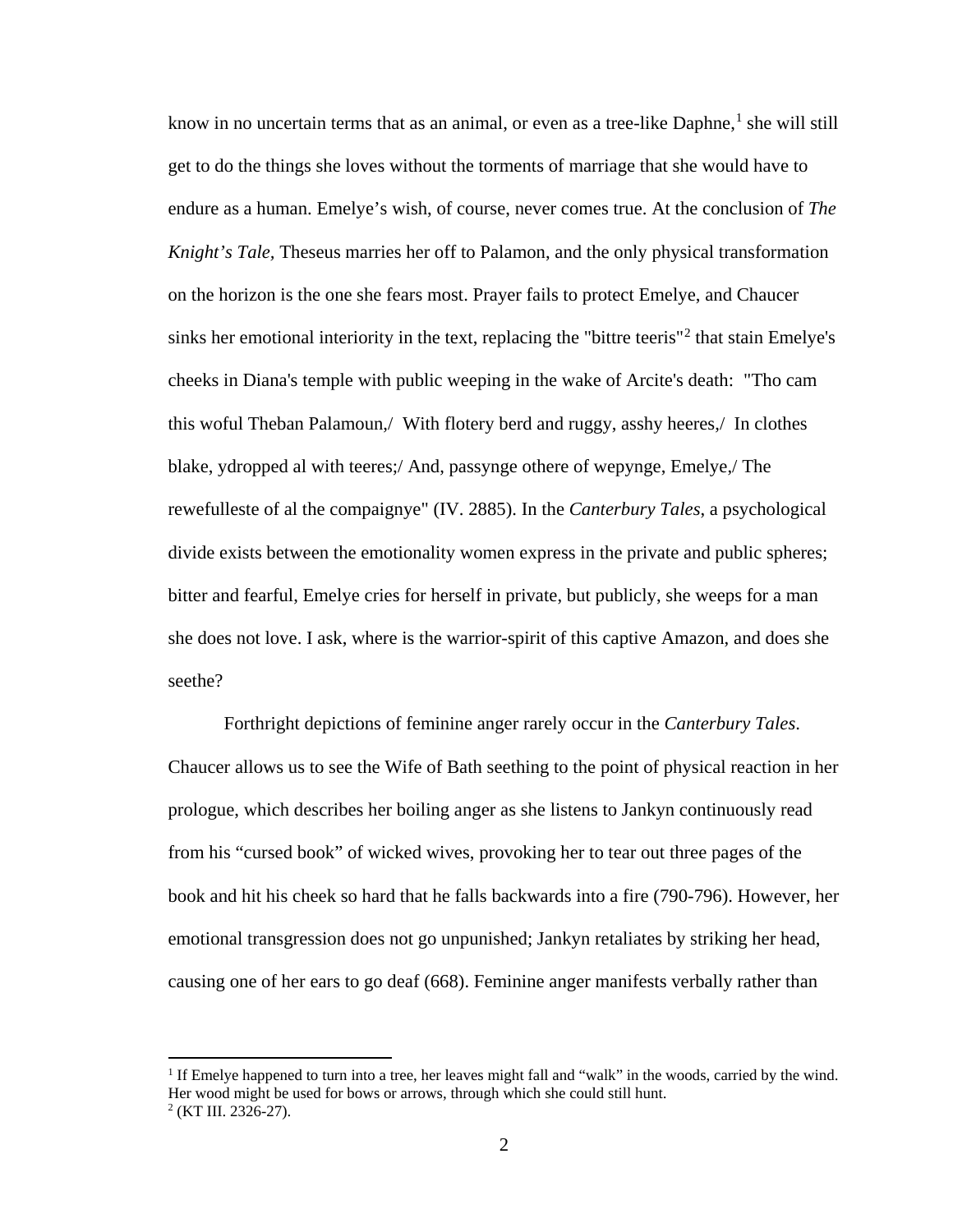physically in the *Friar's Tale*, when a widow becomes so infuriated with a summoner that she damns him and a frying pan to hell (1622-23). These moments, along with the vengefulness of Custance's mothers-in-law in the *Man of Law's Tale,* and Proserpina's heated argument with Pluto in the *Merchant's Tale*, make up the only instances of overt feminine anger found in the *Canterbury Tales*. [3](#page-9-0) Beyond these rare exceptions, Chaucer's women, quiet and divinely patient, are routinely denied their righteous anger in the face of male violence. The scarcity of feminine anger in the *Tales* is mirrored in critical readings of feminine anger. While critics including John Lance Griffith and Judith Shaw have written studies on anger<sup>[4](#page-9-1)</sup>, and scholars such as Jill Mann and Elaine Tuttle Hansen have focused on the emotional Stoicism<sup>[5](#page-9-2)</sup> and superhuman virtue<sup>[6](#page-9-3)</sup> of Chaucer's women, there are no studies specifically devoted to feminine anger. This study will locate submerged feminine anger in the *Canterbury Tales*. I will do so by analyzing Chaucer's use of the Proserpina myth, in which Pluto voyeuristically obsesses over Proserpina, abducts her, rapes her, and damns her to become his queen in the Underworld. Proserpina's enraged mother, Ceres, scours every corner of the world for her daughter, and manages to recover Proserpina from the underworld for half the year. As I argue, Chaucer uses the Proserpina myth as a metaphor for stifled female emotionality,

 $\overline{a}$ 

<span id="page-9-0"></span><sup>3</sup> See Blamires, *Chaucer, Ethics, and Gender*. Blamires briefly comments on the anger of Custance's mothers-in-law and the Wife of Bath, categorizing their anger as "transgressively shrill, out-of-gender behavior" (34).

<span id="page-9-2"></span><span id="page-9-1"></span><sup>4</sup> See Griffith, "Anger and Community in *The Knight's Tale*." See also Judith Shaw, "Wrath in the Canterbury Pilgrims," and "Corporeal and Spiritual Homicide, the Sin of Wrath, and the 'Parson's Tale.'" <sup>5</sup> See Mann, *Feminizing Chaucer*. In considering The *Man of Law's Tale*, she writes, "The Sultaness and Donegild are 'masculine' in their choice of action over suffering; in contrast to Constance, who suffers her fate with a Stoic dignity, they assert themselves in active opposition to whatever they do not like." Although Mann recognizes the gendered activity of these characters, she avoids addressing the emotional state which provokes that activity.

<span id="page-9-3"></span><sup>6</sup> See Tuttle Hansen, "The Powers of Silence: The Case of the Clerk's Griselda," in which she explores the paradox of Griselda's "archetypally acceptable behavior" and "superhuman" virtue (189; 191).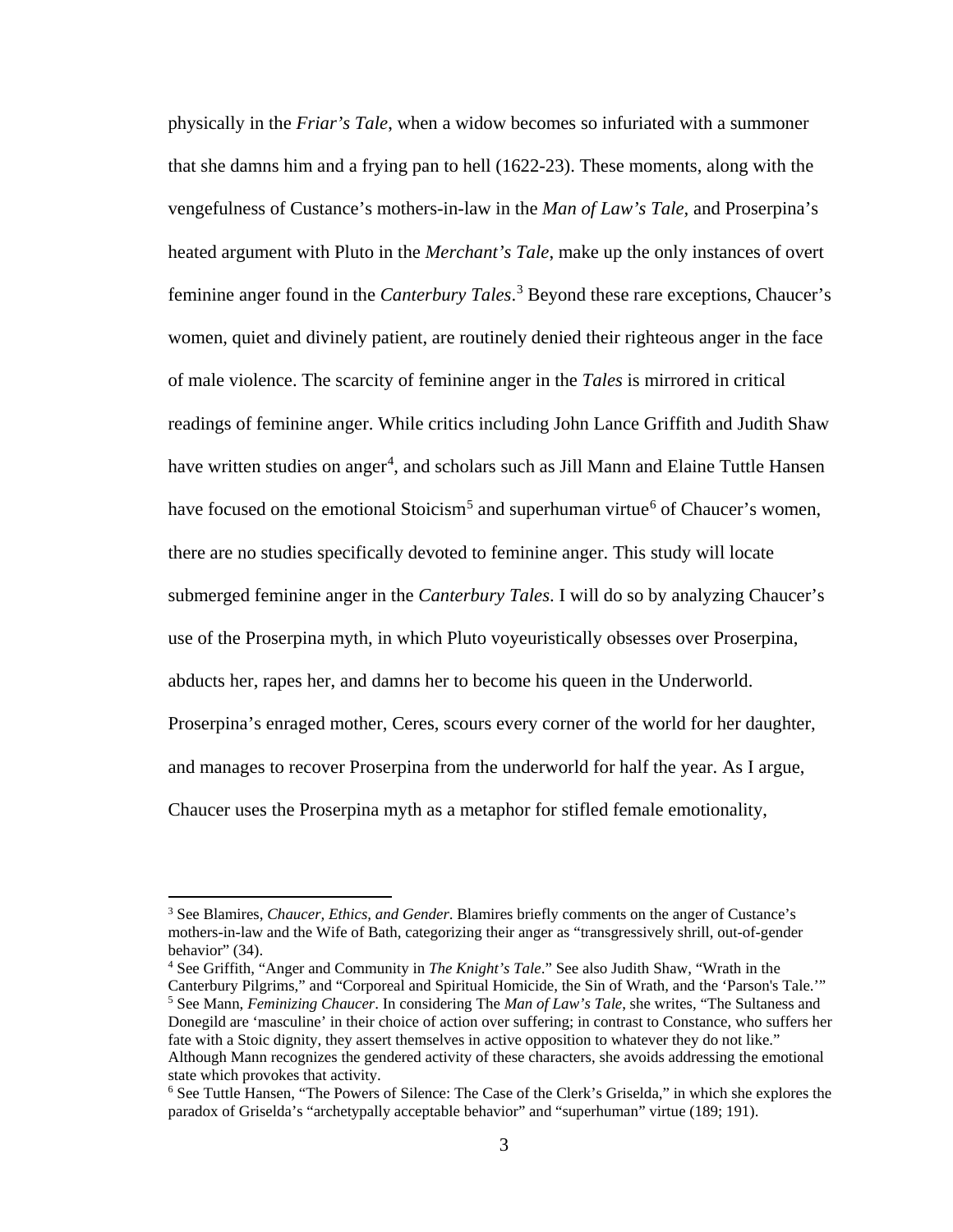including anger. The Proserpina myth is about the literal submergence of a woman, and Chaucer submerges feminine anger by reenacting the Proserpina myth throughout the *Canterbury Tales*. Although Chaucer names Proserpina only once, in the *Merchant's Tale*, and refers to her title as goddess of the underworld in the *Knight's Tale*, he alludes frequently to the Proserpina myth, characterizing many of his female characters in her image. Denying these women a genuine emotional, angry response in favor of a more docile characterization, Chaucer shrouds the anger of Emelye, Hippolyta, Malyne, Malyne's mother, Griselda, and May. By using a damned woman to illustrate this suffocated anger, Chaucer reveals the bleak, limited range of expression women are given in response to male aggression: prayers, tears, and defiant silences may be socially acceptable, and they may placate aggressors for a time, but they rarely achieve results which reflect the heroine's innermost desires.

For my purposes in this study, the term "feminine anger" refers to the possession of anger by a female character. It does not refer to the perceived "femininity" or "masculinity" of anger by myself or Chaucer, although inevitably, Chaucer does gender anger. My investigation into Chaucer's treatment of feminine anger in the *Canterbury Tales* is two-fold, hinging upon close textual analysis of my primary source, as well as my interpretation of my findings. I began by searching for moments of overt feminine anger in the text, where Chaucer plainly tells the reader that a female character expresses anger, or "ire." From there, I examined whether or not these instances appeared gendered within the text, noting how other characters in the text respond to these moments of anger, and how the narrator characterizes that anger. As I previously mentioned, my findings regarding overt expressions of feminine anger were slim, limited to the Wife of

4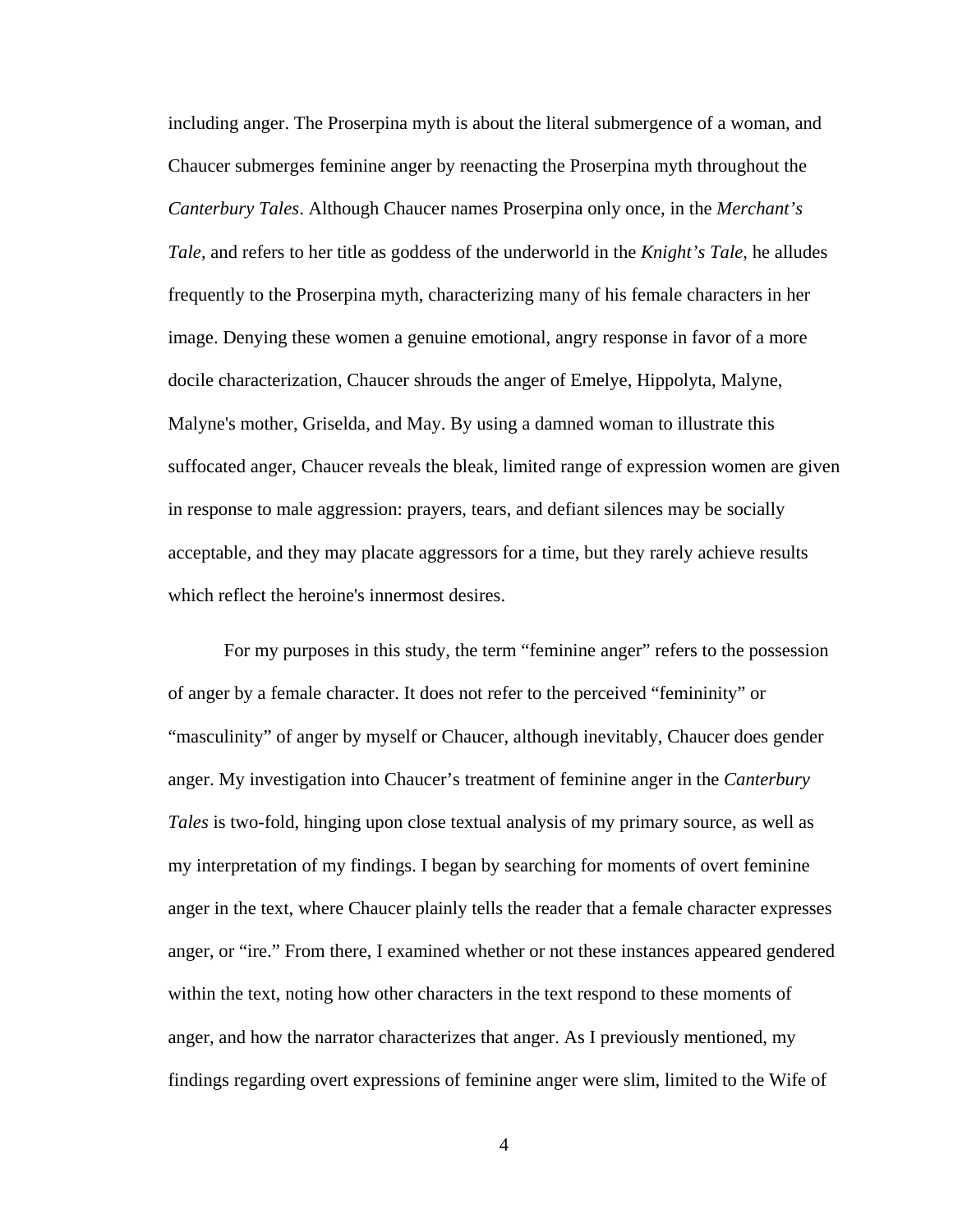Bath, the widow of the *Friar's Tale*, Custance's mothers-in-law in the *Man of Law's Tale*, and Proserpina of the *Merchant's Tale*. Next, I isolated moments in the text where one would expect an angry response from a female character, either externally through speech or internally via private thought, but where, for whatever reason, Chaucer denies his readers access to feminine anger. I specifically looked for instances when female characters endure violence or abuse (physically, sexually, or mentally), since these subjects would provide ample opportunity to witness expressions of anger, bitterness, or revenge. My findings therein developed into the heart of this study. In the *Canterbury Tales*, episodes of sexual violence often beget limited access to the emotional interiority of Chaucer's female characters. Moreover, the anger of the victim's mother or maternalfigure on the behalf of her daughter rings eerily absent.

In this study, I use a feminist approach to analyze Chaucer's handling of the Proserpina myth as it relates to *Knight's* and *Reeve's* tales, and draw upon the *Man of Law's Tale*, the *Clerk's Tale*, and the *Merchant's Tale* as points of comparison. Emelye and Malyne represent buried women, dragged to figurative hell as Proserpina is dragged to a literal Underworld. I have made it my purpose here to unearth these characters, and illuminate the way their emotional interiorities have been silenced in the text. Chaucer does not plainly allocate the role of "innocent victim" to Emelye or Malyne, nor the role of "evil abductor/rapist" to their male aggressors. One could argue that despite the sinister characterizations of John and Aleyn in the *Reeve's Tale*, Chaucer at least partially exonerates some male oppressors in similar Proserpina/Pluto dynamics, such as January from the *Merchant's Tale*, an earthly manifestation of Pluto. I contend that rather than using the Proserpina myth as means for us to understand these characters as wholly good

5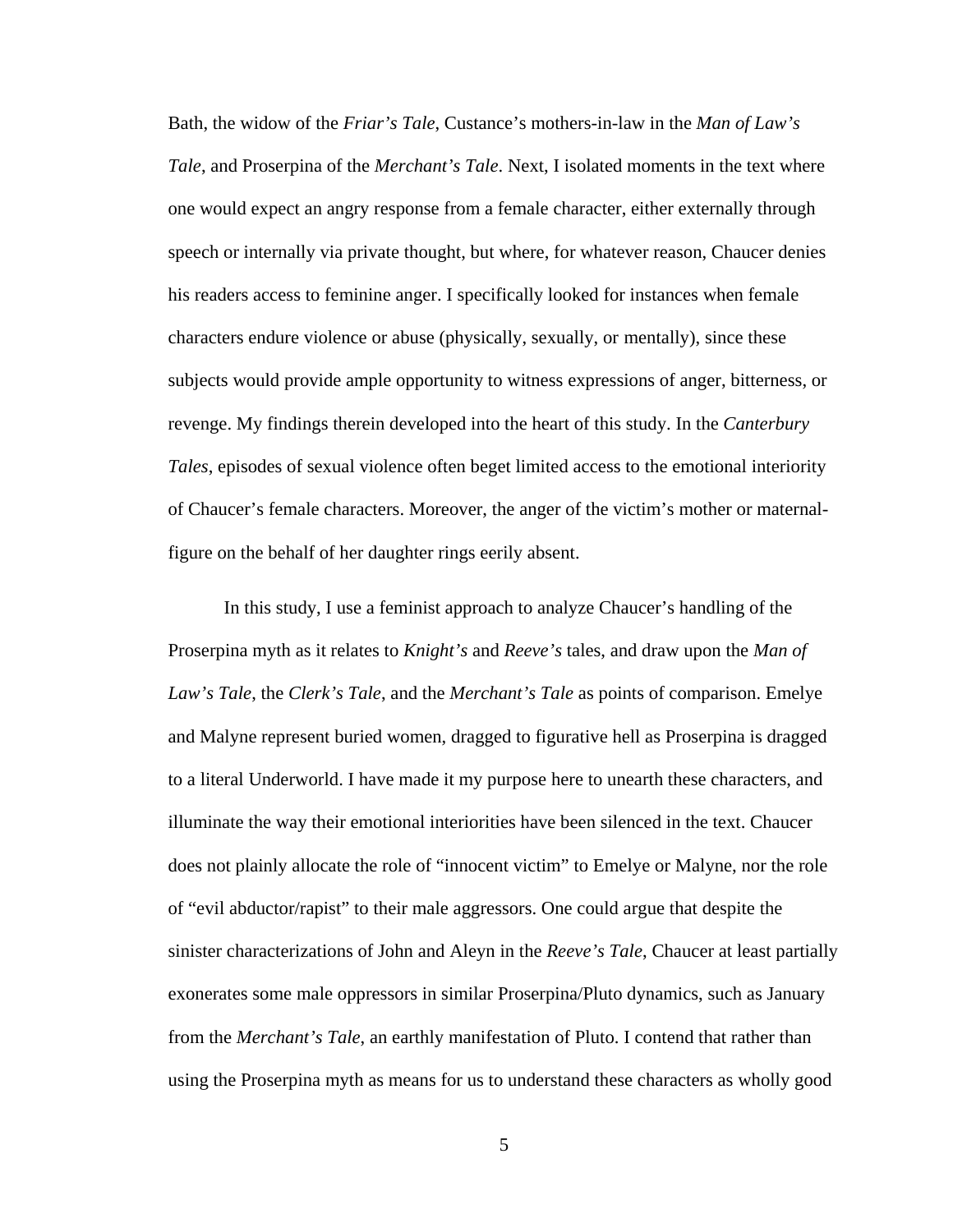or evil, Chaucer uses it as a pathway to explore how sexual violence disrupts our understanding of Emelye and Malyne's interiority. Chaucer returns to this subject in the *Canterbury Tales* after entertaining it through Lucrece and Philomela in the *Legend of Good Women*. O'Connell contrasts Custance's physical resistance of her attacker in the *Man of Law's Tale* with the "paralysis" and "muteness" of Philomela and Lucrece in the *Legend of Good Women*:

> Philomela's paralysis is strikingly different from the reaction of Custance, who is also deeply distressed by the threat of rape, and also cries 'pitiously' (II.919), but not only maintains control of her body, but manages to successfully resist her attacker through fierce physical struggle. The reaction of Custance can be fruitfully contrasted with 'The Legend of Lucrece,' in which Chaucer also highlights the paralysis and muteness of the victim in the moments leading up to the rape (18).

Lucrece's suicide after her rape serves as a precursor to the many heroines who seem to "disappear" after an episode of sexual violence throughout the *Canterbury Tales*. Although no physical rape occurs in the *Knight's Tale*, Theseus commands Emelye to marry Palamon, and the marriage represents the theft of her body, as I will explain in Chapter One. Her wedding concludes the tale, and she disappears from the text to make way for a new tale. The *Reeve's Tale* quickly ends after Malyne's rape, and in the *Wife of Bath*'s *Tale*, the raped maiden disappears from the text *immediately*. The pervasive disappearance of the victim's emotional perspective in the text becomes another common feature concerning episodes of sexual violence in the *Canterbury Tales*. For example, May experiences physical paralysis on her wedding night in the *Merchant's Tale*, "broght abedde as stille as stoon" (1818). Although January accesses her physical body, her mental state remains impenetrable.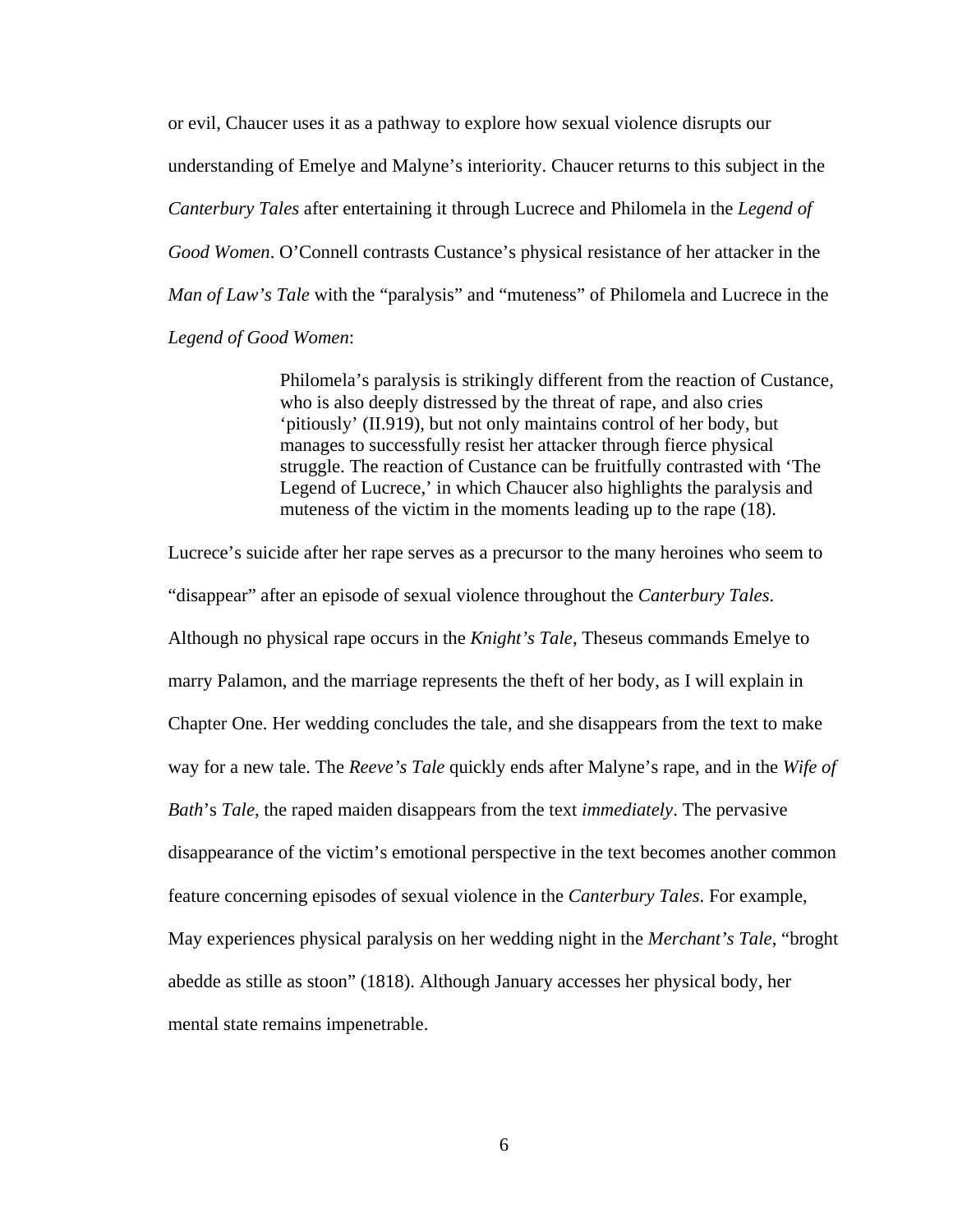In this study, Chapter One addresses Emelye's role as Chaucer's Proserpina in the *Knight's Tale*. Chaucer uses romantic language to obscure Emelye's heritage, making her nearly unrecognizable as an Amazon, and more akin to the fair maidens of courtly romance. Emelye's resemblance to Proserpina, both physically and figuratively, subverts her function as a prototypical heroine of her literary stock, and asks us to read her marriage to Palamon as an abduction rather than a union of young lovers. Nevertheless, solely focusing on Chaucer's revision of the Proserpina myth itself would lead to a reductive reading of the text. Therefore, I will look at details Chaucer has purposefully excluded from Boccaccio's *Teseida* and Statius's *Thebaid*, and analyze how those omissions point to Emelye's eclipsed anger within the text. Previous scholarship has heretofore neglected to raise questions of emotional performativity within the *Knight's Tale.*[7](#page-13-0) Hansen notes how after Arcite wins the tournament for Emelye's hand, he looks up at her and she casts a "freendlich ye" in his direction (222). According to Hansen, this aside from the Knight "calls into question the sincerity of Emily's devotion to Diana," and suggests her "willingness to respond to male desire" (222). Hansen does not consider that while in the presence of Theseus, Emelye must, at minimum, feign approval of Theseus's wishes, which means accepting the outcome of the battle, and treating her new betrothed with kindness. The tension between what the reader knows of Emelye's emotional interiority and her acquiescent behavior in Theseus's presence (and indeed, the acquiescent behavior of all women in the *Knight's Tale*) merits examination, as does the contradictory nature between Emelye's mythological texture as an Othered Amazon and

<span id="page-13-0"></span><sup>&</sup>lt;sup>7</sup> The theme of emotional performativity will also become the subject of later chapters, most prominently in my discussion of the *Reeve's* and *Clerk's* tales, which dissect the limitations of female agency under male oppressors who seek to silence not only women's voices, but their bodies as well.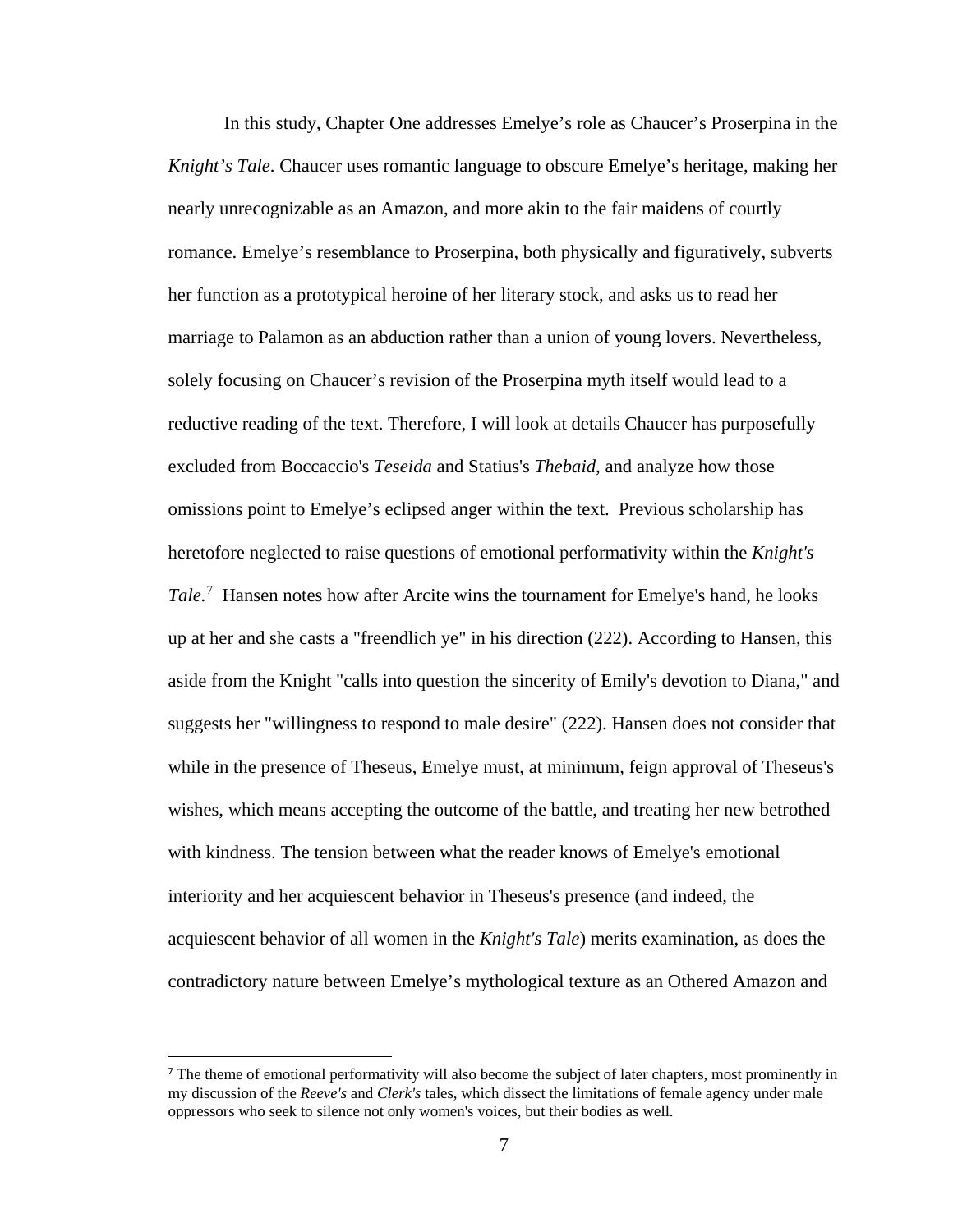her characterization within the *Knight's Tale* as a submissive love interest. Together, these intersections expose how Chaucer conceals the anger of his female characters behind pitiful, "wommanly" masks.

Chapter Two reads the *Reeve's Tale* against the *Knight's Tale*, two structurally similar tales, yet so unalike in tone that the *Reeve's Tale* reads like a grotesque caricature of the *Knight's Tale*'s romantic plot. By writing the *Reeve's Tale* as a fabliau and using the acerbic Reeve as narrator, Chaucer frees his text to explore sexual violence in ways the *Knight's Tale*, a chivalric romance, cannot.<sup>[8](#page-14-0)</sup> Chaucer introduces the physical act of rape (an essential element of the Proserpina myth) missing from the *Knight's Tale* through Malyne's rape in the *Reeve's Tale*. In this chapter, I discuss Malyne's response to her rape, and argue that what some scholars have labeled male fantasy<sup>[9](#page-14-1)</sup> can be more accurately described as an example of emotional restraint. Without the choices that would afford them the agency needed to overcome their oppressors, Chaucer's women are limited in their emotional responses as well. By reading the *Reeve's Tale* against the *Knight's Tale*, the consequences of Emelye's original capture, and her subsequent marriage to Palamon, become apparent and harrowing.

While my first two chapters concentrate exclusively on the emotional interiority of daughters, my discussion of feminine anger in the *Canterbury Tales* would remain incomplete without addressing the hushed rage of mothers and maternal figures. For this reason, I am devoting my final chapter to Chaucer's treatment of Ceres's role in his revisions of the Proserpina myth. In order to suggest that Emelye and Malyne are, in spite

<span id="page-14-0"></span> <sup>8</sup> Morrison finds Chaucer's use of the dawn song genre in *The Reeve's Tale* "disturbing." According to her, "Malyne's speech provides a generic break, alerting us to a passage of importance and, as is inevitable in Chaucer, ambiguity" (81).

<span id="page-14-1"></span> $9$  See Barnett, (149), also Rose, (40).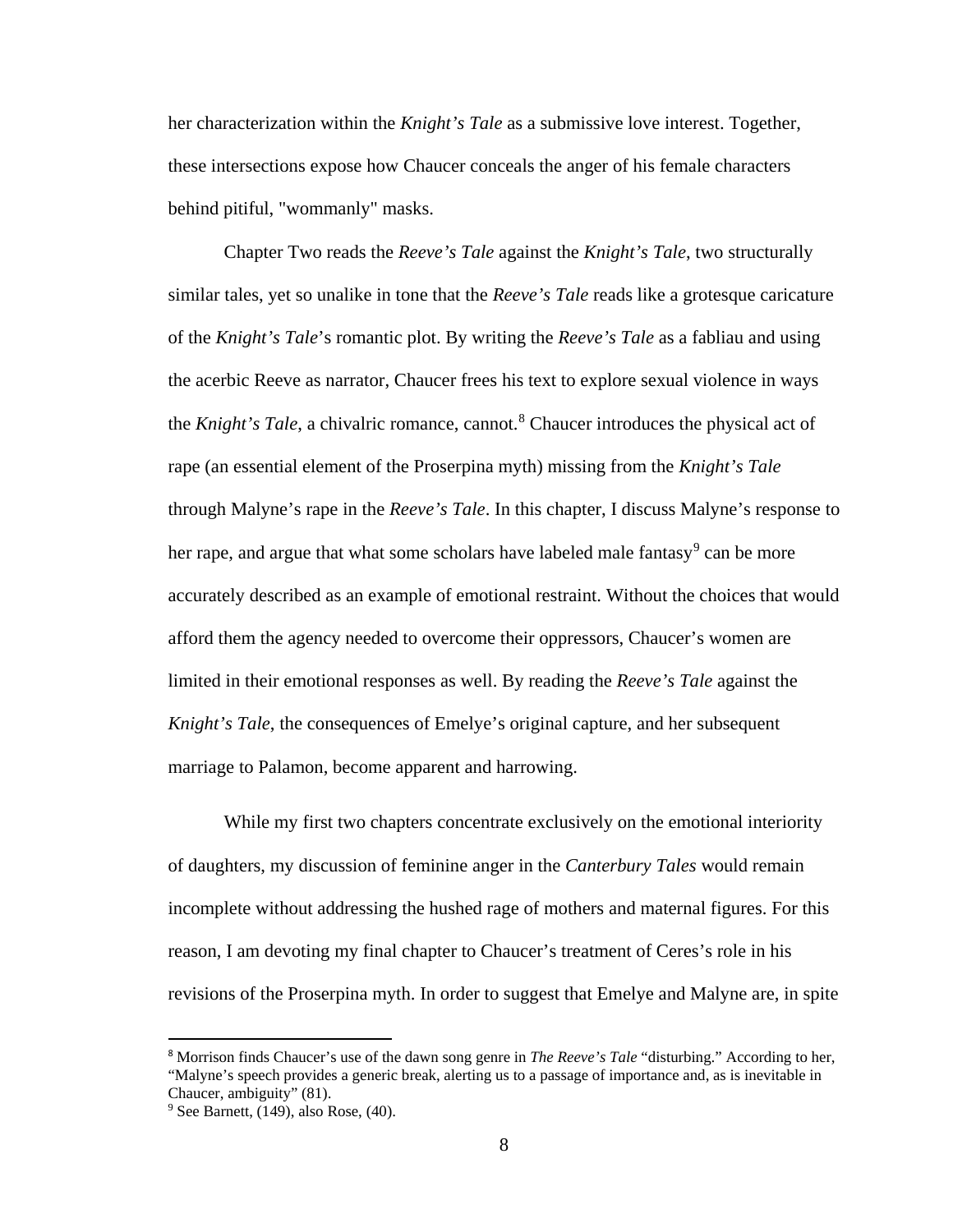of their acceptance of their fates, in their own version of a Prosperina-esque nightmare, Chaucer erases the second half of the Proserpina myth, which partially rescues the heroine. As an agricultural goddess, Ceres's vengeance reflects not only divine feminine anger, but the primal, maternal fierceness rooted in the earth itself, which implores all mothers to protect their children. Several tales in the *Canterbury Tales* include absent mothers, or mothers who fail to protect and rescue their daughters. The collective silencing of these mothers culminates in a figure I call "the lost mother" of the *Canterbury Tales*—the absent Ceres-figure— whose maternal anger partially saves her daughter. In this chapter I explore the mother-daughter dynamics found the *Man of Law's Tale*, the *Clerk's Tale*, and the *Merchant's Tale*, and I address the treatment of maternal anger in these tales. In the *Man of Law's Tale*, two perversions of feminine anger take shape in angry mothers-in-law who contribute to Custance's abuse. The presence of these women draw attention to Custance's own lack of a maternal protector, as well as her dependence on a paternal God. Similarly, the *Clerk's Tale* points to the lack of a maternal rescuer, except in this case the mother serves as the protagonist instead of the daughterin-peril. Chaucer creates a deceptively motherless landscape, only to betray that structure by fixating the reader's attention on Griselda's role as a mother. The final tale I discuss, the *Merchant's Tale*, finally locates that maternal voice, expressed through Proserpina's resolve to protect May, her spiritual daughter trapped in an unhappy marriage.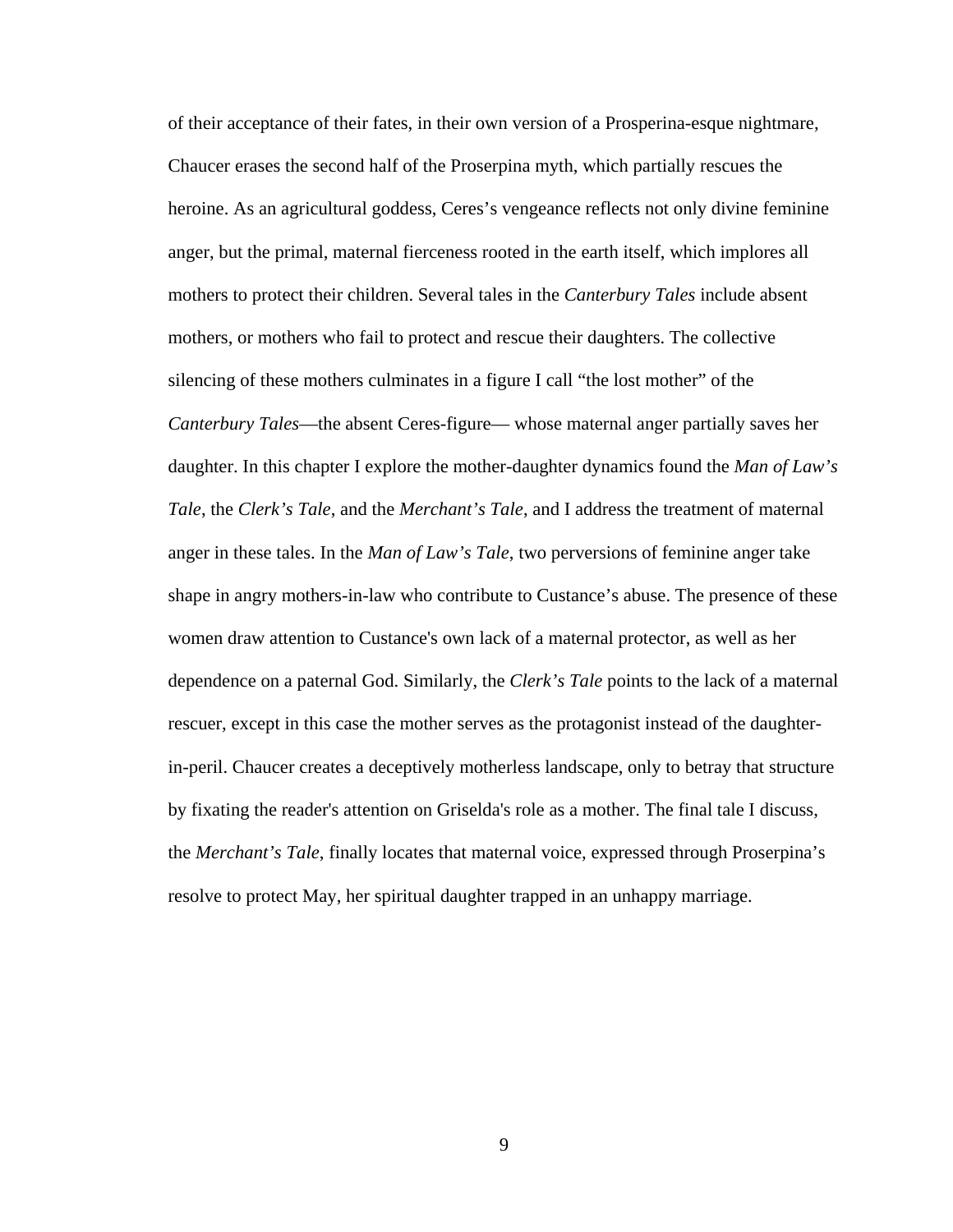# **II. ABANDONMENT AND THE FAILURE OF PRAYER IN THE**  *KNIGHT'S TALE*

Chaucer reinvents Boccaccio's characterization of Emilia in the *Teseida*

extensively,<sup>[10](#page-16-0)</sup> erasing her playfulness, vanity, and romantic attraction to her suitors, and

replacing these attributes with obliviousness, piety, and sexual disinterest. Boccaccio's

Emilia displays awareness of the knights' gaze, basking in their adoration,

"[. . .] Although she was too young for mature love, she still understood what it meant. As it seemed to her that she knew that she was indeed liked, she took pleasure in it, and considered herself more beautiful, and now adorned herself the more every time she returned to the garden" (80).

Unlike Emilia, whose knowledge of the knights' watchful eyes becomes a source of

pleasure that keeps her coming back to parade new adornments and inflate her self-love,

Chaucer's Emelye remains oblivious to the watchful eyes of Palamon and Arcite,

absorbed in her own "observance" of springtime,

 $\overline{a}$ 

Er it were day, as was hir wone to do, She was arisen and al redy dight, For May wole have no slogardie anyght. . The sesoun priketh every gentil herte, And maketh it out of his slep to sterte, And seith "Arys, and do thyn observaunce." This maked Emelye have remembraunce To doon honour to May, and for to ryse (1040-47).

Although Chaucer and Boccaccio create similar scenes—a beautiful, young maiden waking up to play in a garden— Chaucer soaks Emelye's springtime ritual in language that suggests spiritual devotion to an external entity (spring, capitalized here as May.)

<span id="page-16-0"></span><sup>10</sup> For scholarship regarding why Chaucer never mentions Boccaccio as a source in the *Knight's Tale*, despite using the *Teseida* as his primary source, see Schwebel, "The Legend of Thebes and Literary Patricide in Chaucer, Boccaccio, and Statius."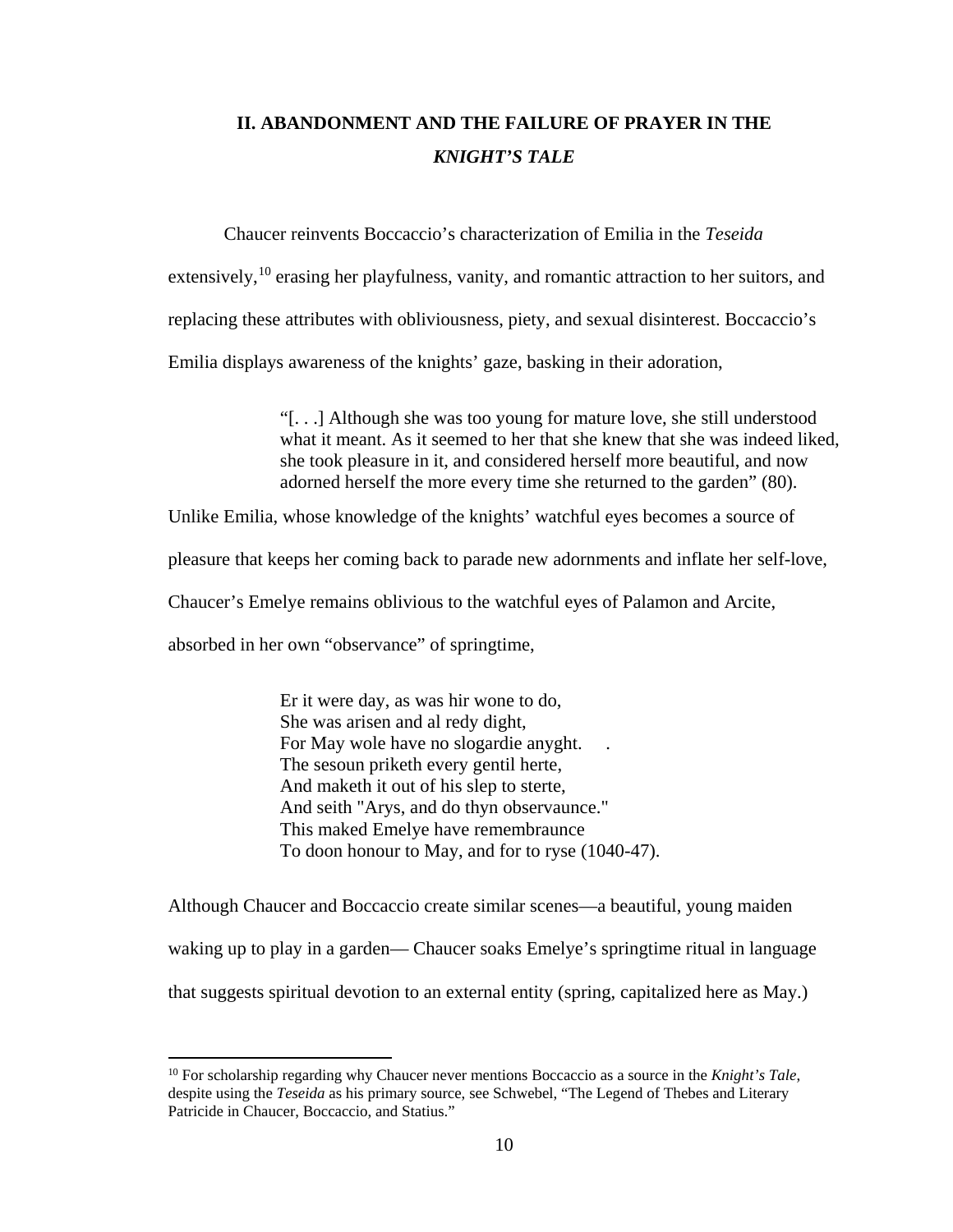Whereas Bocaccio's Emilia arrives at the garden "drawn by her own nature," (78) the spiritual language found in Chaucer's passage evokes a sense of duty rather than selfishness, replacing the self-indulgent, "artless" personality found in the *Teseida* (79) with a woman who appears innocent and pious in equal measure. Neither does Emelye display any of the vanity found in Boccaccio's *Teseida*, wherein Emilia's coquettish reactions to the knights' voyeurism are "not prompted by any thought or feeling of love, but by vanity, which women have innate in their hearts in making others see their beauty" (82). By contrast, Chaucer tells us that Emelye "hadde hir pleyynge," but he does not elaborate on her thoughts or feelings while she plays in the garden besides noting "hire liste" (I. 1052). This marks a deliberate departure from Boccaccio's text, which stresses Emilia's awareness and deceit; she takes "lady-like steps," "clad in modesty, all the while contriving to give more pleasure to whoever was watching her" (82). Instead, Chaucer chooses to preserve Emelye's obliviousness and modesty, placing the reader in the same voyeuristic position as Palamon and Arcite, watching Emelye sing and string her garland from a distance. Chaucer desexualizes Emelye's personality by focusing our attention on her actions and role as sexual object rather than subject. The first three times he names Emelye in the text, he highlights her youth and beauty, first introducing her as Hippolyta's younger sister (I. 871), and later as "hir yonge suster sheene" (I. 972). Moments before Emelye appears in the garden, Chaucer generously romanticizes her beauty,

> That Emelye, that fairer was to sene/ Than is the lylie upon his stalke grene,/ And fressher than the May with floures newe—/ For with the rose colour stroof hire hewe,/ I noot which was the fyner of hem two (I. 1035- 39).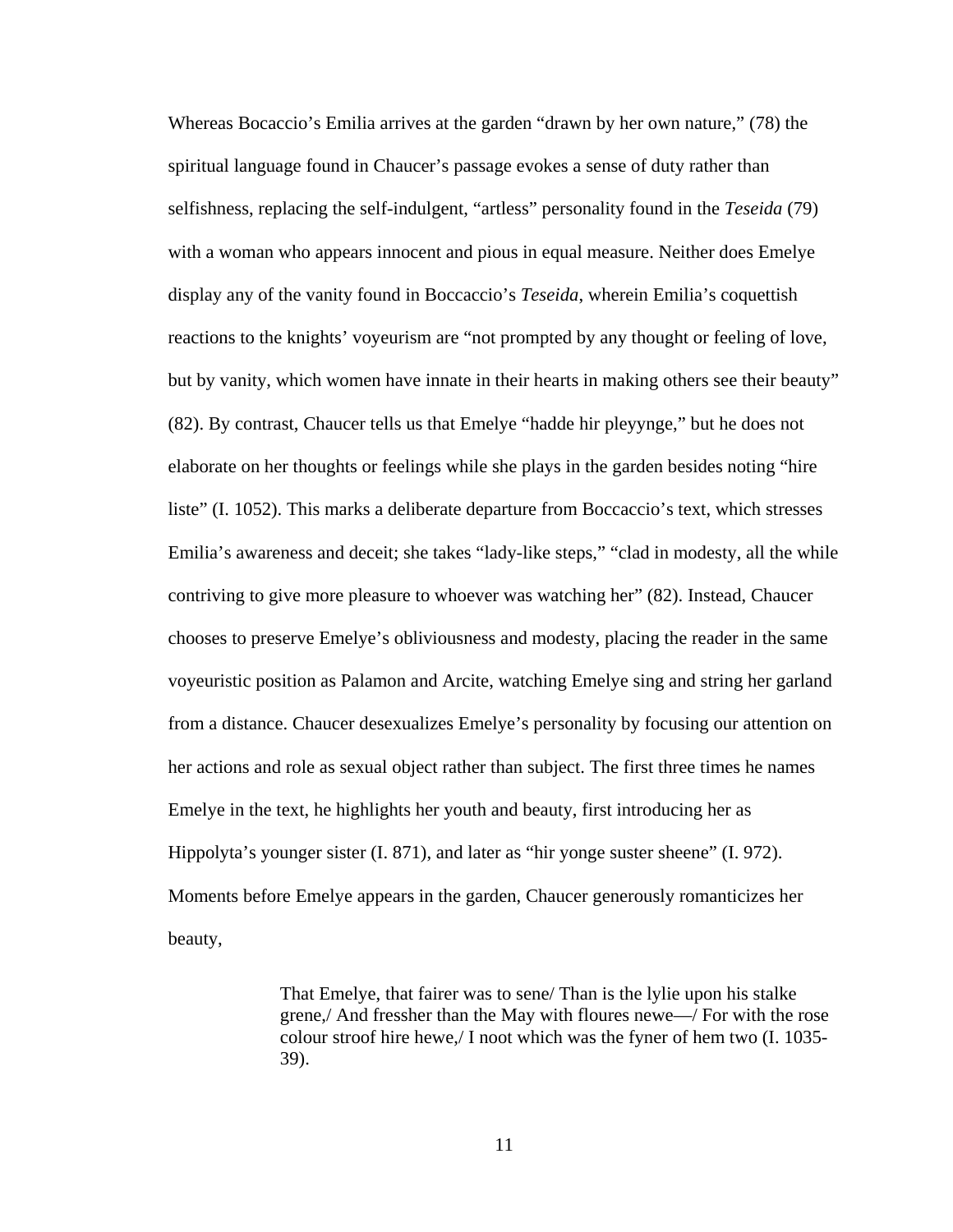Fragrant flowers, singing, and the season's pricking of "every gentil herte" immerses the garden scene in sensory detail, but Chaucer retreats from giving us too much access to Emelye's perspective, as if the reader were gazing at some pastoral painting, rather than engaging with its subject. In the *Knight's Tale*, Emelye's character becomes riddled with attributes which seem to contradict each other: desexualized, yet objectified; Amazon, yet lily-white; pious, yet pagan.<sup>[11](#page-18-0)</sup> To understand how Chaucer arrives at these dichotomies, we must first recognize Emelye as a composite figure with a rich literary history. Chaucer combines elements from Statius's Tiresias, Manto, and Eteocles, Boccaccio's Emilia, and Ovid's Proserpina to create an Emelye of his own invention. Moreover, he deliberately conflates the mythologies of Diana and Proserpina<sup>[12](#page-18-1)</sup> to stress, and give background to, Emelye's virginity and personal aversion to motherhood, in order to craft a persona that evokes the quintessential maiden, a young woman trapped between the playfulness of childhood and the often violent, heartbreaking realities of adulthood, for which marriage becomes a symbolic milestone. Through Emelye's transition from maiden into wife, Chaucer raises questions of emotional performativity, and the effectiveness of socially acceptable expressions of feminine anger, especially regarding the power of prayer. In this chapter I explore the intersection of Chaucer's gendered treatment of anger and emotional performativity in the *Knight's Tale* with his handling of the Proserpina myth. I argue that Chaucer purposefully invokes images of Proserpina in the *Knight's Tale* so that the reader might better understand Emelye's abduction and subsequent marriage as

l

<span id="page-18-0"></span> $<sup>11</sup>$  Although piety and paganism are not mutually exclusive, Christianity dominated the theological</sup> paradigm during late medieval Europe.

<span id="page-18-1"></span><sup>&</sup>lt;sup>12</sup> Simmons O'Niel discusses this conflation in "Love in Hell: The Role of Pluto and Proserpine in Chaucer's the *Merchant's Tale*." According to her, "Chaucer's choice of the various manifestations of this triple goddess as the protectress of both May in the Merchant's Tale and Emilye in the *Knight's Tale* (1. 2082-84) suggests a continuing concern in the *Canterbury Tales* with the issue of how women are defined by more powerful men and, on a larger scale, how individuals are defined by their culture" (394-396).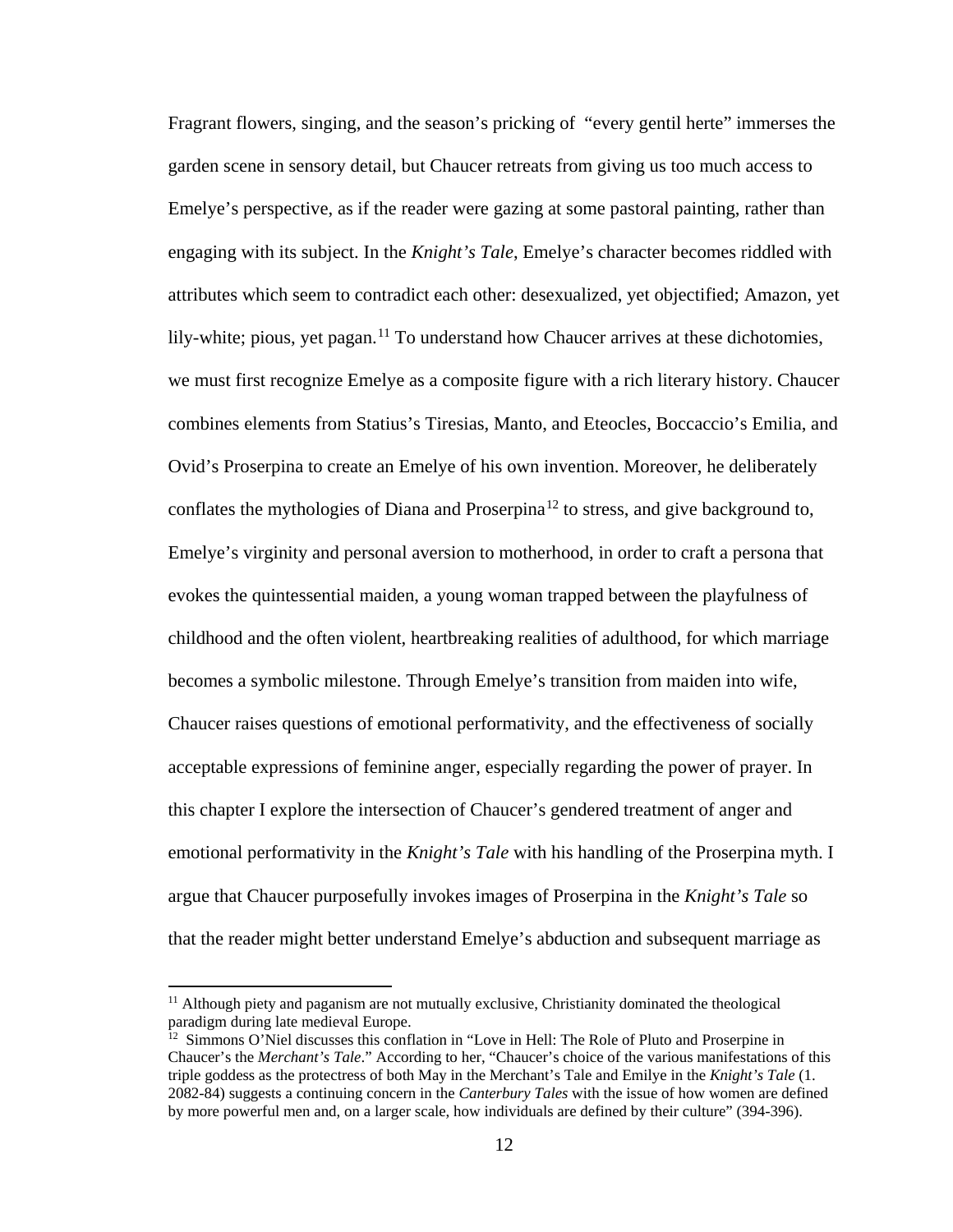an inevitable rape rather than a harmonious union, and that the theft of her body begets the submergence of her emotional interiority.

Chaucer turns his reader into what I will call a Plutonic voyeur. I define Plutonic voyeurism as the deliberate objectification of the heroine, juxtaposed with her our distance from her emotional interiority, which invites the reader to watch her closely, just as Palamon and Arcite become obsessive voyeurs in the *Knight's Tale*, and Pluto becomes obsessive voyeur in the Rape of Proserpina.<sup>[13](#page-19-0)</sup> Plutonic voyeurism allows Chaucer to ensure that his readers understand the perspectives of the lovesick knights by devoting lengthy passages describing their intimate thoughts and feelings, while keeping Emelye's private thoughts hidden, and therefore a point of curiosity in the text. When Chaucer does finally provide Emelye her own unique voice, she prays to Diana and voices an allusion to Proserpina, "Queene of the regne of Pluto derk and lowe,/ Goddesse of maydens [. . .]" (III. 2299-2300). This allusion, combined with Emelye's prayer that explicitly states her desire to avoid marriage and motherhood, retroactively gives new meaning to the moment Palamon and Arcite first look upon Emelye. In hindsight, their gaze becomes destructive rather than romantic, and like Pluto's gaze of Proserpina, it ushers the heroine's inevitable fall.

Although the *Knight's Tale* ends with the seemingly harmonious marriage of Palamon and Emelye, Diana's failure to rescue Emelye constitutes a kind of fall, wherein the fallen woman is cast out her goddess's protection and subjugated to the harsh realities

 $\overline{\phantom{a}}$ 

<span id="page-19-0"></span><sup>&</sup>lt;sup>13</sup> Throughout this study, the "Rape of Proserpina" refers to the myth as an artistic subject, especially regarding Ovid and Claudian's representations of the myth.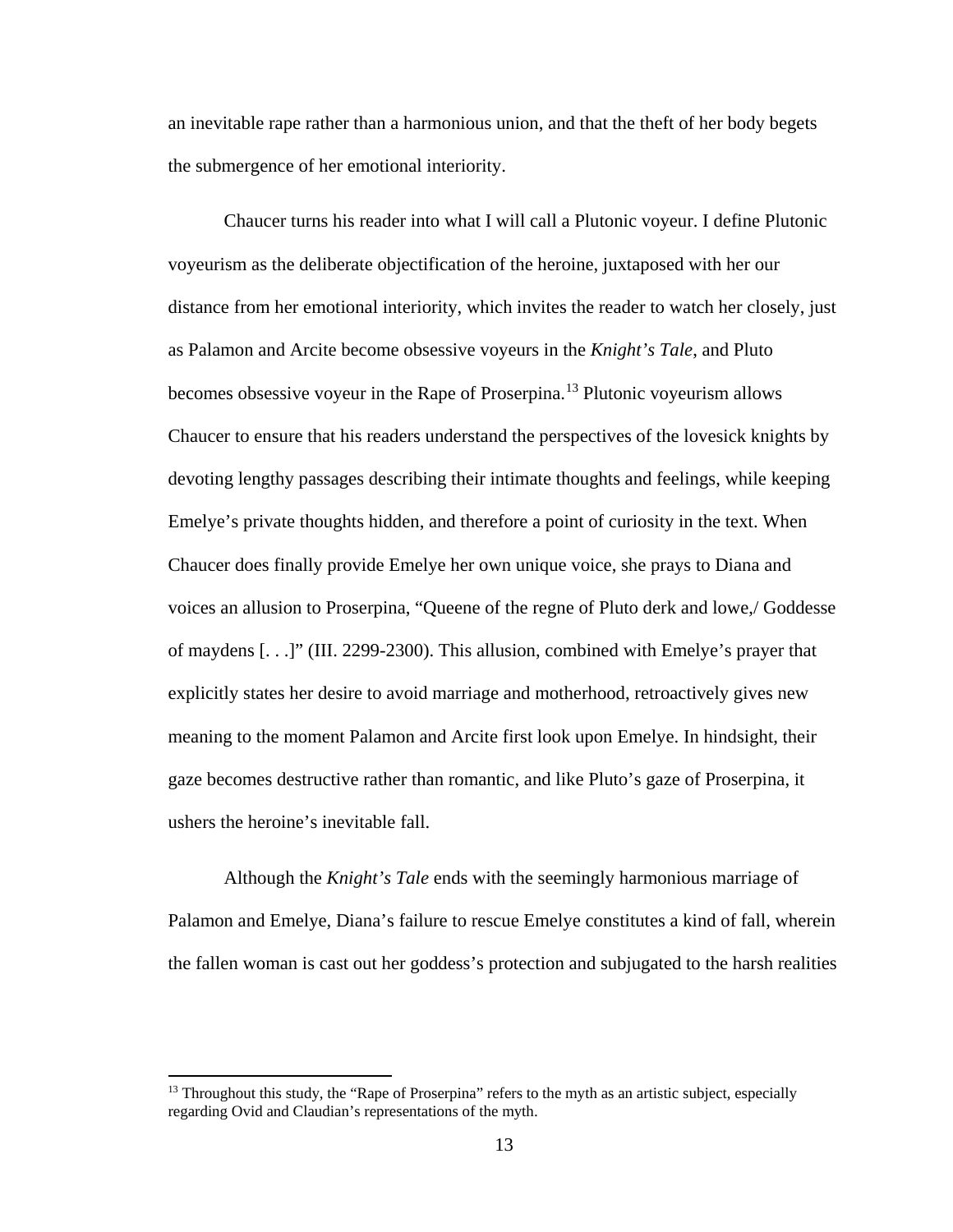of marriage, childbirth, and entrapment.<sup>[14](#page-20-0)</sup> Unlike Eve, Emelye's fall does not occur as the result of any particular sin she has committed. Chaucer addresses his conflation of Eve and Proserpina more pointedly in the *Merchant's Tale*, but it is through the *Knight's Tale* that he introduces the theme of defiled innocence. [15](#page-20-1) The site of that defilement is often a garden. Ovid's *Metamorphoses*, *Genesis*, the *Knight's Tale*, the *Franklin's Tale*, and the *Merchant's Tale* all use magical gardens as sites of action and symbolic meaning. In some versions of the Proserpina myth, the heroine seals her fate through forbidden fruit, as Eve and May do (Eve with an unspecified fruit, and May with the pear tree). In Ovid's account of the Rape of Proserpina, the heroine unknowingly consumes fruit of the Underworld, which traps her there for half the year: "Proserpina, guileless, innocent,/ Had taken refuge in Death's formal gardens/ And, as she strolled there, plucked a dark pomegranate/ Unwrapped its yellow skin, and swallowed seven/ Of its blood-purpled seeds (*Metamorphoses*, 155).<sup>[16](#page-20-2)</sup> Eve knowingly tempts fate, but Proserpina remains innocent throughout Ovid's version of her myth, as Emelye does in the *Knight's Tale*.

Rarely regarded as wholesome, the Amazons present an obstacle for Chaucer's mythmaking, and he addresses this problem by submerging the Amazonian heritage of Hippolyta and Emelye*.* [17](#page-20-3) According to the Knight, whose version of history clearly aligns

l

<span id="page-20-2"></span><span id="page-20-1"></span><sup>15</sup> Meaning, this is where he initially addresses this theme within the *Canterbury Tales*, not within his entire body of work. He also touches on this theme in *Troilus and Criseyde* and the *Legend of Good Women*. <sup>16</sup> Chaucer references Claudian in the *Merchant's Tale*: "And so bifel, that brighte morwe-tyde/ That in that gardyn, in the ferther syde,/ Pluto, that is kyng of Fayerye,/ And many a lady in his compaignye,/ Folwynge his wyf, the queene Proserpyna,/ Which that he ravysshed out of [Ethna]/ Whil that she gadered floures in the mede  $-$ / In Claudyan ye may the stories rede,/ How in his grisely carte he hire fette  $-$  [...] (2225-2233). Chaucer acknowledges Claudian's *De Raptu Proserpine* as his chief source for the Proserpina myth, but, as we shall see, he owes a great debt to Ovid as well.

<span id="page-20-0"></span><sup>&</sup>lt;sup>14</sup> Proserpina and Eve experience childbirth and motherhood after their respective falls, and the Knight implies a similar fate for Emelye.

<span id="page-20-3"></span><sup>&</sup>lt;sup>17</sup> See Pearman. Chaucer's obfuscates Amazonian history by "[...] suppressing the Amazonian past, reducing Emily's personality, and erasing Hippolita's voice [. . .]" (36).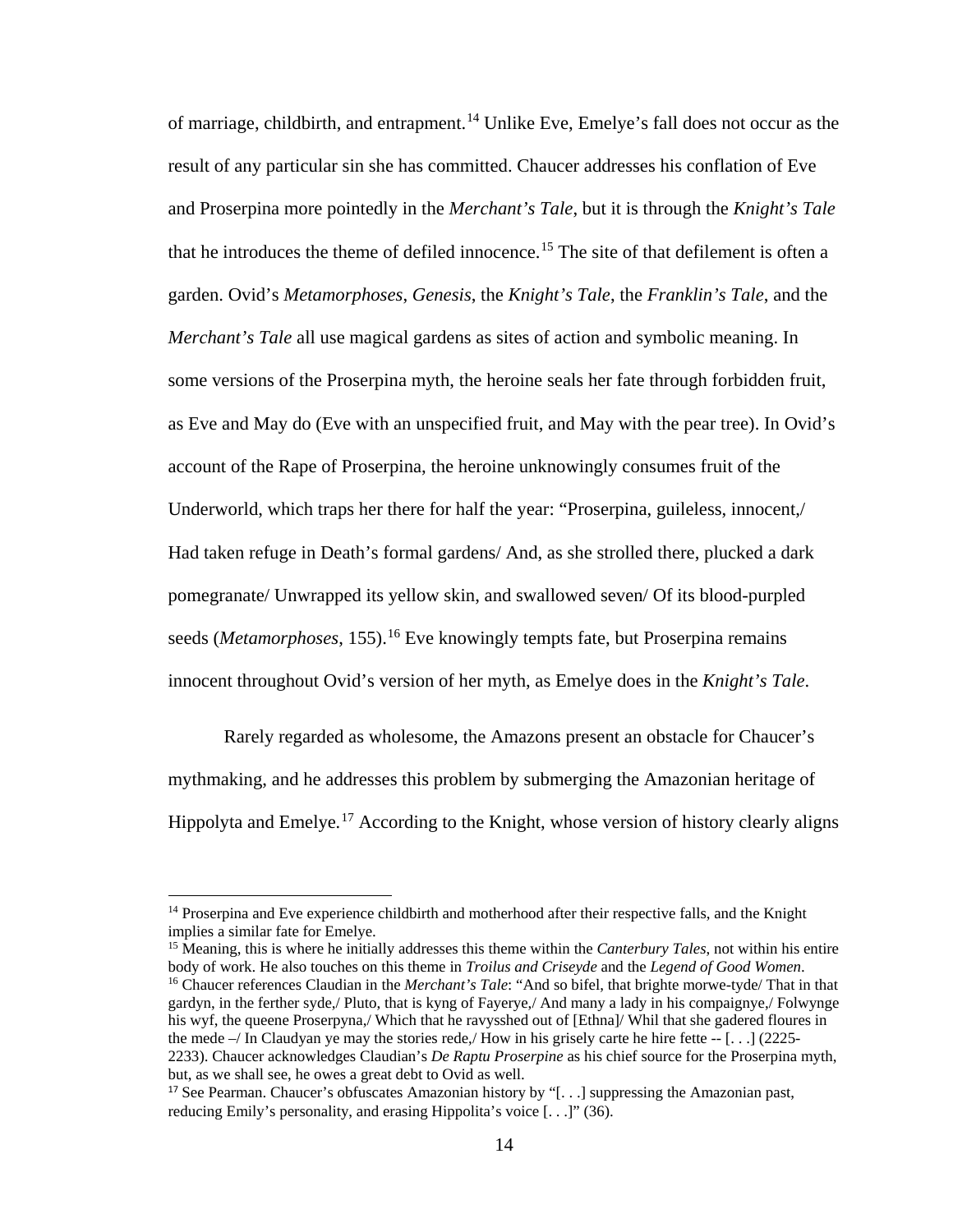with Theseus's political agenda, Theseus "conquered the regne of Femenye," "weddede the queene Ypolita," and then simply "broghte hir hoom with hym in his contree/ With muchel glorie and greet solempnytee" (866-870). The Amazons, of course, would not have been celebrating this defeat, yet Chaucer does not provide us with their perspective, rendering their rage and sense of defeat silent and invisible. An Amazon would not consider Hippolyta merely "weddede" to Theseus, perhaps, but captured or betrayed (depending on which version of the myth Chaucer uses), and they would certainly not celebrate the capture of their queen with the happy Athenians. According to Pearman, mythological accounts of the Amazons with which Chaucer would have been most familiar portray the Amazons as "cultural Other [. . .] geographically distant, militant hunters and warriors, transgressors of gender roles, and simultaneously erotic and virginal" (33). She argues that their ethnicity has been far too often ignored in literary criticism of the *Knight's Tale*, and that the Amazons would have looked and acted radically different from the Athenians:

> Most Amazonian myths even describe the women as physically different; by removing one breast, women were able to facilitate their ability to wield a shield or bow. Chaucer's Amazons thus enter his text with an unmistakably distinct culture: Hippolita and Emily dress in their hunting gear and participate in a hunt (1685-87), and Emily practices Amazonian virginity (2307-11). Consequently, it is vital that scholars consider not only the sex of the Amazons, but also their ethnicity (33).

However, Chaucer strips the Amazons' heritage from the narrative, providing readers the essence of a culture that once existed, but no longer materializes in the flesh (or more aptly put, in the text.) In their place, we have illustrations of "fairness" and traditional family,

> Cleer was the day, as I have toold er this, And Theseus with alle joye and blis,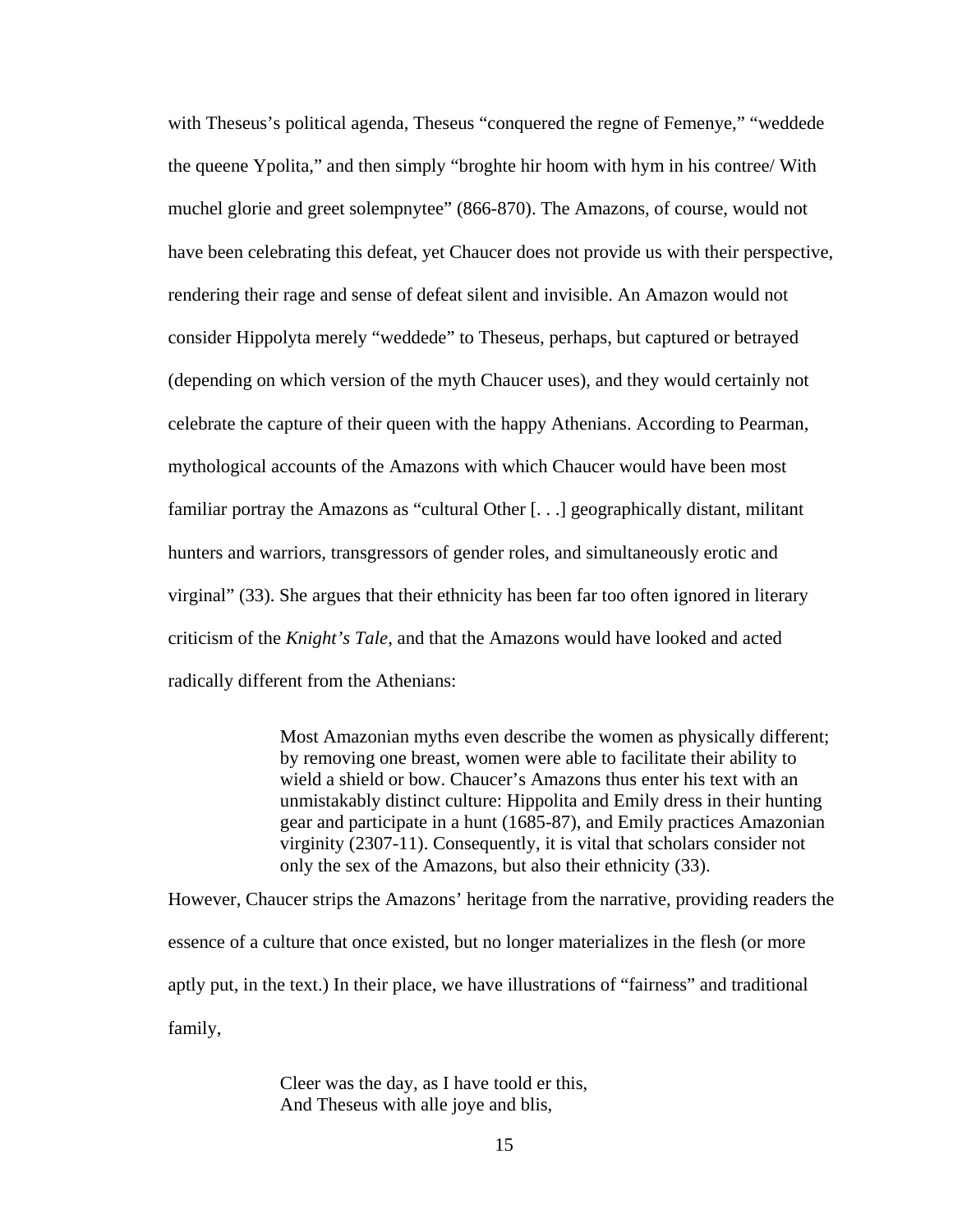With his Ypolita, the faire queene, And Emelye, clothed al in grene, On huntyng be they riden roially. (II. 1683-87).

The line, "With his Ypolita, the faire queene" makes it clear that "faire" Hippolyta belongs to Theseus, and the Theseus/Hippolyta/Emelye triad evokes a father/mother/daughter dynamic. The family goes hunting, an activity that Emelye later reveals she enjoys (III. 2307-8), and a hobby to be expected from a character raised in a warrior-society, as Pearman argues. But when considered in context with the other actions that Hippolyta and Emelye take in the *Knight's Tale*, hunting actually represents one more way that Chaucer dilutes the Amazons' heritage. Chaucer juxtaposes Hippolyta and Emelye's hunting with their weeping for the wounded Palamon and Arcite, "The queene anon, for verray wommanhede,/ Gan for to wepe, and so dide Emelye,/And alle the ladyes in the compaignye" (II. 1748-50). Hippolyta and Emelye may enjoy hunting animals, but the sight of wounded men brings them to tears. This episode erases Amazonian misandry in favor of a more stereotypically feminine emotional response to the suffering of men, punctuated by the following lines,

> Greet pitee was it, as it thoughte hem alle, That evere swich a chaunce sholde falle, For gentil men they were of greet estaat, And no thyng but for love was this debaat; And saugh hir blody woundes wyde and soore, And alle crieden, bothe lasse and moore, "Have mercy, Lord, upon us wommen alle!" And on hir bare knees adoun they falle And wolde have kist his feet ther as he stood; Til at the laste aslaked was his mood, For pitee renneth soone in gentil herte. (II. 1751-61).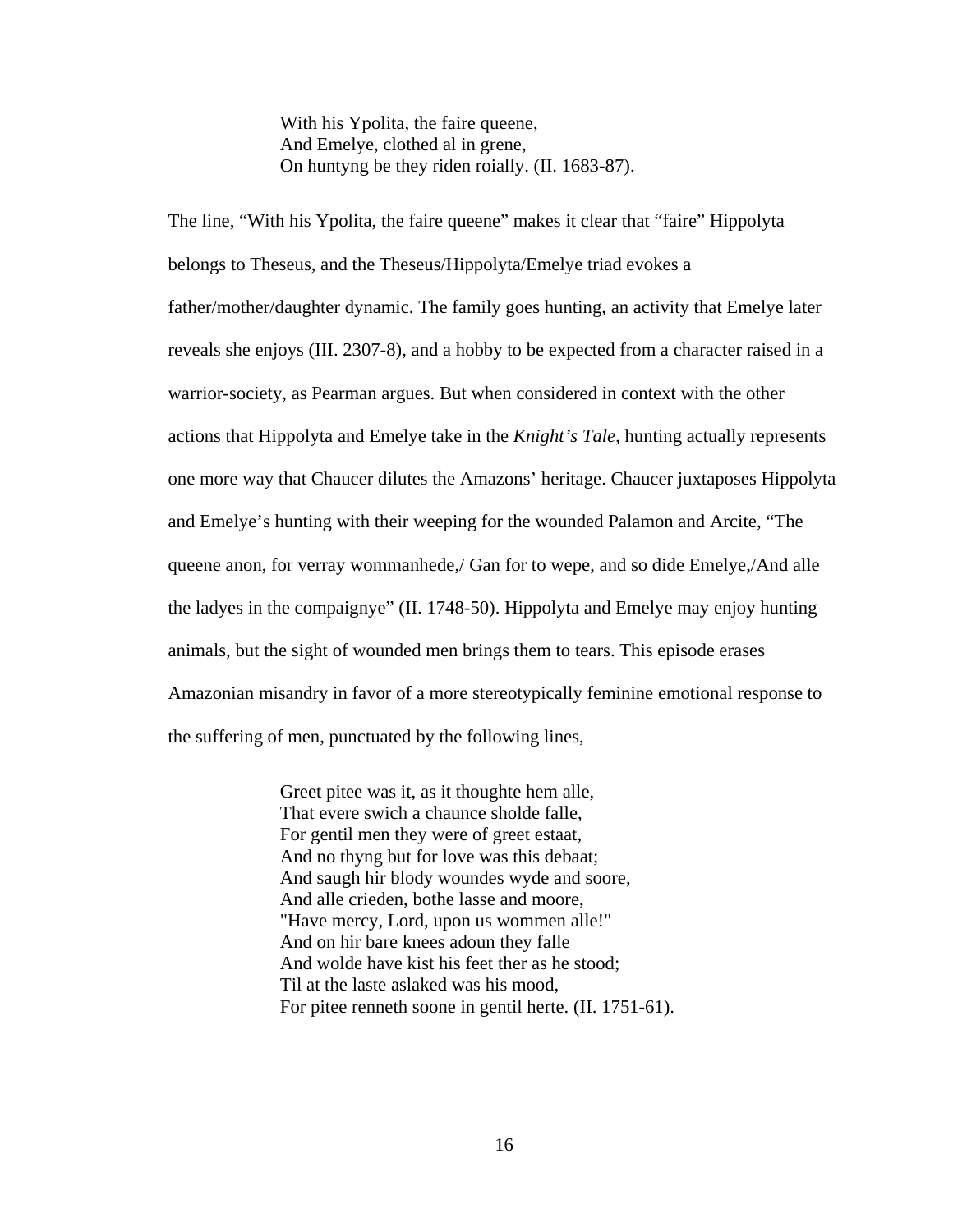The women's weeping, prayer,  $18$  and visible humility suggests subservience to Theseus (shown here through the Amazons' falling on their knees, as well as the narrator's comment that they would have even kissed Theseus's feet, an especially humbling physical gesture.) They also have the power to alter Theseus's mood.[19](#page-23-1) He initially responds to the wounded knights with "ire," as opposed to womanly pity (II. 1675). The dissonance between the Amazons' immediate tears and Theseus's anger illustrates how Chaucer genders emotional responses within the *Knight's Tale*. When women cry and pray for men in the *Knight's Tale*, their actions affect change, moving even the most powerful of men to compassion, "And eek his herte hadde compassioun/ Of wommen, for they wepen evere in oon [. . .]" (II. 1770-71). Because Theseus values the tears, prayers, and subservient behavior of women (implying that the Knight himself, the most pilgrim of the highest social rank in the *Canterbury Tales*, values these actions in women as well), and because Chaucer shows the power of such behavior, this passage purports pity as a feminine ideal, and masculinizes anger, its emotional opposite. However, when contrasted with what the reader knows of Amazonian misandry based on their mythological representations, the Amazons' over-the-top physical displays of humility and weeping for men raises questions of emotional performativity in the text.

To clarify, allow me to compare the passage cited above with an earlier example of womanly pity in the *Knight's Tale*, when Theseus triumphs through Athens with Hippolyta and Emelye in tow (I. 868-71), and a group of Theban widows, dressed in black, request that Theseus have mercy on them during his homecoming (I. 911-947).

l

 $18$  The line "Have mercy, Lord, upon us wommen alle!" uses the language of prayer (II. 1757).

<span id="page-23-1"></span><span id="page-23-0"></span> $19$  For further reading on how feminine pity changes Theseus as a character, see Mann's chapter "The Feminized Hero" in *Feminizing Chaucer*: "He is feminized not only in his reverence for woman but also in his vulnerability and sensitivity of feeling" (129-130).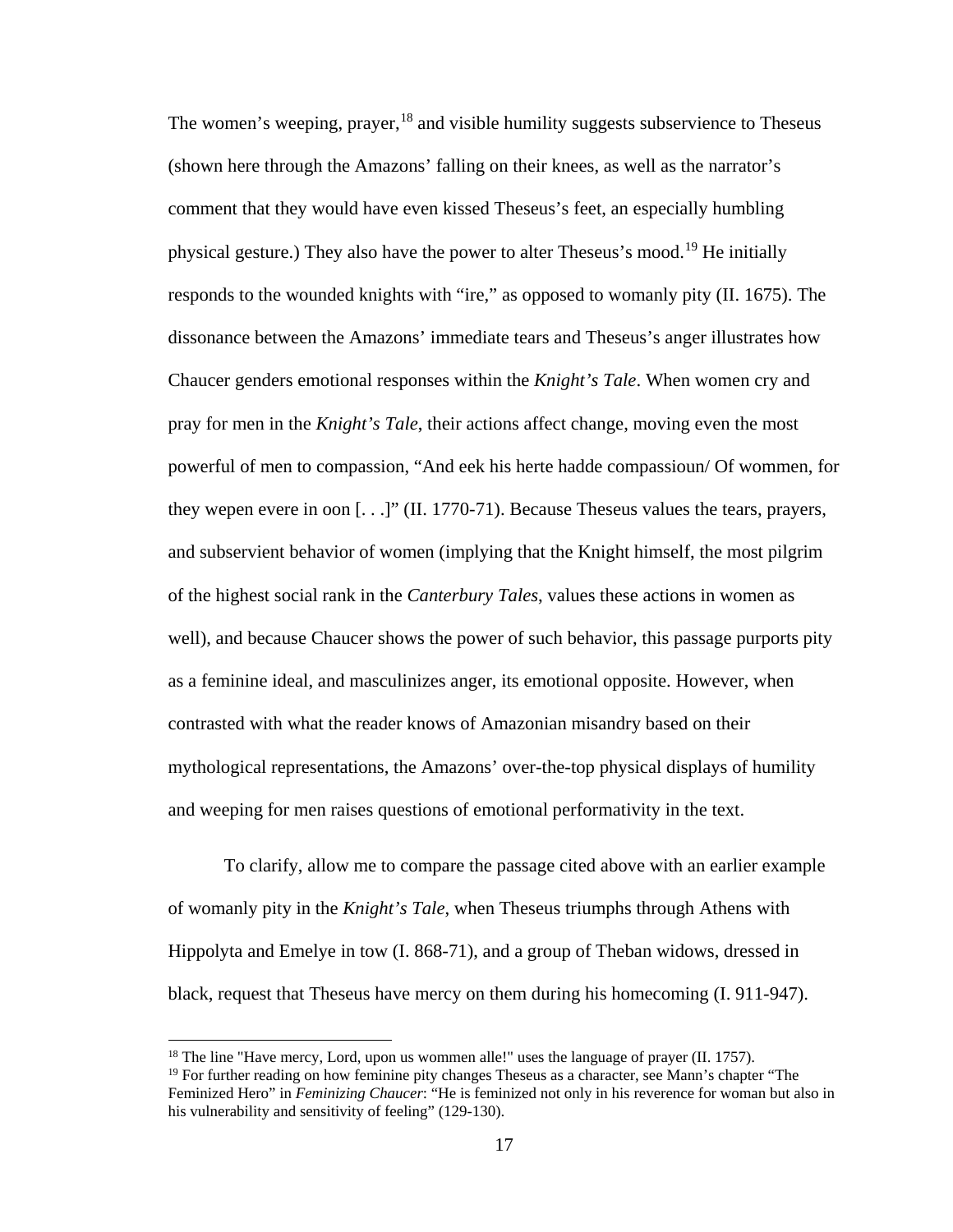The eldest widow speaks for her group, expressing grief over Creon's inhumanity, who lets hounds feed upon the corpses of the widows' husbands instead of allowing the widows burial rights (I. 938-947). The women then "fillen gruf and criden pitously," and beg, "Have on us wrecched wommen som mercy,/ And lat oure sorwe synken in thyn herte" (I. 949-51). Although initially annoyed by the widows' disruptive wailing during his homecoming (I. 905-8), Theseus pities the widows upon hearing their story and witnessing their dejected state, "With herte pitous, whan he herde them speke./ Hym thoughte that his herte wolde breke,/ Whan he saugh hem so pitous and so maat,/ That whilom weren of so greet estaat [...]" (953-56). He then comforts the widows, swearing to avenge them (I. 952-964). Note how the Amazons, like the Theban widows, fall, weep, and beg for mercy. If the passage describing the Amazons' pity for wounded Palamon and Arcite purports such behaviors as feminine ideals, then the passage describing Theseus's exchange with the Theban widows *establishes* those behaviors as feminine ideals. Although Hippolyta and Emelye remain silent throughout Theseus's encounter with the widows, they ride with him, and it stands to reason that they learn (along with us) that pity endears Theseus to the widows. The widows grieve for their husbands, and their wailing becomes immediately understandable when the reader learns of Creon's monstrous treatment of them, but the Amazons' weeping for Palamon and Arcite does not hold the same logical weight. At this point in the text, Hippolyta and Emelye do not know Palamon or Arcite. This fact, combined with their Amazonian heritage, results in a crack in the Knight's narrative technique. The contradiction between Emelye's roles as Amazon and emotionally fragile, lily-white maiden suggest that the Knight cannot

18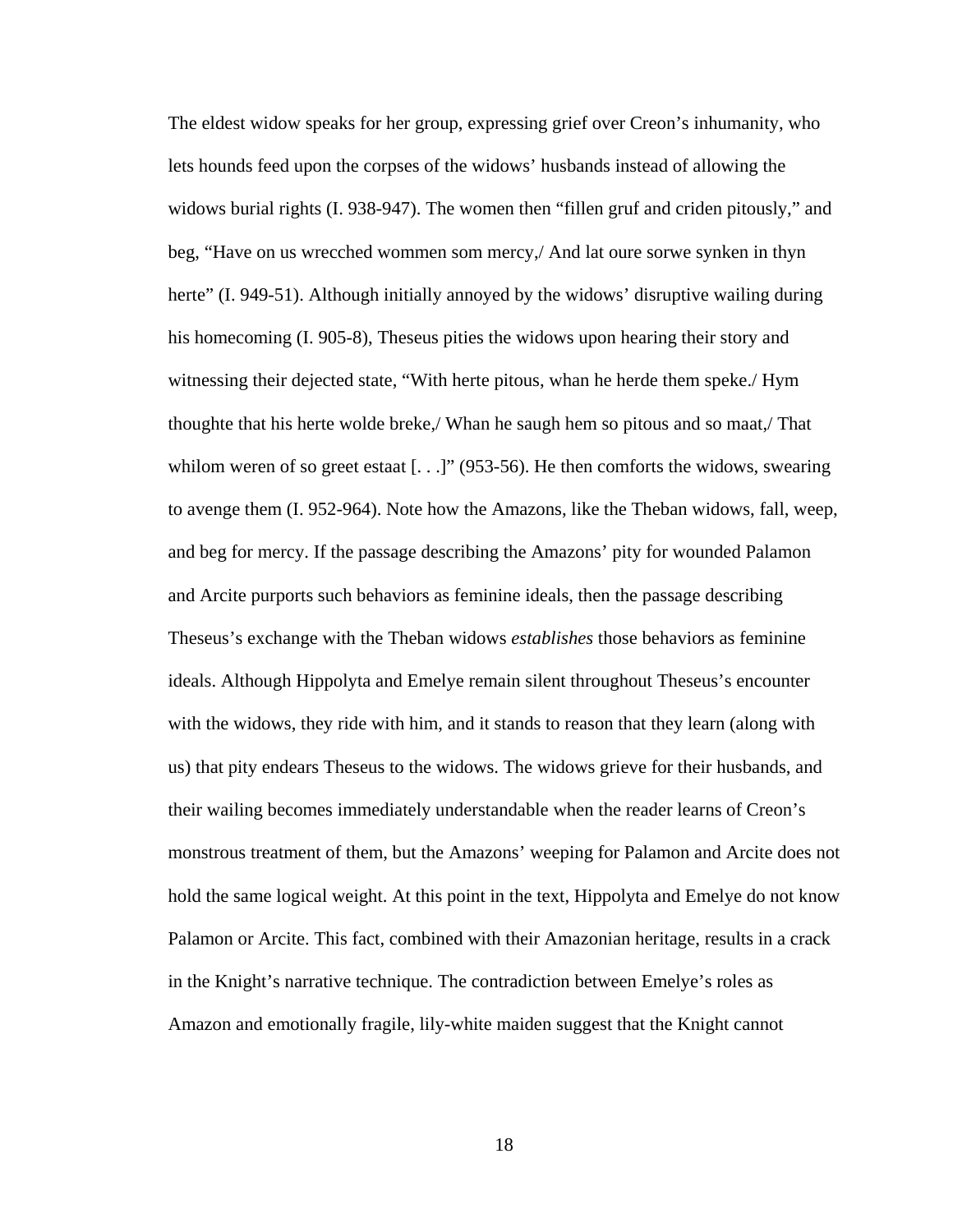successfully force the type of tale he wishes to tell with the particular events and

characters he has chosen.

Chaucer also removes the erotic Amazonian elements in their mythos in favor of a

virginal characterization, which compliments her resemblance to fair, blonde, white

maidens of romantic medieval literature, such as Petrarch's description of Laura in the

### *Canzoniere*:

Not only that one hand when it is bare (now reclothing itself to my great loss), but the other, and both arms, are quick to press upon this simple heart in all its fear.

Love hides a thousand snares, and none in vain, throughout the unusual beauty she displays, adorning her in high and heavenly ways that could not be conceived by human brain: I mean unclouded eyes; and starry brows; and that mouth, like an angel's, which combines roses and pearls and speech as never known,

making bystanders tremble in amaze; her forehead; and her hair, which when it shines in summer, at midday, puts out the sun (Petrarch, 200. "Non pur quell'una bella ignuda mano").

Laura's blonde hair that shines so bright that it "puts out the sun" can be compared to

Emelye's "brighte heer" (KT III. 2289). Although Chaucer never specifies Emelye's

"whiteness" specifically, Chaucer only has to provide a brief description of Emelye's

beauty for the reader to know exactly what she looks like:

Chaucer in fact takes only a few significant details from Boccaccio. But his brevity would not have been so successful if it were not for the ancient conventional tradition. Neither he nor Boccaccio needed to describe every aspect of the heroine. Everybody knew her. She was always the same (Brewer, 266).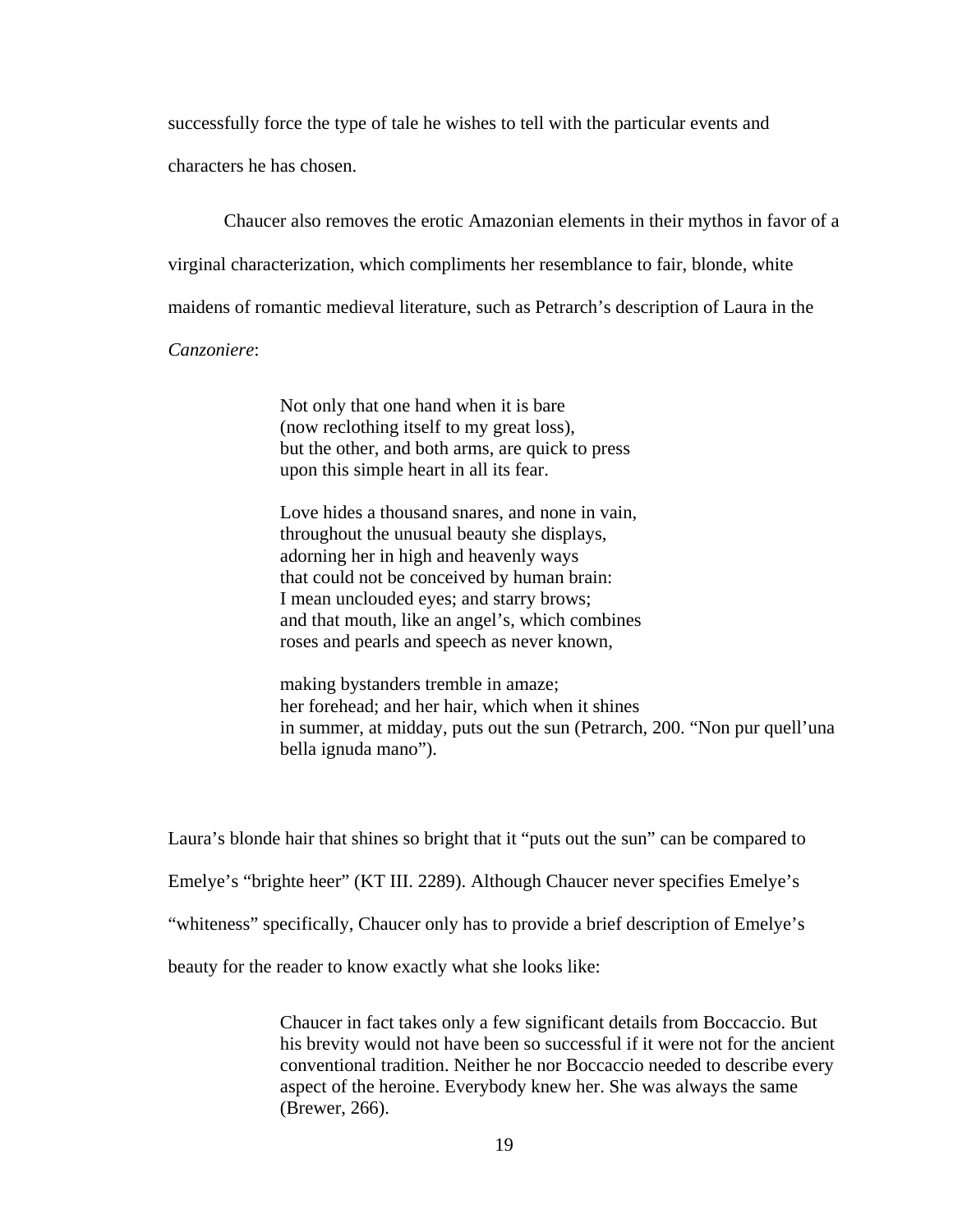Clearly Emelye's beauty does not reflect the exoticized beauty used to depict Amazons in antiquity, nor does he characterize Emelye as barbaric. Stewart suggests that the Amazons were recognizable as "Wild and unrestrained, they offered a perfect metaphor for the Persian enemy, enabling the Athenians to relegate the 'barbarian' Other to the role of moral and social Inferior without diminishing their own achievement" (571). Chaucer eschews such Amazonian representation and presents Emelye as a familiar character within western literary tradition, written for a medieval audience who would undoubtedly recognize this character. Therefore, Emelye does not, as Pearman claims, specifically practice Amazonian virginity. Instead she practices the docile virginity expected from all beautiful heroines of her literary stock. Emelye prays to Diana for divine protection over her virginity, but Chaucer refuses to characterize the threatening, militarized version of virginity the reader might expect from an Amazonian woman, or from Diana, for that matter (III. 2304-10). When Diana fails to deliver Emelye the protection she seeks, Emelye does not seek help from another goddess, or scheme to get herself out of her situation, but placidly accepts her fate: "I putte me in thy proteccioun,/ Dyane, and in thy disposicioun" (III. 2363-64). Although Chaucer strips her of most Amazonian attributes in both personality and appearance, he has already mentioned the name "Amazon," which carries a certain weight, and appears out of place when contrasted with the actual illustration Chaucer provides.

Chaucer's description of Emelye resembles Boccaccio's Emilia in fairness and youth, but Boccaccio frequently reminds the reader of her ethnicity.<sup>[20](#page-26-0)</sup> Boccaccio calls

l

<span id="page-26-0"></span> $20$  This exclusion marks another why in which Chaucer foregrounds Emelye's virginity. According to Warner, "Although blondness's most enduring associations are with beauty, with love and nobility, with erotic attraction, and with value and fertility, its luminosity made it also the traditional colour of virgins' hair" (367). Also, "Blondeness is an index of the virgin's youth as well as innocence, for many children are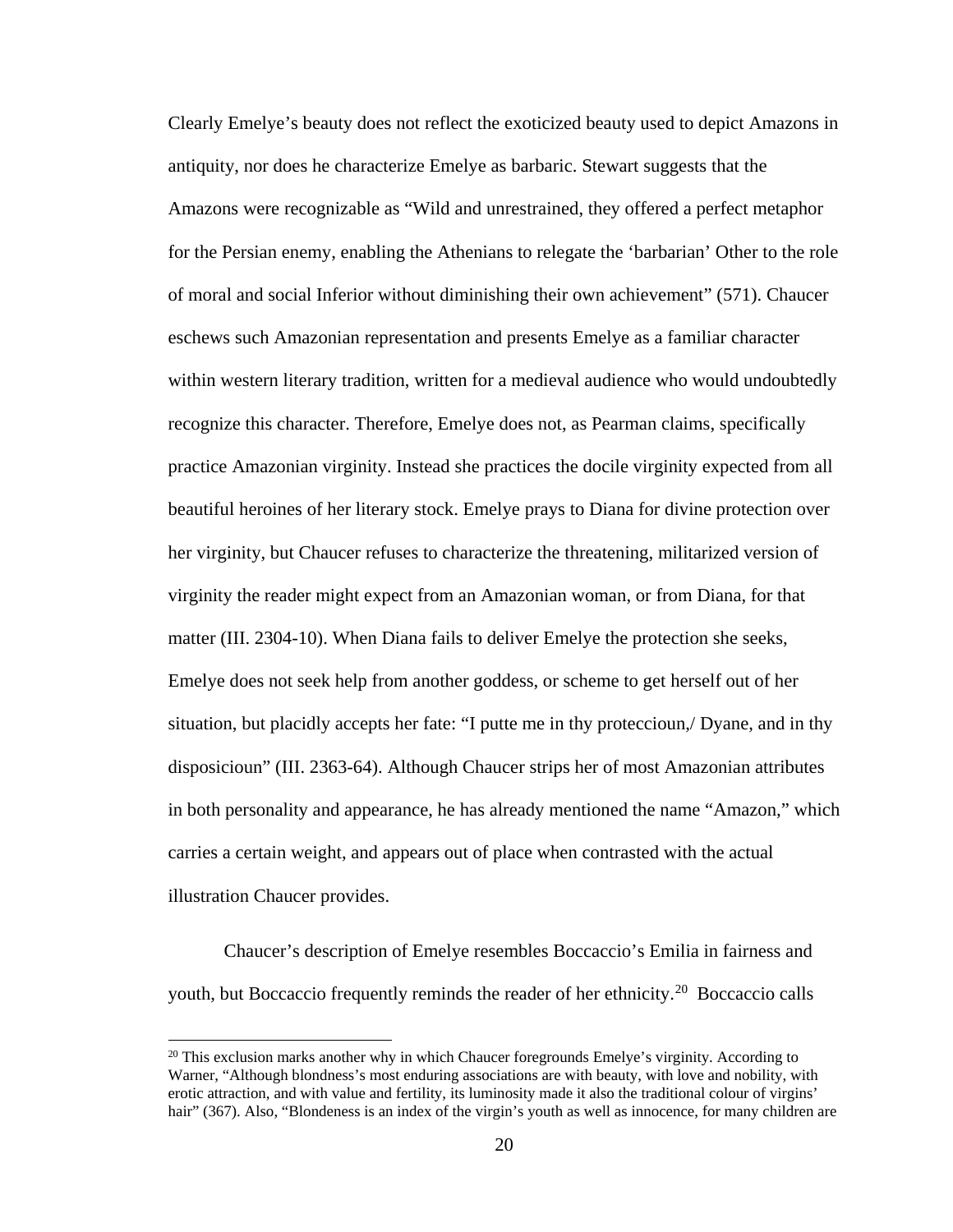Emilia a "rose among thorns," visually separating her from her Amazonian sisters (71). He also tells us that Emilia has blonde curls, and at one point Pentheus muses over Emilia's "brightness," placing value on her fairness: "then his thought turned to Emilia as he saw that Cythrea was rising, displaying her brightness before the sun, which the shining eyes and marvelous beauty of Emilia resembled" (179; 110). And yet, these "fair" images are balanced with evidence of Emilia's Otherness, such as when Boccaccio introduces her to the reader as "Emilia the Amazon." Later, he even acknowledges the Amazons' capacity for cruelty when Theseus and Hippolyta encounter the Achaian widows, and Hippolyta pities the grieving women; she tells Theseus, "Dear lord, although I am an Amazon, I am not so cruel that I would not willingly offer myself to avenge these wrongs, for they are so despicable, if the sad recital of these ladies is true, but only if I thought that my bearing arms for them would please you" (61). Although submissive and merciful in tone, Hippolyta's words reveal that she has not forgotten who she is, nor has she forgotten the formidable reputation of the Amazons. Moreover, in Boccaccio's gloss for the word "Amazon," he specifically mentions how Amazons amputated their right breasts, which would have previously prevented them from drawing bows: "This is why they are called Amazons, which means to say that they are without breasts" (48). Boccaccio does not define Amazons by their skill in warfare, but by their lack of breasts, symbolizing their devotion to war over motherhood, and their fearlessness in the face of physical pain. Unlike Boccaccio, who defines Amazons based on their lack of secondary sexual characteristics which mark women as visibly feminine, Chaucer classifies his Amazons under the term "the regne of Femenye" twice (I. 866, 877). In

 $\overline{\phantom{a}}$ 

fair in infancy and grow darker with age" (Warner, 368). As I discuss later in this chapter, Chaucer stresses Emelye's youth by placing her in the role of dutiful daughter to Diana's maternal guidance.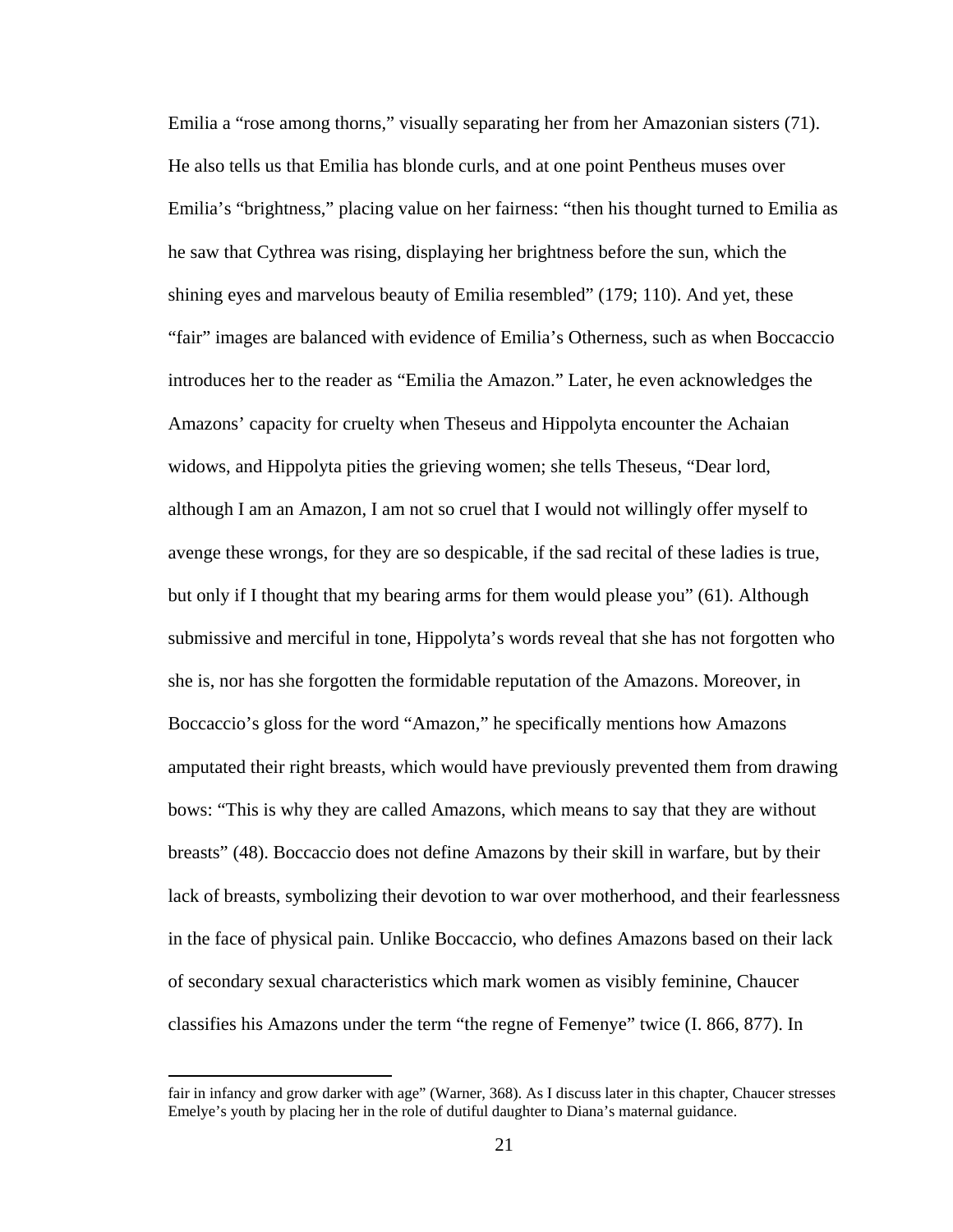doing so, he preserves the Amazons' status as Other while simultaneously allowing the reader to project their own perceptions of femininity unto the word "Femenye," a term which includes the Amazons, but seems to extend to all women as well.<sup>[21](#page-28-0)</sup> Where Boccaccio pairs Emilia's fairness with several direct references to the Amazons, in Chaucer, Emelye's gender and youth<sup>[22](#page-28-1)</sup> overwhelm her significance as an Amazon.

Emelye's prayer to Diana evokes Amazonian breastlessness and its signification by drawing our attention to her love of hunting<sup>[23](#page-28-2)</sup> (which provides the mental image of bows, reminding the reader of how breasts become cumbersome in the use of bows) and her aversion to motherhood<sup>24</sup>, which would require the use of her breasts to feed the infant. The lines "And for to walken in the wodes wilde,/ And noght to ben a wyf and be with childe" juxtapose Emelye's desire to seek refuge in a place identifiably natural and beyond man-made constructs, "the woodes' greene,"[25](#page-28-4) with the perversion of what medieval theologians would have considered the natural and divinely ordained function

 $\overline{a}$ 

<span id="page-28-0"></span><sup>21</sup> Hansen points out the inclusiveness of this term in *Chaucer and the Fictions of Gender*: "Whether or not Chaucer invented it, it seems to have been rarely enough used to be striking, and its generalizing, abstracting quality equates the Amazons with women in general and with Woman as an idea and a territory" (217).

<span id="page-28-1"></span> $22$  Phillips identifies the "two key aspects" of medieval maidenhood as youth and virginity: The medieval maiden, therefore, is a woman past childhood but not yet a fully fledged adult, and one whose identity is bound to a certain tension. That is, she is at once sexually and psychologically mature (as the legal codes recognize), but she must also hold onto the virginity required by her pre-marital state" (5). The tension Phillips describes is, of course, a tension expressed in depictions of the Rape of Proserpina.<br><sup>23</sup> "I am, thow woost, yet of thy compaignye,/ A mayde, and love huntynge and venerye" (KT III. 2307-8).

<span id="page-28-3"></span><span id="page-28-2"></span><sup>&</sup>lt;sup>24</sup> According to Warner, "In medieval representations, the Devil at his work of temptation sometimes mirrors Eve's own face, but he also has wrinkled female dugs— his perversion blazoned on his chest as breasts that have lost their true purpose of nursing" (47).

<span id="page-28-4"></span><sup>&</sup>lt;sup>25</sup> Emelye's wish to escape into the woods also aligns with a common pattern among myth, folklore, and fairytale, where the woods/forest provides a route of rescue for the heroine. See Ashliman: "Enchanted forests imbued with both sinister and beneficial supernatural forces are depicted in myths, folktales, and literature from prehistoric times to the present. They can be forbidding places of darkness and gloom, as in the Myrkvior (Murky Wood) of Norse mythology, best known today as the Mirkwood of J. R. R. Tokien's fantasy romances. Or they can be fanciful and fulfilling, as in William Shakespeare's *Midsummer Night's Dream* (c. 1596). [...] The forest's mystical duality is reflected in countless fairy tales, where it can represent simultaneously both danger and salvation" (368).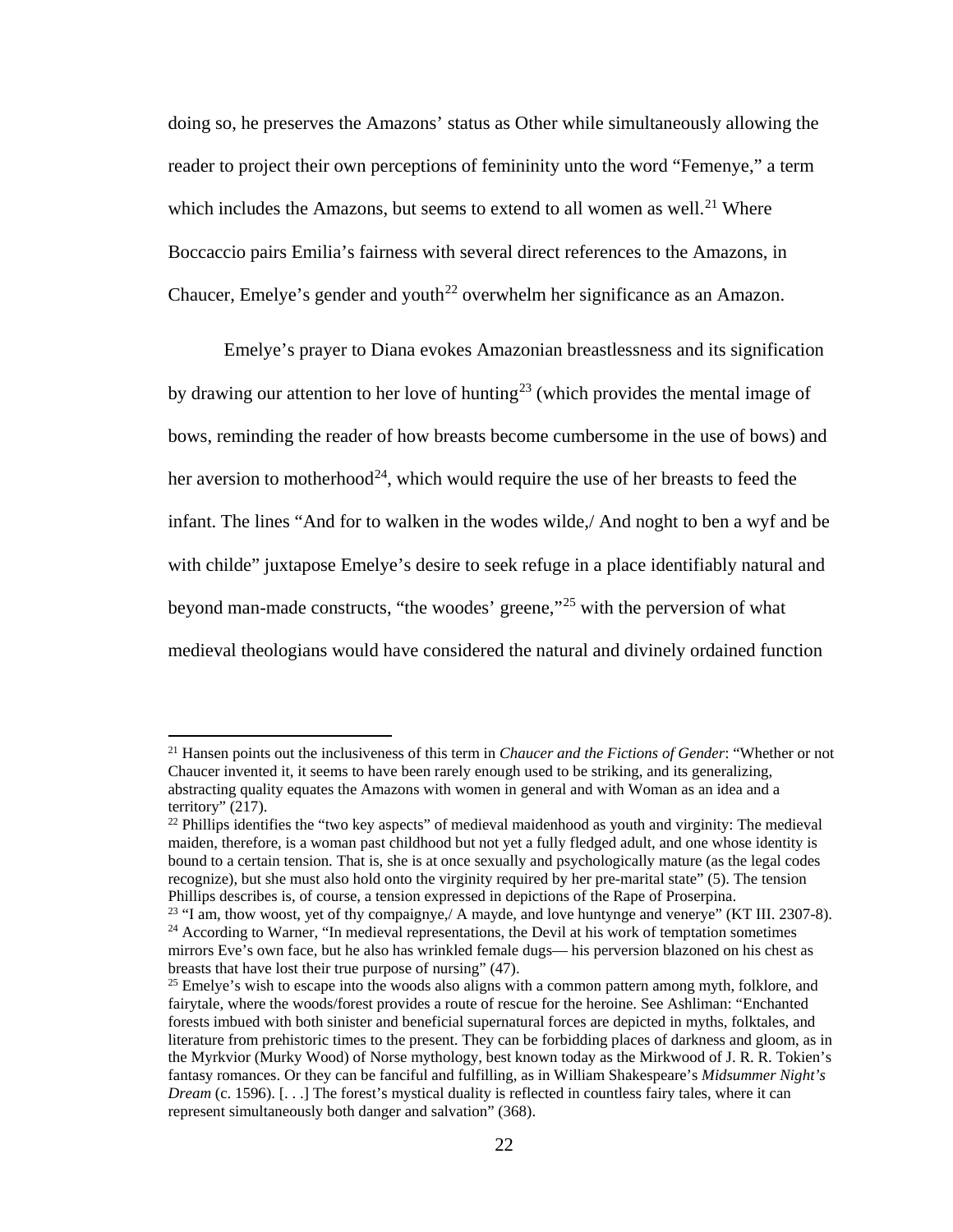of her breasts (III. 2309-2310). Chaucer's Emelye evokes breastlessness, but without concrete evidence that her body has indeed been amputated, Emelye still conforms to a medieval beauty ideal, even if her values do not align with what was expected of young women.

Eclipsing Emelye's militarized Amazonian heritage would have likely endeared a medieval audience toward her, who would find her youth, fairness, and chastity ideal in both feminine beauty and virtue, at least initially. In a folkloric context, physical "fairness" often reflects moral virtue, and according the *Riverside Chaucer*'s glossary, the word "fair," when used as an adjective, means "pleasing, attractive", and this definition includes the phrase "morally good" alongside these descriptors (page 1245). And yet, according to Brewer, a medieval audience would have understood love as a moral emotion. Brewer writes,

> Since love is on the whole a moral emotion for the later medieval courtly writers, virtuous itself and encouraging virtue in the lover (the adulterous element has been overemphasized) the heroine herself has become more precious; her physical beauty often becomes a reflection of moral beauty (262).

Chaucer's Emelye lacks love, and that lack creates yet another crack in the Knight's narrative, drawing our attention to him as an imperfect narrator. Although stories of unrequited love were certainly not uncommon for medieval readers, they typically include some kind of romantic desire for the heroine, if not for the hero himself. If the heroine does not desire the hero, she at least desires someone else (for example, the Arthur-Guinevere-Lancelot love triangle). Chaucer subverts the unrequited love narrative by making Emelye empty of romantic desire for either of her suitors. Chaucer makes Emelye's feelings clear in her prayer to Diana, in which she asks to avoid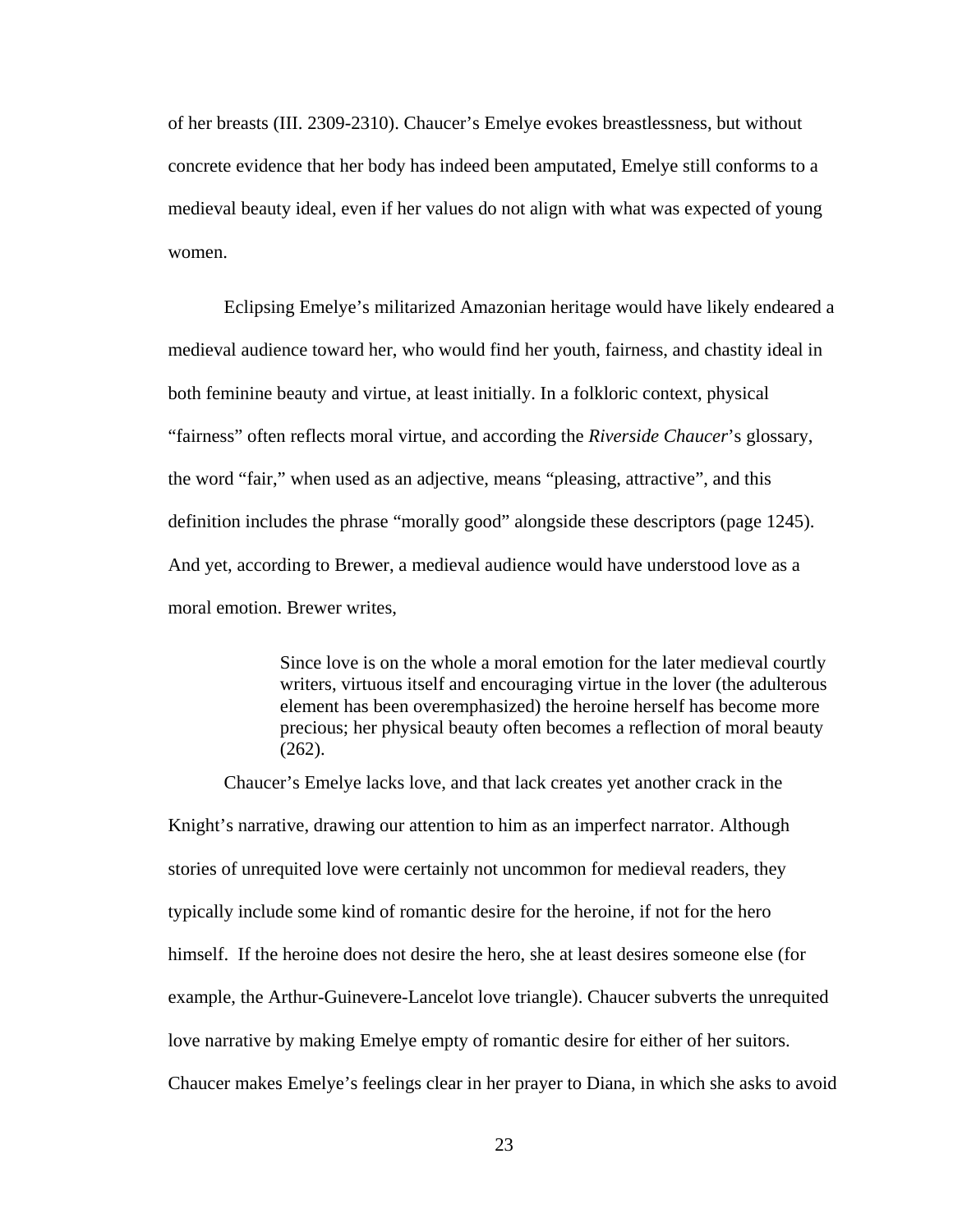marriage and childbirth, and never "knowe compaignye of man" (III. 2310-11). The absence of Emelye's love denies her the virtue that would make her seem, in Brewer's aforementioned words, "more precious" to Chaucer's audience. In light of that absence, Arcite and Palamon's "love" for Emelye appears less precious, founded on lust after an unworthy love-object, thereby potentially insincere, and ultimately destructive, rather than noble. The happiness of Emelye's marriage comes into question, as the reader begins to see the relationship as an insincere bond formed by Arcite and Palamon's voyeuristic lust, rather than love.

Chaucer's description of Emelye in the garden resembles Greco-Roman mythology's maiden, Persephone/Prosperpina, the goddess of spring, and queen of the Underworld. Harley notes that the Knight describes Emelye "with the freshness of a May<sup>[26](#page-30-0)</sup> morning," which evokes the springtime imagery associated with Proserpina  $(24)$ . Harley also compares Emelye's innocent "pleynnge" in the garden, in which she gathers white and red flowers and fashions a garland, to Ovid's depiction of Proserpina in the *Metamorphoses*, wherein Proserpina also plays in a garden, gathering lilies and violets, just before her abduction (Harley, 23). I will add that Palamon, upon seeing Emelye, does not know if he sees a woman or a goddess, which simultaneously suggests Emelye's resemblance to Proserpina, while subtly encouraging the reader to notice the absurdity of Palamon's hyperbolic love language (I. 1101). When Palamon and Arcite obsessively watch Emelye, they assume the role of the love-struck Death/Pluto in the Proserpina myth. At this point in the *Knight's Tale*, Emelye has said nothing on her own, and yet

 $\overline{\phantom{a}}$ 

<span id="page-30-0"></span><sup>26</sup> Chaucer makes this allusion to Proserpina more direct in the *Merchant's Tale* by paralleling Proserpina's relationship with Pluto with the marital relationship between May and January, the tale's focal characters.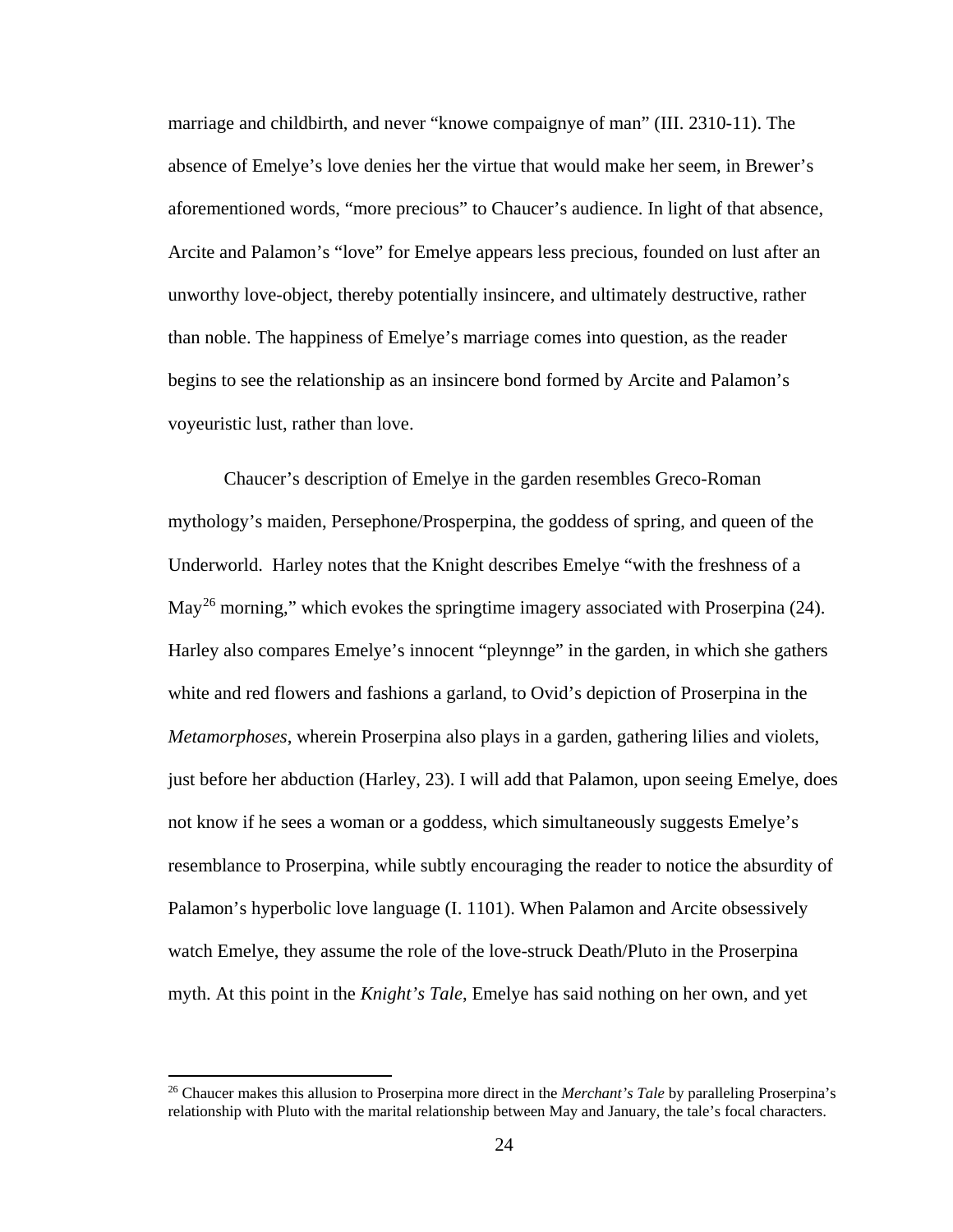Chaucer encourages the reader to watch her, along with Palamon and Arcite, by emphasizing her elusiveness as an unattainable fantasy, rather than grounding her personality in something more substantial.

Emelye also resembles Proserpina in spiritual devotion. Ovid's Proserpina worships Diana and other "moonlit deities." In the *Metamorphoses*, Venus schemes against Pluto and Proserpina, and comments to Cupid, "If we allow her, Ceres' daughter will remain/ a virgin till she dies, for even now/ her models are moonlit deities" (5.375-77). When Chaucer's Emelye prays to Diana, she addresses the goddess with these titles: "chaste goddesse of the wodes grene," "Queene of the regne of Pluto derk and lowe," and "Goddesse of maydens" (III. 2297; 2298; 2299). Diana's titles deserve some critical attention. The first title, "chaste goddesse of the wodes grene," fits within Diana's generally accepted mythological meanings; stories of Diana, the virgin goddess of the hunt, often take place in the woods. However, "Queene of the regne of Pluto derk and lowe" can only be attributed to Proserpina, whose seat of power resides in the Underworld, where she reigns by Pluto's side for half of the year. Combining these titles results in a conflation of Proserpina's mythology with Diana's,<sup>[27](#page-31-0)</sup> and attracts our attention to Emelye and the inevitable abduction and rape<sup>[28](#page-31-1)</sup> that must occur to cement her role as Chaucer's Proserpina.

Emelye performs a mysterious, unspecified ritual in Diana's temple, but Chaucer veils the secrets of this ritual by referring the reader to Statius for answers: "Two fyres on the auter gan she beete,/ And dide hir thynges, as men may biholde/ In Stace of Thebes

 $\overline{a}$ 

 $^{27}$  For further analysis regarding Chaucer's conflation of Diana, Proserpina, and Lucina, see Harley, 26.

<span id="page-31-1"></span><span id="page-31-0"></span><sup>&</sup>lt;sup>28</sup> Although the physical act of rape does not occur in the *Knight's Tale*, in the second chapter of this study I argue that Chaucer provides this moment through Malyne's rape in the *Reeve's Tale*.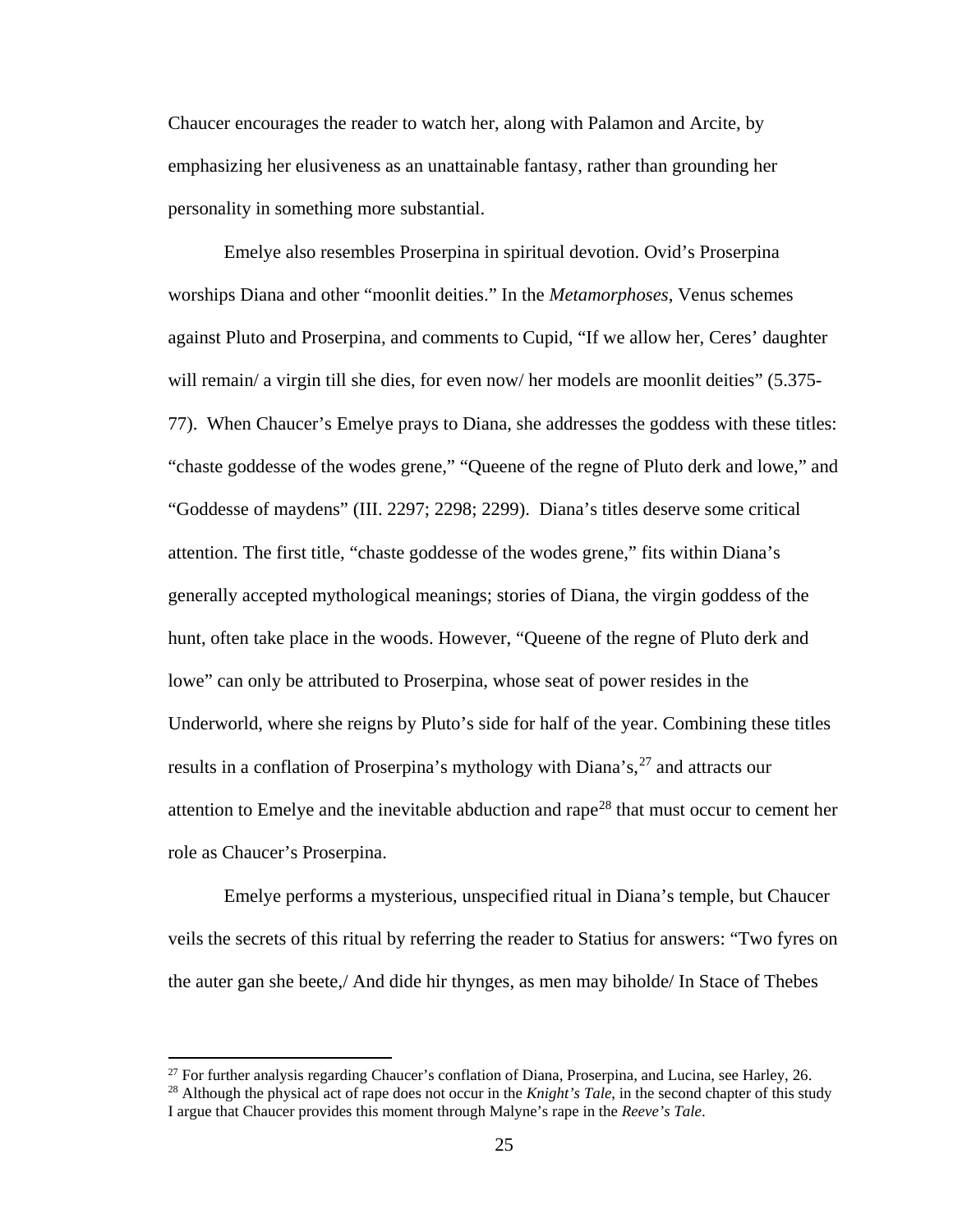and thise bookes olde" (III. 2292-2294). Chaucer heavily borrows from Boccaccio's *Teseida* to frame this moment, but the scene finds its roots in Statius's *Thebaid*<sup>29</sup>, in which Eteleocles seeks the help of Tiresias, a necromancer, and his virginal daughter/assistant, Manto. Chaucer obscures details of the necromantic ritual found in the *Thebaid*, as well as some of Emelye's actions in the *Teseida* which closely resemble those found in Statius.<sup>[30](#page-32-1)</sup> One reason that may have influenced Chaucer to omit details of the necromantic ritual found in the *Thebaid* is that he wrote the *Knight's Tale* during a major shift regarding religious and academic perceptions of magic. Prior to the fourteenth century, theologians associated necromancy with male sorcerers, because in order to perform such serious, powerful feats of magic, one had to possess the intelligence and education necessary to do so. Believing that women lacked these essential academic tools, medieval theologians disregarded women as serious magical threats, that is, until the theological paradigm began to shift:

> [. . .] insofar as the performance of harmful sorcery by witches was seen to rest wholly on submission to evil rather than on training or preparation, and on susceptibility to temptation rather than on intellectual striving, the magical operations of witchcraft could be seen as particularly suited to women. Thus in the movement of theological concern from necromancy to witchcraft in the early 1400s, certain underlying conceptions of magic became, in a way, feminized, and this made easier the subsequent acceptance by authorities of the notion that witches might be predominantly women (Bailey, 127-128).

 $\overline{a}$ 

<span id="page-32-0"></span><sup>&</sup>lt;sup>29</sup> According to Schwebel, "Chaucer's reference to Statius is not the outright falsification that it would seem. Boccaccio himself derives the details of Emilia's ritual from a corresponding scene in the *Thebaid*, in which the prophet Tiresias performs a series of rites in a forest sacred to Diana with the hope of ascertaining the outcome of the war (*Thebaid*, IV.416–73)" (156).

<span id="page-32-1"></span><sup>&</sup>lt;sup>30</sup> See Schwebel: "In the original Italian, in addition to perfuming the temple, crowning her hair with cereal oak, and lighting two pyres, Emilia sacrifices turtle doves and lambs, draining the blood from their bodies and tossing the entrails and viscera of the dead animals into the fire. Her proceedings closely echo the process of Tiresias's sacrifice in the *Thebaid*. Chaucer removes these more gruesome details from her rites" (44).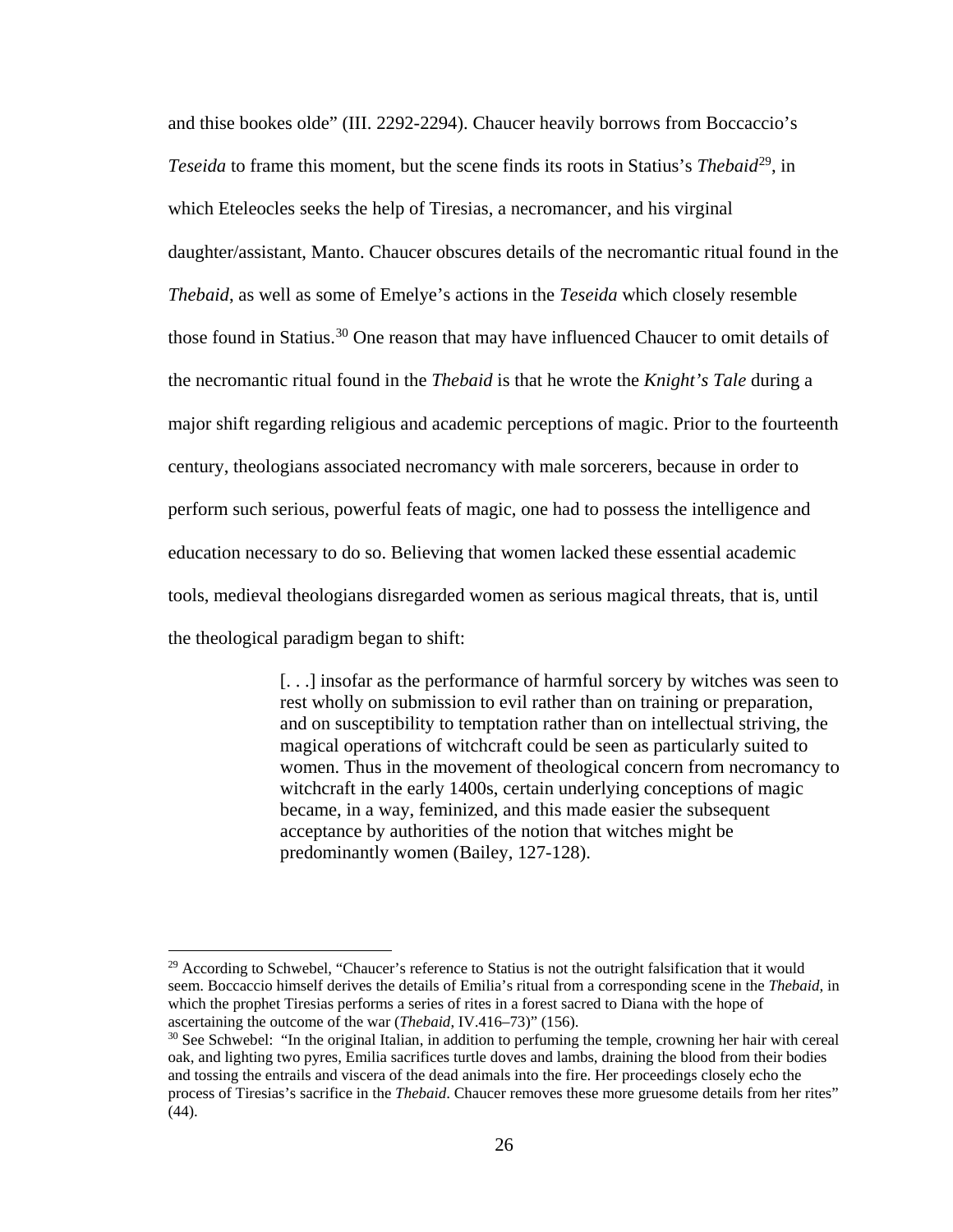The ritual performed in the *Thebaid* likewise becomes feminized through Chaucer's revision of Statius's text, as he passes the ritual through the hands of Tiresias to Emelye.[31](#page-33-0) What remains of Statius's text in the *Knight's Tale* appears ambiguous enough to preserve Emelye's innocence, an essential element of her character both within the context of chivalric romance and the Proserpina myth Chaucer uses to subvert that genre. What does survive of Tiresias's ritual in Chaucer's revision serves to subtly jostle the reader's perception of Emelye's maidenly activities, rather than to morally condemn her for those actions. For example, Tiresias wraps "fearsome horns" in "garlands of dark flowers" (IV. 449-450). Based on a previous passage from part one of the *Knight's Tale*, we already know that Emelye exhibits a fondness for collecting flowers and garland making; later, she and her maidens arrive at Diana's temple with horns full of mead (I. 1053-1054; III. 2279). The gathering of various flowers, plants, and various liquids only make up one aspect of what medieval readers would associate with necromancers and their theological usurpers, the archetypal witch. Without raising actual ghosts from the depths of the Underworld or participating in activities too obviously occultist, such as the gathering of animal entrails, Emelye's behavior appears mostly conventional, if faintly suspicious.

l

<span id="page-33-0"></span><sup>&</sup>lt;sup>31</sup> It bears mentioning that Tiresias undergoes a feminization of his own, further compounding the similarities of these characters. Several myths account for Tiresias's sex change, including Ovid's *Metamorphoses*, with which Chaucer would have been familiar. In the *Metamorphoses*, Jupiter and Juno argue over whether or not men or women receive more pleasure during sex, and settle their dispute by seeking Tiresias for answers. After changing his sex and living as a woman for seven years, Tiresias agrees with Jupiter, which angers Juno, who punishes Tiresias by blinding him (Ovid, III: 316-338). Therefore, Tiresias and Emeyle both represent feminized figures helpless against Juno's influence. In Emelye's prayer to Diana in the *Teseida*, she attributes power to the fates, and refers to matrimony as "the law of Juno," which gives the impression that women's roles as wives and mothers are divinely ordained and inescapable: "And if the fates have decreed that I be subjected to the law of Juno, you must certainly forgive me for it" (182).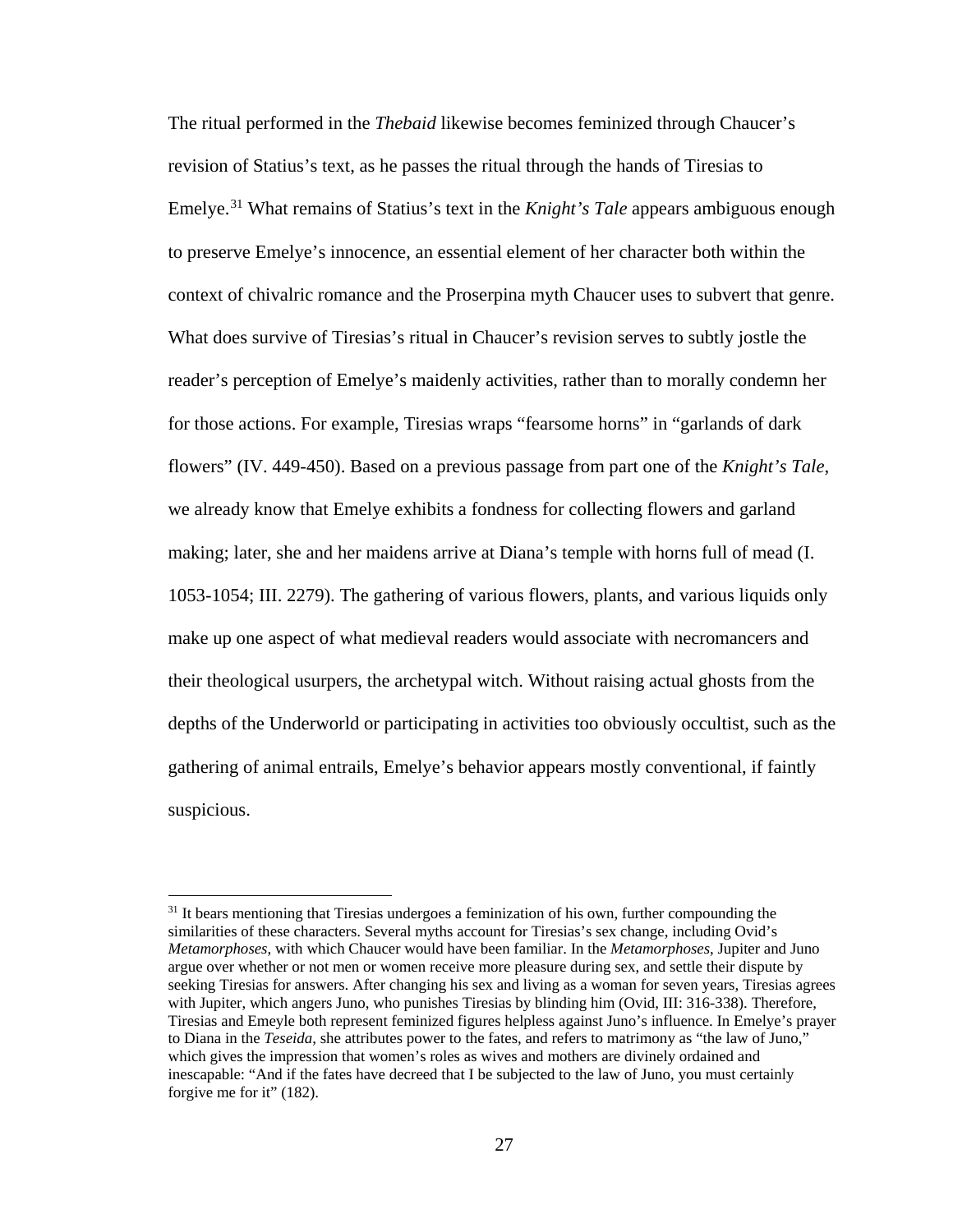Chaucer's omits various pagan elements which a medieval audience might perceive as too nefarious for an innocent character like Emelye. She does not, for example, deliver commands to the gods, as Tiresias does in the *Thebaid:*

> You, in the seat of Tartarus-- voracious Death's harsh realm; o you, most savage of the brother gods, you whom dead shades attend, who portions out eternal punishments to malefactors there in the palace of the lower world: open the silent, void domains of grave Persephone to one who pounds the gates (474-481).

Here, Tiresias is commanding the gods (and threatening to command Hecate). In Chaucer, a woman is imploring the gods but unsuccessfully. Tiresias implores the dark gods of the Underworld to aid him, and among these forces is "grave Persephone," the title given to her for her role in carrying out punishments and curses upon the dead. Chaucer differs from Statius in that he is more interested in Proserpina's tragic descent into the Underworld rather than the seat of power she finds in that place.<sup>[32](#page-34-0)</sup> Likewise, he emphasizes Emelye's powerlessness against the forces of men who hold her captive, and her emotional disposition resembles fearful Eteocles more than the resolute necromancers.

Like Eteocles, Emelye approaches Diana's temple under urgent, desperate circumstances. In the *Thebaid*, Eteocles receives a bad omen, and "Unable to endure his various terrors/ he did what those who face uncertainty/ do when afraid: he looked for answers from/ the skill and shaded wisdom of Tiresias, the ageless prophet" (IV. 407-11). He also displays the fear of a genuine novice: "Only the King of Thebes, Eteocles,/ was

 $\overline{\phantom{a}}$ 

<span id="page-34-0"></span><sup>32</sup> See Harley, "[. . .] Chaucer does not draw on Proserpina's dark, dire existence as Pluto's queen. Rather, he turns to classical accounts of Proserpina's innocent play prior to her ravishment" (22-23).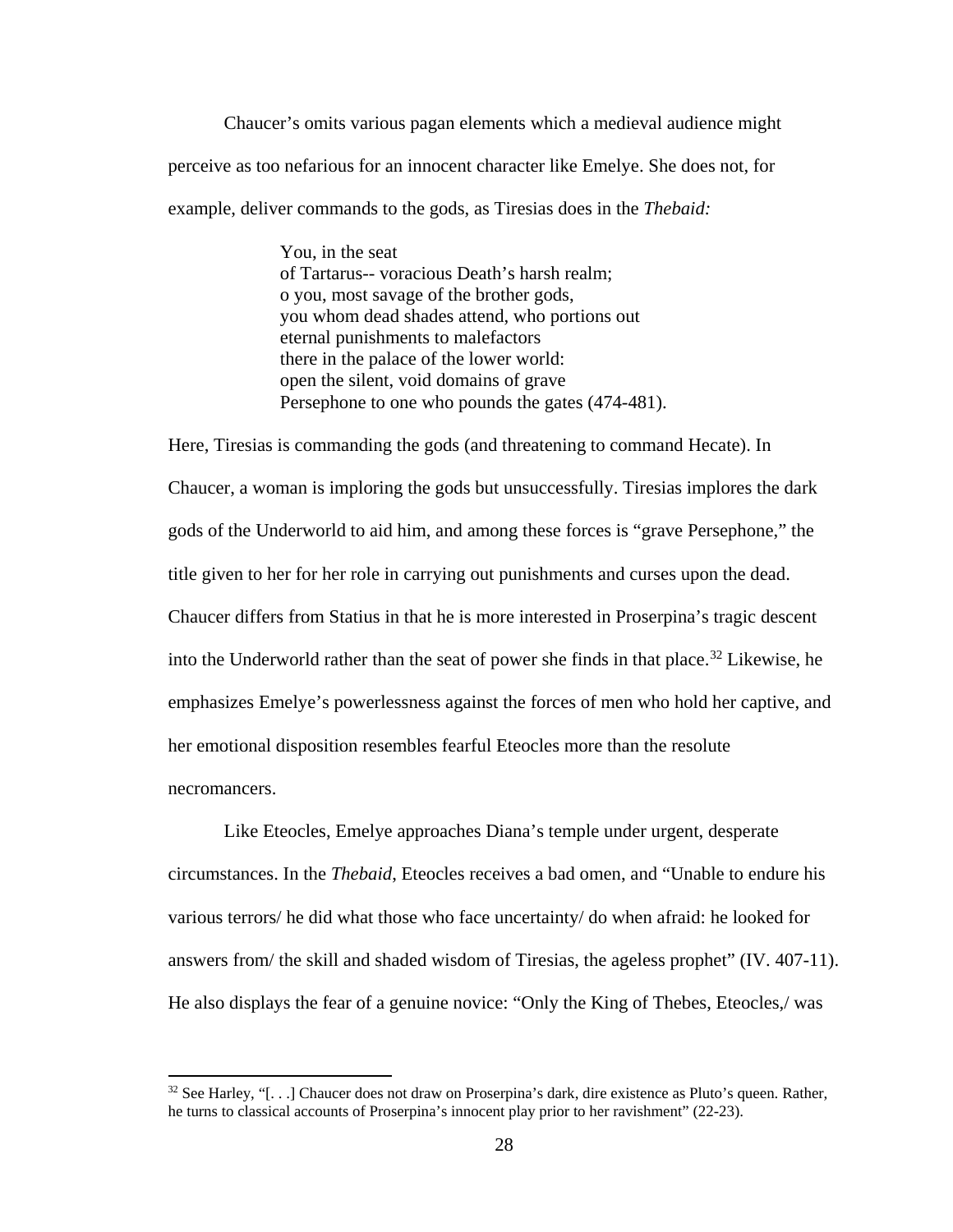overwhelmed by terror and afraid/ to hear the prophet's chanting" (Statius, IV. 491-493). Chaucer channels Eteocles's desperation and terror to color Emelye's perception in the *Knight's Tale*, evident in her reaction to the fires quenching and rekindling before her: "For which so soore agast was Emelye/ That she was wel ny mad and gan to crye,/ For she ne wiste what it signyfied,/ But oonly for the feere thus hath she cried,/ And weep that it was pitee for to here" (III. 2341-2345). Statius reminds the reader of Eteocles's role as a grandchild rather than king when he receives answers from his deceased grandfather, Laius, and Chaucer likewise positions Emelye in the role of a trembling child rather than fearsome, enraged Amazon. She approaches her task with humility, and carries out her prayer with the language of a dutiful daughter. Diana's temple, painted in scenes of death and rebirth lifted from Ovid's *Metamorphoses*, resembles a mother's womb, a point punctuated by the fact that Diana, the goddess of childbirth, calls Emelye "doghter" (III. 2348). Chaucer denies Diana her maternal powers of transformation, creating a surprisingly barren womb. Emelye, surrounded by images of fantastic transformation, emerges from the temple unchanged:

> And with that word, the arwes in the caas Of the goddesse clateren faste and rynge And forth she wente and made a vanysshynge; For which this Emelye astoned was, And seyde, "What amounteh this, allas? I putte me in thy proteccioun, Dyane, and in thy disposcicioun." And hoom she goth anon nexte weye. This is th'effect; ther is namoore to seye (III. 2358-2366).

The effect Chaucer speaks of is vanishment, a literal disappearing act that Diana performs before Emelye. The line "ther is namoore to seye" stresses Emelye's abandonment by adding sense of finality to the scene, as a bewildered Emelye returns home.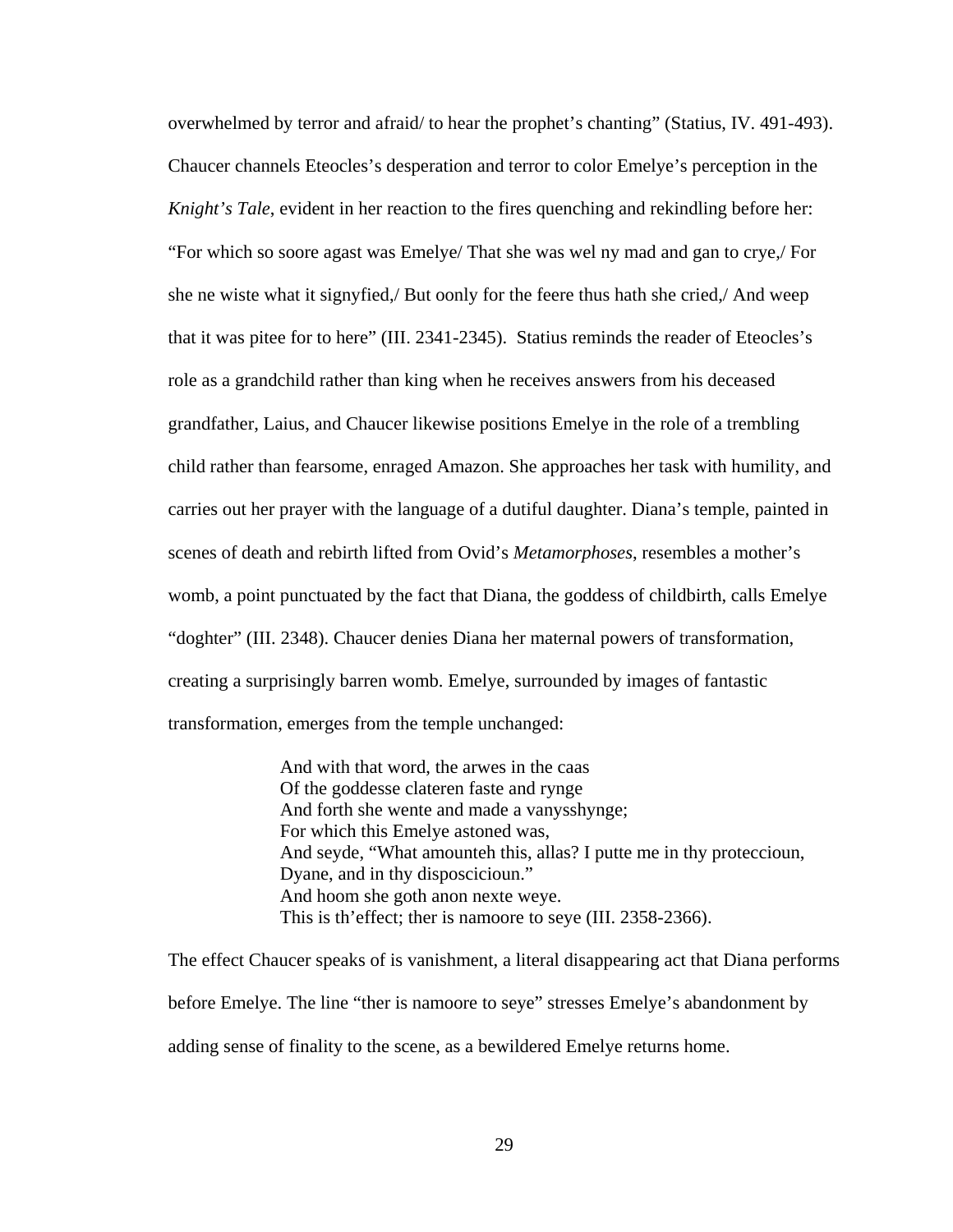Chaucer makes a distinction between Emelye's emotionality in private and her countenance in public, and these differences become ever more striking toward the tale's conclusion. Although he never explicitly doubts the sincerity of Emelye's public crying, context provides more than enough cause for suspicion. During the funeral procession for Arcite, visible weeping marks Emelye as the "rewefulleste," or most pitiful, person present.[33](#page-36-0) As Chaucer makes clear elsewhere in the *Knight's Tale,* Theseus values the pity of women. Mann argues that Theseus comes to embrace the same pity within himself, thus becoming a feminized heroic ideal:

> It is however the figure of Theseus in *The Knight's Tale* that represents the fullest development of an ideal of feminized masculinity. Displaced as he is from the hero's central position by the younger knights Palamon and Arcite (whose pairing debars each of them likewise from a central heroic role), it is nevertheless to Theseus that it falls to voice and to embody the values that constitute the wisest response to their experiences. And the key element in these values is the quality of womanly pity (Mann, 134).

Although Mann correctly identifies Theseus's growing capacity for empathy throughout the tale, his empathy does not extend to the personal desires of women. Theseus expects women to act pitifully, but does not consider women deserving of mercy, unless that mercy exists to remedy the suffering of men.<sup>[34](#page-36-1)</sup> Theseus's exclusion of women from his mercy, evident through his conquering of "the regne of Femenye," blemishes the shining, gender-transgressive ideal Mann proposes (I. 866). Moreover, Theseus enforces feminine performance of pity when he decides that Emelye will marry Palamon, demanding of her, "Lat se now of youre wommanly pitee" (IV. 3083). Theseus's words challenge the notion

 $\overline{a}$ 

<span id="page-36-0"></span><sup>&</sup>lt;sup>33</sup> As an Amazonian captive, Emelye's Otherness requires an even more stringent adherence to social protocol than the local Athenians.

<span id="page-36-1"></span> $34$  Theseus's pity for women serves his own selfish desires. For example, at the beginning of the tale, he addresses the Theban widows because their wailing irritates the atmosphere of revelry during his return: "What folk been ye, that at myn hom-comynge/ Perturben so my feste with criynge?" (I. 905-906). His acts of pity also benefit other men, such as when he spares the lives of Palamon and Arcite (II. 1825).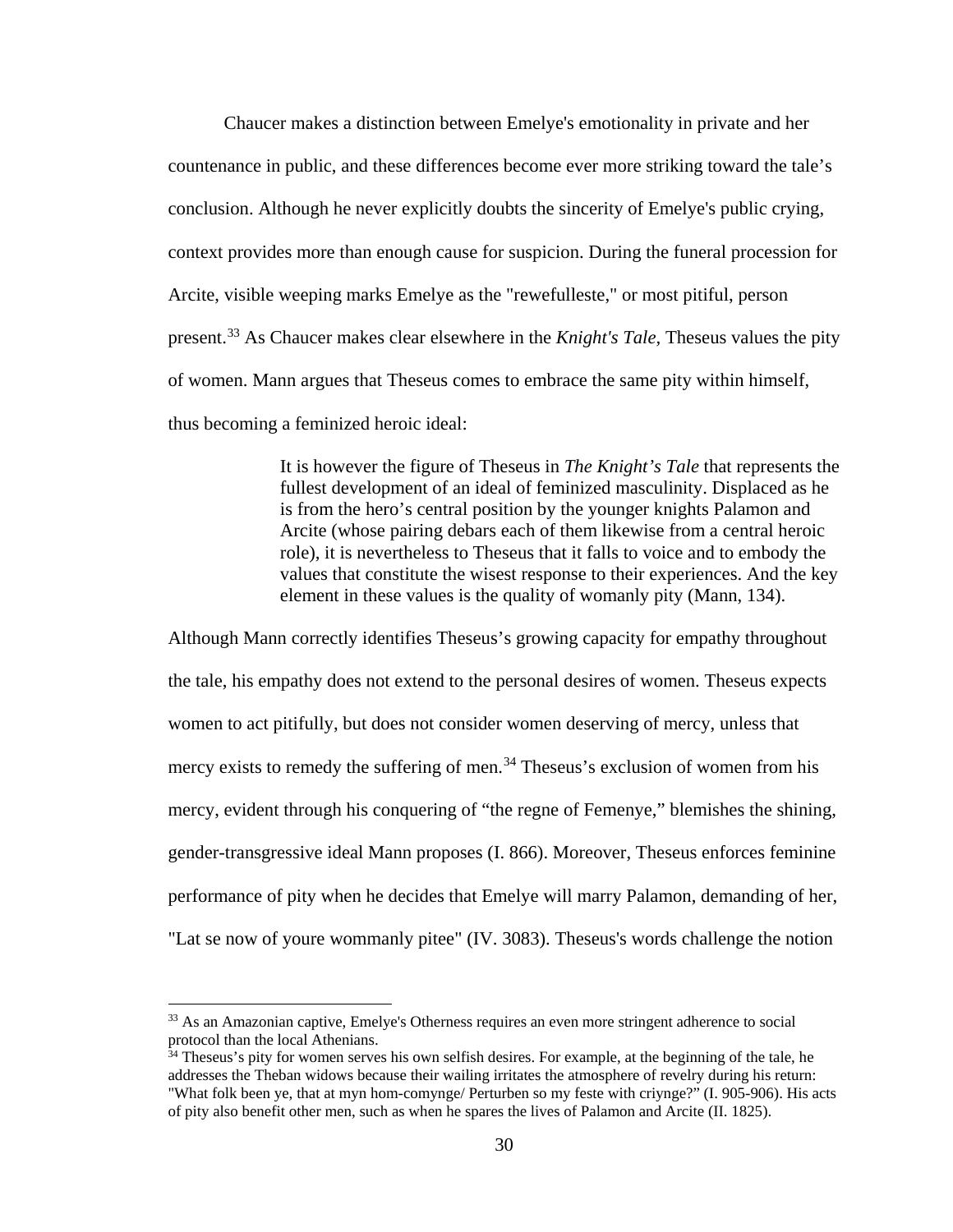that Chaucer considers pity an inherently feminine trait because he constructs feminine pity as an act that Theseus must extract from Emelye and make visible.

Emelye's pity drives forward the tale's conclusion, and the Knight's blessing of this occasion proposes a male-dominated view by adopting the perspective of Palamon, while considerably pushing Emleye's experience to the background, as he has for most of the tale. I will provide the full passage, so that my reader may compare the effect of the Knight's romantic language when read altogether to the tone the ending takes when one looks at the individual lines more closely:

> Bitwixen hem was maad anon the bond That highte matrimoigne or mariage, By al the conseil and the baronage. And thus with alle blisse and melodye Hath Palamon ywedded Emelye. And God, that al this wyde world hath wroght, Sende hym his love that hath it deere aboght; For now is Palamon in alle wele, Lyvynge in blisse, in richesse, and in heele, And Emelye hym loveth so tendrely, And he hire serveth so gentilly, That nevere was ther no word hem bitwene Of jalousie or any oother teene. Thus endeth Palamon and Emelye; And God save al this faire compaignye! Amen. (IV. 3094-3108).

Here, we learn that Palamon has happily married Emelye, but we do not know whether Emelye reciprocates that happiness: "And thus with alle blisse and melodye Hath Palamon ywedded Emelye (IV. 3097-8). The Knight reassures us of Palamon's wellness and wealth with the line, "For now is Palamon in alle wele,/ Lyvynge in blisse, in richesse, and in heele," while Emleye's wellness remains to be seen (IV. 3101-2). The line "And Emelye hym loveth so tenderly" might be read one of two ways: either Emelye loves Palamon tenderly, or one could read this as an extension of Palamon's perspective,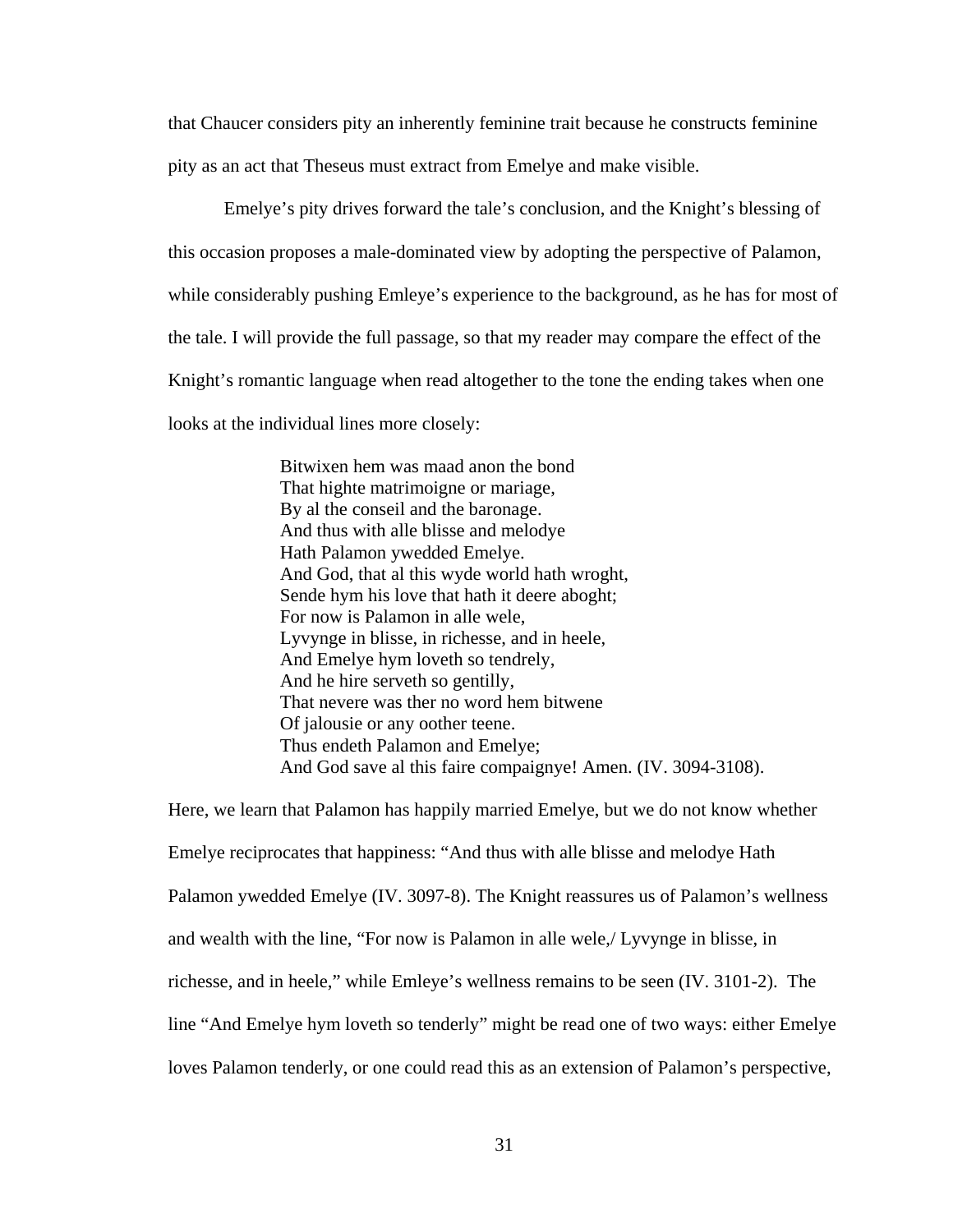which the Knight has already established as the dominant perspective, meaning that Palamon loves Emelye so tenderly. Either way, the happiness, health, riches, and melody all compose circumstances related to Palamon, not his bride. Without analyzing the meanings of the individual lines, it might feel tempting to read this passage as abrupt and finite, because from the outset it looks remarkably similar to the tidy romantic endings of fairytales. According to Bettelheim, one of the most fundamental differences between myth and fairytale is that one story ends in tragedy, while the other ends happily:

> The myth is pessimistic, while the fairy story is optimistic, no matter how terrifyingly serious some features of the story may be. It is this decisive difference which sets the fairy tale apart from other stories in which equally fantastic events occur, whether the happy outcome is due to the virtues of the hero, chance, or the interference of supernatural figures  $(37)$ <sup>[35](#page-38-0)</sup>

In the case of the *Knight's Tale*, both endings exist, depending on whether or not we read from the perspective of Palamon or Emelye. When read through the eyes of Palamon, the reader comes to see Saturn's divine intervention as the magical moment which reveals Palamon as the one who loves Emelye most, and therefore deserves her most.<sup>[36](#page-38-1)</sup> and the ending appears bittersweet because in gaining his true love, he has lost a cousin and sworn brother. But when read from the perspective of Emelye, we see a drastically different story take shape, in which the gods turn their backs on an innocent, prayer fails as a method of escape, and the ending offers no reassurance of her well-being. I wish to suggest an alternative way of reading the tale's conclusion, one which accounts for

<span id="page-38-0"></span><sup>&</sup>lt;sup>35</sup> I do not completely agree with Bettelheim's rigid standards for myth and fairytale here, but see the differences he cites as a general rule which may make classification of these stories easier.<br><sup>36</sup> Recall that Emelye asks of Diana, "Or if my destynee be shapen so/ That I shal nedes have oon of hem

<span id="page-38-1"></span>two,/ As sende me hym that moost desireth me" (III. 2323-25). Of course, if one reads the *Knight's Tale* from Emelye's perspective, as I have in this chapter, Chaucer reveals Emelye's prayer and the goddess she prays to as useless, and therefore whether or not Palamon or Arcite loved Emleye best remains a debatable question.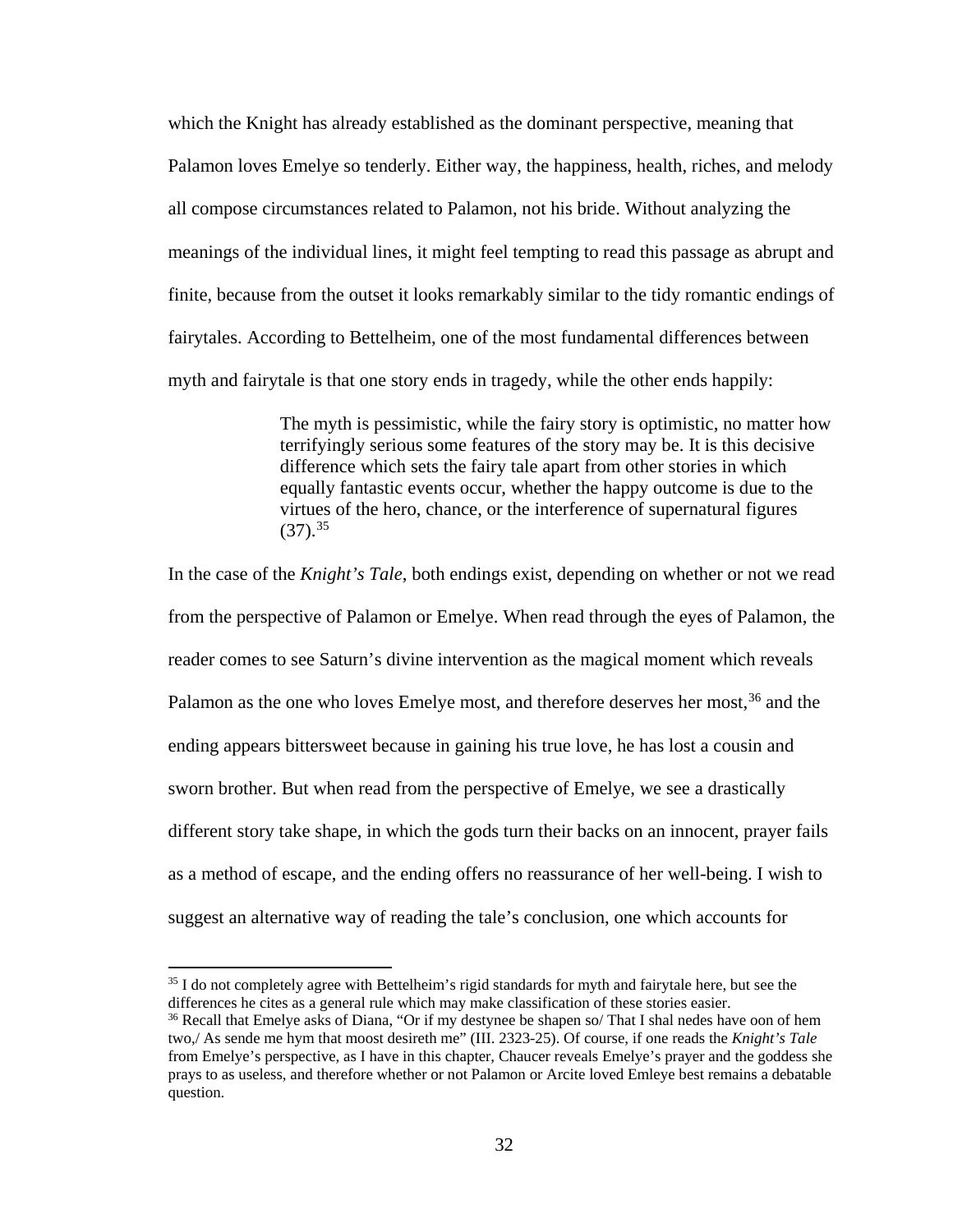Chaucer's persona as mythmaker as well as the Knight's persona as story-teller, wherein the author's views are at odds with the narrator's. Pluto's abduction and rape of Proserpina results in their marriage, the symbolic milestone which marks the maiden's painful transition from adolescent to wife, and this marriage results in Proserpina's literal submergence and entrapment. In the *Knight's Tale*, Emelye enters the text an abducted woman, stolen from Scythia, and brought to Athens by Theseus; this initial theft of Emelye's body prepares the reader for a second abduction, her marriage to Palamon, except this second theft promises a sexual conquering as well. If the tale's optimistic conclusion feels forced, that is because the Knight literally forces marriage upon Emelye, whose voice and perspective drop out of the text. What we know of Emelye's previous emotional interiority— her bitterness, desperation, and desire to avoid marriage and motherhood— seems to disappear, engulfed by Palamon's perspective. Once again, Chaucer privileges the male gaze, but unlike the tale's beginning, where we (along with Palamon and Arcite) had incomplete knowledge of Emelye's private thoughts, we now know her thoughts intimately, and as a result, Emelye's loss of self in the tale's conclusion reads like tragedy. The *Knight's Tale* exposes how women's emotional interiority often clash with the roles expected of them, how expressions of anger become emotional outlets gendered male, and most importantly, how the abduction of its heroine's body begets the submergence of her pain.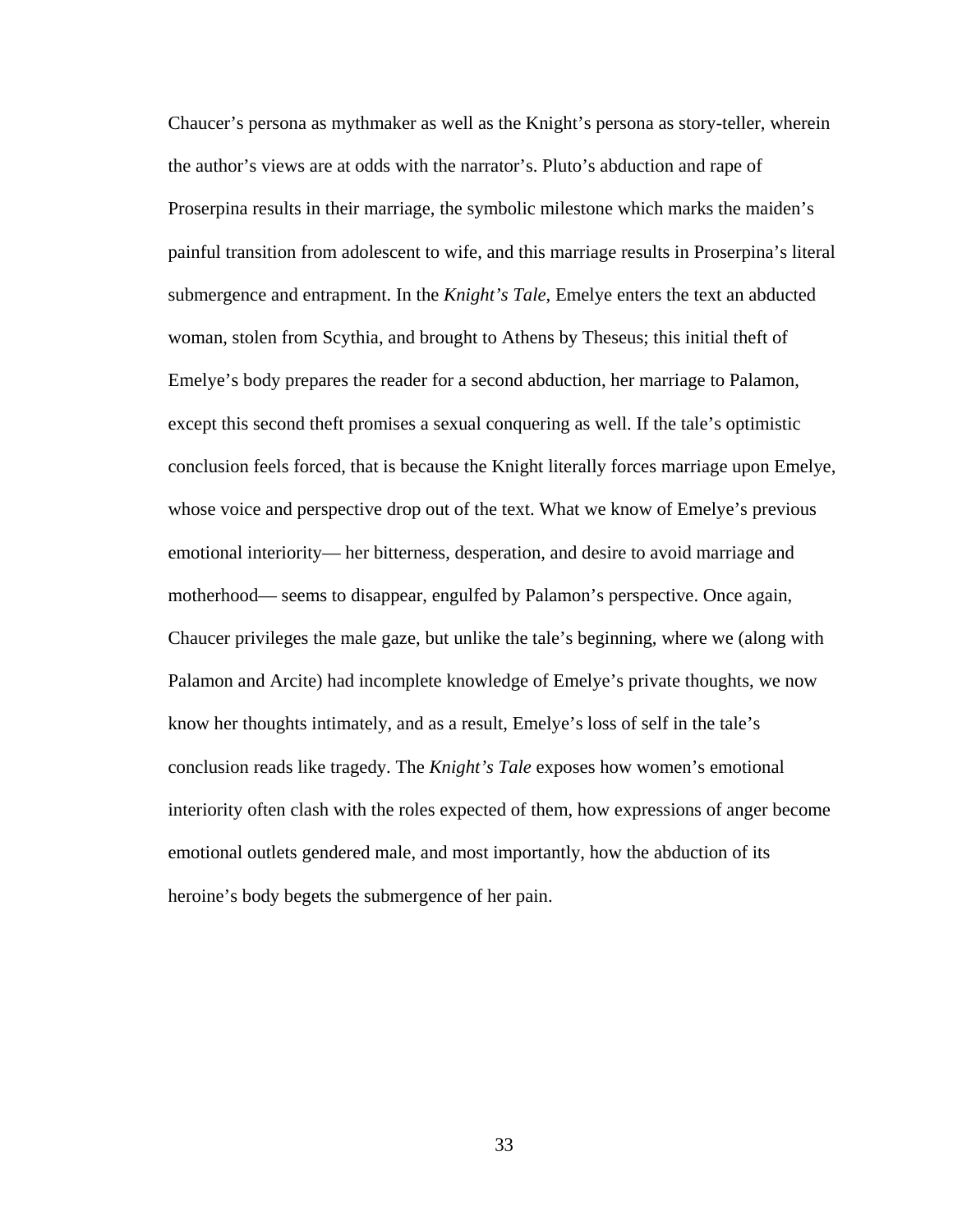## **III. "ALMOOST SHE GAN TO WEPE": RAPE AND EMOTIONAL RESTRAINT IN THE** *REEVE'S TALE*

As we have seen, Chaucer alludes to the Proserpina myth in the *Knight's Tale*, and uses it more directly in the *Merchant's Tale*, wherein Proserpina and Pluto become named characters. This chapter will discuss a tale that does not allude to Proserpina myth directly. Nevertheless, the events of the *Reeve's Tale* provide significant context for the *Knight's Tale* and Chaucer's handling of the Proserpina myth, especially as it relates to the submerged emotional interiority of Chaucer's female characters, and their limited avenues for emotional expression. The Reeve's prologue and subsequent tale further illustrate how anger becomes a gendered concept within the *Canterbury Tales*, compounding the emotional dynamics found in the *Knight's Tale*. Evidenced by the Reeve's response to the Miller's use of a cuckolded carpenter in his tale, the concept of anger as a predominantly male vice begins to take more direct shape in the Reeve's incensed reaction (RP 3861-62). He responds angrily, prays that God will break the miller's neck, and plans to "quite" the Miller (3918; 3916). In some ways, the *Reeve's Tale* does serve as a vitriolic response to the Miller, but structurally, the *Reeve's Tale* bears striking resemblances the *Knight's Tale*. This chapter will examine the structural similarities between the *Reeve's Tale* and the *Knight's Tale*. As I argue, Chaucer genders anger male in the Reeve's prologue through its narrator, and in the tale itself through the violent reactions of Symkyn, John, and Aleyn, compounding the emotional dynamics explored in the *Knight's Tale*. Additionally, Chaucer recycles specific characters and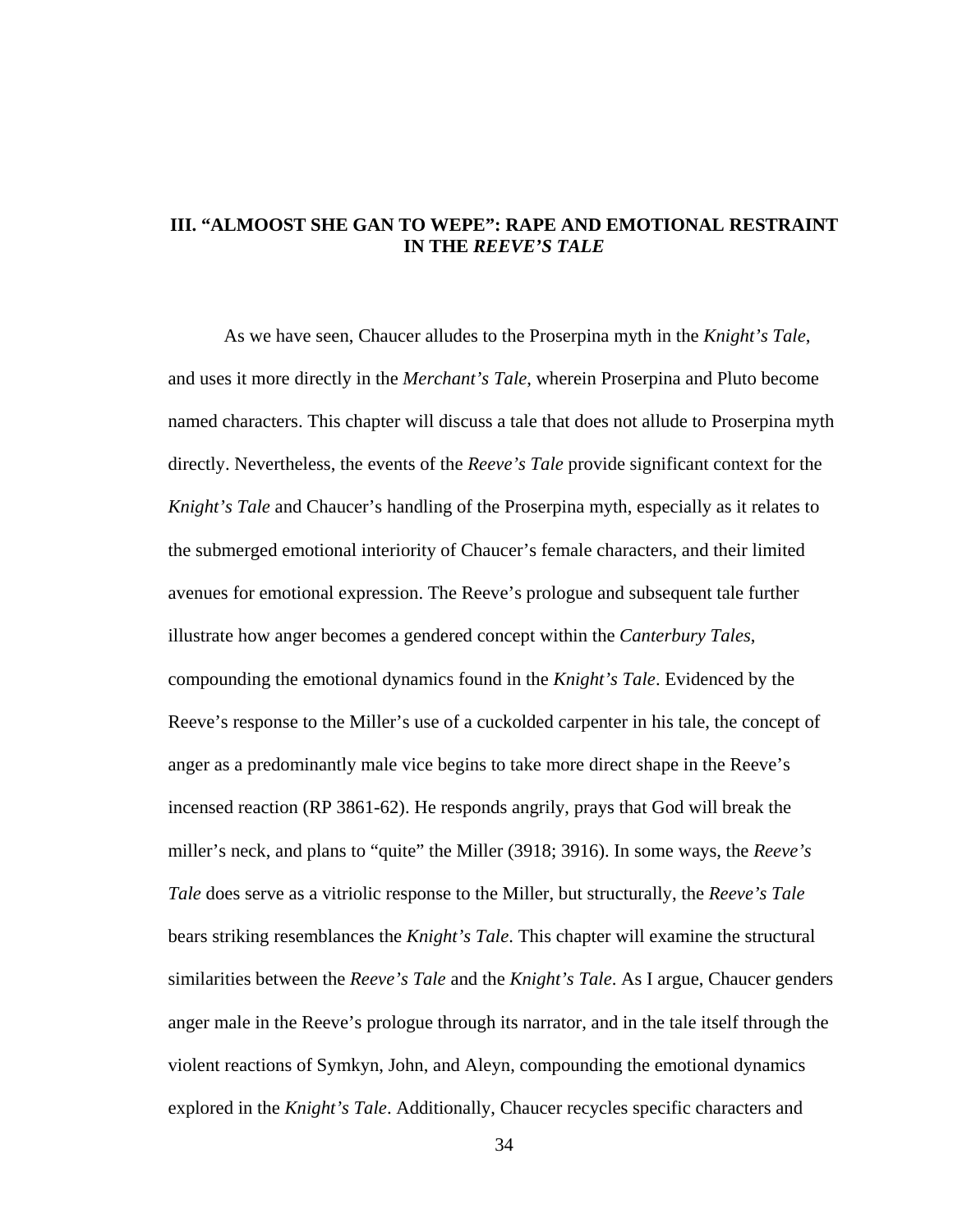events of the *Knight's Tale*, offering the *Reeve's Tale* as a metaphorical mirror through which we can comprehend these characters from a less idyllic perspective. I further argue that the *Reeve's Tale* confronts how acts of sexual violence threaten the stability of the family unit, and silence the emotional responses of women. While the theme of sexual violence in the *Knight's Tale* remains largely subtextual, the *Reeve's Tale* provides the physical rapes that are implied in the *Knight's Tale*—and present in the Proserpina myth—but never articulated. In including these rapes, Chaucer connects Emelye to Malyne, whose defilement induces the reader to question not only the Reeve but also the Knight, and especially the value of the Knight's chivalric ideology, an ideology inherently dependent on violence and the silencing of women.

In order to assess the gendered polarization of anger within the *Reeve's Tale*, we must address the emotional state of its narrator, who begins his story angry and vengeful. Chaucer tells us that the Reeve responds to the *Miller's Tale* with "ire" in his heart: "Ne at this tale I saugh no man hym greve,/ But it were oonly Osewold the Reve./ By Cause he was of carpenter's craft,/ A litel ire in his herte ylaft" (RP 3859-62). Bitter, the Reeve begins to "grucche," groaning over his loss of youth and comparing himself to rotting fruit, which "ever lenger the wers,/ Til it be roten in mullok or in stree" (3863; 3872-73). The Reeve's grumping amplifies the tense dichotomy Chaucer establishes between jealous old men and young, "ripe" women throughout the *Canterbury Tales*. [37](#page-41-0) In the

l

<span id="page-41-0"></span><sup>37</sup> In the *Miller's Tale*, Chaucer compares Alison's beauty to a ripe pear tree: "She was ful moore blisful on to see/ Than is the newe pere-jonette tree" (MT 3247-48). Chaucer's descriptions of John and Alison foreshadow the events of the *Merchant's Tale*, in which a pear tree becomes the site of infidelity, as well as the meddling ground of Proserpina and Pluto on behalf of their human counterparts, May and January, whose symbolic names represent the dichotomy young, blossoming women, and old, withering men. The pear tree's position in a sacred garden relates to Emelye's playing in the garden in the *Knight's Tale*, as well as her beauty, "fressher than the May with floures newe" (KT I. 1037; 1060-61). Chaucer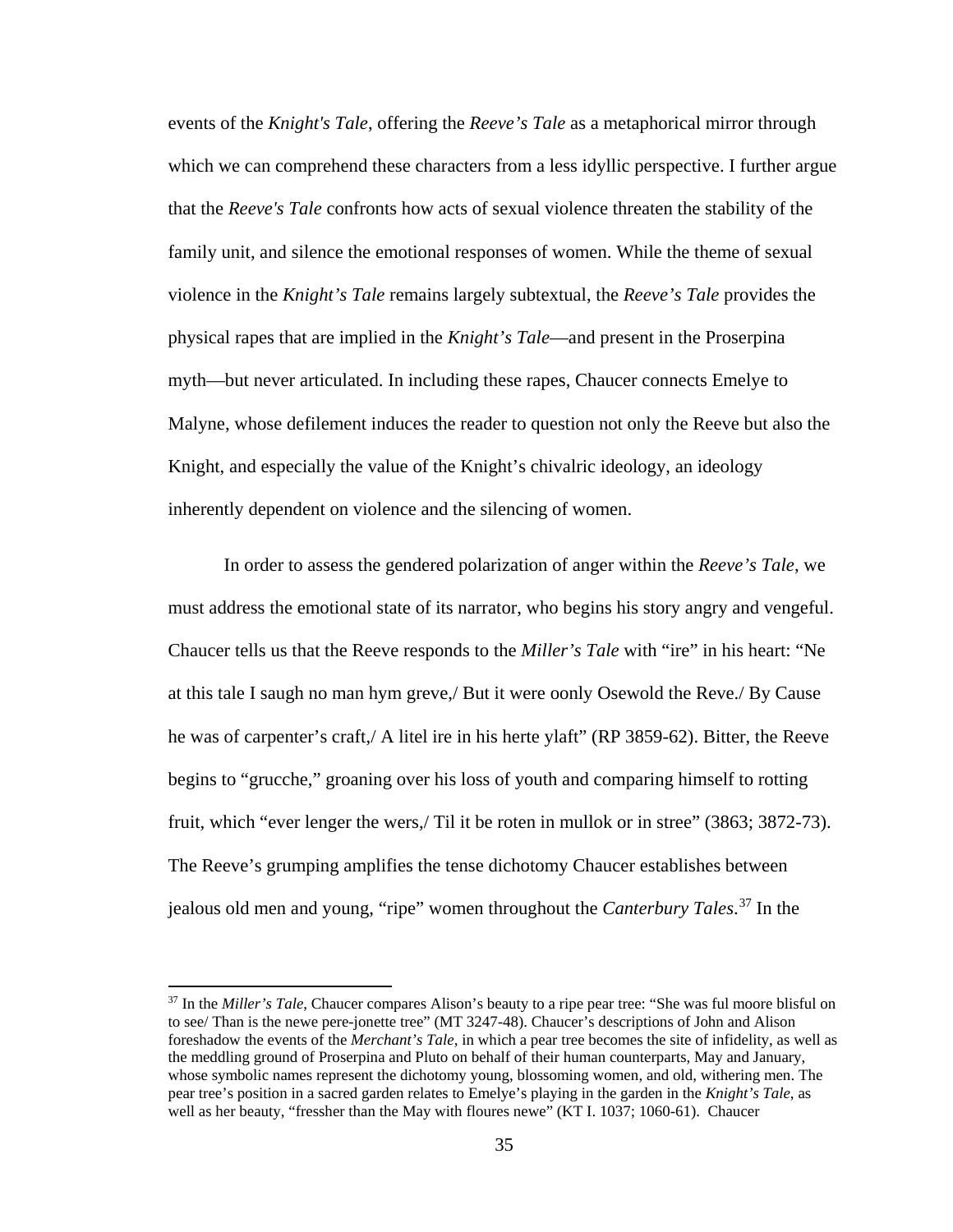prologue to his tale, the Reeve bemoans, "We olde men, I drede, so fare we: Til we be roten, kan we nat be rype" (3874-75). In likening himself to rotting fruit, the Reeve claims ownership over his anger, asserting that "avauntyng, liying, *anger*, coveitise;/ Thise foure sparkles longen unto eelde" (3884-85, emphasis mine.) We read the Reeve's anger in his tale as well: he putrefies several events and characters we find in the *Knight's Tale*, whose narrator is antithetical to the Reeve. The Reeve's emotional state intensifies the gendered characterization of anger we find in the *Knight's Tale*. The Knight begins his story "with right a myrie cheere" (GP 857), and just as the Reeve's irate personality impacts the events of his tale, the Knight's cheerful personality influences his own storytelling. He fills his tale with romantic ideology, even when it does not neatly fit the classical material he has chosen to adapt. For example, although Palamon and Arcite experience mutual anger<sup>[38](#page-42-0)</sup> toward one another that leads them to fight "as it were bores" two," Theseus steps in to enforce order, and redirect their animalistic rage into a nobler duel for Emelye's hand in marriage (KT II. 1699; 1845-1869). By contrast, the Reeve foregrounds animalistic rage in his tale's conclusion, as Symkyn, John, and Aleyn become embroiled in a bloody brawl spurned by mutual hate and desire for vengeance; their impulsive emotional responses contradict those of Theseus, who feels anger, but responds with reason and compassion (KT II. 1762-1770). The cornerstone of the Knight's ideology promises that despite the loss we experience in life, we can trust that order, marriage, and happiness will win out, symbolized by Theseus's paternal guidance

 $\overline{a}$ 

thematically binds these tales to the Reeve's by casting the Reeve as one in a series of sour, old men in the *Canterbury Tales*.

<span id="page-42-0"></span><sup>&</sup>lt;sup>38</sup> For evidence of Palamon's anger, see lines, "This Palamoun, that thoughte that thurgh his herte/ He felte a coold swerd sodeynliche glyde,/ For ire he quook; no lenger wolde he byde" (II. 1574-76). For evidence of Arcite's anger, see lines, "This Arcite, with ful despitous herte,/ Whan he hym knew, and hadde his tale herd,/ As fiers as leon pulled out his swerd [...]" (II. 1596-98).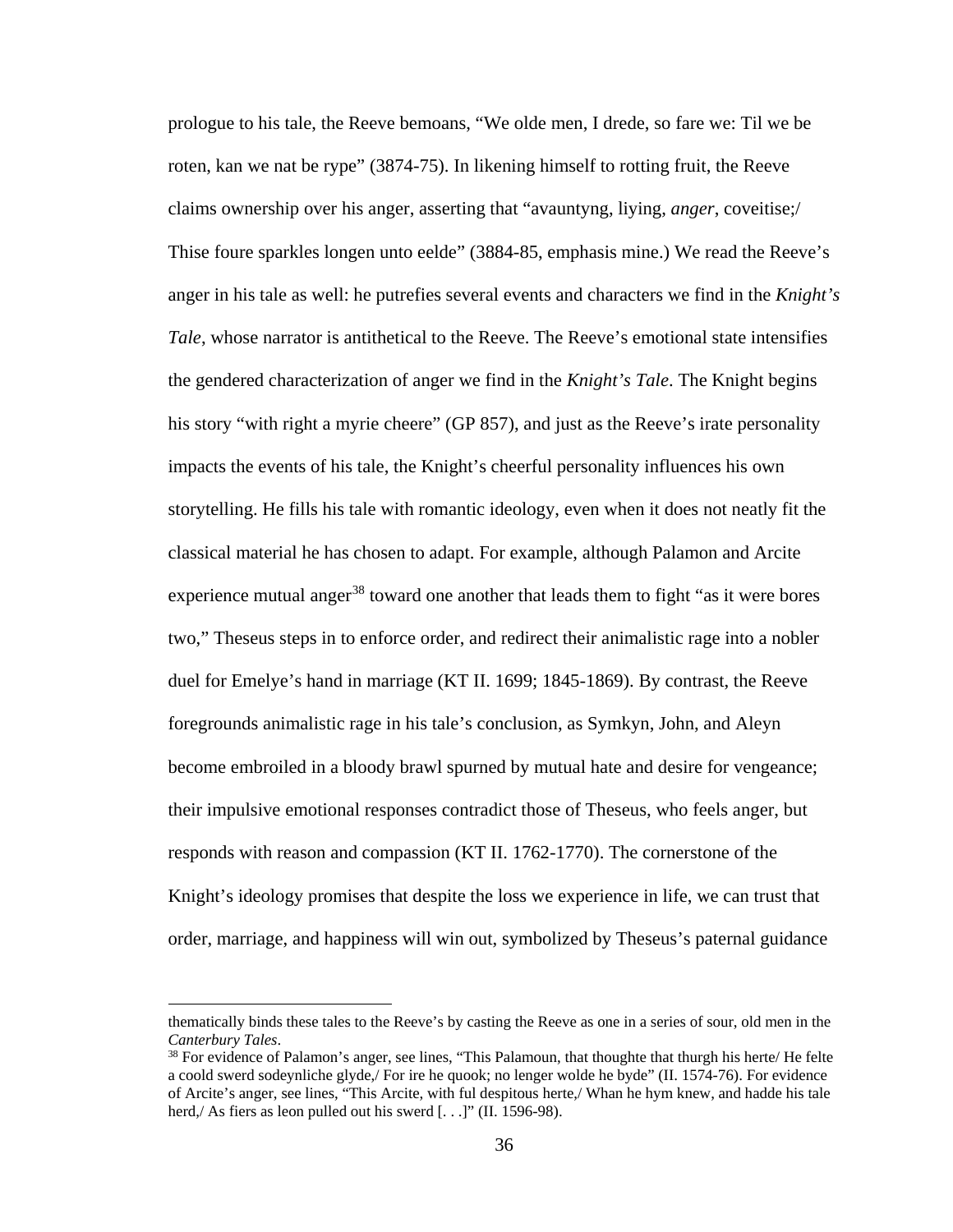throughout the tale, and the union of Palamon and Emelye at the tale's conclusion. The *Reeve's Tale* debases this message by throwing its subjects into violent chaos, while rejecting marriage as a realistic outcome for Malyne, a woman abandoned by her rapist at the tale's end.

Several structural similarities exist between the *Knight's Tale* and the *Reeve's Tale,* which prompt us to read the latter as a comment on the former. The sworn brothers Palamon and Arcite, a pair of Theban knights taken prisoner in Athens, are reflected in the *Reeve's Tale's* John and Aleyn, two clerks who arrive at the mill from out of town. As he does with Palamon and Arcite, Chaucer makes the two clerks virtually indistinguishable at first, fusing together their personalities and actions and using plural, instead of singular, personal pronouns to describe their actions: "Testif *they* were, and lusty for to pleye,/ Ans oonly for *hire* myrthe and revelrye,/ Upon the warden bisily *they* crye/ To yeve *hem* leve, but a litel stounde,/ To goon to mille and seen *hir* corn ygrounde" (4004-8, emphasis mine). Connected to one another not only by their professions but also by their similar temperaments (they are both "Tesif"), goals "lusty for to pleye"), actions, and finally assaults, John and Aleyn immediately draw to mind the two Theban prisoners from the *Knight's Tale*, who are likewise alike in profession, temperament, goals, and actions. The pairs are also alike regarding plot; Theseus imprisons Palamon and Arcite in Athens, and John and Aleyn likewise become trapped at the mill in Symkyn's house. Chasing after their loose horse until nightfall, John and Aleyn are at Symkyn's mercy for lodging: "For it was nyght, and forther myghte they noght;/ But for the love of God they hym bisoght/ Of herberwe and of ese, as for hir peny" (4117-9). While Palamon and Arcite feel trapped and confined in their

37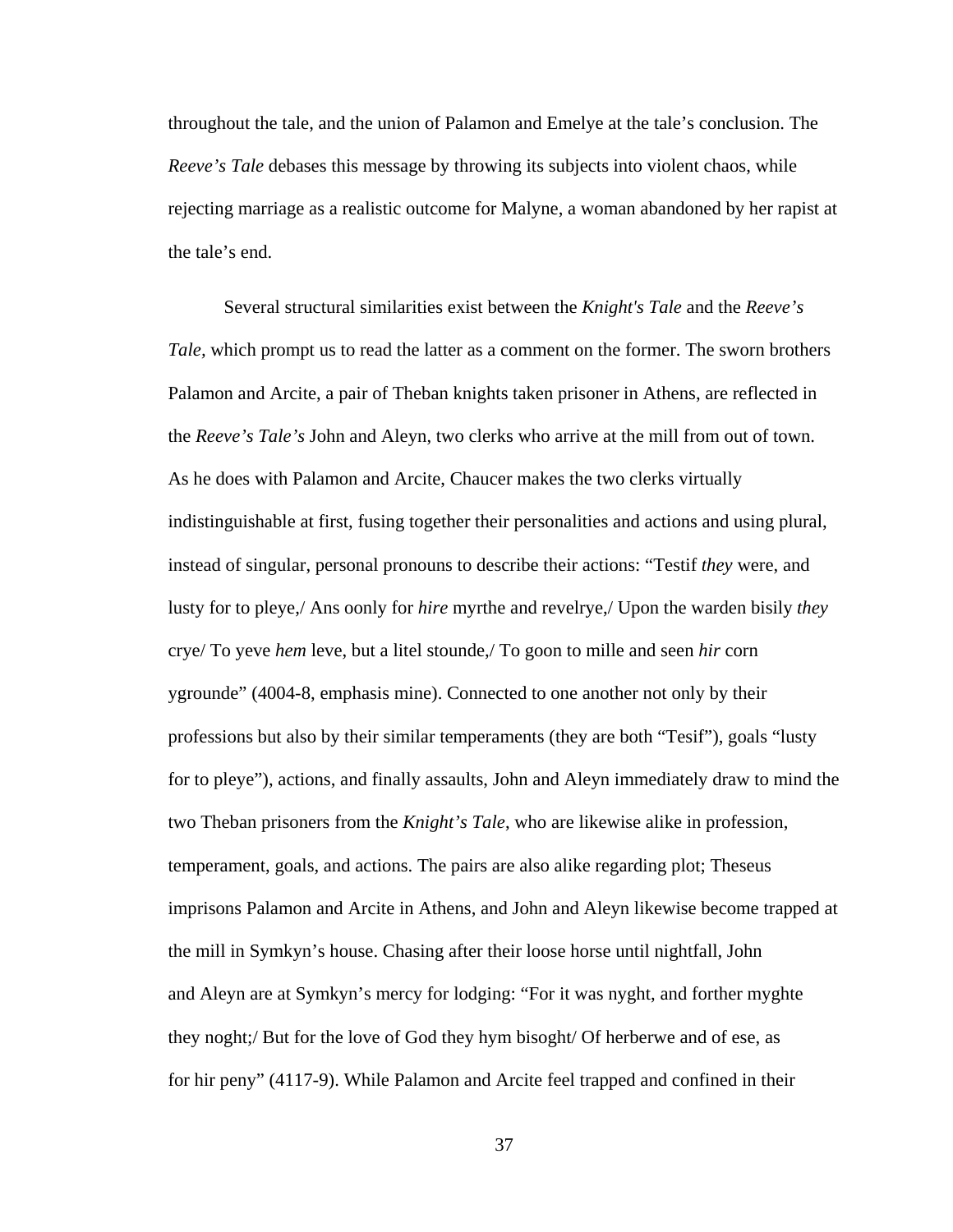small, shared cell, John and Aleyn's "imprisonment" at the mill elicits feelings of claustrophobia when we learn how little room the miller actually has in his home. Symkyn reveals the smallness of his house when he underhandedly insults the clerks, "Myn hous is streit, but ye han lerned art; Ye konne by argumentes make a place/ a myle brood of twenty foot of space" (4122-24). Unlike the "grete tour, that was so thikke and strong" of the *Knight's Tale* (I. 1056), the Reeve envisions entrapment in the domestic sphere. The sense of claustrophobia found in this passage prepares the reader for Malyne's entrapment in her home at the end of tale. As a defiled, unmarriageable woman, her chances of escaping that home appear slim.

Another mirrored character is the "asseged" mother<sup>[39](#page-44-0)</sup> of the *Knight's Tale*, Hippolyta, whom we can compare to Malyne's mother, another woman taken from an environment of chaste sisterhood and married off to a man. In the *Knight's Tale*, Hippolyta formerly rules over Scythia, matriarchal home of the Amazons. In the *Reeve's Tale*, Malyne's mother was raised in a nunnery, a different kind of sisterhood, but no less devoted to chastity and the sacrifice of marriage and family. Both Hippolyta and Malyne's mother lose their former homes and are commodified in marriage. Symkyn takes pride in his wife's "noble kyn," and assumes this makes their daughter, Malyne, quite the marriageable prize (3942). Symkyn hopes to secure an advantageous marriage for his daughter based on that bloodline (4272). Symkyn's perception of his wife and daughter as noble prizes might be read against the Amazons' status as war prizes for Theseus in the *Knight's Tale*, and Theseus's interest in marrying off Emelye as a prize to

<span id="page-44-0"></span><sup>&</sup>lt;sup>39</sup> Although not Emelye's biological mother, she represents a prominent maternal figure in her life as the figurative mother of all Amazons.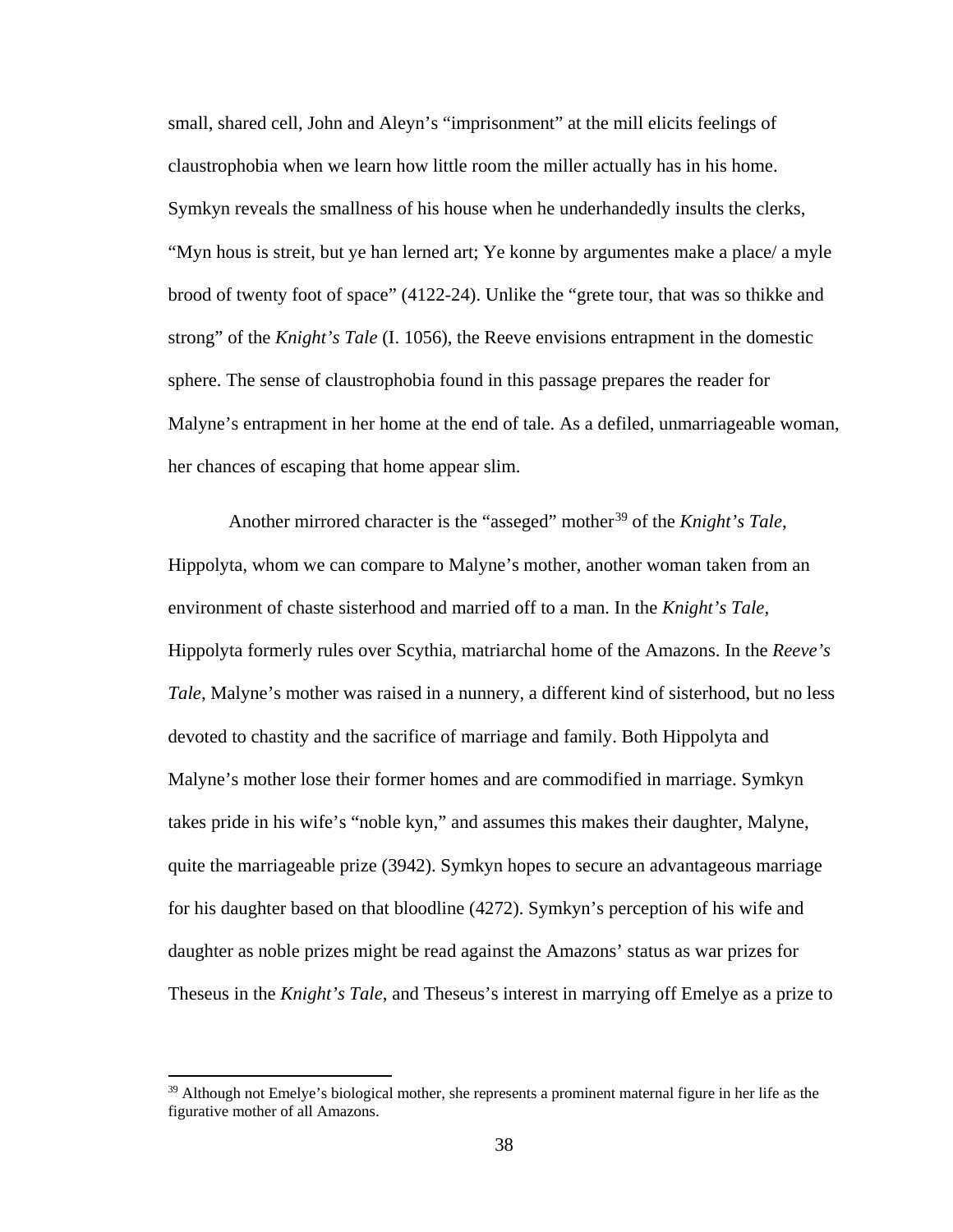the winner of a battle for her hand can be seen in the miller's hopes for an ambitious marriage for Malyne. Theseus's conquering of "the regne of Femenye" becomes inextricably connected with his sexual conquering of Hippolyta, and the subduing of her Amazonian spirit. Similarly, the clerks' sexual conquering of Malyne and her mother becomes their conquering of Symkyn,<sup>[40](#page-45-0)</sup> despite the loose horse that delays them earlier tale (4216-17). The clerks' "quiting" of Symkyn reenacts two conquests found in the *Knight's Tale*: Theseus's conquering of Scythia, "the regne of Femeneye," represented here in the sexual conquering of Malyne and her mother, and Theseus's conquering of Thebes, here represented by the mill itself, a location not too far from the clerks' college. When Symkyn swears, "But by my thrift, yet shal I blere hir ye,/ For al the sleighte in hir philosophye./ The moore queynte crekes that they make, / The moore wol I stele whan I take" (4049-52), the combative atmosphere of the tale takes hold, starting a miniature war between Symkyn and the clerks. The final evidence of John and Aleyn's conquest are the spoils of war: the clerks leave on horseback with more than they had when they arrived, taking their horse (4309), their meal (4310), and the cake Malyne bakes (4311-12). They refuse to pay the miller for their ground meal (4314), supper, and lodging (4315). More significantly, they refuse to recompense him for his daughter's fallen stock; the miller believes that his virgin daughter will fetch a noble and illustrious match, a marriage that becomes an impossibility after she has been raped. We can hypothesize that Symkyn would similarly hold his wife at lesser value after she has been violated by John (4317). The clerk's conquest of the miller's house, home, and women recalls the Knight's triumphant return home after conquering the reign of "femeneye," accompanied by two

<span id="page-45-0"></span> $40$  See Barnett: "The daughter is described as looking like the Miller (she has the same pug nose and body type); so raping her is somehow similar to raping the Miller" (151).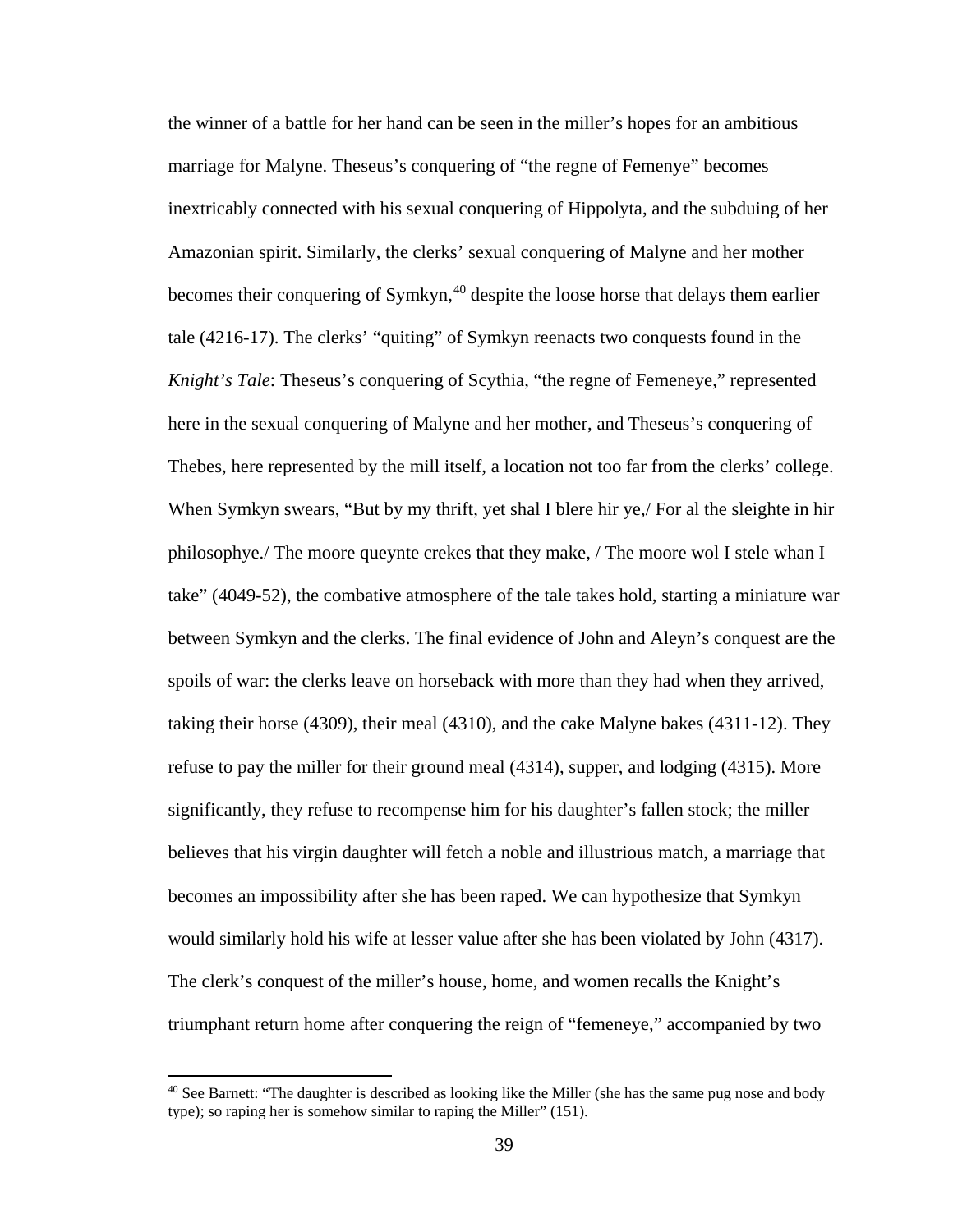women as the spoils of war. Sacking if not a city than the miller's home, the clerks become ruthless conquerors.

Yet if Chaucer elides the actual events of the Amazonomachy in the *Knight's Tale*, excusing this excision by talking of his large field to plow and the length of his material, the *Reeve's Tale* provides a lengthy backstory for Malyne and her mother. Chaucer devotes twenty-seven lines to the mother's history, a considerable amount compared to the number of lines used for Symkyn (seventeen), Malyne (sixteen), and the baby (two). In this backstory we learn that Symkyn's attitude toward women reflects standards typical of his time. Malyne's mother, the parson's illegitimate daughter, became married off to Symkyn after the parson gave him "[. . .] many a panne of bras/ For that Symkyn sholde in his blood allye" (3944). We first learn of Symkyn's wife not as a love interest, but as an economic transaction, valued for her "noble kyn," and traded along with "many a panne of bras," in exchange for the parson's allyship with Symkyn. By emphasizing marriage as a market rather than a divine union of young lovers, Chaucer makes a class distinction between the Knight's and Reeve's tales. Although Palamon acquires wealth<sup>[41](#page-46-0)</sup> after marrying Emelye, his motivation for pursuing her appears spurned more from obsessive love than a desire to advance his social status or economic circumstances. Symkyn, a lowly miller, does not have the class privilege of simply choosing a beautiful bride; he must consider her market value, and decide if the marriage would improve his situation. For example, we learn that Symkyn values "wel ynorrised" women. Raised in a nunnery, Symkyn's wife received a privileged education that many working class women could not access, so her education reflects not only the

l

<span id="page-46-0"></span><sup>&</sup>lt;sup>41</sup> After the wedding, Palamon lives "in blisse, in richesse, and in heele" (KT. IV. 3102).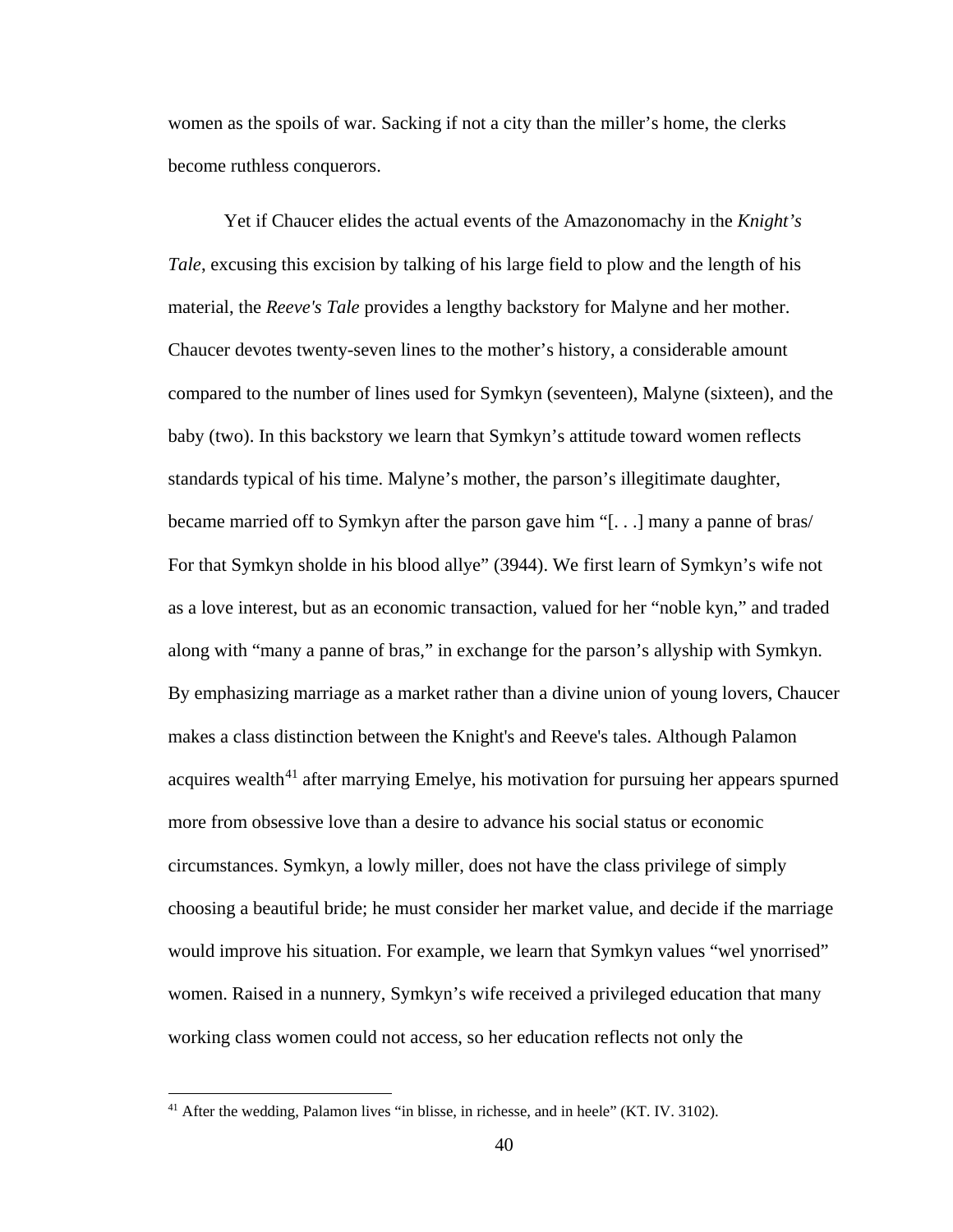responsibilities of the domestic sphere, but a religious education as well. Therefore, Symkyn expresses a desire to marry beyond the limitations of his social class, even if that means marrying a "somdel smoterlich" woman  $(3963)$ <sup>[42](#page-47-0)</sup> This detail creates a picture of marriage that seems less concerned with an effervescent portrait of true love (as in the *Knight's Tale*, wherein Theseus's mercantile attitude toward women contrasts with the myopic pining of Palamon and Arcite for Emelye), or even lust (as in the *Miller's Tale*, wherein John cherishes Alison's youth and beauty despite her lascivious personality), and more concerned with the pursuit of marriage for socio-economic advancement.

Nevertheless, virginity remains an integral component in bride selection. Symkyn will only marry "a mayde" (3948). He expects his daughter to abstain from sex as well, for fear that loss of her virginity will make her unmarriageable, and therefore unprofitable, a point made clear in Symkyn's response to his daughter's rape: "Who dorste be so boold to disparage/ My doghter, that is come of swich lynage?" (4271-72). Just as he values Malyne's mother for her "noble kyn," he values the lineage of their daughter, through whom he can reap social profit. His daughter's virginity constitutes a crucial form of currency in medieval society, and its theft is compared to stolen meal. Aleyn rationalizes his rape of Malyne<sup>[43](#page-47-1)</sup> as retribution for the miller's theft: "Oure corn is stoln, sothly, it is na nay,/ And we han had an il fit al this day;/ And syn I sal have neen amendment/ Agayn my los, I will have esement" (4283-6). The comparison of Malyne's

<span id="page-47-0"></span> $42$  The illegitimacy of Symkyn's wife provides a symmetrical narrative by the tale's conclusion, when her own daughter potentially becomes impregnated by a man she has not married.

<span id="page-47-1"></span><sup>&</sup>lt;sup>43</sup> See Morrison: "The entire tale revolves around the issue of requital, just as the First Fragment of the *Canterbury Tales* concerns 'quiting' the previous storyteller. Rape, as a property crime, makes perfect sense to the university students as a means of revenge since they were victims of a property crime" (81).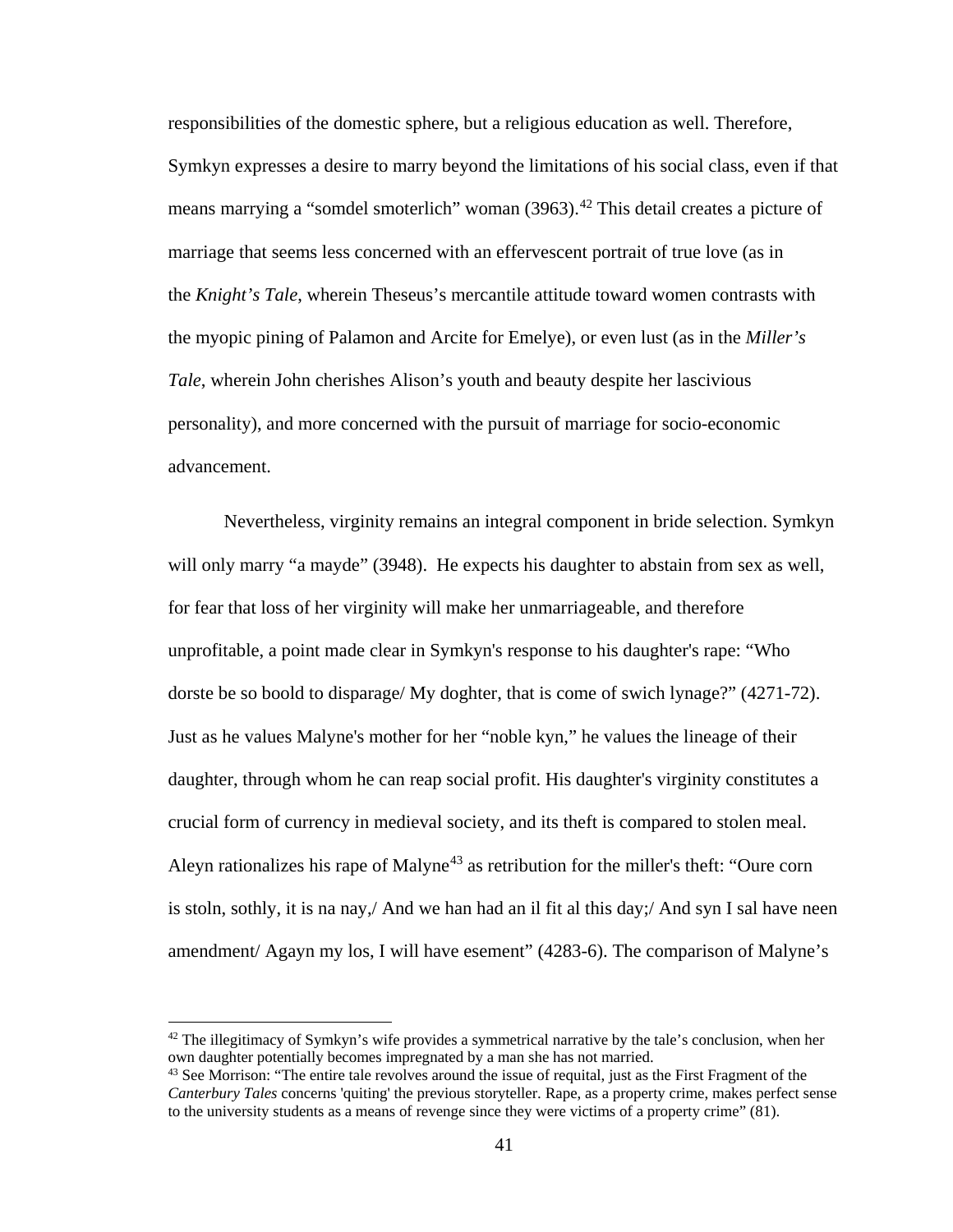body to grain shows the extent of her dehumanization and objectification by the men in the tale, in which women's bodies are bought, sold, traded, and stolen, a subject Chaucer addresses in the *Knight's Tale*, and more extensively in *Troilus and Criseyde*. In Dinshaw's analysis of *Troilus and Criseyde*, she draws upon Gayle Rubin's "The Traffic in Women: Notes on the 'Political Economy' of Sex" to explain how,

> Patriarchal society can be described, very simply, as men bonded together by women. It is, of course, gender asymmetrical— that is, male-dominated with respect to descent, property, and private and public authority. Women are the conduit by which power is passed on; they bear sons. They are thus the means by which man is bonded to man (57).

Thus, Malyne's body represents an opportunity to form male-bonds, and the grain metaphor emphasizes the sharing of her body, a point accentuated when Malyne offers the cake made of the clerks's stolen meal to Aleyn (4244.) The comparison of Malyne's body to grain also carries an unavoidable gustatory quality, indicating that Aleyn consumes and wastes Malyne's body, which recalls the parson's attitude toward Malyne's bloodline:

> This parson of the toun, for she was feir, In purpos was to maken hire his heir, Bothe of his catel and his mesuage, And straunge he made it of hir marriage. His purpos was for to bistowe hire hye Into som worthy blood of auncetrye; For hooly chirches good moot been despended On hooly chirches blood, that is descended. Therefore he wolde his hooly blood honoure, Though that he hooly chirche shoulde *devoure*. (3977-86, emphasis mine).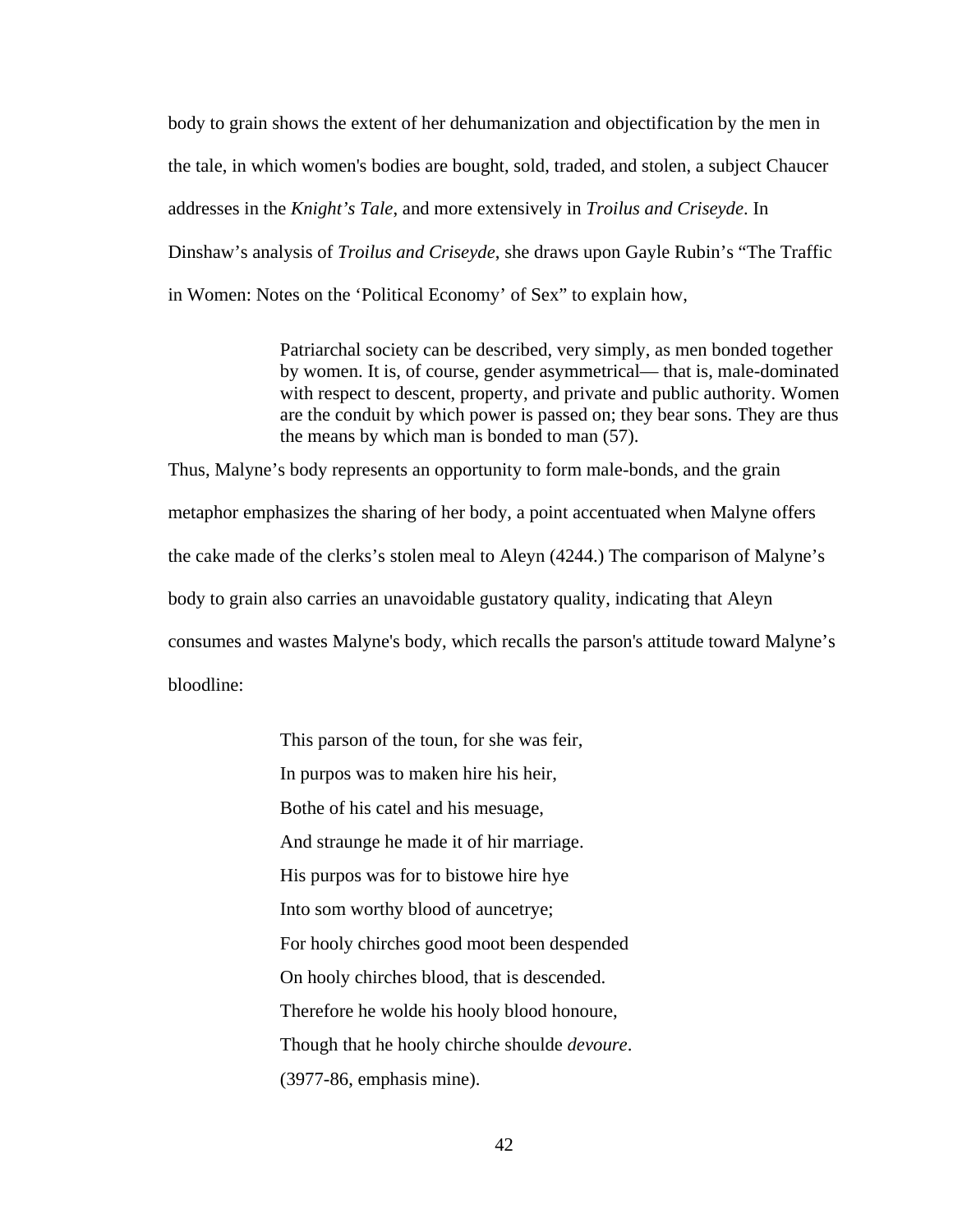Both Symkyn and the parson cherish the "holiness" of Malyne's blood, making her defilement look as much an act of sacrilege as one of theft. Because of this, I cannot resist reading Malyne as the "hooly chirches good" in this stanza, which must be "despended" onto a worthy recipient. The stanza ends with the statement that the parson will inevitably "devoure" the holy church, which lends more gustatory imagery to the metaphor at hand. Malyne's body, like the grain/meal at the mill, represents an item to protect, trade, and consume; its consumption directly impacts the parson, who hoards Malyne. Through raping Malyne, Aleyn "steals" from Symkyn, whom medieval society recognizes as the owner of both his daughter and the mill. Robbing Malyne's virginity desecrates the holiness of her other essential marketable attribute, her bloodline, which robs Symkyn of any future accumulation of wealth, at least until his infant son comes of age to marry. As Rose argues,

> Rape has become, in *The Reeve's Tale*, a crime of property and class warfare— women, like corn, are property, and the limits of the genre and tone allow us neither to focus on the women nor the violence. The gaze is deflected from the suffering bodies of women to the problems of men (40).

The medieval legal term for rape, *raptus*, supports the Malyne/grain metaphor by ambiguously conflating acts of abduction with sexual force, which dehumanizes victims by focusing our attention on the female body as stolen property.<sup>[44](#page-49-0)</sup>

Chaucer further objectifies Malyne by selectively describing individual "slices" of her body, as if to share this grain, or cake, with the reader. In doing so, he perverts the

<span id="page-49-0"></span><sup>44</sup> Even if medieval law dictated that she had not been raped, a rape still occurs— after all, women have been raped for centuries without the help of laws to protect them, and one of the many ways patriarchal societies encourages the abuse of women's bodies is through victim blaming. However, the word *raptus* imparts meaning onto the events of the *Reeve's Tale* because of its ambiguity. As an artistic subject, the Rape of Proserpina consists of both the sexual violence the heroine endures as well as her abduction.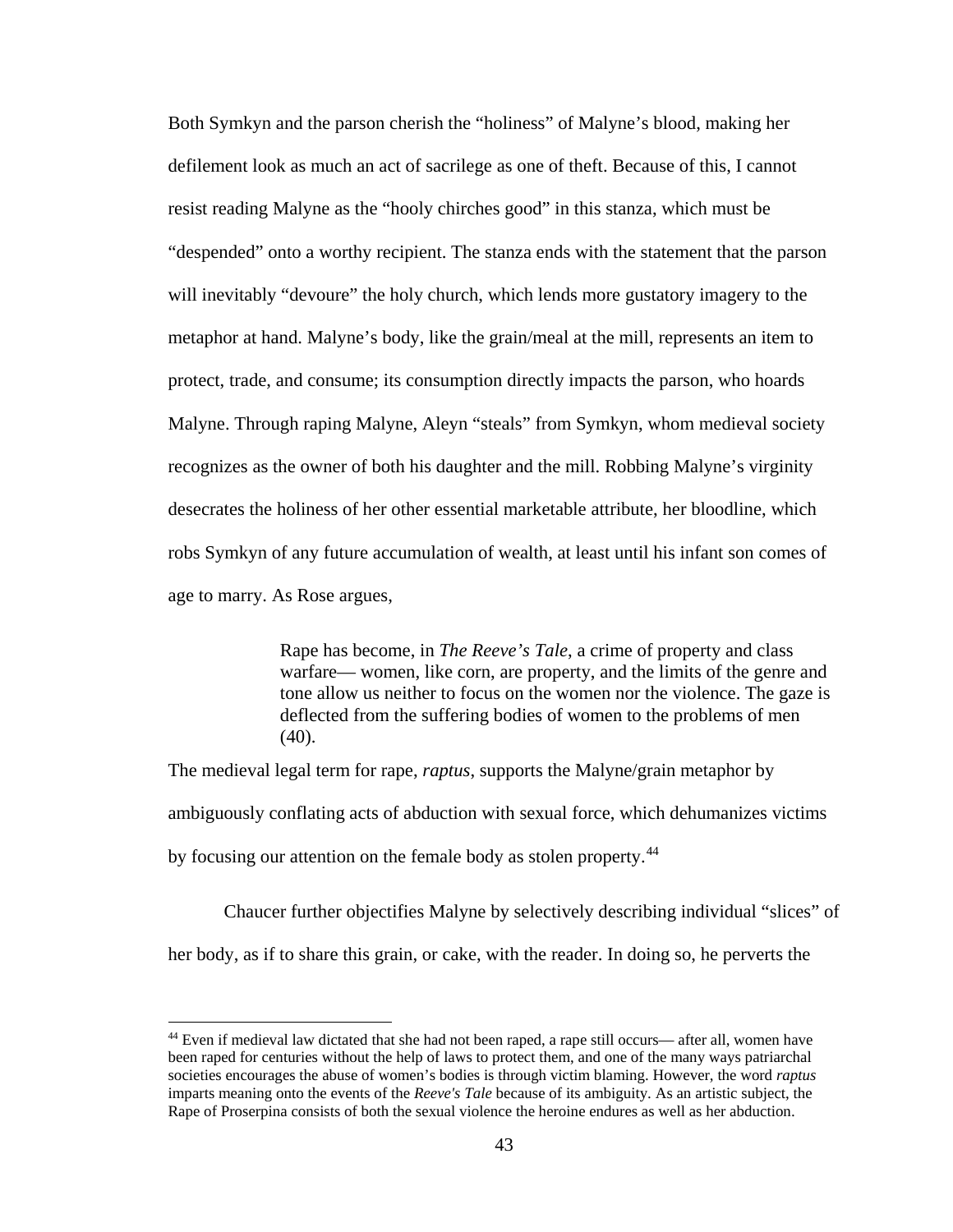picturesque language used to describe Emelye of the *Knight's Tale.* Brewer lists Chaucer's description as such:

In the *Reeve's Tale* we have clearly a pretty wench, rather than a lady; she is right fair (I (A), 3976), with eyes like the Prioress's, grey as glass, and with round high breasts (1. 3975). But her nose is 'camus' (1. 3974), which is not merely too short, but, as has been recently pointed out, betrays an amorous nature (267).

Brewer calls Malyne a "pretty wench," but I am not convinced that the effect of Chaucer's language here results in a pretty portrait. Of all the women in the first fragment of the tales, Chaucer describes Malyne in the crudest terms, even surpassing wife in the *Cook's Tale*, given that Chaucer cuts her description along with the rest of the tale, right after telling us that she works as a prostitute (CkT 4420-21). Body types for "attractive" medieval women vary somewhat, with some women described as "slender," and others with "plump arms," or "broad hips" (Brewer, 259). Nevertheless, I think Chaucer wishes to set Malyne apart from the pleasant, poetic adjectives typically attributed to medieval heroines, even heroines like Alison, who exist in fabliau rather than romance. Chaucer does not describe Hippolyta or Emelye's physical appearances in the *Knight's Tale* other than references to their fairness, and Emelye's "brighte," blond hair, and their green hunting garb, but their counterparts in the *Reeve's Tale* become graphically visible. Malyne's mother looks "proud, and peert as is a pye," (3950) "digne as water in a dich, And ful of hoker and of bisemare," (3964-65) and wears a red gown (3954). Chaucer invests Malyne's image with a touch of the grotesque; "broad hips" might look attractive to the mind's eye, but "buttockes brode" conjures images of waste rather than childbearing. Chaucer also uses "wel ygrowen" (3973) to describe Malyne, indicating that she possesses a voluptuous figure, but one could just as well call a prized-pig "wel ygrowen." The *Riverside Chaucer* defines "kamus nose" as "pug nose," which already

44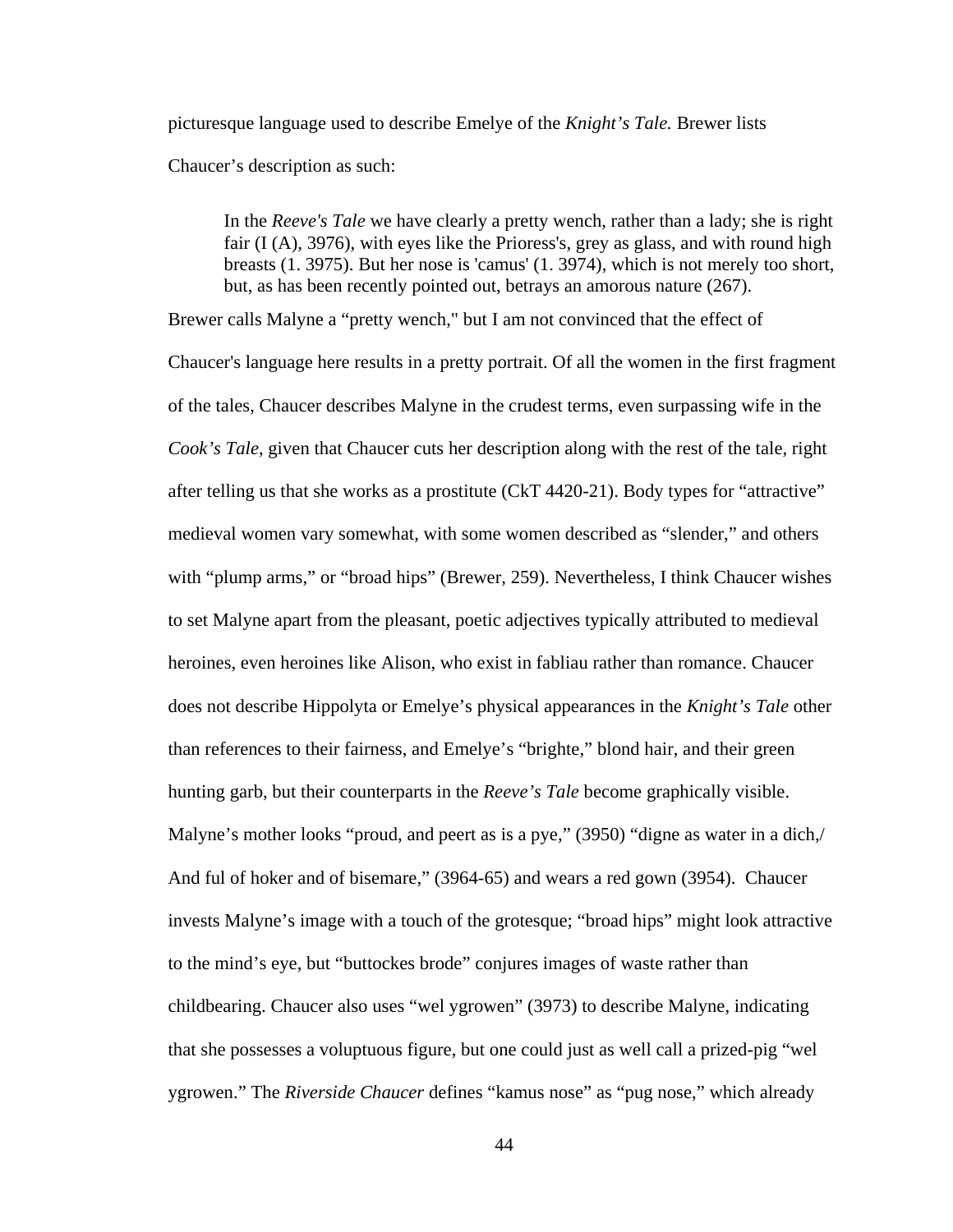blemishes any prettiness in the illustration. As John M. Steadman notes, the word "camus" could also serve here as a Latin pun on snub-nose, a detail that further complicates Malyne's portrait:

As the Latin adjective for 'camus' (i.e. 'flat-nosed or snub-nosed) is *simus*, it is altogether fitting that a snub-nosed person should be called Simond. Such word play on name and physiognomy could be supported both by Pliny's Natural History and by medieval rhetorical theory. Because of their snub-noses, Pliny declared, certain animals have sometimes received such name as Simo ("Snubby") and Silo ("Pug") (4).

Chaucer's dehumanization of Symkyn and his family by relating them to animals raises questions regarding the kinds of women Chaucer will use to portray rape scenes, and the women who evade such literary treatment. Malyne's social class and the literary genre Chaucer works in for this tale, fabliau, might influence Chaucer's decision in that regard, since fabliau relishes in vulgarity rather than in romance. Instead of providing us with an untouchable maiden on a pedestal, somewhere between goddess and human, such as what we find in the *Knight's Tale*, the Reeve favors earthy (one might even say bestial) [45](#page-51-0) representations of women. This inclination allows a fuller spectrum of sexual humor, while preserving our interest in the heroine as a love object. We saw this as well with the object of desire in the *Miller's Tale*, Alison, whom Chaucer illustrates as good-looking,

<span id="page-51-0"></span><sup>45</sup> Bestial imagery pervades both the *Miller's* and *Reeve's* tales, as does the idea of caging/protecting/hoarding of young women. In the *Miller's Tale*, John jealously guards his "wylde and yong" wife, holding her "narwe in cage" (MT 3225; 3224). The adjective "wild" suggests a primal nature, and her caging represents a deliberate domestication of that uncivilized nature. In the *Reeve's Tale*, Symkyn and his family snore loudly, recalling their pug-noses: "Men myghte hir rowtyng heere two furlong;/ The wenche rowteth eek, par compaignye" (4166-67). This snoring, combined with the close proximity of parents and daughter, corrals the family like animals in a barn. The daughter's close distance from her parents' bed also indicates a watchful eye over her chastity. Excessive appetite for food and ale impairs the family's judgment, as they have all drunk so much ale that they now snore loudly. From a medieval Christian point of view, the sin of gluttony debases people by reducing them to uncontrollable primal appetites. Dante explores the relationship between animals and gluttony in the *Inferno*, where Cerberus, a three-headed (and therefore three-mouthed), fearsome, large-bellied dog guards the third circle of hell, where gluttons eternally wallow in excrement (Canto VI. 10-22).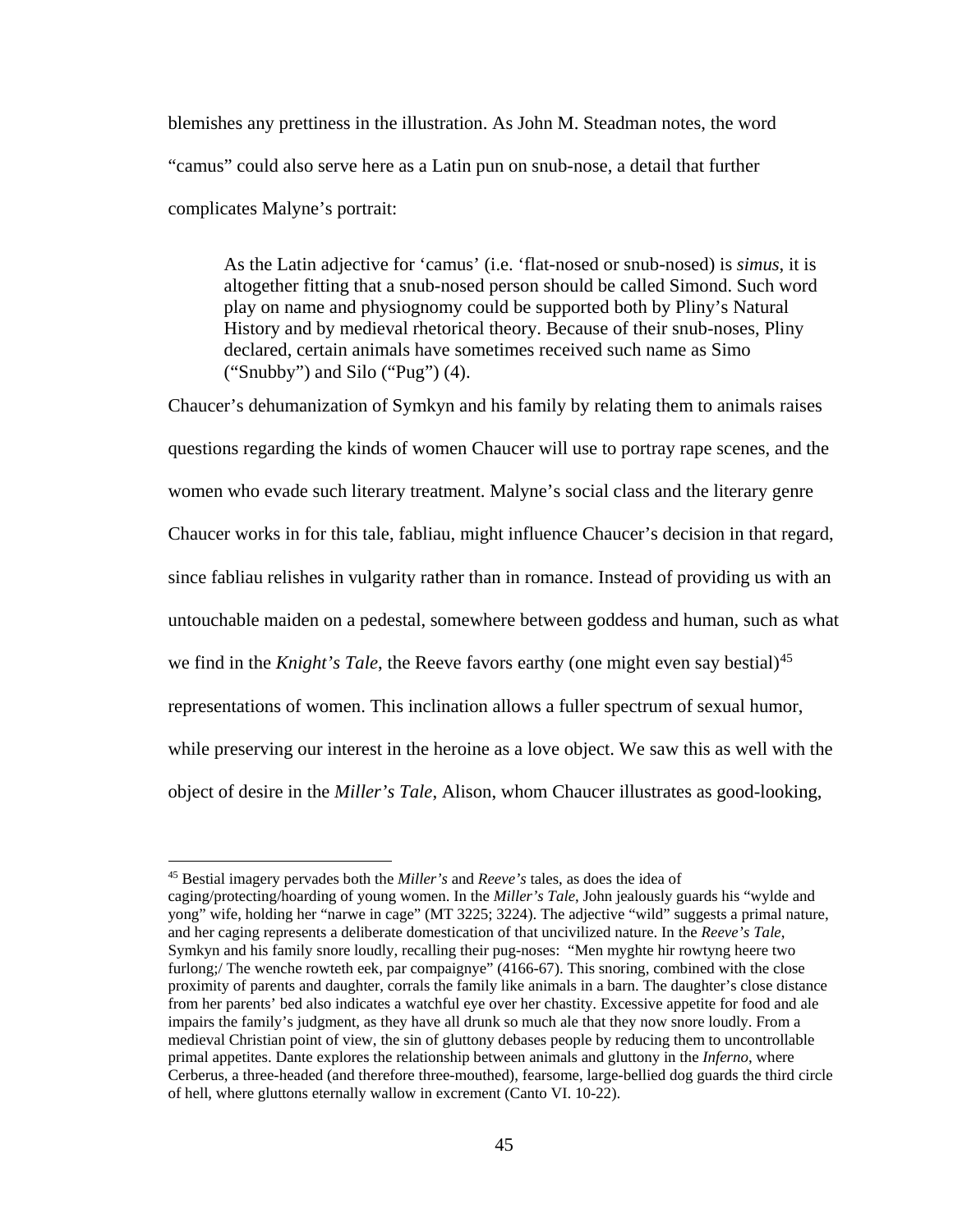yet comically weasel-like in appearance: "Fair was this yonge wyf, and therwithal/ As any wezele hir body gent and small" (MT 3233-34). Malyne also receives polarizing attention to her fairness and animalistic qualities, except whereas Alison's youth and beauty dominate the primal aspects of her appearance (evidenced by the fact that Chaucer introduces her age, eighteen, and her fairness *before* he describes her weasel-like figure), Malyne's fairness is offered as an afterthought, "This wenche thikke and wel ygrowen<sup>[46](#page-52-0)</sup> was, / With kamus nose and eyen greye as glas,/ With buttokes brode and brestes rounde and hye./ But right fair was hire heer; I wol nat lye" (3973-76). The conjunction "but" signals that the content before it differs from the content which follows. Essentially, the narrator tells us that despite the unflattering physical description he has just provided, Malyne still retains a modicum of fairness through her blonde hair, a coveted "maidenly" trait.<sup>47</sup>

The desecration of the maiden's innocence becomes more direct in the *Reeve's Tale* than in the *Knight's Tale*, and yet, for both tales, the pressure on young women to

<span id="page-52-0"></span><sup>46</sup> Chaucer's language here harkens back to his introduction of the Prioress in the *General Prologue*, a woman who possesses the same "eyen greye as glas," as Malyne, and whose body is "nat undergrowe" (*GP*. 152;156). The latter detail suggests the presence of a voracious appetite beneath her carefully constructed veneer of modest eating habits (Chaucer painstakingly accounts for these habits in lines 128- 136). However, simply attributing a "grown" body to the accumulation of excess weight ignores the more obvious ways women's bodies grow— pregnancy (indicating that the Prioress's sexual impenetrability also rings false), and the natural maturation of breasts and hips during puberty. Given that Chaucer invites the reader to look at the Prioress's appearance in pieces rather than as a whole (he describes her body parts individually in lines 151-161), I'm inclined to read this passage as the deliberate sexualization of a religious figure, and an early example of the larger thematic connection Chaucer develops throughout the *Reeve's Tale* regarding the relationship between food and women's bodies as sites of consumption. Symkyn and the parson emphasize the nobility of Malyne's holy bloodline in the *Reeve's Tale*. And yet, just as Chaucer objectifies the Prioress of the *General Prologue*, he invites us to objectify Malyne as well, another "holy" figure of sexual mockery.

<span id="page-52-1"></span><sup>&</sup>lt;sup>47</sup> In Chapter One of this study I discussed the importance of blondeness to the "maiden" archetype. That Chaucer presents Malyne's blonde hair as a beautiful exception to the rest of her physical appearance suggests another link between her and Emelye. Remember that the *Reeve's Tale* sours the characters we find in the *Knight's Tale*, and Malyne's blondeness constitutes one way we can recognize her as a perverted example of a maiden, because for any perversion to be recognizable, it must retain some of the identifiers which came before it.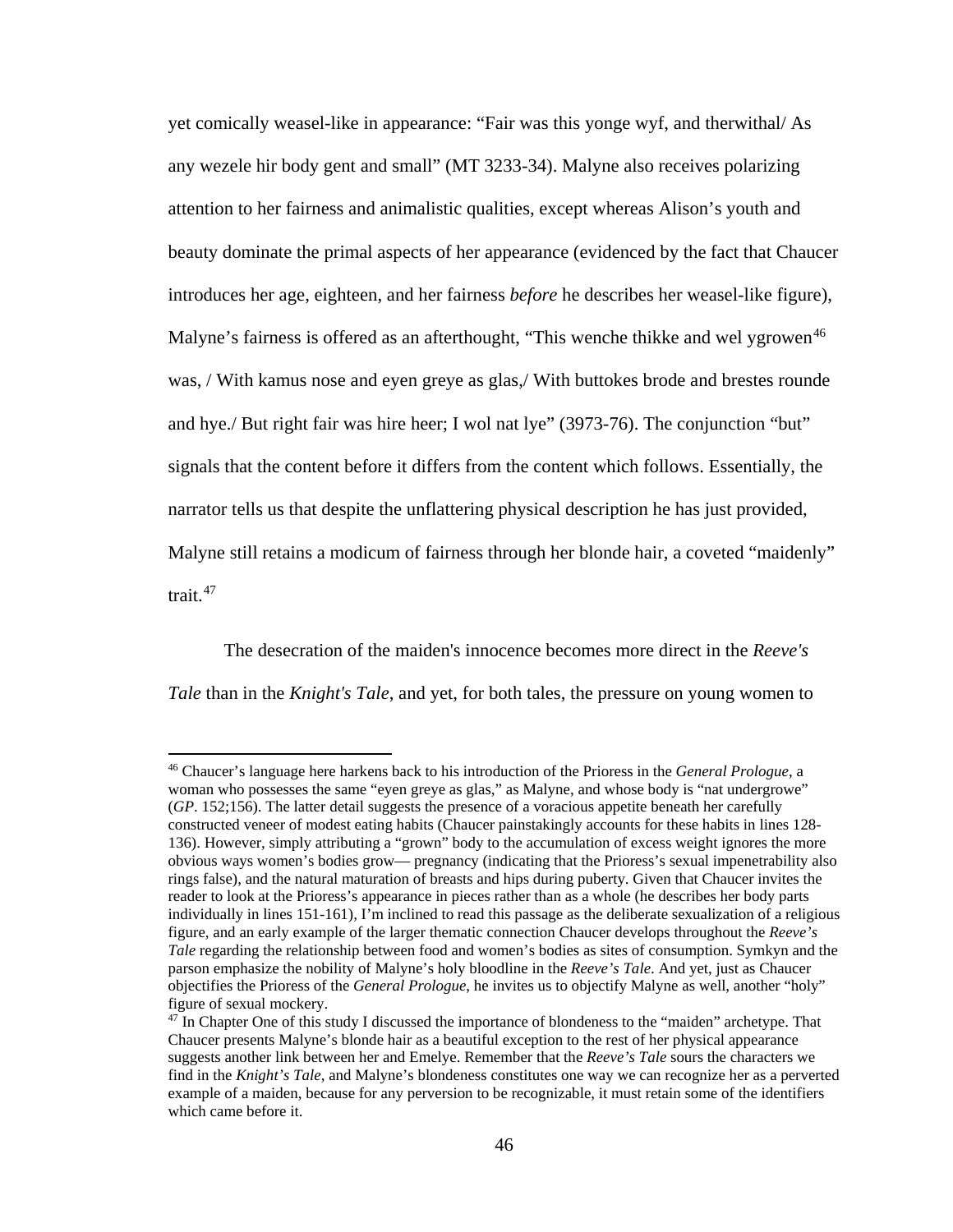marry is explicit. In my previous chapter I discussed how Chaucer alludes to Proserpina in the *Knight's Tale* through Emelye, whose antipathy toward sex<sup>[48](#page-53-0)</sup> communicates the fears that many young women experience as they sexually mature. In doing so, Chaucer engraves her characterization as a model-maiden who embodies the central tension in the Proserpina myth— the heroine's painful transition from the safety and relative freedom of childhood into the sobering world of adulthood as a wife, which feels like a prison for many newly married women. Emelye's trajectory becomes one of domestication and entrapment, and her behavior prescribes a set of feminine reactions to emotional distressors: she prays, cries, silences her own feelings, restrains, performs pity, and yields to fate. It is important to note that although she represents a model maiden for the text as

l

<span id="page-53-0"></span><sup>48</sup> More pointedly, the *Knight's Tale* addresses her fears of *heteronormative* sex which results in the reproduction of children. Emelye's sexual preferences are never made clear beyond desire to abstain from sex with men. Sauer comments on the problem of reading sexuality from a phallocentric perspective that excludes lesbianism from the realm of possibility: "Constructing a definition for medieval lesbianism is fraught with difficulties. Problematically, these definitions often teeter towards a reduplication of the heterosexual matrix, casting an active 'manly' woman as pursuing a passive, 'womanly' woman, instead of outlining a general term for women who have (or want to have) sex with women (de Lauretis, 1988). That is, one of the main problems with Medieval Studies today–as well as the examined texts–is the insistence on viewing sexual intercourse from a phallocentric point of view, and on categorizing gender roles dually as masculine and feminine, with little room outside that binary perspective" (334). In "Redefining Holy Maidenhood: Virginity and Lesbianism in Late Medieval England," Campbell explores the complex relationship that medieval female spiritual devotion and virginity share with lesbianism. According to her, "Examples of the juxtaposition of female virginity and heterosexuality are found not only in the works of medieval authors but also in the medieval legal recognition of male homosexuality and ignorance of female homosexuality. These juxtapositions allow for no other options-such as lesbianism for women. Women, it is no news to us, were defined by men according to their sexual relationships with them" (14). These viewpoints can be applied to Emelye's virginal characterization in the *Knight's Tale*. If we look closely again at Emelye's prayer, the word "compaignye" appears twice, first in association with Diana's group of devoted female followers, and later in reference to sexual relationships with men: "Desire to ben a mayden al my lyf,/ Ne nevere wol I be no love ne wyf./ I am, thow woost, yet of thy compaignye,/ A mayde, and love huntynge and venerye,/ And for to walken in the wodes wilde,/ And noght to ben a wyf and be with childe./ Noght wol I knowe compaignye of man" (KT III. 2305-11). The double meanings of "compaignye" lends this passage to a queer-theory reading, especially when one considers Chaucer's emphasis on Emelye's maidenhood and spiritual devotion. Campbell writes, "'Holy maidenhood' provided for medieval women not only a rejection of physical heterosexuality but also a rejection of spiritual heterosexuality-in favor of women-only physical spaces and women-identified spirituality" (15). Hippolyta and Emeyle come from the bonds of Amazonian sisterhood, and as I stated earlier, Malyne's mother's upbringing in a nunnery situates her in a similarly women-only space; that these two spaces are thematically connected further establishes a link between the preference for female-companionship and virginity. This link may represent another form of submerged emotionality in the text.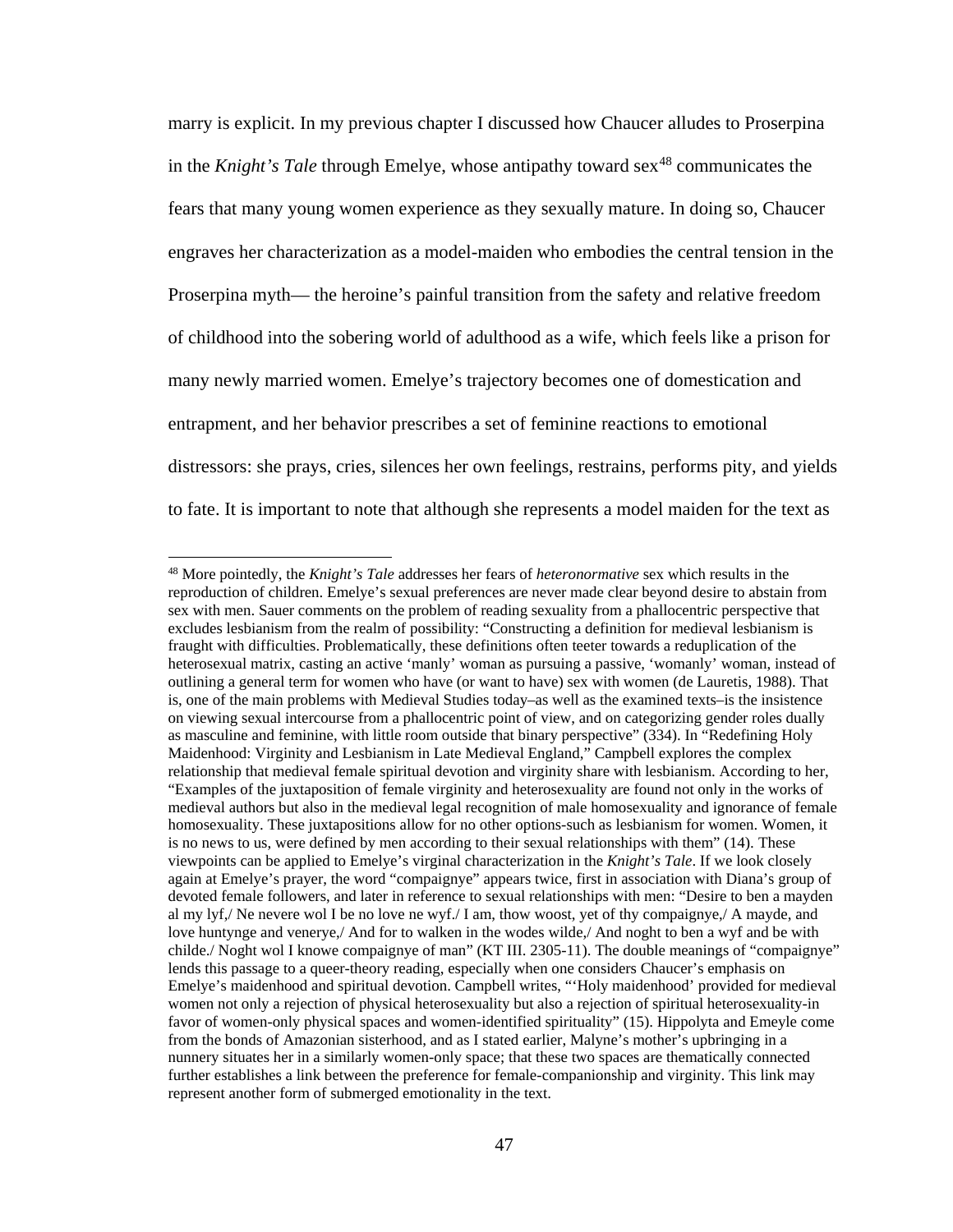a whole, this role does not promise an idyllic, happy life for its bearer. To the contrary, Chaucer has already shown us how Emelye's responses sometimes fail to achieve her goals, such as when her prayer fails to rescue her. That failure provides a current of anxiety that runs through the *Knight's Tale*. The reader waits in suspense, as Emelye does, to see whom she will be forced to marry. If the source of tension in the *Knight's Tale* provokes us to ask whether or not Emelye will be forced to marry Palamon or Arcite, then the central anxiety of the *Reeve's Tale* is rooted in the question of whether or not Malyne will succeed in becoming a wife at all. Chaucer connects Malyne to Emeyle through Proserpina's abduction, represented in the tales by the theft of each maiden's bodily autonomy,<sup>[49](#page-54-0)</sup> but it is through *Malyne* that he explicitly addresses the impact of sexual violence on the maiden and her family.

I have already discussed how Chaucer turns the reader into Plutonic voyeur in the *Knight's Tale* by making Emelye elusive, asking us to pay attention to her idiosyncrasies. In the *Reeve's Tale*, he turns the reader into a Plutonic voyeur by setting his final act in the dark, obscuring important details, which encourages us to "watch" the episodes of sexual violence closely. The setting takes place sometime around midnight, as the family retires to bed (4148). The room is dark enough that Malyne's mother must rely on the physical texture of the cradle to assess her location, "And forth she gooth til she the cradel fond, / She gropeth alwey forther with hir hond" (4221-2). At this moment, and in spite of Chaucer's insistent animalization of the Reeve's characters, Chaucer humanizes Symkyn's family. Animals possess superior night vision compared to humans;

l

<span id="page-54-0"></span><sup>49</sup> The *Knight's Tale* begins with the Amazons' abduction. Arguably, Theseus forces Emelye to marry Palamon, as this decision does not reflect her innermost wishes, and Theseus's authority over the matter immobilizes her agency. Marriage, then, becomes another kind of abduction. The *Reeve's Tale* makes the theft of Malyne's autonomy literal by having Aleyn rape her, which temporarily immobilizes her body.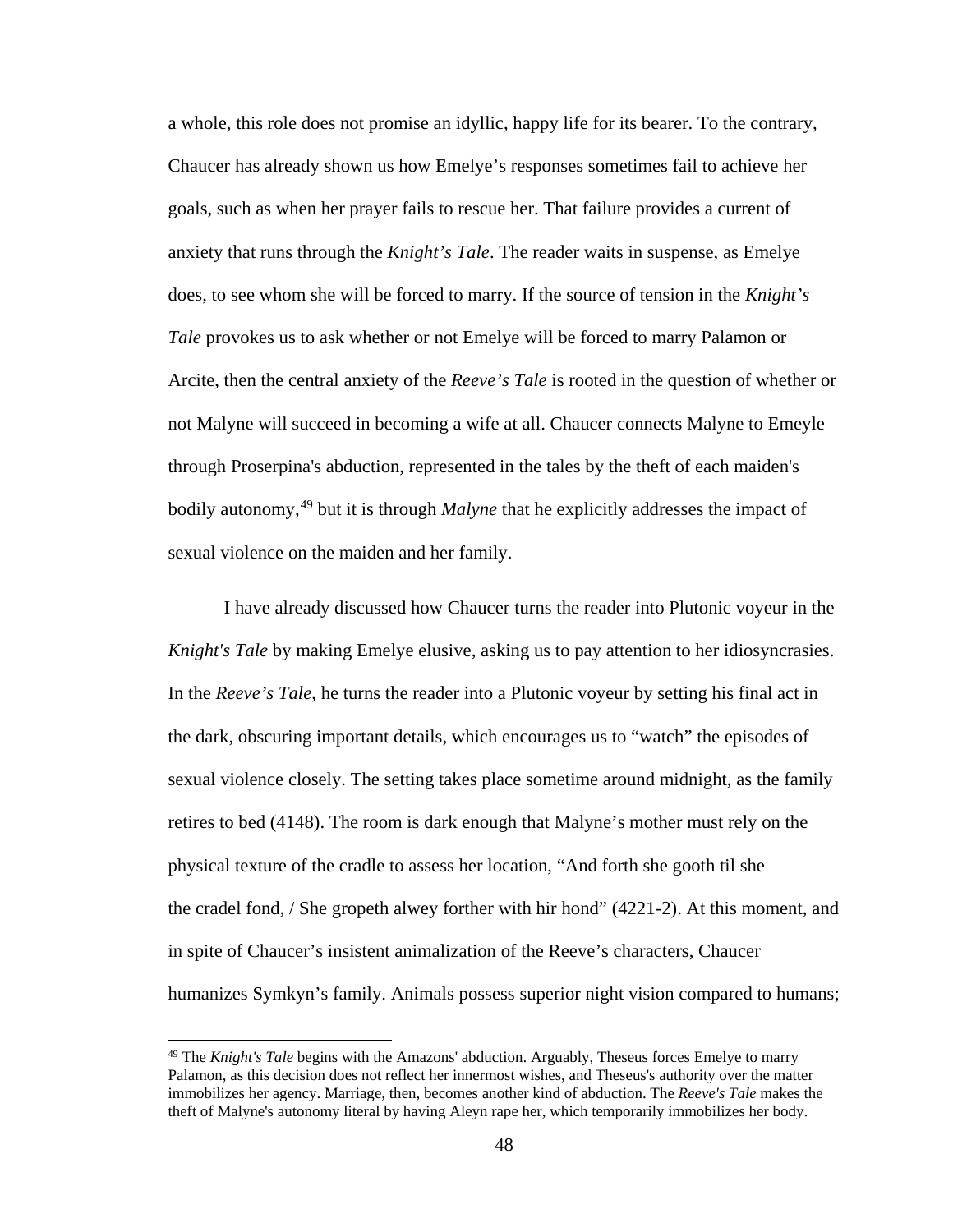without sight, Malyne's mother becomes vulnerable, and the presence of the cradle reminds the reader that for all her pride and besmirched reputation, she is still someone's mother. Chaucer reminds the reader of the room's darkness again before placing Symkyn's wife in an even more defenseless state as she sleeps: "By cause that the cradel by it stood, / And nyste wher she was, for it was derk; / But faire and wel she creep in to the clerk, / and lith ful stille, and wolde han caught a / sleep" (4224-26). The reader, possessing a sliver of the sight that she lacks, and knowing that she has made a grave mistake, watches the scene as it unfolds. Chaucer obscures his language just enough to subvert the humor and light-heartedness one expects from a fabliau, and once again, he invites the reader to pay attention to the text's idiosyncrasies.

One such idiosyncrasy surfaces during John's rape of Malyne's mother.<sup>[50](#page-55-0)</sup> Becoming an object of ridicule in one's community produces bitterness in one's heart, as Chaucer shows us through Malyne's mother, whose illegitimacy besmirches her social status, which fills her with "hoker and of bisemare" (3965). And indeed, Chaucer's initial portrayal of Malyne's mother does read as humorous, and the reader laughs at her expense. But the passage describing the rape of Malyne's mother uses the Reeve's humorous narration against the reader, forcing us to confront the hidden pain of this

 $\overline{a}$ 

<span id="page-55-0"></span> $50$  Rose identifies this episode as a rape transformed into a "not-rape" due to the narrator's silencing of Malyne's mother: "[. . .] There is an alarming absence of harm in the narrator's recounting of the rape. We note that the women are dispatched by the narrator [. . .] Here rape is not rape again, transformed by its troping nature into fun for the men, while the women are silent (and therefore content or at least complicit?). The Reeve-narrator demonstrates indeed that rape is not the issue here; it is the revenge that counts" (40). Here, I argue that harm is not absent from this passage, but tucked between language that appears mockingly jovial. Rose's aside that the silences of Malyne and her mother somehow imply their contentment or complicity is a speculation that shows how often critical treatment of the rapes in the *Reeve's Tale*, in Rose's own words from the same essay, read "over rape," or "around rape" (25). Silence in the *Reeve's Tale* does not imply that Malyne or her mother want these rapes to happen. In fact, the text emphasizes the powerlessness of the women, and its breaks in tone create opportunities for us to doubt their complicity, rather than confirm it.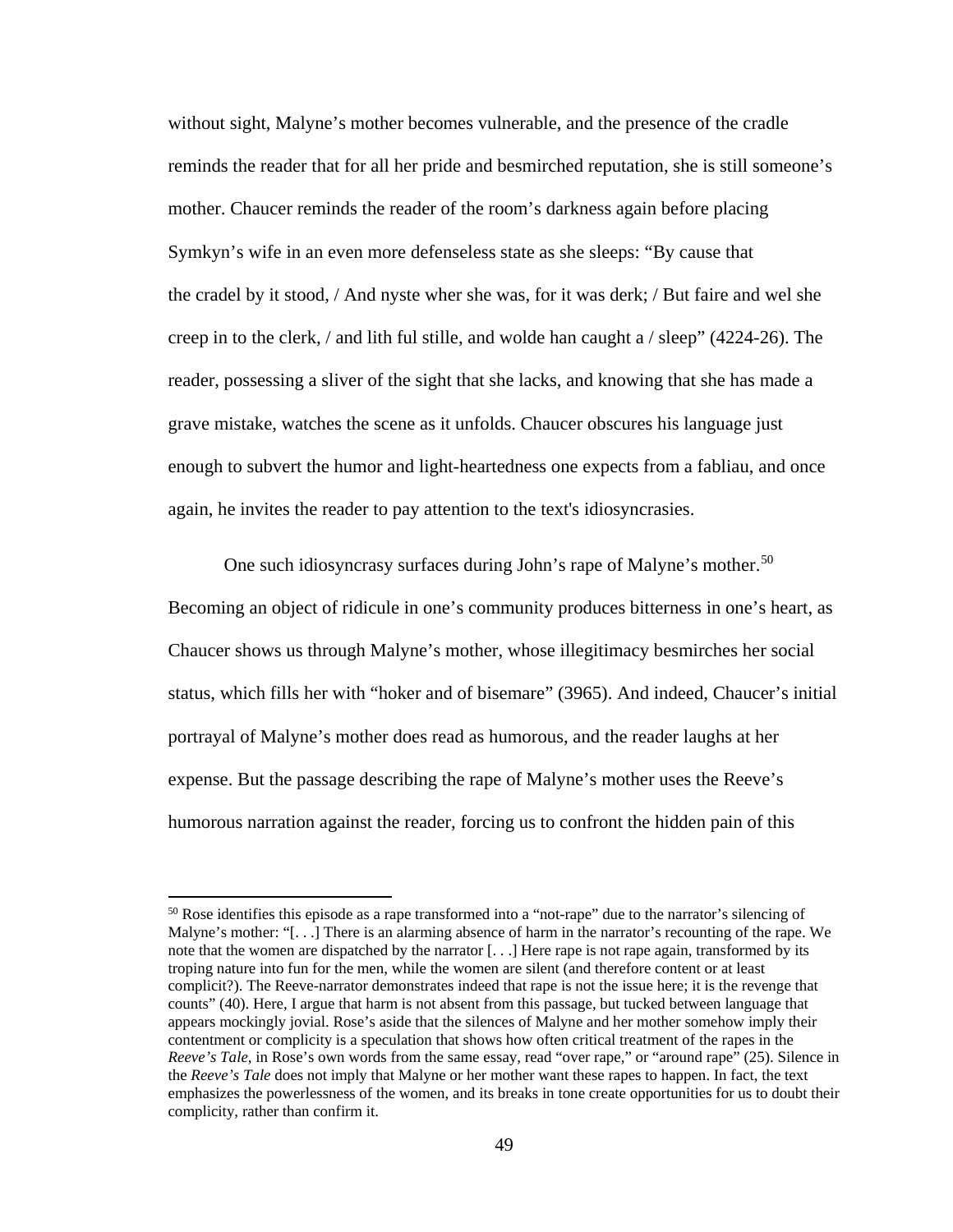woman in a passage which would normally provoke laughter in a fabliau: "So myrie a fit ne hadde she nat ful yoore;/ He priketh harde and depe as if he were made. / This joly lyf han thise two clerkes lad" (4230-32). The way Chaucer cuts through the Reeve's playful narration ("myrie fit," and "joly lyf") with violent language suggests a ripping of sorts, redefining the object of ridicule— in this case, the fabliau "adulteress," who inspires laughter through her sexual exploits— as a character experiencing physical pain. The *Riverside Chaucer* defines "priketh" as "stab, pierces," and this verb pivots the reader from John's perspective to what this rape *feels* like for Malyne's mother. What Chaucer describes here becomes an episode of sexual violence, not sexual pleasure. John's stabbing evokes images of a man at war, not a man in the throes of sexual passion. By depicting John as a ruthless sexual conqueror, Chaucer harkens back to the themes of war and sexual conquering present in the *Knight's Tale*. Just as Hippolyta's captured body represents a territory invaded and conquered by Theseus, the body of Malyne's mother represents a territory invaded and conquered by John.

The cradle's ominous presence at the foot of the bed functions as both plot device and a symbolic reminder of the physical consequences which could occur as a result of these rapes, which, for this particular family, would be accompanied by dire economic consequences as well. If either Symkyn's wife or their daughter becomes pregnant from these rapes, the children that result constitute more mouths for the family to feed, mouths that will take up more space in the already crowded room. Not only would the quality of life diminish for the family, but the new children would *also* grow up illegitimate, like Malyne's mother. Because Chaucer devotes so much time and detail regarding the wife's backstory as an illegitimate child who grows up shamed by her community, it makes

50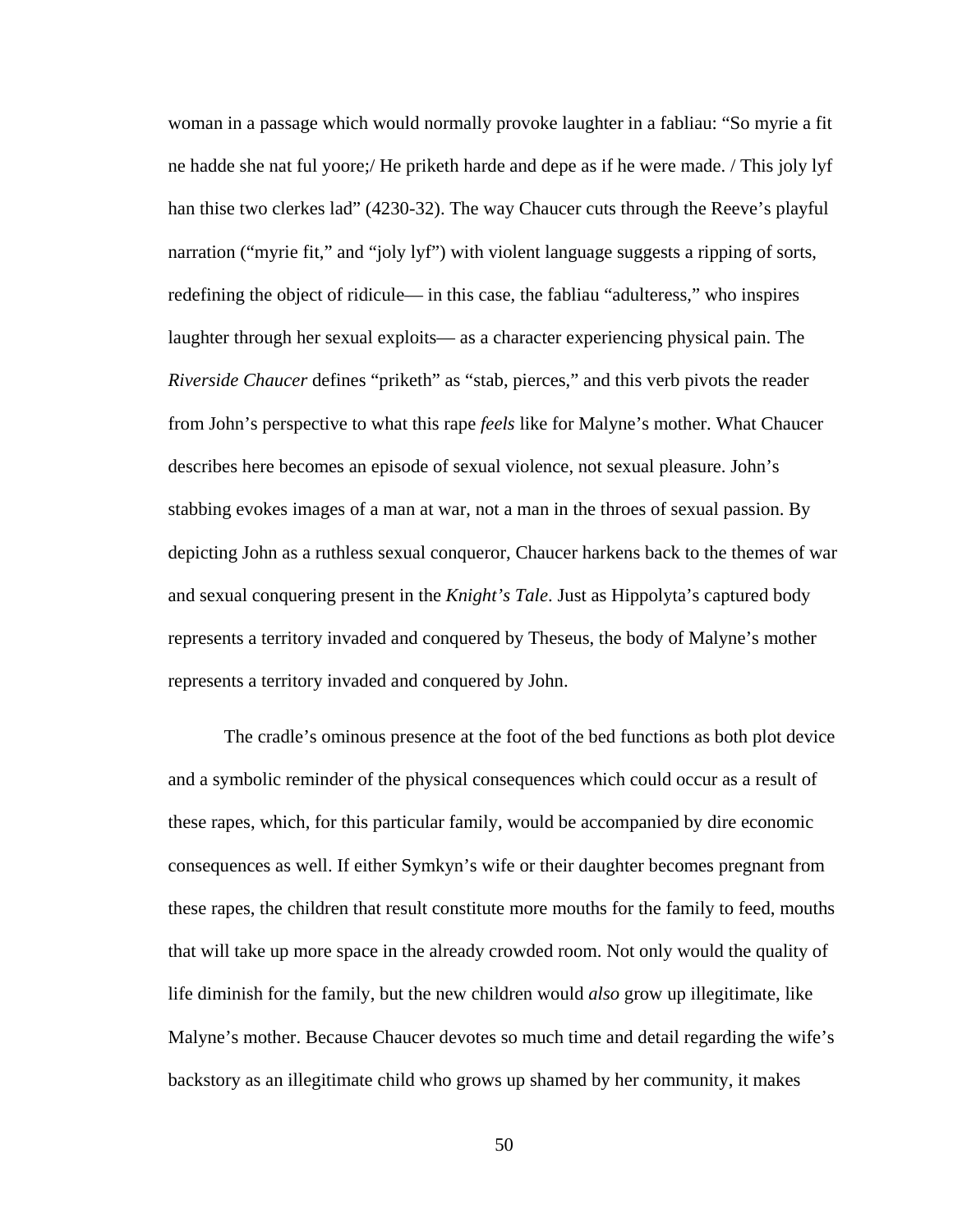sense that he would figure future illegitimate children as consequences for Symkyn and his family, as this particular fate has structural and poetic symmetry. (The threat of childbirth looms in the *Knight's Tale* as well. In her prayer, Emelye addresses her fear of bearing children, asking Diana "nought to ben a wyf and be with childe" [III. 2310]). For Chaucer's women, children represent a real danger to personal freedom, depriving them of dominion over their own bodies.

Chaucer emphasizes the loss of Malyne's bodily autonomy and voice with the line that introduces the rape, "That it had been to late for to crie" (4196). When we finally hear her speak, her response to the rape appears loving rather than bitter or angry, but the detail that she almost weeps reveals emotional restraint rather than emotional expression:

> "Now, deere lemman," quod she, "go, far weel! But er thow go, o thyng I wol thee telle: Whan that thou wendest homward by the melle, Right at the entree of the dore bihynde Thou shalt a cake of half a busshel fynde That was ymaked of thyn owene mele, Which that I heelp my sire for to stele. And, goode lemman, God thee save and kepe!" And with that word *almoost she gan to wepe* (4240-4248, emphasis mine).

Scholars have attempted to make sense of Malyne's surprising response in several ways, and critical interest in this seemingly odd moment supports my argument that Chaucer's text encourages us to watch the rapes of Malyne and her mother closely, and read Malyne's speech as idiosyncratic with the experience of her physical body. Barnett reads Malyne's honeyed response to rape as an example of male power fantasy. She argues, "The daughter voices the male fantasy of complete willing submission into the male eroticization of dominance [. . .] Chaucer's female character is represented as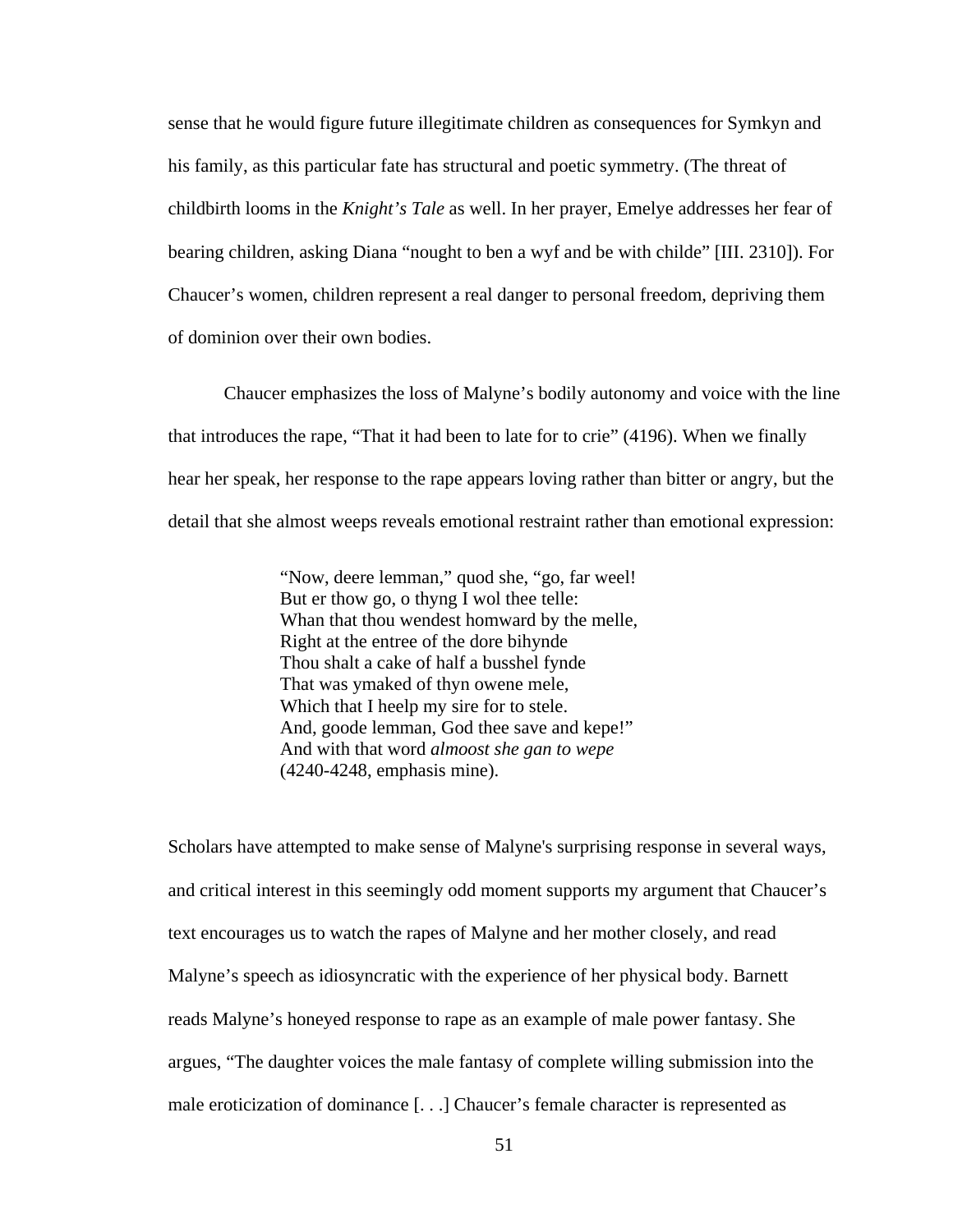having 'enjoyed it'" (149-150). Although Barnett correctly identifies the likeness of Malyne's language with male fantasy, her conclusion that Malyne "is represented as having 'enjoyed it'" ignores the possibility that Malyne speaks out of fear or desperation. Rose also reads Malyne's speech as an example of male fantasy,

> The Reeve-narrator demonstrates that rape is not the issue here; it is the revenge that counts [. . .] The narrative voice of the Reeve betrays a malefantasy rape like that articulated in the old French lyric 'La Clef d'Amours': The act "pleases her greatly when someone takes her against her will, regardless of how it comes about. A maiden suddenly ravished has great joy, no matter what she says" (trans. Gravdal, 5). The victim enjoyed it and is in love with her rapist, sad for him to leave. Rape narratives do turn to romances! But, Chaucer's tale reveals the brutality of the romance, a kind of tit-for-tat justice meted out by the students upon the miller (40).

But does Malyne's speech actually read as romantic? On the surface, yes, but the passage

also reveals an opportunity for suspicion. The *Reeve's Tale* allows for some dissonance

between poet and narrator, as Cannon argues,

The these acts are not rapes by this tale's measure are judgments that we may fold back into the Reeve's "ire" (I, 3862), the violence of a vengeful poetics whose aim is the "bleryng of a proud milleres ye" (I, 3865) or the "cherles termes'" of fabliau (I, 3917), but we may not, I think, attach these judgments to Chaucer (268).

Malyne's speech, like the *Knight's Tale*'s ending, sets the concrete physical and emotional realities of sexual violence experienced by the victim at odds with the veneer of romance put forth by the tale's narrator. Chaucer creates this dissonance by denying Malyne the full range of anger afforded to male characters, evidenced by the way Malyne's reaction to her rape differs considerably from her father, who develops an immense rage that results in a bloody battle between himself and Aleyn (4273-78). Chaucer's suppression of Malyne's subjectivity in her speech intersects with his characterization of her as deceitful. By her own admission, Malyne initially deceives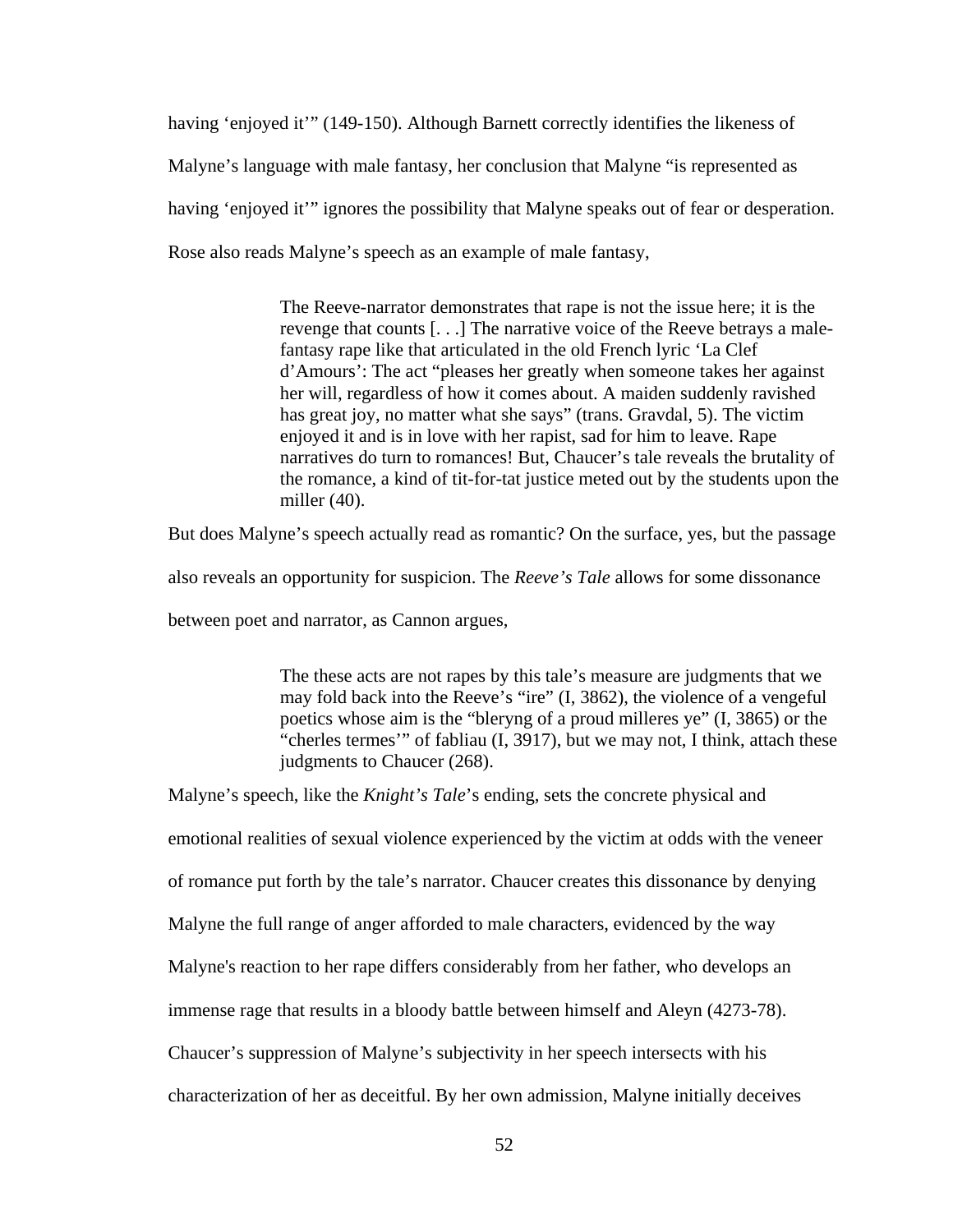John and Aleyn by helping her parents steal the corn. So then, should the reader automatically believe Malyne when she calls Aleyn her "lemman"? I do not think so. Chaucer gives us reason to doubt the sincerity of Malyne's speech,  $51$  and as I noted earlier, Malyne's body shares a symbolic relationship with stolen grain. She offers the cake, a symbol for her body, to Aleyn, the thief of that body. The cake reminds the reader of the way women's bodies are bought, sold, traded, stolen, and consumed by men. As Irigaray argues in *The Sex Which Is Not One*, the consumption and circulation of women's bodies forms the cultural foundation of patriarchal societies, which view women like any other marketable object:

> The society we know, our own culture, is based upon the exchange of women [. . .] Socially, they are "objects" for and among men and furthermore they cannot do anything but mimic a "language" that they have not produced (170; 189).

That Malyne attempts to appear as an active participant in the exchange of her commodified body (symbolized by the cake) does not erase the fact that Aleyn has stolen her market value, entrapping the unmarriageable Malyne at the mill.<sup>[52](#page-59-1)</sup> Without access to Malyne's internal thought process, the detail that Malyne *almost* begins to weep strikes me as particularly laden with ambiguity. [53](#page-59-2) This detail directly follows Malyne's sweet

 $\overline{a}$ 

<span id="page-59-0"></span><sup>&</sup>lt;sup>51</sup> Sidhu interprets Malyne's dialogue as Chaucer's statement regarding how the sincerity of one's speech changes depending on the power dynamics of the given circumstance, and that Chaucer uses "women's subjection as a metaphor for that of subordinate men" (11). Although Sidhu is right to question the sincerity of Malyne's speech, her argument that Chaucer uses Malyne's voice to represent subordinate men strikes me as overreaching because while Malyne inherits her father's nose, Chaucer actually exaggerates Malyne's womanly form to the point of caricature. Furthermore, the cradle's presence in the room during the tale's final act forces the reader to confront Malyne and her mother as distinctly female bodies, rather than poetic substitutes for subordinate male bodies.

<span id="page-59-1"></span> $52$  See Rose, "The daughter's marketability as a virgin is transformed; the wife, by being raped, becomes an adulteress, a shared woman, albeit initially unwilling" (39).<br><sup>53</sup> Morrison's argues that Malyne's speech signals a shift in genre: "We are also given access to Malyne's

<span id="page-59-2"></span>subjectivity in her speech in the morning (A 4240-47) and the information in the next line that she almost begins to weep. She bids her 'lemman' farewell and tells him where to find the cake made of his stolen grain. What is ambiguous and disturbing in this fabliau is this interruption of the dawn song genre. It is structurally at odds with the fabliau discourse. Malyne's speech provides a generic break, alerting us to a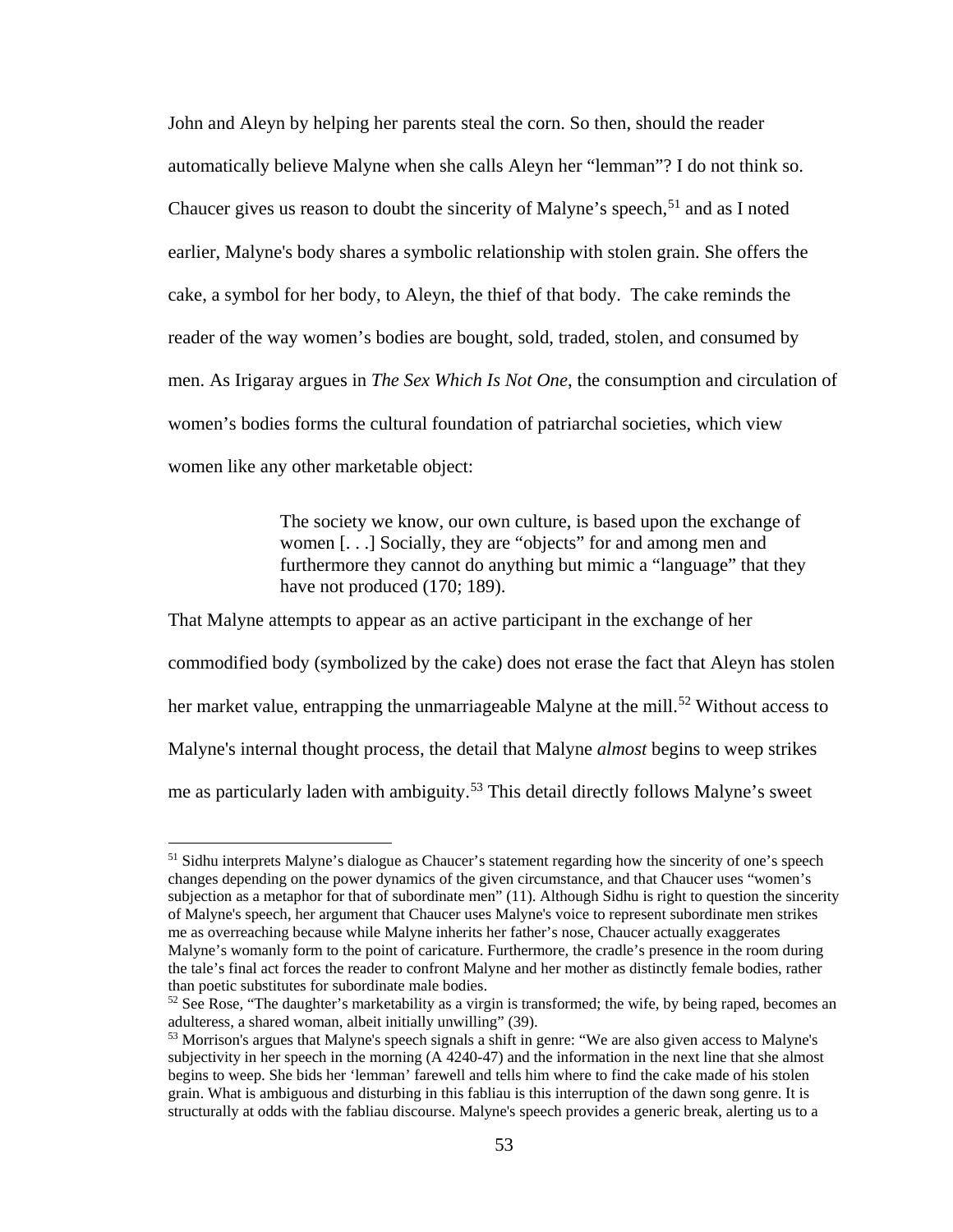farewell to her "goode lemman," juxtaposing speech which looks like emotional expression with concrete evidence of Malyne's emotional restraint. This stanza marks a clear moment in the *Reeve's Tale* where rape begets the submergence of feminine emotionality. Rape robs Malyne of her voice (she could not cry out), her bodily autonomy, and it silences the expression of her feelings. Malyne can only control her response to the rape. By depriving her of tears, Chaucer fixates our imagination on everything he refuses to tell us about Malyne's emotional interiority, and, vicariously, everything he refuses to tell us about Emelye and Hippolyta as well.

If Emelye's marriage to Palamon represents an abstract kind of personal hell, then Malyne's entrapment at the mill provides a more grounded, visibly domestic illustration of hell. The *Knight's Tale* relegates its theme of sexual violence to subtext, touting that the abduction and subjugation of women reflect divine ordinance, and a "natural," seemingly melodic patriarchal order that promises happy endings for those who comply with its demands. But the *Reeve's Tale* exposes that order as fraudulent by showing us how sexual violence wounds victims and their families, spiraling their worlds into irreparable chaos. Although both tales gender anger male, the *Knight's Tale* seems to reject anger, wrath, and impulse as viable solutions to emotional distress, but the *Reeve's Tale* shows us how anger, when combined with cunning, achieves goals for Palamon and Arcite's septic counterparts, John and Aleyn. That the tale provides an example of vengeance's success makes the submergence of Malyne's interiority all the more tragic.

passage of importance and, as is inevitable in Chaucer, ambiguity. With Malyne, it is least disturbing—to the critic—to make her a willing lover, happy to have been violated, as Gardner suggests, though we could read her acting kindly and lovingly to Aleyn out of fear, in order to get rid of him and not have him attack her again" (81).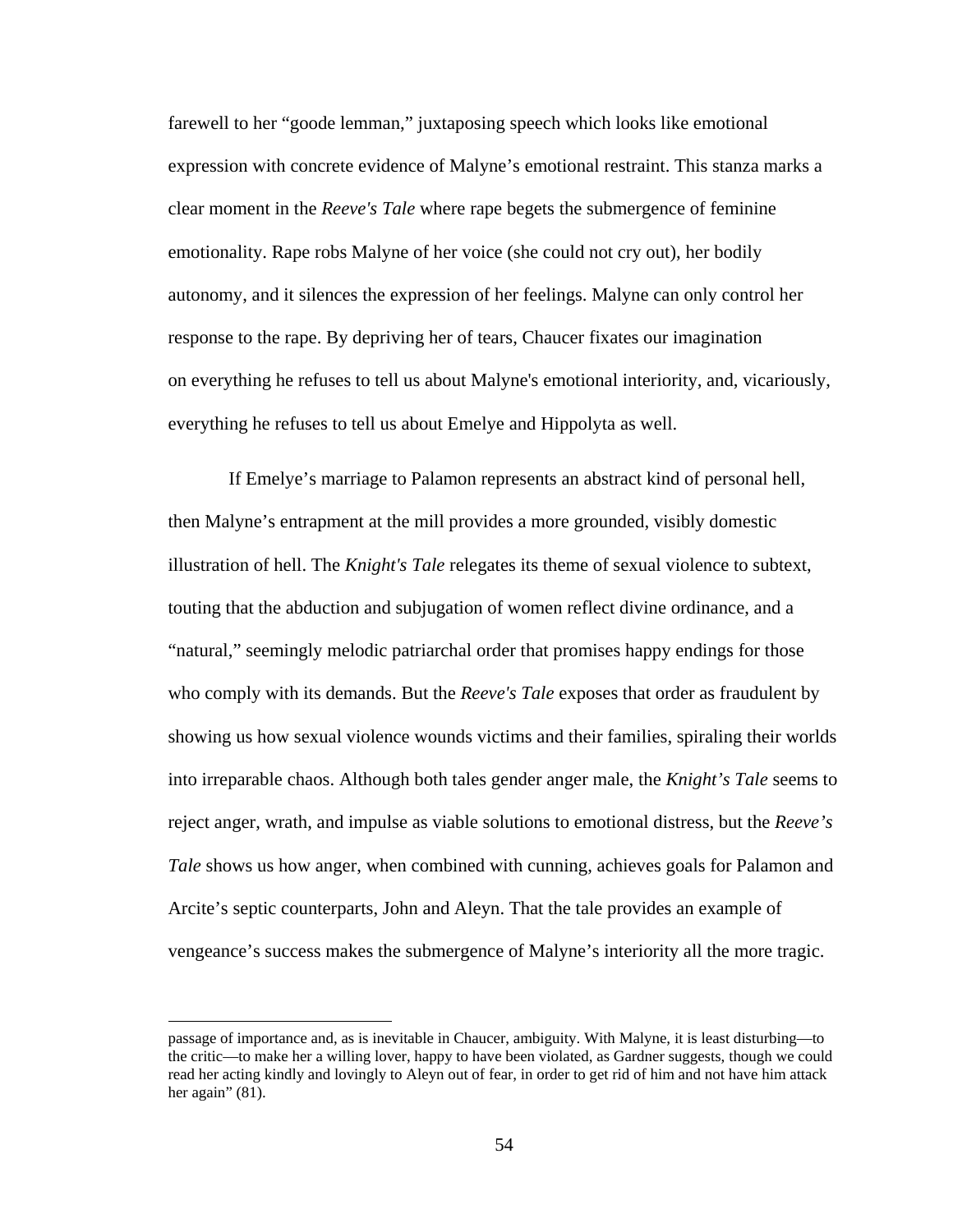Malyne cannot angrily "quite" the clerks, and the reader leaves with the feeling that the defilement of her "hooly blood" damns her, at least to the mill indefinitely. The *Reeve's Tale* demystifies the themes of sexual violence, abduction, personal hell, and emotional silencing hinted at in the *Knight's Tale* by abandoning the Knight's idyllic language and exploding these subjects in a hopeless, repugnant domestic sphere. The family home, typically thought of as a source of warmth and safety, becomes the site of confusion, sexual violence, and emotional invisibility for both Malyne and her mother. Like the meal, the cake, the money for supper, the money for lodging, and Malyne's virginity, feminine anger represents another kind of loss in the text.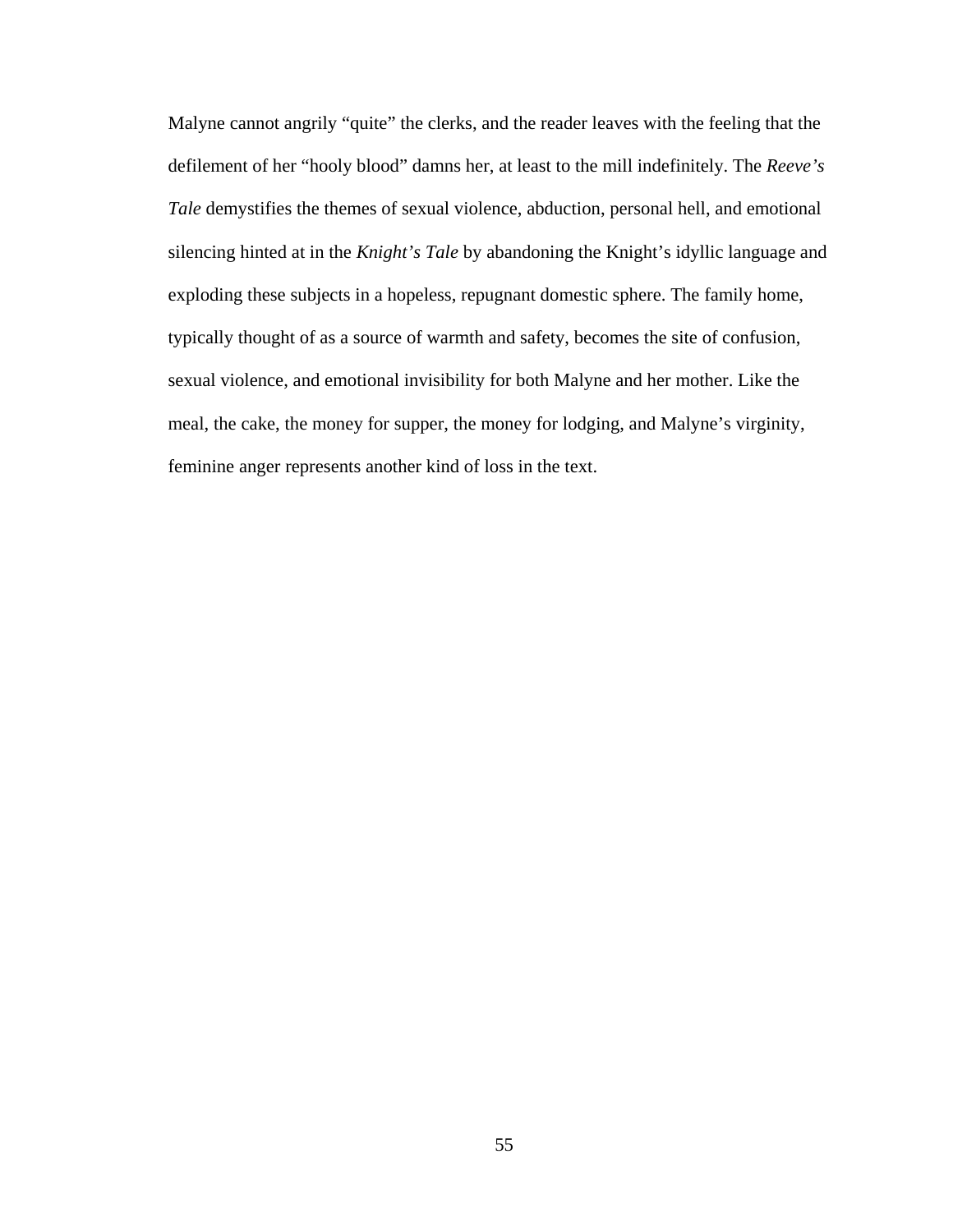## **IV. THE LOST MOTHER**

In the previous chapters, I have focused my attention primarily on Chaucer's handling of the Proserpina myth as it relates to the themes of abduction, sexual violence, and emotional smothering in the *Knight's* and *Reeve's* Tales. This final chapter will look at Chaucer's curious inattention to the second half of the Proserpina myth, which is not only a story of ravishment but also one of a mother's frantic quest for her missing daughter. As Ovid tells us in the *Metamorphoses*, after her daughter is seized, a griefstricken Ceres refuses to nourish the earth's crops until Ceres is returned to her, and this maternal wrath—and its effects on those who suffer from it—prompts Hades to partially relent, returning Prosperpina for half the year. Proserpina's return home pleases Ceres, who restores the earth's fruitfulness for half of the year, until her daughter must once again descend into the Underworld (Ovid, 153-156).

While there are mother figures in the *Canterbury Tales*, and even mothers whose daughters are taken from them or ravished*—*i.e. Prudence, Symkyn's wife, and Griselda—scenes of maternal anger on their daughter's behalf seem virtually nonexistent, replaced with examples of maternal sadness, silence, and ignorance. Malyne's mother displays no knowledge of her daughter's rape in the *Reeve's Tale*, despite having experienced a rape *alongside her* in a tiny room, and despite the narrator's comment that Aleyn wakes up weary, having "swonken al the longe nyght" (4234-35). Chaucer teases his reader with an opportunity for Malyne's mother to bludgeon her daughter's rapist with a staff, but he frames this moment as a misunderstanding rather than an act of vengeance. She wrongfully assumes the clerks fight each other and aims to break up the brawl, but misses her intended target and hits Symkyn instead (4296-4306). A mother's

56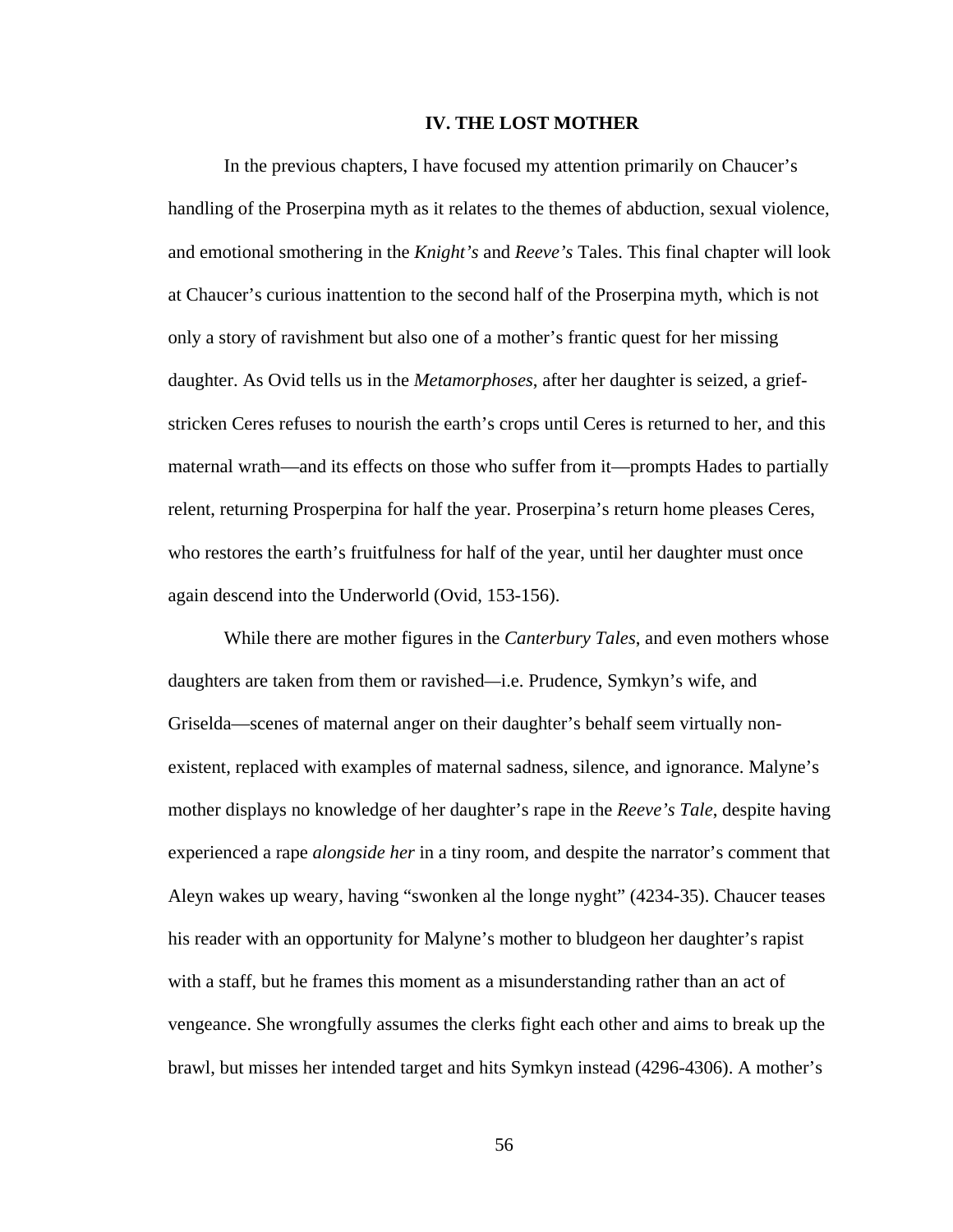search for her missing child becomes an important plot point in the *Prioress's Tale*, but she searches for her disappeared son, not a daughter. Her tears express maternal sorrow and anxiety, and not anger or vengeance.<sup>[54](#page-63-0)</sup> More often than not, the episodes of maternal wrath we *do* find in the *Canterbury Tales* do not rescue or avenge daughters. To the contrary, the Sultaness's and Donegild's murderous wraths in the *Man of Law's Tale*, which they direct against their daughter-in-law, as well as against their own sons, symbolically inverts their roles as mothers and protectors. While not featuring murderous mothers, the *Clerk's Tale*'s Griselda quite calmly resigns herself to what she believes to be the murder of her children, aligning her will to the man who supposedly took her. *The Tale of Melibee* similarly reveals a complete absence of maternal vengeance. Prudence, whose meaningful name suggests a cautious and virtuous nature, convinces her husband to offer forgiveness for their daughter's attackers, instead of instructing him to seek retribution on their wounded daughter's behalf. That Sophia's father, Melibee, experiences an immediate desire for vengeance<sup>[55](#page-63-1)</sup> instead of her mother speaks volumes about the way Chaucer genders anger male within the *Canterbury Tales*.

As an agricultural goddess, Ceres's vengeance reflects not only the divine feminine anger, but also the primal, maternal fierceness rooted in the earth itself, which impels all mothers to protect their children. I call the overwhelming absence of vengeful

<span id="page-63-0"></span><sup>54</sup> Chaucer's antisemitic characterization of the Jewish community's violence in this tale contrasts with the gentle characterization of the child's widowed mother, and therefore serves as another example of the way anger and pity become gendered throughout the *Canterbury Tales*. In keeping with the emotional responses Chaucer most often allows women, the mother cries (605) and prays (600). Tellingly, she commits no acts of violence or vengeance herself, and retribution for her son's murder is carried out by the magistrate, a male character: "With torment and shameful deeth echon/ This provost dooth thise Jewes for to sterve"  $(628-9)$ .

<span id="page-63-1"></span><sup>55</sup> From the *Tale of Melibee*: "And whan this folk togidre assembled weren, this Melibeus in sorweful wise shewed hem his cas./ And by the manere of his speche it semed that in herte he baar a crueel ire,/ redy to doon vengeaunce upon his foes, and sodeynly desired that the werre sholde bigynne" (1008-09A).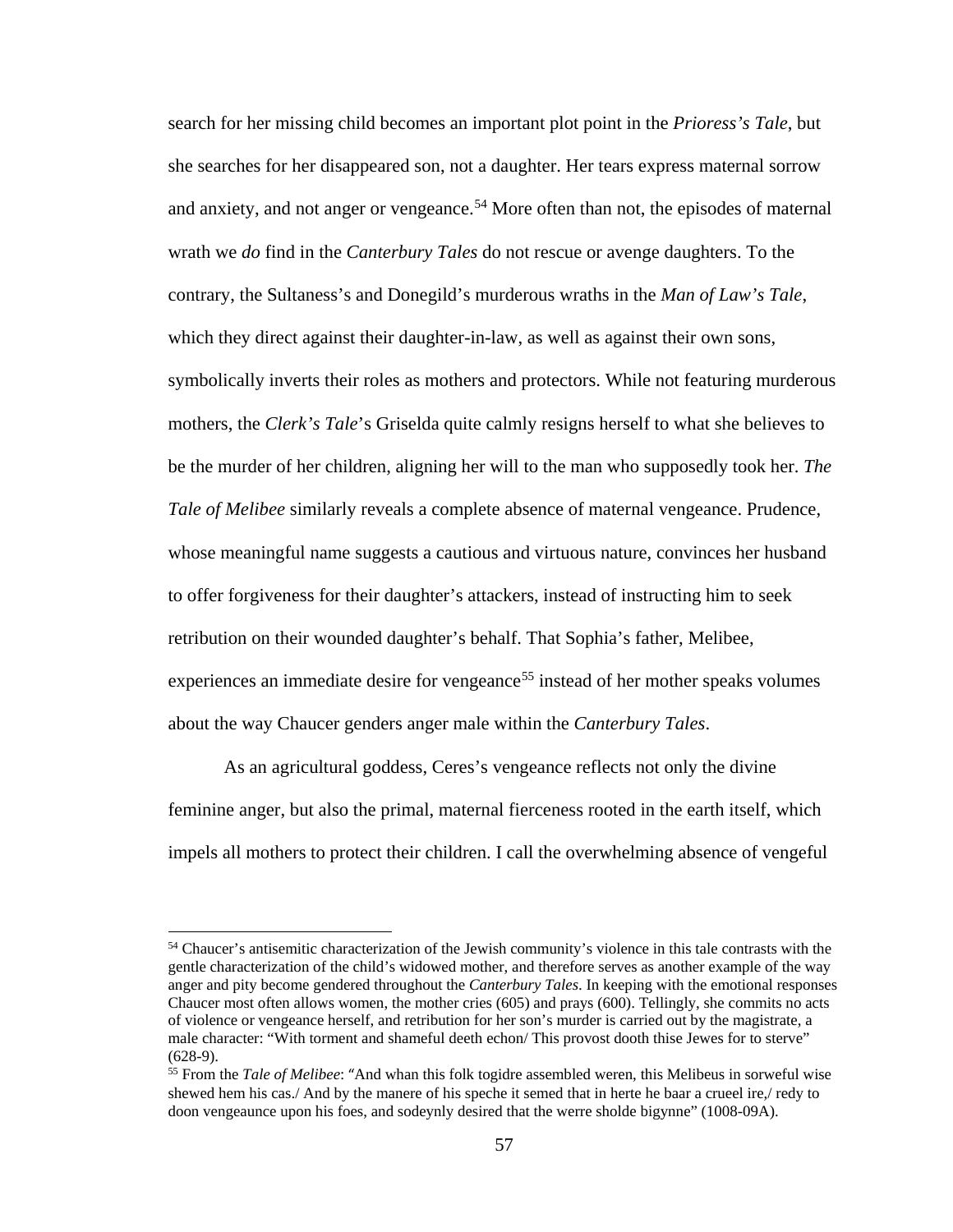mothers in the *Canterbury Tales* the "Lost Mother" phenomenon. In the remainder of this chapter, I analyze moments where Chaucer has distorted or extinguished protective maternal rage within the context of mother-daughter relationships. I have divided my chapter into three sections. The first section deciphers how Chaucer characterizes maternal anger as unnaturally masculine in the *Man of Law's Tale*. I also consider how Chaucer's redacts the power of Mary's role in rescuing Custance from rape. Section two examines Chaucer's use of fairytale to create a deceptively motherless landscape in the *Clerk's Tale*, and addresses how Griselda attempts to protect her children within the limited options available to her gender. Finally, the last section explores an exception to my argument, and the only example of maternal anger in the *Canterbury Tales* that resembles Ceres' determination to redeem her captive daughter: Proserpina's role as May's divine rescuer in the *Merchant's Tale*. In this tale, Proserpina not only voices the anger of May, her spiritual daughter on earth, but also the frustration of all women trapped in marriages which can sometimes feel like a personal hell.

## "Mannysh" Anger vs. Divine Motherhood in the *Man of Law's Tale*

The *Man of Law's Tale* includes two powerful examples of maternal anger and vengeance, the Sultaness and Donegild, but the anger these mothers experience threatens the daughter rather than avenges her. Additionally, because Custance becomes a daughter-in-law for both of these women (instead of a daughter in the biological or symbolic sense), the mothers bear no sense of maternal duty for Custance; Chaucer does not provide any details regarding Custance's biological mother, we only see her father, the Emperor of Rome. The Sultaness, enraged at her son's marriage to Custance (which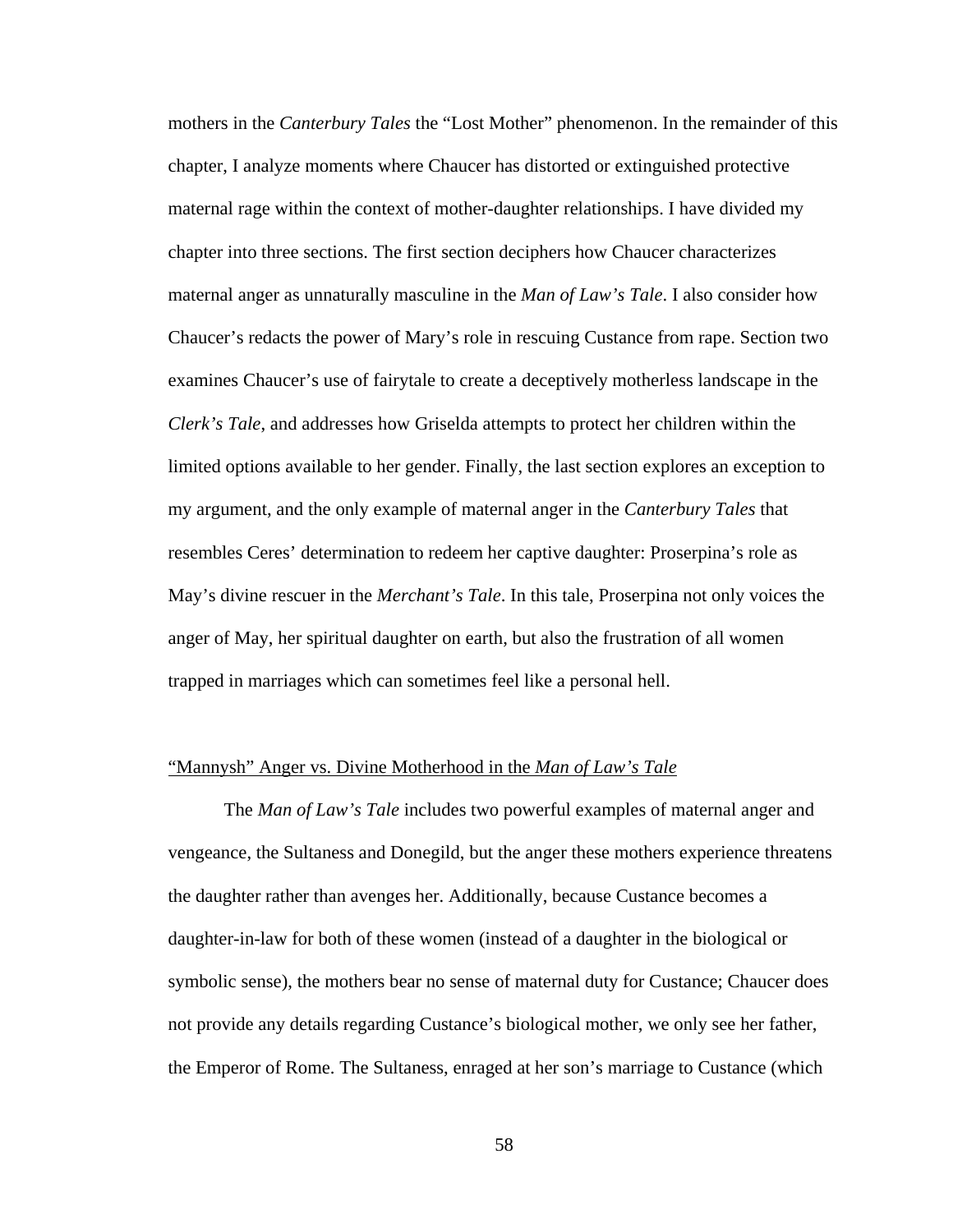requires his Islamic subjects to convert to Christianity), plans to deceive the newlywed couple into believing her conversion, whilst she secretly harbors murderous intention, "That, as I trowe, I shal the Sowdan quite./ For thogh his wyf be cristned never so white,/ She shal have nede to wasshe awey the rede,/ Thogh she a font-ful water with hire lede" (354-357). Subsequently, the narrator expresses disgust for the Sultaness, whose vengeance violates the cultural boundaries of her gender:

> O Sowdanesse, roote of iniquitee! Virago, thou Semyrame the secounde! O serpent under femynynytee, Lik to the serpent depe in helle ybounde! O feyned womman, al that may confounde Vertu and innocence, thurgh thy malice, Is bred in thee, as nest of every vice! (358-364).

Used here in the pejorative sense of the word, "Virago" suggests that the Sultaness violates the expectations of her gender. The *Riverside Chaucer* accompanies the definition of "Virago" with a note describing how Semiramis (Semyrame in Chaucer's text), a lusty "militant queen of Babylon," usurps power from her husband in the *Bibliotecha historica* of Diodorus Siculus, and usurps the throne from her son in Boccaccio's *De mulieribus claris*. The note reads,

> If the reference is to Semiramis as usurping power, then Virago is probably to be understood not as OED defines it, citing II.358, "a bold, imupdent (or wicked) woman," but in the sense defined by Gavin Douglas, describing Juturna in his translation from the Aeneid, "a woman exersand a mannis office" (860).

The Sultaness's decision to use political power and kill her son bears similarity to

Semiramis's usurpation of her son's throne in Boccaccio's text. Adding more weight to

Chaucer's characterization of the Sultaness as inappropriately male, the line "O serpent

under femynynytee" appears deliberately ambiguous. The first instance of "serpent" may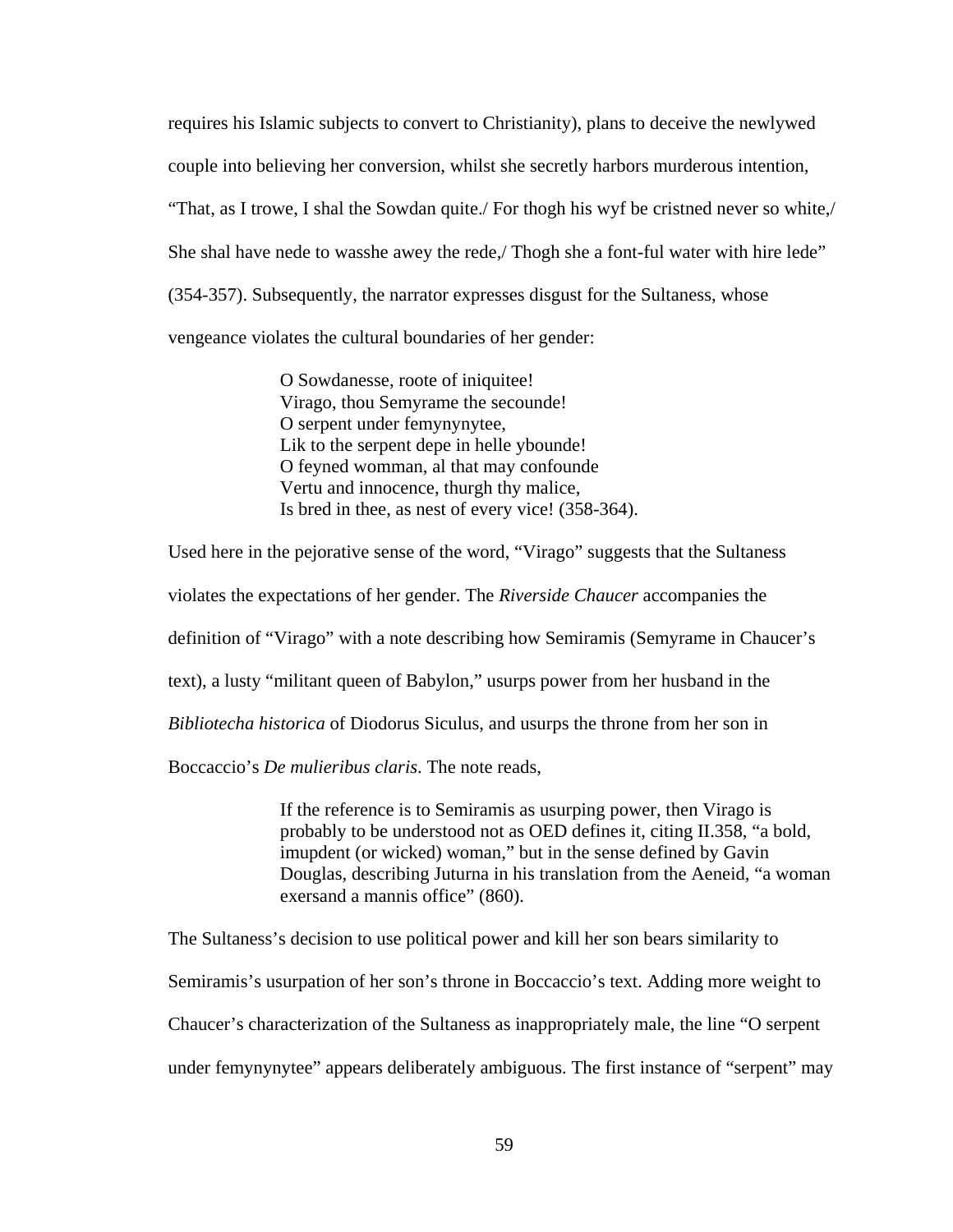refer to the Sultaness's deceptive nature. The *Riverside Chaucer* includes a note for lines 360 and 361 which reads,

> According to a tradition transmitted by Petrus Comestor (*Historica scolastica libri Genesis*, chap. 21; PL 198:1072), Satan "chose a certain type of serpent (as Beyde says) having the face of a maiden" for the temptation of Eve. The snake in paradise is frequently so depicted in late medieval art (860).

While providing these meanings, the *Riverside* neglects to consider another more literal and humorous definition of the line "O serpent under femynynytee." This is an off omission, especially given that this line directly follows the narrator's accusation that the Sultaness is a virago, like Semiramis before her. Chaucer's use of the word "serpent" here may also imply that the Sultaness possesses a literal penis beneath her "female form,"[56](#page-66-0) punctuating his illustration of her as profanely masculine. Chaucer characterizes the Sultaness's violent wrath as unforgivably masculine, rather than simply unforgivable, and in doing so he demonstrates how he uses anger as an emotional space available only to men, or women who bear a secret, "unnatural" masculinity.

Like the Sultaness, Donegild resents her daughter-in-law and deceives her,

forcing Custance to flee. Donegild similarly repulses the narrator, who fumes,

O Donegild, I ne have noon Englissh digne Unto thy malice and thy tirannye! And therfore to the feend I thee resigne; Lat hym enditen of thy traitorie! Fy, mannysh, fy! -- o nay, by God, I lye -- Fy, feendlych spirit, for I dar wel telle, Thogh thou heere walke, thy spirit is in helle! (778-84).

Chaucer's reference to the act of writing in this passage suggests a potential break from his persona as the Man of Law-as-narrator, as does his insistence that he does not have

l

<span id="page-66-0"></span><sup>56</sup> The *Riverside Chaucer* defines "under femynynytee" as "in a female form" (page 92).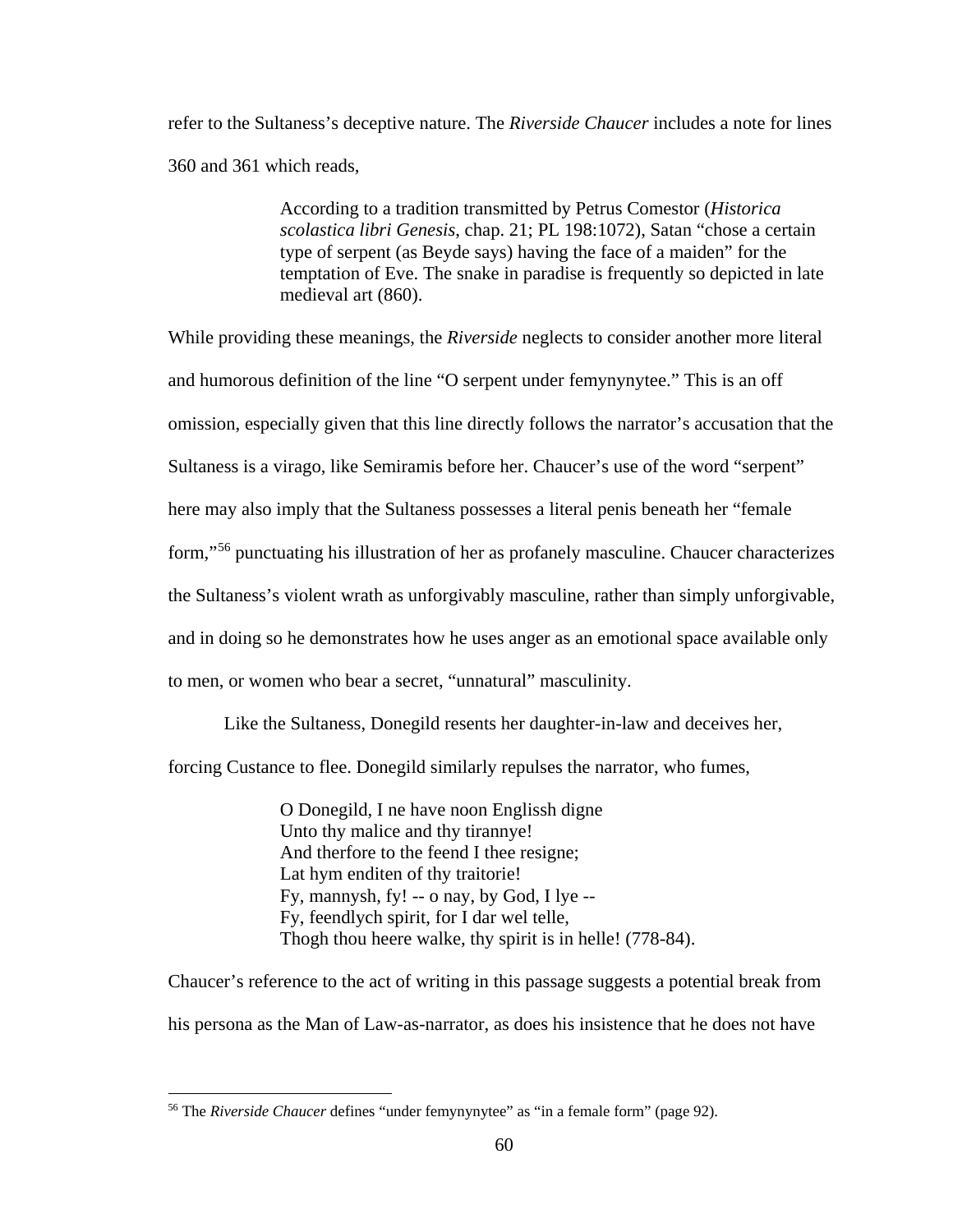any English to depict her malice and tyranny, which makes the English language look noble and "superior" to a subject he considers lowly and vile. Like he does with the Sultaness, Chaucer characterizes Donegild's retaliation as masculine and sacrilegious, with the word *mannysh* pointing to the absence of feminine virtue.<sup>[57](#page-67-0)</sup> The narrator condemns Donegild to hell; in the *Man of Law's Tale*, maternal anger represents damnation for the vengeful mother, rather than a path to salvation for the desperate daughter.

And yet, not all mothers in the *Man of Law's Tale* bear such heated curses from its narrator. Unlike the *Knight's Tale*, in which a divine mother abandons her daughter, the *Man of Law's Tale* provides a moment of divine maternal intervention in the form of Mary.<sup>[58](#page-67-1)</sup> As I have already noted, Emelye's desperate prayer to Diana functions in the *Knight's Tale* as a maiden seeking divine protection from a rape. While this intervention does not occur in the *Knight's Tale* (perhaps because Emelye is a pagan and Chaucer is commenting on the ineffectuality of pagan gods), it does in the *Man of Law's Tale*, in which Custance is repeatedly saved from harm. After her would-be rapist steals onto her rudderless ship with the intent to harm her, "A *theef*, that hadde reneyed oure creance,/ Cam into ship allone, and seyde he sholde/ Hir lemman<sup>[59](#page-67-2)</sup> be, wher-so she wolde or

<sup>57</sup> *The Riverside Chaucer* glosses *mannysh* in this line as "devoid of feminine virtues" (861).

<span id="page-67-1"></span><span id="page-67-0"></span><sup>58</sup> O'Connell reads Lucrece's inability to flee from her rapist in the *Legend of Lucrece* as an example of "the inefficacy of the pagan gods," which contrasts with Custance's escape from rape in the *Man of Law's Tale*, which demonstrates "the beneficence of God" (19). He states, "Indeed, when Chaucer asks, 'To whom shal she compleyne or make mone?' (line 1799), it does not seem unreasonable to assume that he is referring, at least in part, to the fact that Lucrece does not have access to the God who comes to the rescue of holy Christian women such as Custance" (18). One might read Diana's failure to protect Emelye in the Knight's Tale similarly, but O' Connell's argument relies on an extremely literal reading of pagan gods/the Christian God. I have found an example in the *Canterbury Tales* which exposes a flaw in O'Connell's argument: Proserpina and Pluto, both pagan gods in the *Merchant's Tale*, display extreme power in determining the fates their earthly counterparts, May and January.

<span id="page-67-2"></span><sup>59</sup> The word "lemman" here briefly recalls Malyne's response to her rapist/thief in the *Reeve's Tale*, retrospectively providing more context for the ambiguity of her strangely pleasant language. When put into the mouth of Custance's attacker, "lemman" loses its connotations of sweetness and romance.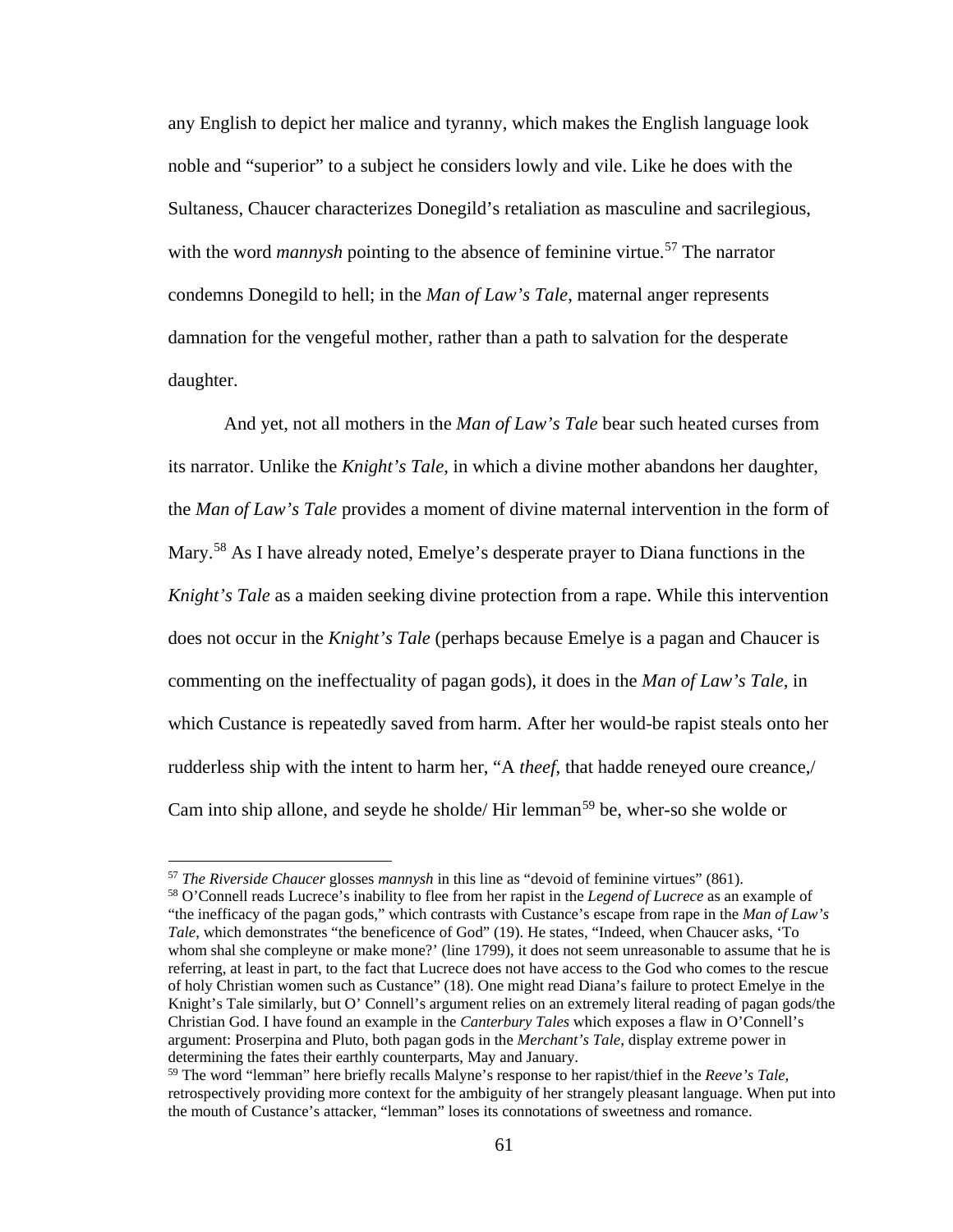nolde" (915-17, emphasis mine), Mary intervenes on her behalf, resulting in a bizarre moment of brute strength:

> But blisful Marie heelp hire right anon; For with hir struglyng wel and myghtily The theef fil over bord al sodeynly, And in the see he dreynte for vengeance; And thus hath Crist unwemmed kept Custance (920-924).

Whereas Custance, then, adheres to the "feminine" responses to distress we have already seen throughout the tales—she cries "pitiously" (919), Full of "wo,"—Mary inspires her to struggle mightily. Whether or not "hir struglyng wel and myghtily" refers to Custance, or Custance's work in tandem with Mary remains ambiguous, but Chaucer does make it clear that Mary steps in as a divine protector in some capacity. Although Mary intervenes for her spiritual daughter, Chaucer conceals Mary's emotionality from the reader, instead focusing on her action rather than the feelings which provoke it. The thief/potential rapist drowns "for vengeance," possibly attributing the punishing act to Mary, but this becomes problematized by the line which follows it. Chaucer creates distance between spiritual mother and daughter by informing us that Christ keeps Custance "unwemmed," which implies that Custance's faith in Christ preserves the sanctity of her physical body, as it has throughout the entirety of the tale. The narrator asks, "How may this wayke womman han this strengthe/Hire to defende agayn this renegat?" (932-933). That Custance defends herself places the action back on Custance, not Mary. We also learn that God sends Custance "myght and vigour," suggesting the patriarchal God's usurpation of Mary's role in Custance's protection (945). Although the *Man of Law's Tale* presents a divine mother's intervention on behalf of her daughter, Chaucer slowly chips away at the mother's power, replacing it with the protection of a patriarchal God.

62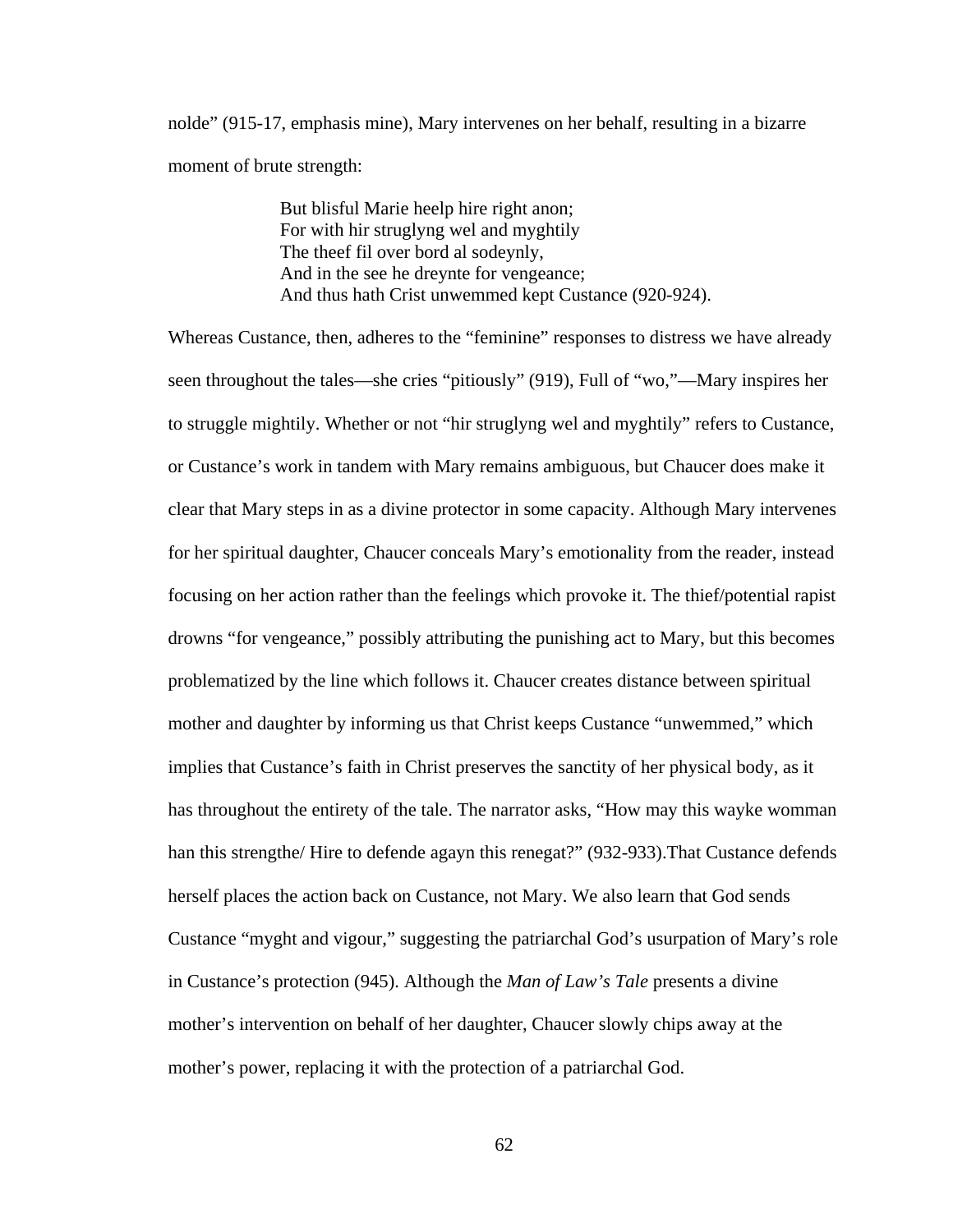## Fairytale and the Deceptively Motherless Landscape of the *Clerk's Tale*

Although the *Clerk's Tale* is not a traditional fairytale, Chaucer borrows conventions from the fairytale genre to communicate the emotional silencing of Griselda, a woman whose fairytale-like promise to always to obey her husband<sup>[60](#page-69-0)</sup> devastates her ability to protect her children from their father. Of all the fairytale tropes<sup>[61](#page-69-1)</sup> in the *Clerk's Tale*, I find Chaucer's frequent repetition of absent mothers most pertinent to our understanding of the Griselda story. Chaucer creates a deceptively motherless landscape, only to betray that structure by fixating the reader's attention on Griselda's role as a mother, and exposing the limited avenues available for Griselda to protect her children.

The tale begins with a maternal void felt by Walter's subjects, when they ask that he choose a wife so that she might produce an heir (92-140). Griselda's mother is likewise absent; Chaucer only mentions Janicle, her father (204-210.) Chaucer's obfuscation of Griselda's mother is a fairytale convention, and prepares us to expect that this tale will, likewise, be a fairy tale. Marina Warner comments on the prominence of absent mothers in fairytales:

> The absence of the mother from the tale is often declared at the start, without explanation, as if none were required; Beauty appears before us [. . .] as a daughter to her father, a sister to six elders, a biblical seventh child, the cadette, the favourite: nothing is spoken about her father's wife. Later, it will turn out that Beauty is a foundling, and was left by the fairies,

l

<span id="page-69-0"></span> $60$  According to Mann, "[...] Griselda's unquestioning obedience to her husband is not the simple result of her marriage vow, but something that she takes upon herself with the unique promise that this is the special condition for her marriage. It is this promise, not her wifely duty, that exacts Griselda's cheerful compliance with Walter's every wish, As in the *Frankiln's Tale*, a fairy-tale promise claims an absolute adherence that the practical common-sense of everyday life could not tolerate" (114-115).

<span id="page-69-1"></span> $<sup>61</sup>$  According to Utley, the tale's setting in a castle by a forest, the way that dresses figure as symbolic</sup> markers of change within the tale, and the marquis's selection of a poor, beautiful girl from the village as his bride all contribute to a fairytale atmosphere, as does Griselda's promise to always obey Walter adds another dimension of fairytale. The tale also resembles "The Patience of a Princess," a fairytale of Greek and Turkish origin (206-7).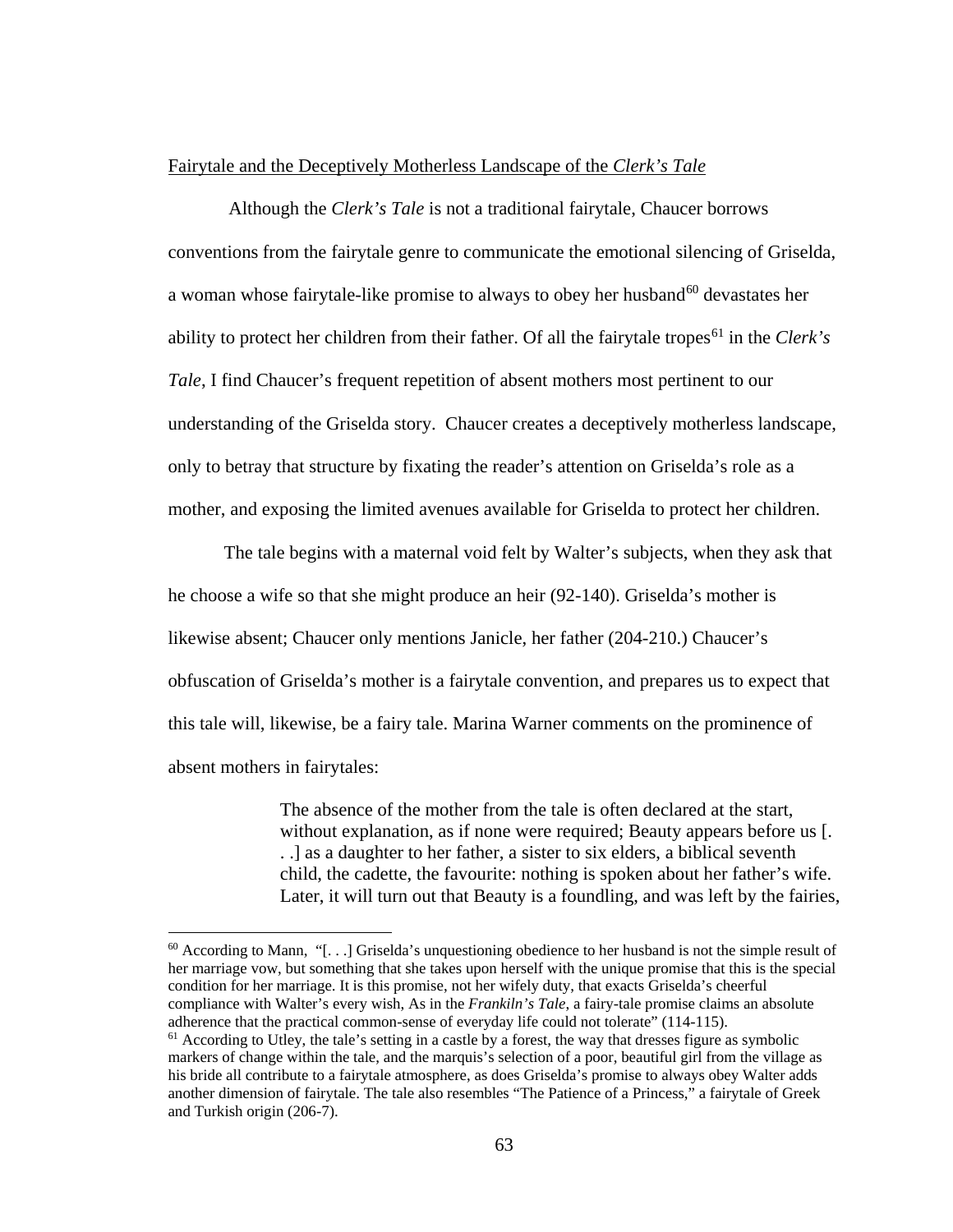after her fairy mother was disgraced by a union with a mortal— not the father Beauty knows, but another, higher in rank, more powerful (210).

Although written hundreds of years before the version of "Beauty and the Beast" Warner uses as an example above, the *Clerk's Tale* follows a strikingly similar structure. Griselda mentions being raised by her father, but shares no details regarding what happened to her mother (834). When describing Griselda's virtuousness and beauty as Walter's freshly adorned bride, Chaucer reveals the public's suspicion of her humble background:

> To every wight she woxen is so deere And worshipful that folk ther she was bore, And from hire birthe knewe hire yeer by yeere, Unnethe trowed they — but dorste han swore — That to Janicle, of which I spak bifore, She doghter were, for, as by conjecture, Hem thoughte she was another creature (400-6).

The word "conjecture" denotes that the folk (and the reader) have incomplete information regarding Griselda's parentage, drawing our attention to the absent mother. After Griselda gives birth to a daughter, mother and daughter quickly become separated, resulting in another absent mother, and this pattern repeats itself later with her son (555- 74; 673-86). Chaucer adds another layer to the motherless landscape when Walter banishes Griselda from the palace, and she asks for a shift to cover her womb, to which Walter concedes (876-889). Griselda hides the evidence of childbirth marked upon her body, thereby concealing her motherhood from public sight.

The birth of Griselda's daughter changes Griselda's role from bride to mother, marking a significant moment in the text and filling the maternal void present at the story's start. Chaucer breaks up the emotional responses of his characters, first emphasizing Griselda's disappointment, then Walter, and finally "the folk:"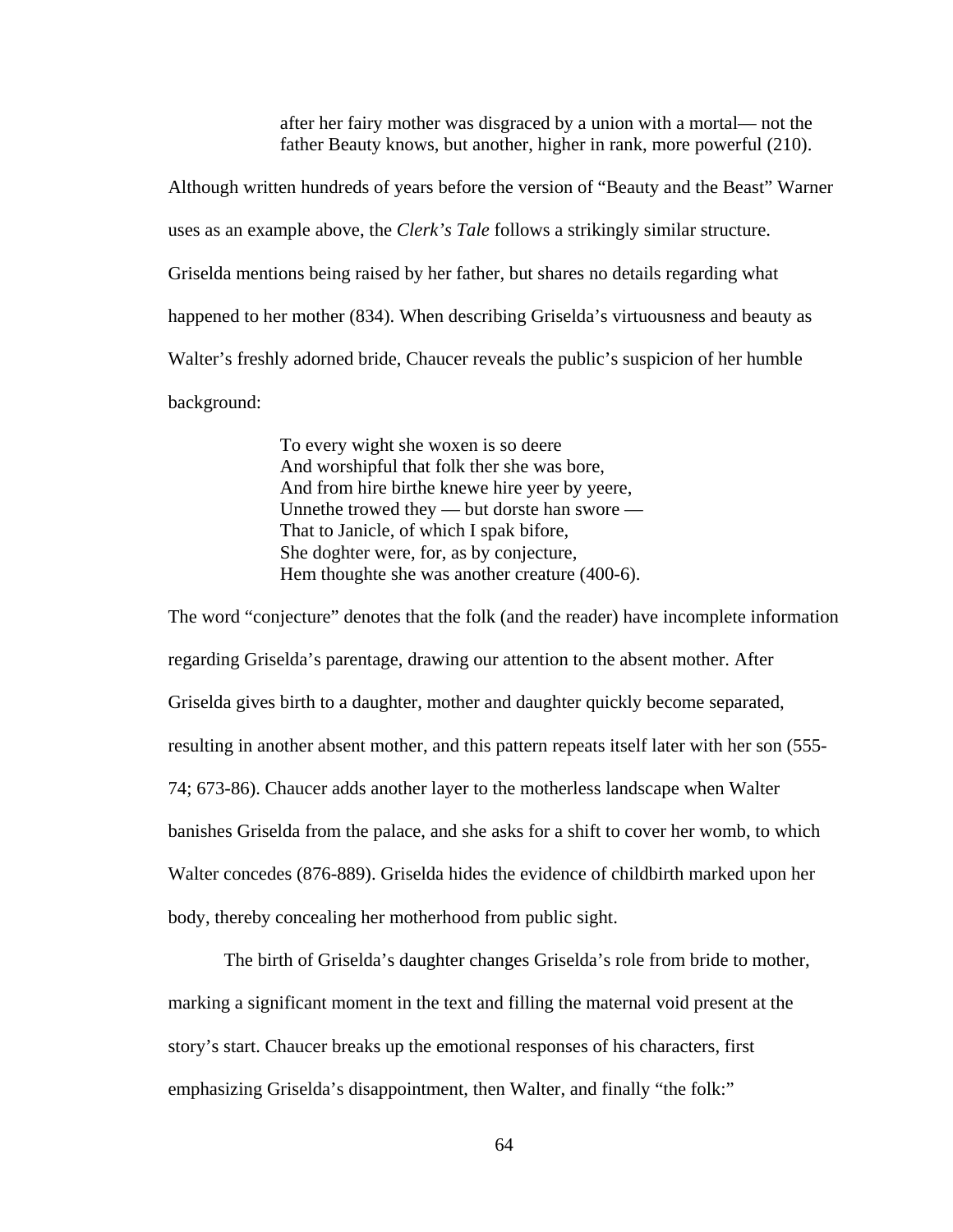Nat longe tyme after that this Grisild Was wedded, she a doghter hath ybore, Al had hire levere have born a knave child; Glad was this markys and the folk therfore, For though a mayde child coome al bifore, She may unto a knave child atteyne By liklihede, syn she nys nat bareyne (442- 448).

Chaucer describes the marquis and the folk as glad, but he makes certain that the reader understands that their gladness stems from Griselda's proven fertility, which provides hope that she might bear a male child soon enough. Chaucer's revision accomplishes two tasks. Firstly, it privileges Griselda's point of view by mentioning her interiority first. Secondly, close examination of Chaucer's language in this passage (and in the future passage regarding the birth of her son) reveals his intention to privilege Griselda's relationship with her daughter over her relationship with her future son.

When describing Griselda's emotional response, Chaucer uses the word "doghter," not the term "mayde child," which illustrates the emotionally distanced responses of Walter and the folk. The public's perception of the daughter as a "mayde child" reflects Griselda's previous role in the text by foreshadowing their doubling, in which the daughter assumes the mother's former role as Walter's bride-to-be. Chaucer establishes textual similarities between mother and daughter early in his text when he introduces Griselda first as a daughter, and then as a young maiden, "A doghter hadde he, fair ynogh to sighte,/ And Grisildis this yonge mayden highte" (209-10). He repeats this language again when Griselda must surrender her daughter to the malicious-looking sergeant as Griselda tells him, "Have heer agayn youre litel yonge mayde" (567). Chaucer's use of the term "yonge mayde," which strengthens the resemblance of mother and daughter, also serves as a way for Griselda to psychologically distance herself from

65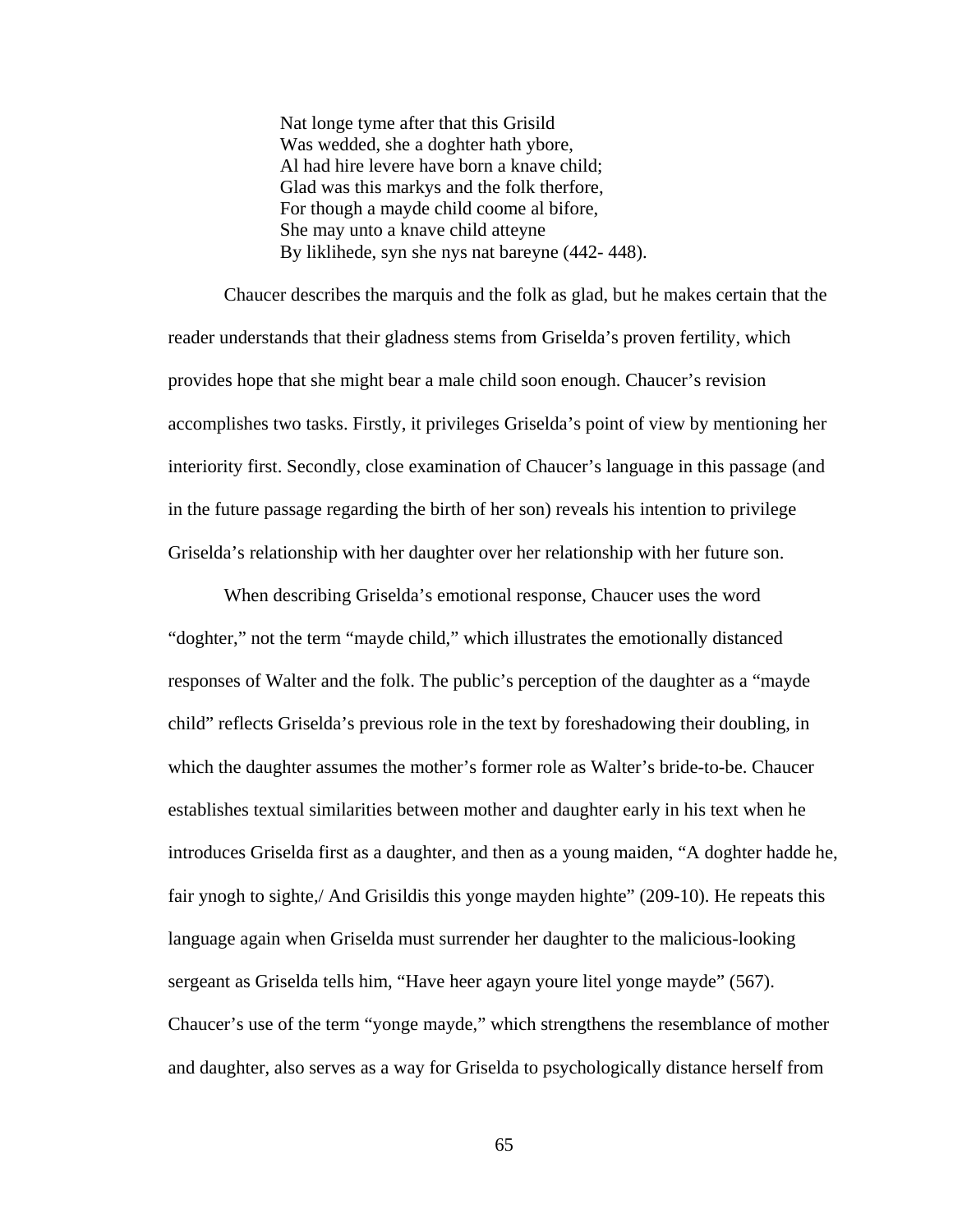her daughter by assuming the vocabulary of characters outside of that maternal bond, and conceding ownership to the sergeant. This moment marks the first time that Griselda, who once filled the text's maternal void, becomes an absent mother herself.

Amplifying the tale's sense of motherlessness, Griselda's connection to her son becomes obscured in the ambiguous term "knave child." Chaucer uses this term three times, at line 444, line 447, and finally when describing the son's birth in line 612. In this passage, Griselda does not bear a son, but a "knave child," symbolically detaching Griselda from her role as mother, while emphasizing her role as child-bearer:

> In this estaat ther passed been foure yeer Er she with childe was, but, as God wolde, A knave child she bar by this Walter, Ful gracious and fair for to biholde. And whan that folk it to his fader tolde, Nat oonly he but al his contree merye Was for this child, and God they thanke and herye (610-16).

When used in context of the son's birth, "knave" specifies a male child, but the aforementioned doubling of female gender roles calls our attention to the son's social grooming to one day inherit the role of his dishonest and cruel father, Walter, who fulfills another connotation of "knave."[62](#page-72-0) Just as Griselda initially identifies with her daughter, Walter identifies with his son, and uses the pronoun "my" when speaking about him (626). Whether or not Walter will allow the son to live, the stakes for ownership over this child suddenly feel higher, and Griselda's appeal to Walter's pity reveals an attempt to reclaim both of her children. She reminds Walter of her role as a mother, instead of mere child-bearer, "I wol no thyng, ne nyl no thyng, certayn,/ But as yow list. Naught greveth me at al,/ Though that *my* doughter and *my* sone be slayn –/ At youre comandement, this

<span id="page-72-0"></span> <sup>62</sup> See glossary in *The Riverside Chaucer*. When used in the pejorative sense, "knave" can mean "churl," or "villain" (page 1261).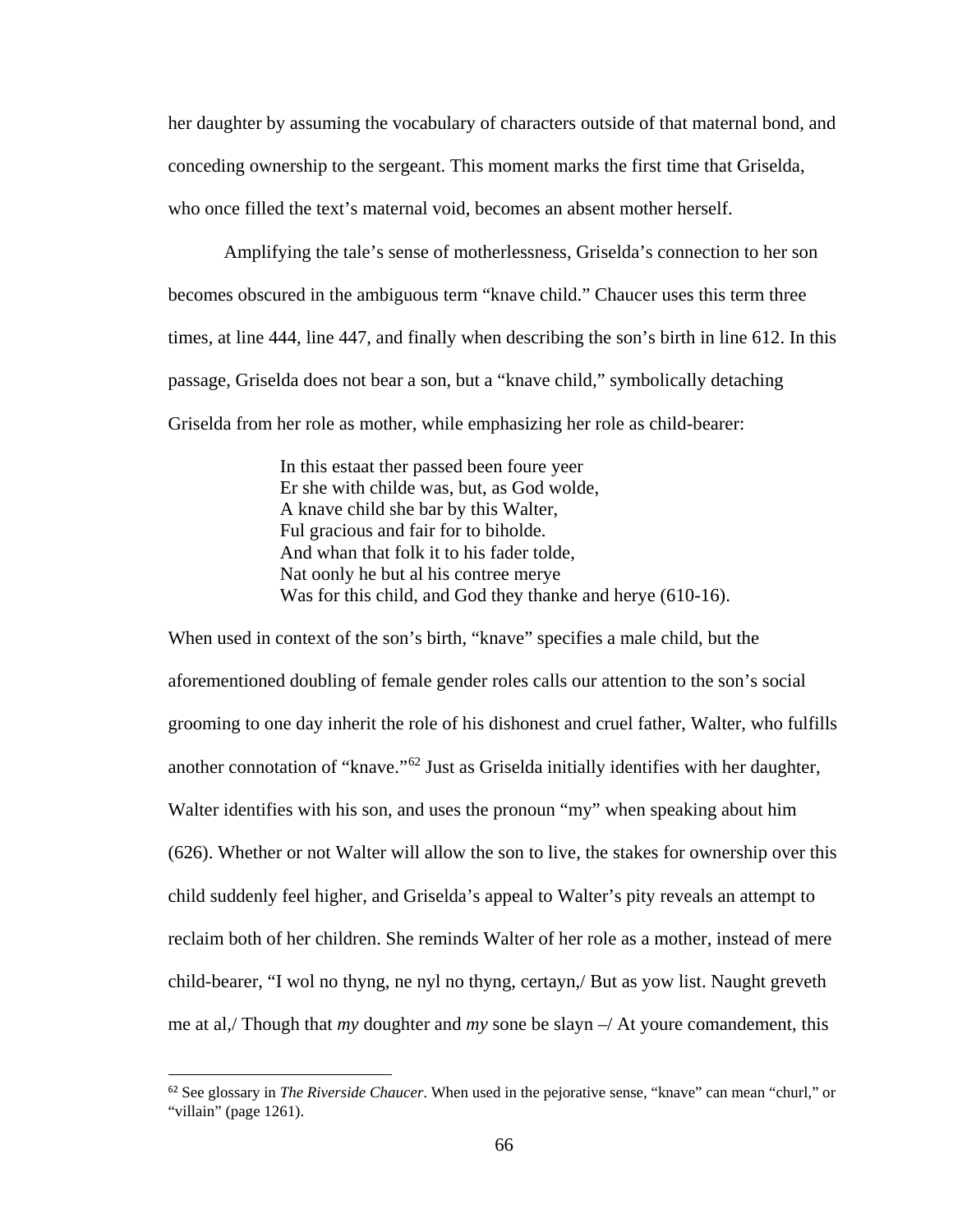is to sayn" (646-49, emphasis mine). On the surface, Chaucer's Griselda seems disturbingly compliant, even evil, in her willingness to surrender her children to danger so easily. Walter marvels at Griselda's ability to comply with his demands, and admits that if he did not know her love for their children, he would suspect that her calm demeanor belies unnatural malice: "Ne hadde soothly knowen therbifoore/ That parfitly hir children loved she,/ He wolde have wend that of som subtiltee,/ And of malice, or for crueel corage,/ That she hadde suffred this with sad visage" (689-93). Walter, like many modern readers of Chaucer who find Griselda's reactions similarly disturbing, enjoys power in his society, which allows him to think that one's actions reflects one's will. Walter fails to consider Griselda's relative powerlessness, and the limited ways she has already attempted to intervene on behalf of her children.

In fact, Griselda's speech belies an important ambiguity. On the one hand, she complies with Walter's wishes, even declaring that his demands do not "greveth me at al" (647). But on the other hand, she asserts ownership over her children, directing the blame for their demise at Walter by reminding him, "At youre comandement, this is to sayn" (649). A comparison of the birth of Griselda's daughter and the birth of Proserpina in Claudian's *De Raptu Proserpinae* will illuminate my point that Griselda, although a queen, has limited options available to her to protect her children. In Claudian's version of the Proserpina myth, Ceres has no other children besides Proserpina, and Ceres becomes "unfruitful" after her exhaustive labor:

> Ceres, whose temple is at Henna, had but one youthful daughter, a child long prayed for; for the goddess of birth granted no second offspring, and her womb, exhausted by that first labour, became unfruitful. Yet prouder is the mother above all mothers, and Proserpine such as to take the place of many (122).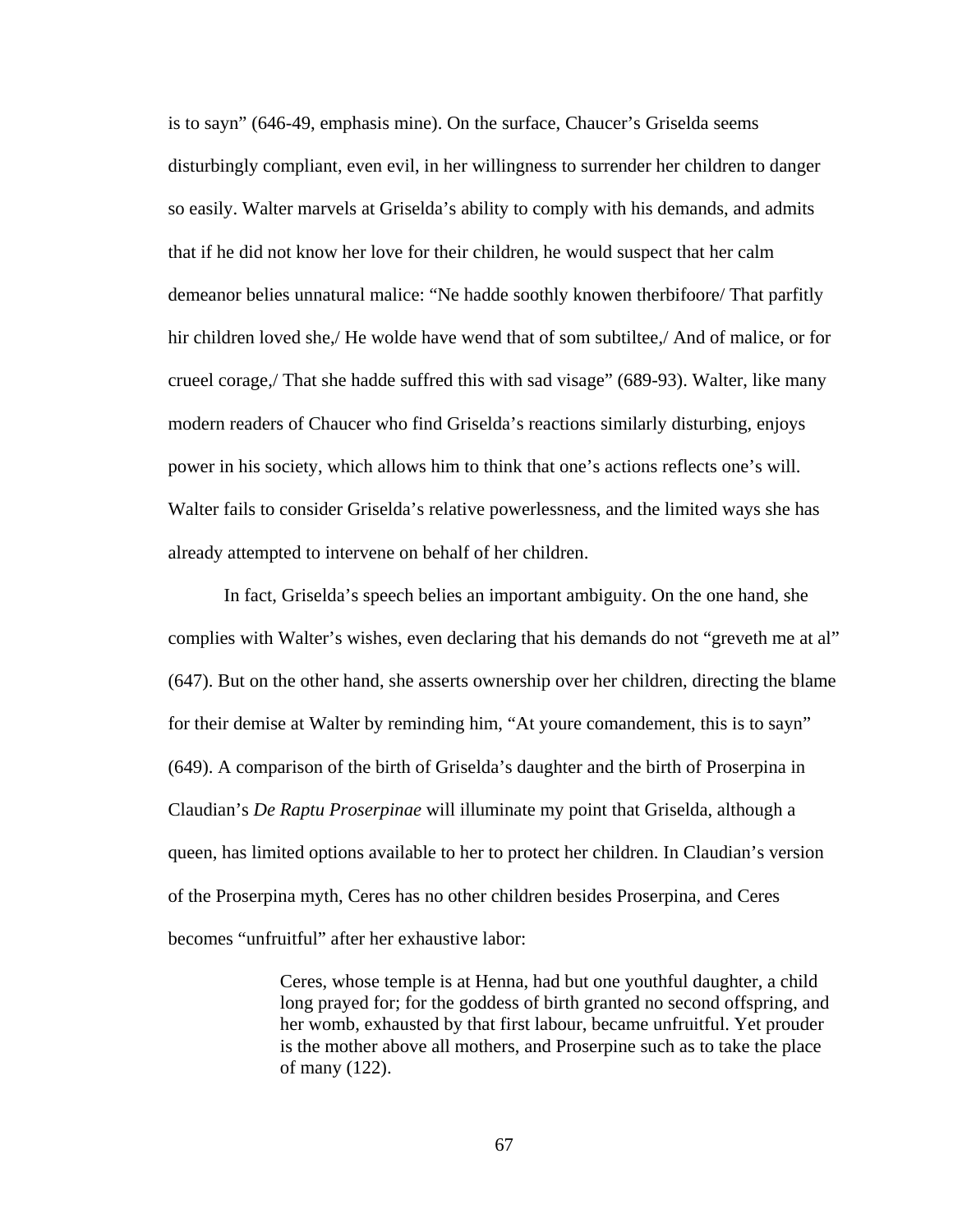Unlike Ceres, who beams with pride at the birth of her daughter, Griselda feels disappointment. The differences in maternal responses attest to the varying degrees of autonomy each mother has in her situation. Ceres, an agricultural goddess, has divine power in her world, and as such, she does not need to produce male offspring to secure her safety in society. Griselda, although seemingly immortal in virtue, must conform to the wishes of her husband and his subjects to survive. Although Griselda cannot intervene on her daughter's behalf like angry Ceres, she does attempt intervention, however feeble. Griselda's gilded cage forces her to operate within its rules, and although Walter's subjects bear affection for Griselda, her influence does not exceed that of her husband's, who rules not only through birthright, but through fear. Moreover, if Griselda were to lash out or otherwise embark on a tale of revenge, her actions would compromise Chaucer's characterization of her as a sacred mother. Griselda's characterization borrows from myth and Christian models of sacred motherhood, including Eve and the Virgin Mary. $63$ 

Griselda's outlets for emotional expression resemble those we have already seen in the previous tales, reinforcing the characterization of prayer, pity, and emotional performativity as feminine tools of resistance throughout the *Canterbury Tales*. She can pray, as Emelye does in the *Knight's Tale*. She can also appeal to the captor's pity, as seen before in the *Man of Law's Tale*. [64](#page-74-1) Griselda uses both of these techniques when the sergeant arrives to take her daughter away. Griselda appeals to the sergeant's pity by praying to him that she may kiss her baby (550). Griselda also *performs* her role as a

l

<span id="page-74-0"></span> $63$  See Newton, "The linkage of motherhood with biblical curse against Eve in Griselda's language is mitigated by persistent imagery that figures her as the Virgin" (64).

<span id="page-74-1"></span><sup>&</sup>lt;sup>64</sup> See Mann, "Pity is the pressure brought to bear of the sufferer on the beholder; it is the invisible strength that acts as the 'champioun' Constance lacks" (108).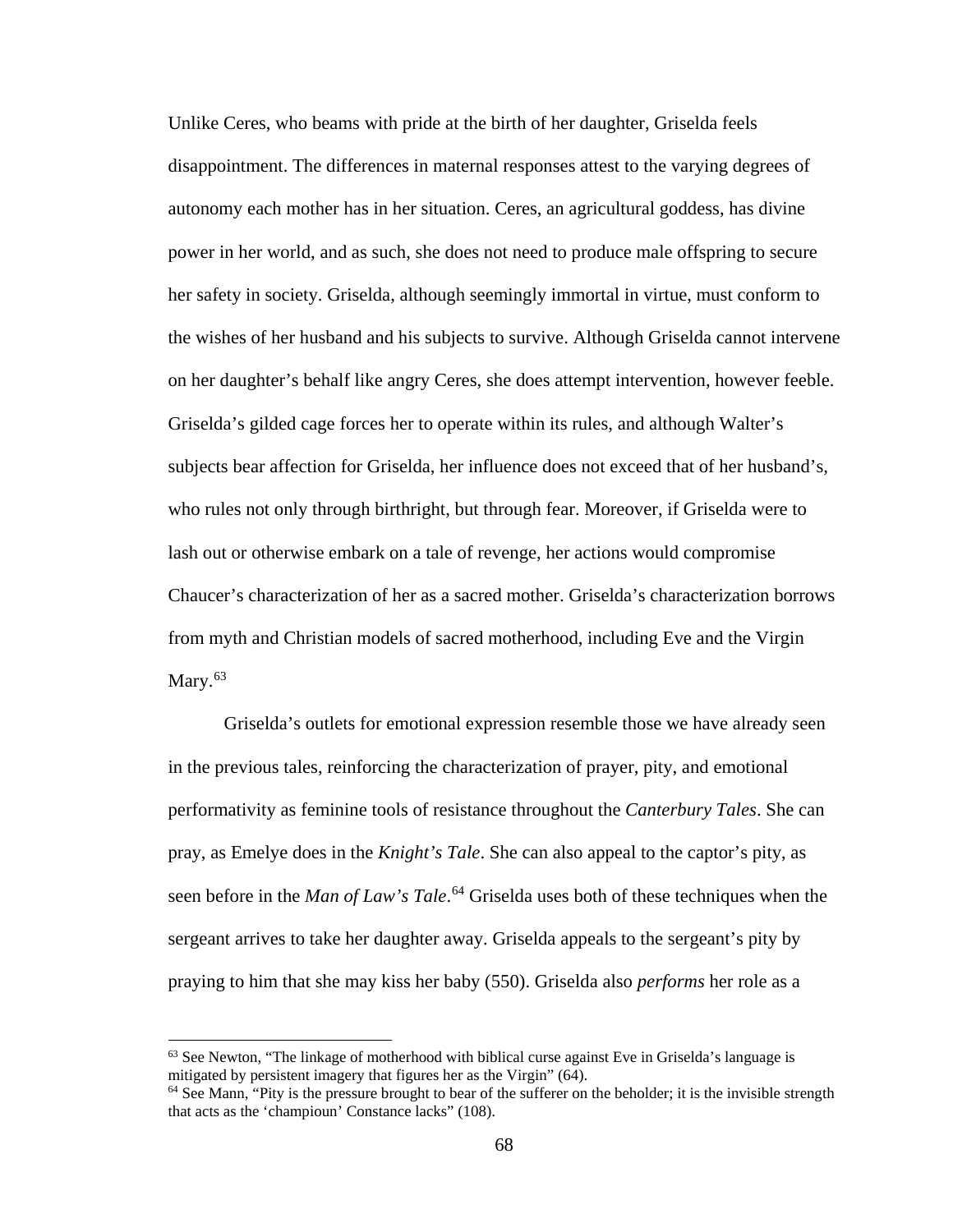mother, visually reinforcing that relationship to the sergeant. After taking her baby in her lap and kissing her, she blesses the child and reminds the sergeant of her role as the infant's mother by saying "farewell, *my* child!" (555). Finally, she prays to Christ by entrusting the soul of her baby to him (558-9). Griselda repeats these actions when the sergeant takes away her son (673-83). Both instances provide examples of maternal desperation, but Griselda's bravest intervention occurs when she attempts to protect Walter's new bride, her own daughter, from Walter's sadism:

> O thyng biseke I yow, and warne also, That ye ne prikke with no tormentynge This tendre mayden, as ye han doon mo; For she is fostred in hire norissynge Moore tendrely, and, to my supposynge, She koude nat adversitee endure As koude a povre fostred creature (1037-43).

Chaucer does not tell the reader whether or not she recognizes her daughter, and the tale's conclusion seems to posit that she does not know Walter's secret. Such a reading denies the possibility of emotional performativity. As previously seen in the *Knight's Tale* when the Amazons reenact the Theban widows' mournful posture, and in the *Reeve's Tale* when Malyne almost weeps, but restrains from that action, emotional performativity constitutes another "feminine" tool at Griselda's disposal to protect her children.<sup>[65](#page-75-0)</sup> Given the intimacy Chaucer has created between mother and daughter, even in this passage, in which Griselda lovingly calls the new bride a "tendre mayden," the reader cannot ignore the possibility that Griselda sees herself in this maiden and recognizes her as her daughter. Griselda's admission that Walter has indeed acted cruelly puts her in great

<span id="page-75-0"></span><sup>&</sup>lt;sup>65</sup> Another example of maternal performance comes at the end of the tale, when Griselda tearfully embraces her returned children "Ful lyk a mooder" (1084). This act not only communicates to everyone watching (the crowd, Walter, and the reader) that Griselda acknowledges these children as hers, but it demonstrates the emotional pain Griselda has heretofore stifled, as well as her gratitude for the reunion.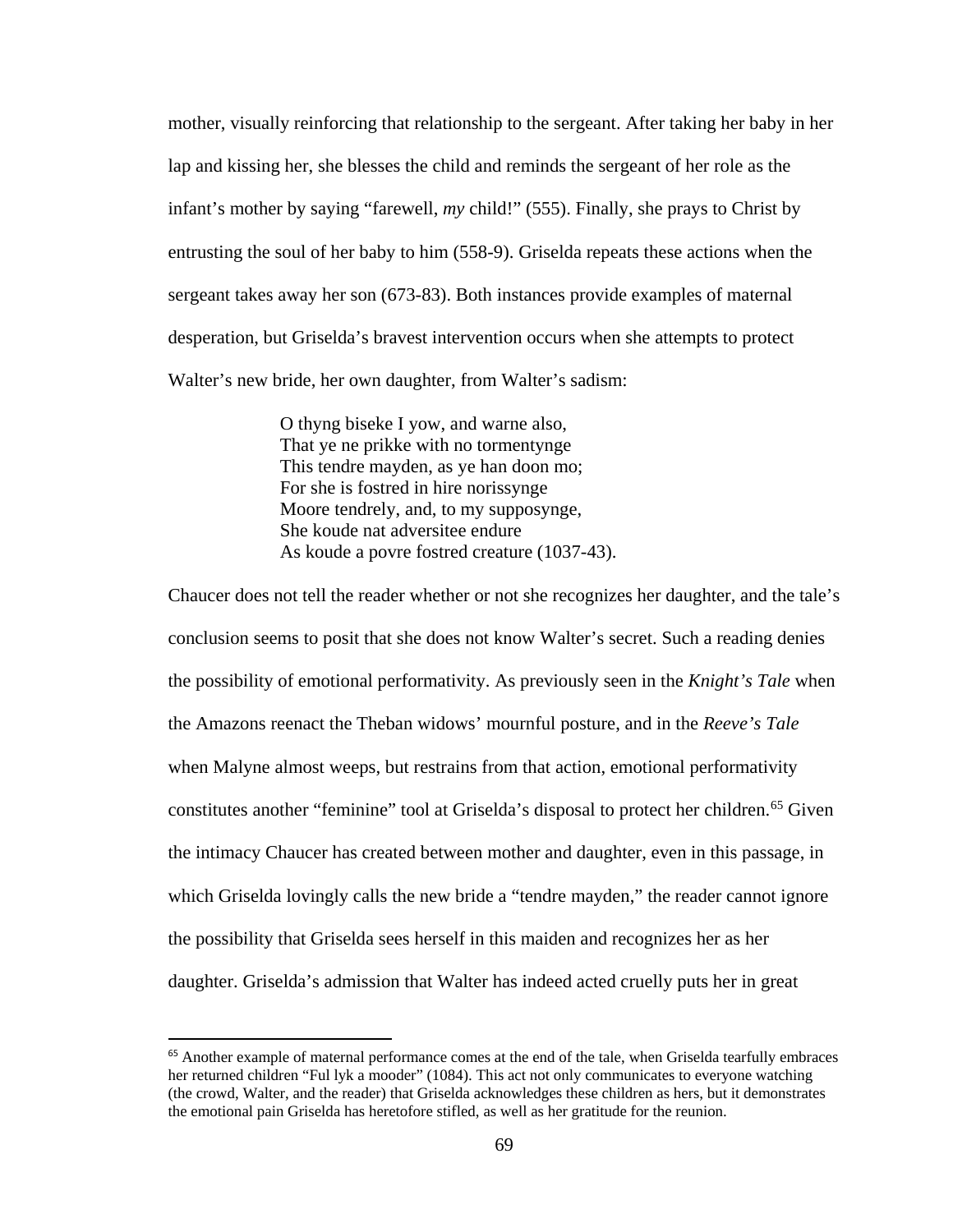peril, because she risks igniting the temper of a man who enjoys to watch her suffer. Griselda may not travel to the ends of the earth to save her as Ceres does for Proserpina, but she does sacrifice herself for her daughter's safety.

## A Queen of Fairy: Proserpina as Mother and Enchantress in the *Merchant's Tale*

The *Merchant's Tale* provides the angry, feminine, maternal voice that the *Man of Law's Tale* and the *Clerk's Tale* lack. During a heated debate with Pluto in the *Merchant's Tale*, Proserpina rages against the hypocritical "auctoritees"<sup>[66](#page-76-0)</sup> her husband uses to justify his intentions to cure January's blindness at a critical moment in the tale, when restoration of January's sight would reveal May's infidelity. Proserpina swears by her "moodres sires soule" to protect May, providing her and "alle women after" with the lies they need to evade to trouble (2265-71). In this moment, Proserpina and May function as an exceptional mother-daughter relationship within the *Canterbury Tales*, through which anger receives a feminine voice. Proserpina's declaration that, "I am a womman, nedes moot I speke,/ Or elles swelle til myn herte breke," attests to the way that stifled anger does not disappear, but "swells" within a person, just as the anger of Chaucer's female characters does not lie dormant somewhere, but seethes beneath their silences (2305-6).

Proserpina's role as May's spiritual mother begins with a process of identification, similar to the ones we have seen before with  $Diana/Emelye^{67}$  $Diana/Emelye^{67}$  $Diana/Emelye^{67}$  and

<span id="page-76-0"></span><sup>&</sup>lt;sup>66</sup> Proserpina jabs, "What rekketh me of youre auctoritees?" (2276). Her stance here reflects another angry feminine voice in the text, the Wife of Bath, who reveals similar disdain for misogynistic auctoritees in the prologue to her tale.

<span id="page-76-1"></span> $67$  Emelye's love of hunting and desire to remain chaste connect her to Diana, virgin goddess of the hunt (KT III. 2307-2311).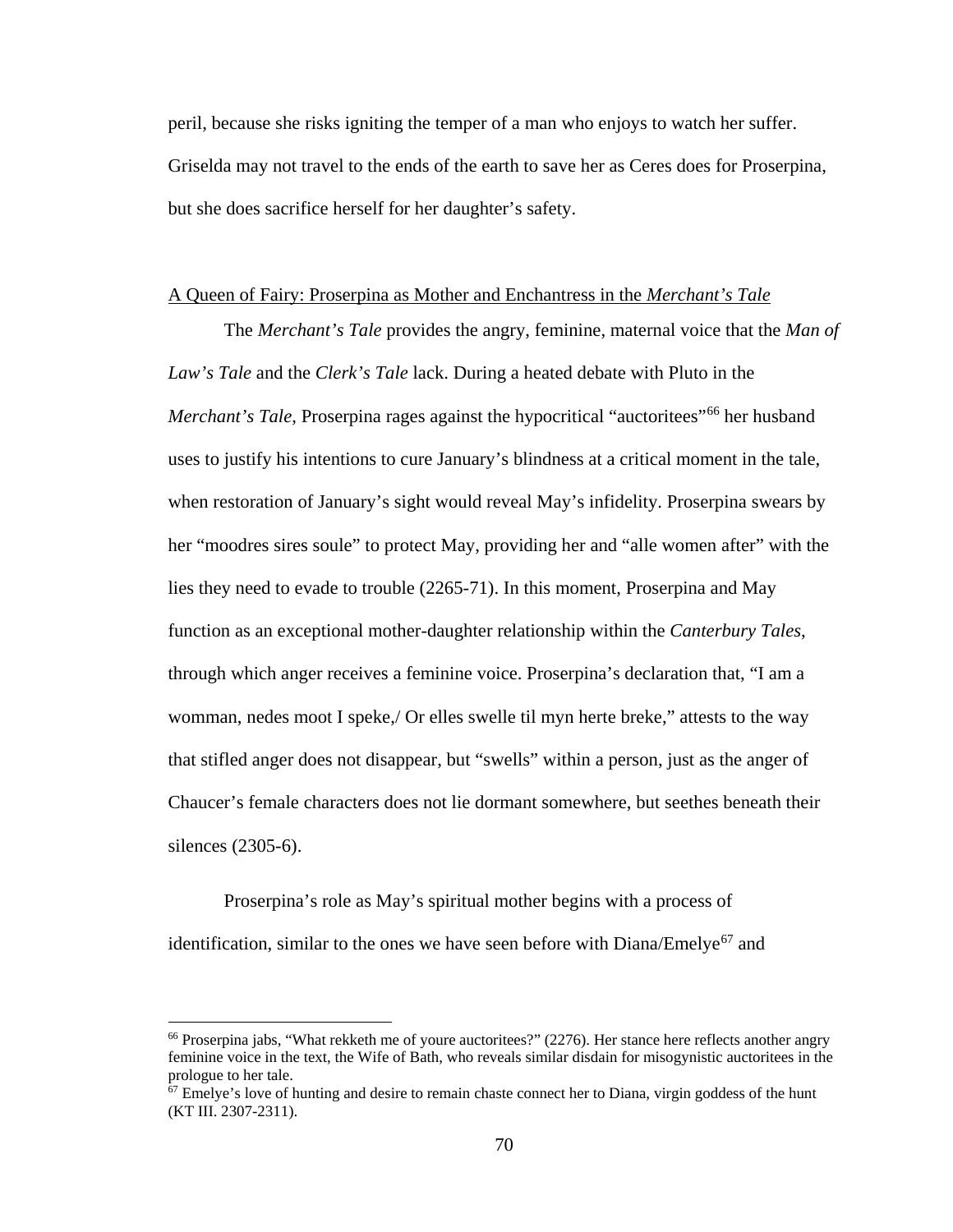Mary/Custance.<sup>[68](#page-77-0)</sup> We can read January and May as belonging to a literary lineage of similar married couples found in the *senex amans* topos,<sup>[69](#page-77-1)</sup> in which the feeble old man marries a beautiful, younger woman, and often seeks to limit her freedom. Although the classical figures of Pluto and Proserpina do not resemble characters within that topos, their identification<sup>[70](#page-77-2)</sup> with January and May aligns them with such a lineage within the context of the *Merchant's Tale*. In this way, May becomes Proserpina's literary descendant, but their identification within this specific text alone provides enough evidence to conclude that May becomes Proserpina's spiritual daughter.

Chaucer's conflation of "Fayere," or fairyland with the garden in the *Merchant's Tale* constitutes another way he constructs Proserpina and May as a mother-daughter

<span id="page-77-2"></span><span id="page-77-1"></span><span id="page-77-0"></span><sup>&</sup>lt;sup>68</sup> Custance cries with her son just before Mary intervenes to save her, visually connecting Custance to the Virgin Mother's enmeshed relationship with Christ in medieval art: "Wo was this wrecched womman tho bigon;/ Hir child cride, and she cride pitously./ But blisful Marie heelp hire right anon" (MLT 918-20). <sup>69</sup> According to the *Riverside Chaucer*, the *Merchant's Tale* "illustrates the familiar topos of the *senex amans*, or aged lover, also found in the Miller's Tale, The Reeve's Prologue, and The Wife of Bath's Prologue" (884). By extension, we might also read January and May as the latest descendants in a line of similar characters throughout the *Canterbury Tales*. I believe that January's likeness to other aged figures in the *Canterbury Tales* actually extends beyond the *senex amans* topos. The *Pardoner's Tale* includes a mysterious old man who leads three young men to their deaths at the site of an oak tree. He tells them, "'Now, sires,' quod he, 'if that yow be so leef/ To fynde Deeth, turne up this croked wey,/ For in that grove I lafte hym, by my fey,/ Under a tree, and there he wole abyde'" (PT 760-3). The old man, unhappily eternal, also becomes the tale's harbinger of death— these associations already connect him to Pluto/Death/January; that a special tree becomes the site where the young men "find death" might be compared to the pear tree's location as the main site of conflict the *Merchant's Tale*, underscoring Chaucer's conflation of "faeyrye" with the Underworld and the physical garden within the tale.  $70$  Simmons-O' Neill addresses January and May's identification with Pluto and Proserpina, arguing that, "[. . .] Chaucer's revisions of traditions (classical, medieval, and personal) do more than suggest the culpability of men in the structures of genre and power, or of January alone in his marital woes. While the rape of Helen by Paris is identified in Chaucer's *Troilus and Criseyde* with the male structures which belie Hector's claim not to 'selle' women (TC 4. 182)-- and the image of the Merchant's January 'ravyshed' by the thought of his wedding night, intending to 'streyne' May in his arms 'as Paris dide Eleyne' (4. 1750- 54), further connects these images-- issues of self-definition and rape in the *Merchant's Tale* are part of a momentary identification of both January and May with Proserpine, who is 'ravysshed' from Ethna against her will by Pluto (4. 2230)." (395). See also Wensterdorf, "A more important function of the Pluto episode is to indicate that the marriage entered into by January is reprehensible because, in view of its very circumstances, it takes on some aspects of the rape. It is true that May, unlike Proserpina, is apparently not under any coercion to marry January, but she is just as averse as her counterpart to the thought of wedded life with an elderly, lustful, and repulsive husband" (525-6).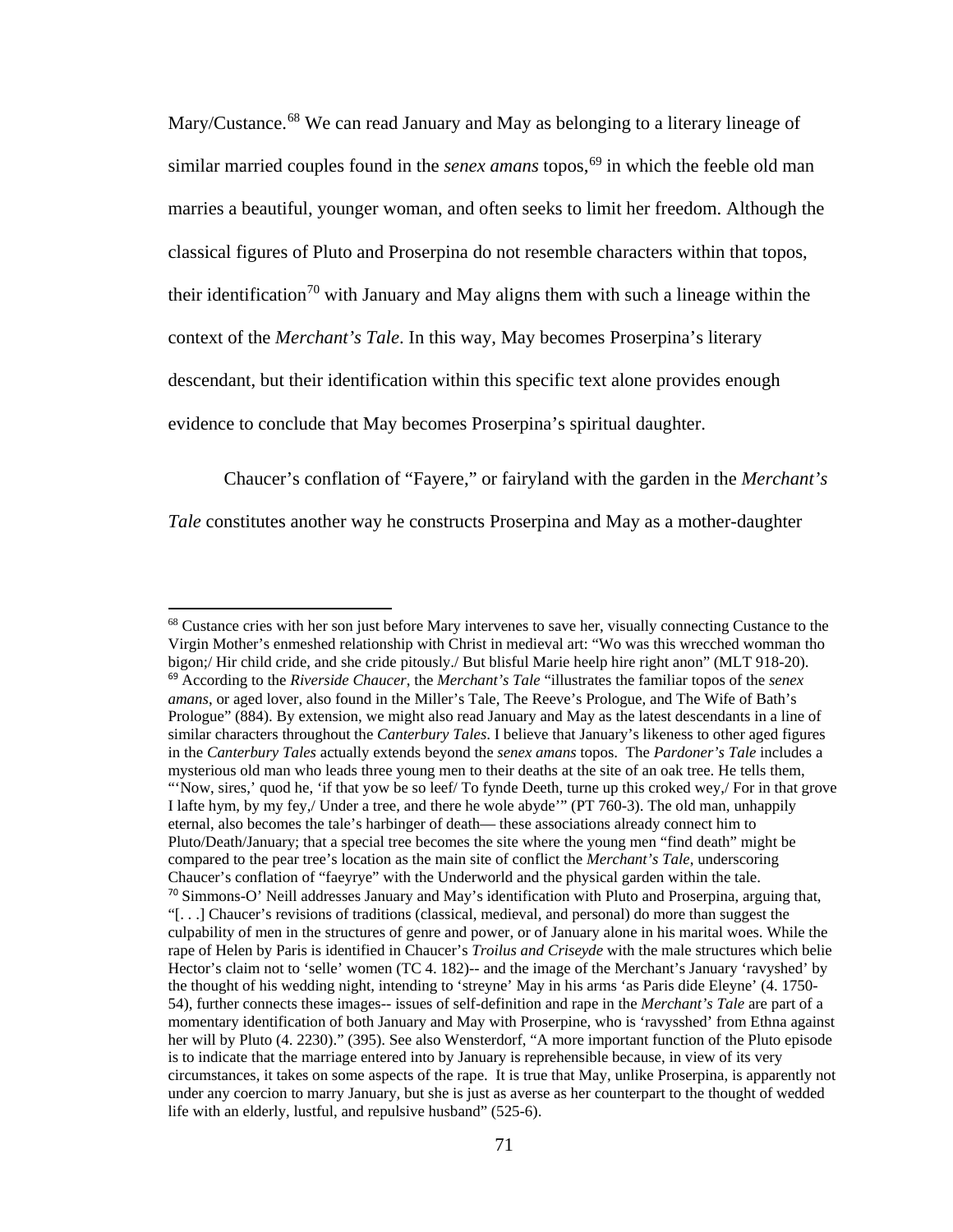relationship. The word "Fayerye" harkens back to the episodes of sexual violence found in the *Wife of Bath's Tale* and the Rape of Proserpina. The Wife of Bath describes a magical land "fulfild of fayerye," where an "elf-queene, with hir joly compaignye,/ Daunced ful ofte in many a grene mede" (859-861). Crucially, a knight rapes an unnamed maiden in this fairyland setting, disrupting the idyllic image the Wife of Bath sets forth at the start of her tale (887-8). This rupture evokes the Rape of Proserpina, wherein Pluto's violent interruption shatters the pastoral scene set forth by Ovid and Claudian, of an innocent goddess's frolicking in a forest/meadow. In the *Merchant's Tale*, Chaucer crowns Pluto and Proserpina the king and queen of "Fayerye:"

> That in that gardyn, in the ferther syde, Pluto, that is kyng of Fayerye, And many a lady in his compaignye, Folwynge his wyf, the queene Proserpyna, Which that he ravysshed out of [Ethna] Whil that she gadered floures in the mede (2226-31).

The reference to a "mede," the presence of a fairy-queen, and the "compaignye" of ladies following Proserpina[71](#page-78-0) resemble the structures of fairyland in the *Wife of Bath's Tale*, connecting Proserpina to both the "elf-queene" and the "ravysshed" maiden within that text.[72](#page-78-1) In the *Merchant's Tale*, "Fayerye"[73](#page-78-2) describes both a physical space within the text

<span id="page-78-1"></span><sup>72</sup> January's role as a knight likewise connects him to the knight who rapes the *Wife of Bath's Tale*, underscoring the themes of sexual violence that the Proserpina myth raises within the tale.

<span id="page-78-0"></span> $71$  The company of ladies here are fairies who dance with their fairy-queen, as Chaucer tells us when he relays the beauty of the garden that January builds: "Ne Priapus ne myghte nat suffise,/Though he be god of gardyns, for to telle/ The beautee of the gardyn and the welle/ That stood under a laurer alwey grene./ Ful ofte tyme he Pluto and his queene,/ Proserpina, and al hire *fayerye*,/ Disporten hem and maken melodye/ Aboute that welle, and *daunced*, as men tolde" (2034-41, emphasis mine).The presence of a laurel tree in the garden emphasizes the tale's subtext that marriage can represent a type sexual violence.

<span id="page-78-2"></span> $<sup>73</sup>$  For further analysis regarding Pluto and Proserpina's roles as king and queen of fairyland, see</sup> Wentersdorf: "The mythological implicatiolns of the presence of Pluto and Proserpina in January's garden are in no wise belied by Chaucer's transformation of them into the king and queen of fayerye. Both the poet and his audience were well aware of the significance of these two personages as divinities in the underworld. That Chaucer has not forgotten and does not intend that his audience should forget Pluto's role as dread ruler of Hades and Proserpina's as 'quene . . . of the derke pyne' (*House of Fame*, 1512) is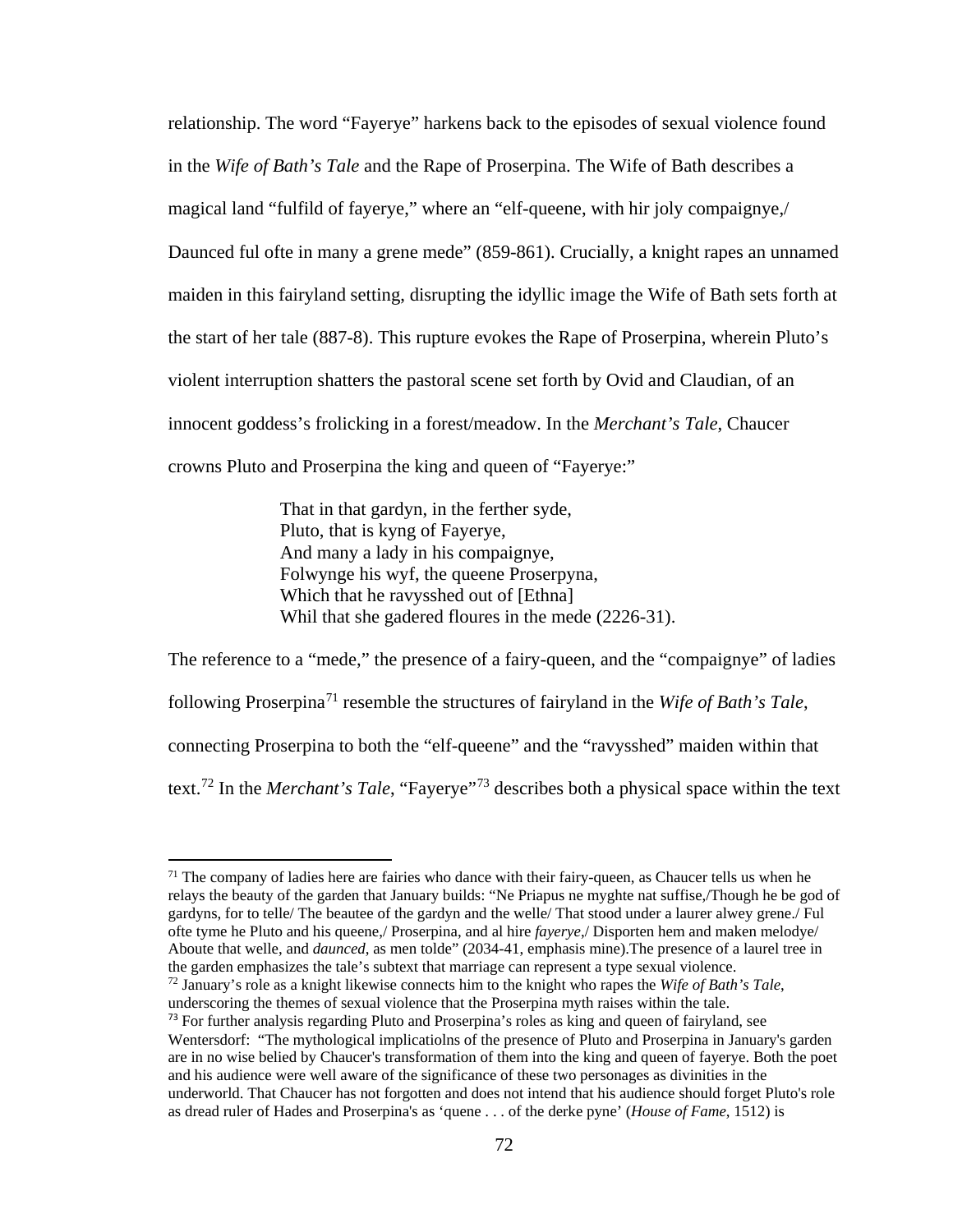and indicates to the reader that some sort of enchantment will occur. As in the *Clerk's Tale*, a promise becomes an important plot point, but whereas Griselda's promise to always obey Walter precedes her emotional silencing, Proserpina's promise to protect May unearths May's buried frustration in marriage by providing Proserpina's angry speech with Pluto. As a physical space, "Faeyrye," conflates the Underworld (Pluto and Proserpina's seat of power in classical mythology) with the magical garden in the *Merchant's Tale*, itself symbolic of January's marriage to May, and packed with allusions to the garden of Eden/paradise<sup>[74](#page-79-0)</sup> and the various gardens which figure as mythical settings for the Rape of Proserpina (including Emelye's garden in the *Knight's Tale.*)[75](#page-79-1) But Chaucer's fairyland does not just represent the site of the maiden's rapture; he also uses the concepts purgatory and hell to characterize January's marriage to May. Justinus warns January, "Paraunter, she may be youre purgatorie" (1670). His words echo a line that the Wife of Bath states in her prologue, "By God, in erthe I was his purgatorie" (489). Marriage may represent January's bliss, but it also represents his torture.

But if May becomes January's purgatory, a testing ground for his moral character and a source of both pleasure and pain, then January certainly becomes May's personal hell, as seen in the physical paralysis she experiences on her wedding night. Chaucer uses the images of stone to relay the imprisonment of May's body, symbolized by the walls of

apparent from the passage which forms the preface to the argument between Pluto and his spouse in January's garden" (525).

<span id="page-79-0"></span><sup>74</sup> At the beginning of the tale, January perceives marriage as an earthly paradise: "'Noon oother lyf,' seyde he, 'is worth a bene,/ For wedlok is so esy and so clene,/ That in this world it is a paradys.'/ Thus seyde this olde knyght, that was so wys" (1263-66). The merchant likewise refers to wives as man's paradise: "Heere may ye se, and heerby may ye preve,/That wyf is mannes helpe and his confort,/ His paradys terrestre, and his disport" (1330-32). The narrator also calls May January's paradise: "And Januarie hath faste in armes take/His fresshe May, his paradys, his make" (1821-1822).

<span id="page-79-1"></span><sup>&</sup>lt;sup>75</sup> For further analysis regarding the conflation of these gardens, see Harley, "Chaucer indeed uses the myth in both the Knight's romance and the Merchant's fabliau to underscore the marital exploitation of Emelye and May" (26).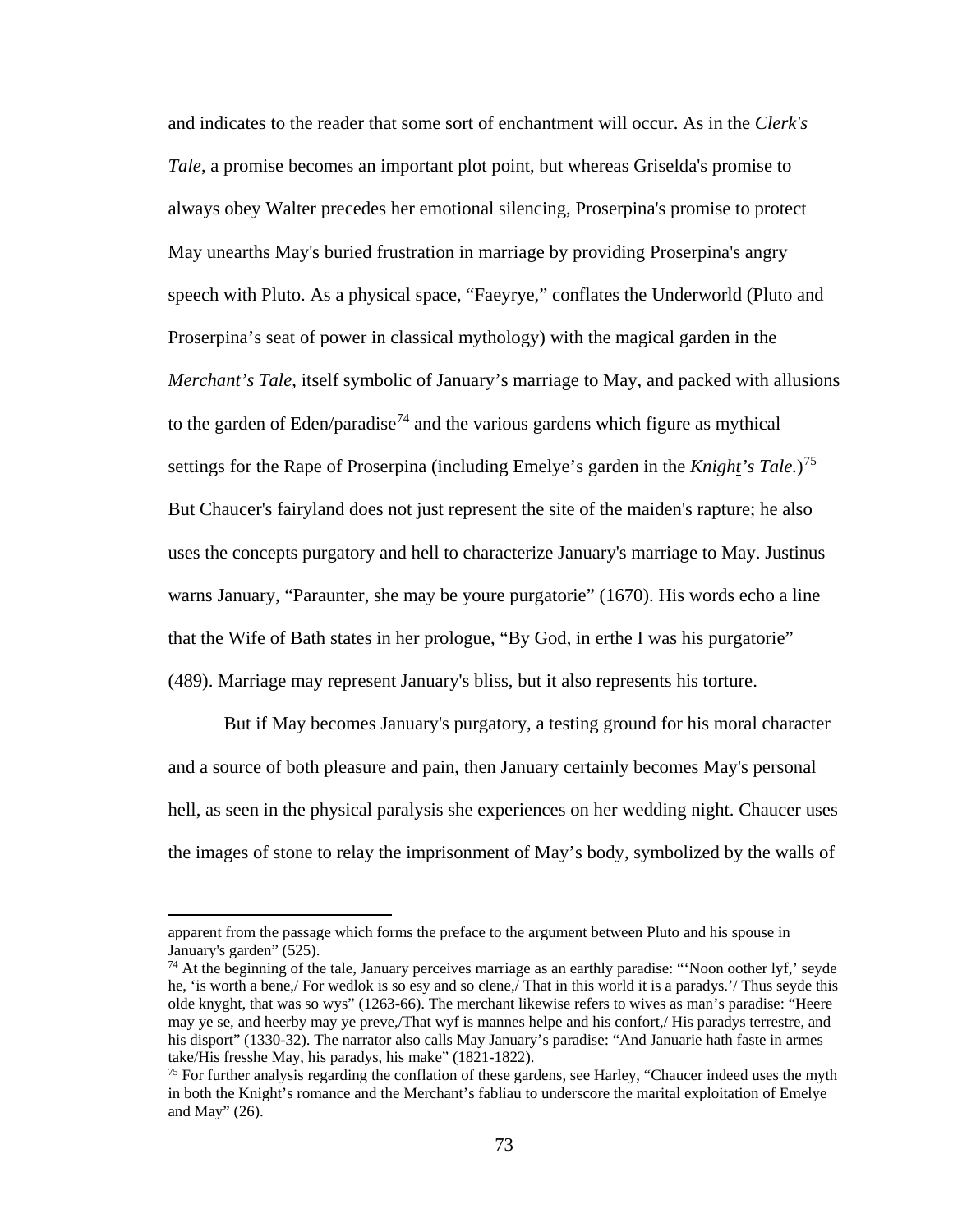stone January constructs around the garden, which isolate his wife from the world: "He made a gardyn, walled al with stoon;/ So fair a gardyn woot I nowher noon" (2029-30). When Chaucer describes Malyne's wedding night, Chaucer denies us access to May's thoughts and feelings, her stillness evoking the impenetrable stone walls constructed around the garden:<sup>[76](#page-80-0)</sup> "The bryde was broght abedde as stille as stoon" (1818). When Chaucer describes another sexual encounter between January and May, he submerges her emotional interiority yet again:

> Who studieth now but faire fresshe May? Adoun by olde Januarie she lay, That sleep til that the coughe hath hym awaked. Anon he preyde hire strepen hire al naked; He wolde of hire, he seyde, han som plesaunce; He seyde hir clothes dide hym encombraunce, And she obeyeth, be hire lief or looth. But lest that precious folk be with me wrooth, How that he wroghte, I dar nat to yow telle, Or wheither hire thoughte it paradys or helle.<sup>[77](#page-80-1)</sup> (1955-64).

The use of the word "helle," itself an eternal, torturous nightmare for lost souls,

l

emphasizes the theme of May's marriage as a permanent entrapment. Of course, the

<span id="page-80-1"></span><span id="page-80-0"></span><sup>&</sup>lt;sup>76</sup> Saunders notes how Chaucer silences May's emotional response to the consummation of her marriage with January: "In the Merchant's graphic depiction of the wedding night between January and May, the central image is of that of unwanted sex [. . .] , In the *Canterbury Tales*, episodes of sexual violence beget the submergence of the victim's emotionality May's emotions are inaccessible, her silence reflected physically as she lies 'stille as stoon,' [. . .] the sexual act is portrayed, if not as rape, then certainly as unwanted. May does not refuse what is part of the marriage contract, but she does withhold active consent" (296). However, it should be noted that Saunders also argues, "The subtext of rape in the first part of the story is, however, misogynistically rewritten through the movement of May from victim to adultress: her cuckolding of January gleefully takes advantage of his age and blindness to usurp his *maistrye* of the *locus amoenus*, the enclosed garden, and the tale becomes a 'satire on the garden ideal'" (296-7). I argue that Chaucer maintains the subtext of rape throughout, and the pathos he invents for January does not rob the original subtext of meaning so much as it simply builds a more nuanced portrait of marriage in which both partners act selfishly, regardless of the ways each has been victimized. Chaucer revisits this theme after initially introducing it in Alison and Nicholas's cruel treatment of John in the *Miller's Tale*. My reading channels Proserpina's attempts to remind Pluto in the *Merchant's Tale* that unlike God, men and women are imperfect: "[...] in sovereyn bontee/ Nis noon but God, but neither he ne she" (2289-90).<br><sup>77</sup> According to Harley, "That May's marriage to January represents a violation of May's desires is beyond doubt. May is seen, seized, and imprisoned [. . .] January's rape, described in a metaphor unmistakably echoing Pluto's rape of Proserpina, is 'helle'" (27).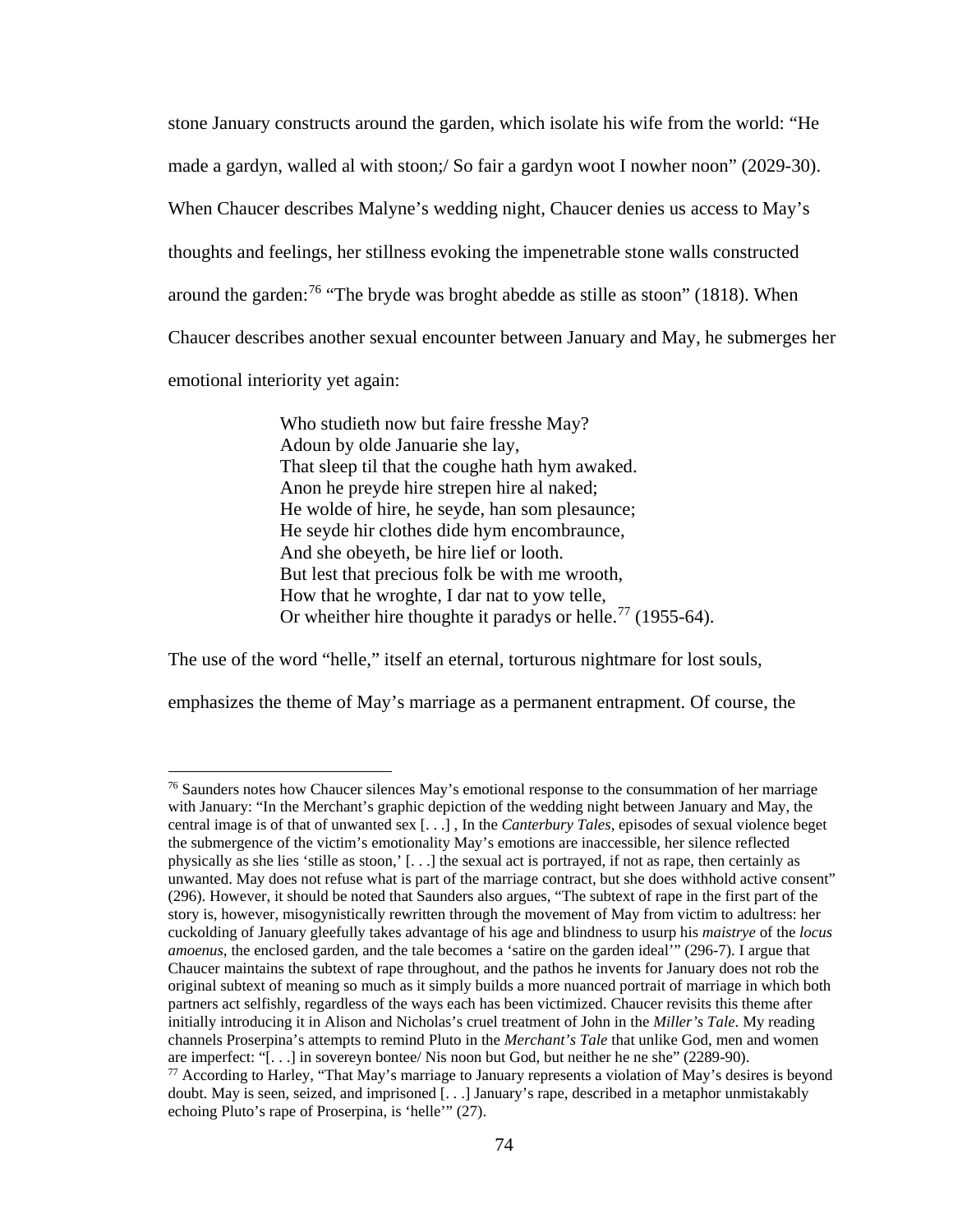Christian concept of hell does not find its mythological counterpoint in the garden where Pluto abducts Proserpina, but in the place he traps her, the Underworld. In this way, Chaucer sets up May as Proserpina's doppelgänger and spiritual daughter, creating an opportunity for Proserpina to provide May with some respite from her insufferable marriage.

Because the garden does not represent one specific location, but rather a fluid exchange of meaningful locations, it functions for Chaucer as a liminal space between reality and fantasy, not bound to the natural laws of the "real world." Proserpina's role as the Queen of Fairyland emphasizes the liminal structure of her mythos, which shifts her between two worlds, one representing the safety and magic of childhood (Earth), and the other representing the pain of responsibility of adulthood (the Underworld, an inevitable end for all people.) Once again, Proserpina's role changes in this liminal space, just as it has before when she changed from maiden to wife in the *Metamorphoses* and *De Raptu Proserpinae*, except this time, she changes from wife to mother. Her intervention on May's behalf echoes Ceres's role in the Rape of Proserpina, wherein Ceres' efforts cannot completely save her daughter from entrapment, but she manages to soften the curse, making Proserpina's stay in the Underworld more bearable. For both Ceres in the *Metamorphoses* and Proserpina in the *Merchant's Tale*, anger becomes the catalyst which effects change for the daughter:

> "Dame," quod this Pluto, "be no lenger wrooth; I yeve it up! But sith I swoor myn ooth That I wolde graunten hym his sighte ageyn, My word shal stonde, I warne yow certeyn. I am a kyng; it sit me noght to lye." "And I," quod she, "a queene of Fayerye! Hir answere shal she have, I undertake. Lat us namoore wordes heerof make;

> > 75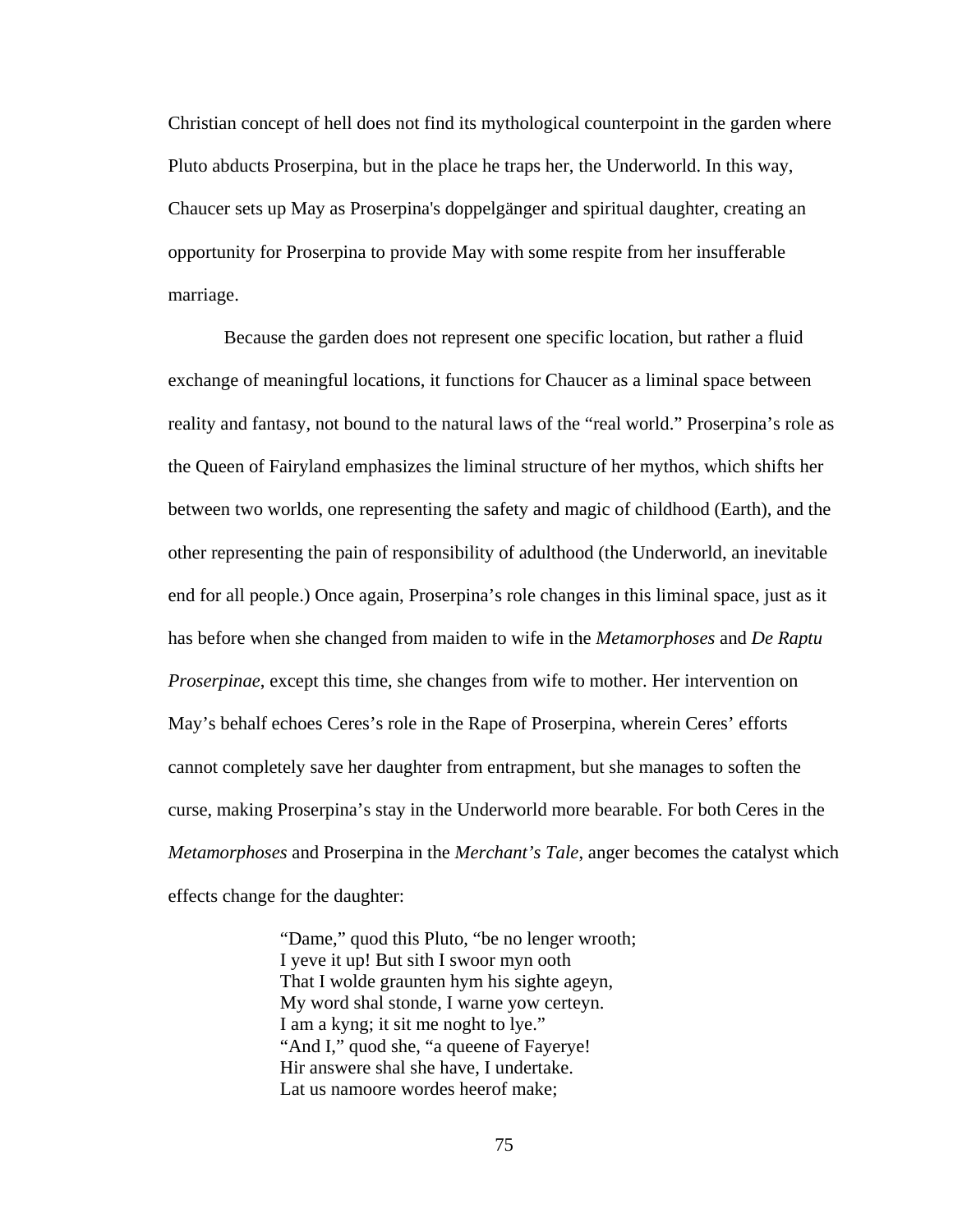For sothe, I wol no lenger yow contrarie" (2311-2319).

Proserpina provides magical assistance to May, not unlike the fairy godmothers<sup>[78](#page-82-0)</sup> found in later examples of maternal characters who fulfill the role of magical "donor" in fairytales. Unlike the *Knight's Tale*, in which Chaucer renders Diana powerless and illustrates her abandonment of Emelye, or the *Man of Law's Tale*, in which Chaucer denies us access to Mary's emotionality and rewrites her role in Custance's protection, the *Merchant's Tale* provides the angry, divinely maternal, and feminine voice missing from every other tale in the *Canterbury Tales*.

Nonetheless, Proserpina's feminine anger in the *Merchant's Tale* is still filtered through the language and anti-feminist rhetoric its male author, and therefore cannot truly reflect a feminine voice divorced from the misogyny of Chaucer's storytelling. According to Harley, "Ultimately, Chaucer's 'queene Proserpyna,' the Ceres-surrogate of 'The Merchant's Tale,' wields only the dubious power that the misogynists readily grant women, the power of verbal deceit" (29). And as Rose reminds us,

> [...] When Chaucer the male poet gives female characters speeches in which they discuss gender using the masculine discourse of misogyny, he displaces language and gender in a slippery manner. Such a displacement, to Irigaray and to Shoshana Felman, poses a question of agency and subjectivity. Felman's query, "Who is speaking here?" reminds us of Irigaray's notion of the absence of a female-generated language, a lack that forces women to use the language of men (35).

<span id="page-82-0"></span><sup>78</sup> Jorgensen identifies fairy godmothers as a popular "donor" in fairytales: "Donors and helpers traditionally appear in fairy tales to aid the hero and the heroine at various points in the plot [. . .] In many fairy tales, especially more literary tales of Charles Perrault and other French writers of his period, a common donor and helper is the fairy godmother" (216-7). However, "fairy godmothers are relatively rare in oral folktales" (219). Because of her dual roles as mother and donor, Proserpina in the *Merchant's Tale* may represent a precursor to fairy godmothers.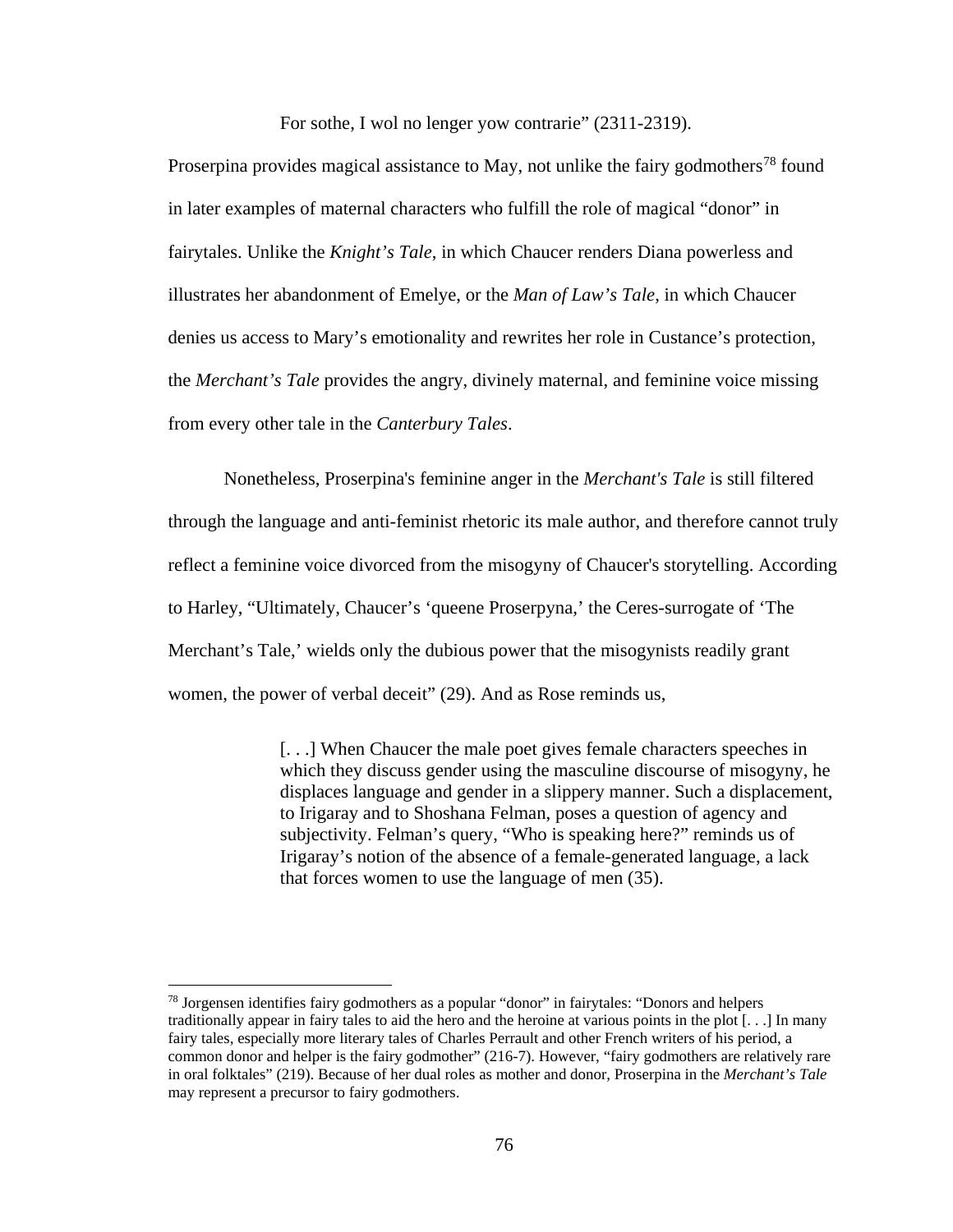In determining which portions of speech and emotional expressions throughout the *Canterbury Tales* reflect the sincerity of its speaker, I am reminded of the envoy to the *Clerk's Tale*, in which Chaucer, through the Clerk-narrator, implores women to behave like Echo, who "evere answereth at the countretaille" (1190). Chaucer's women do repeat the language of men, from Chaucer the poet to other male characters in the text itself. We have seen how Griselda repeats what Walter desires to hear, but subverts his language to assert ownership over her children. We have also seen the implied repetition of wedding vows throughout the tales, and when Pluto calls himself a king of fairyland, Proserpina angrily replies by calling herself its queen. In the Rape of Proserpina, Ceres only partially recovers her lost daughter. In my search for the lost angry, feminine voices of the *Canterbury Tales*, I have arrived at a similarly bittersweet conclusion: because Chaucer's women lack a language of their own, and often lack the emotional outlets that Chaucer allows his male characters, we can only partially unearth their voices and submerged emotionality.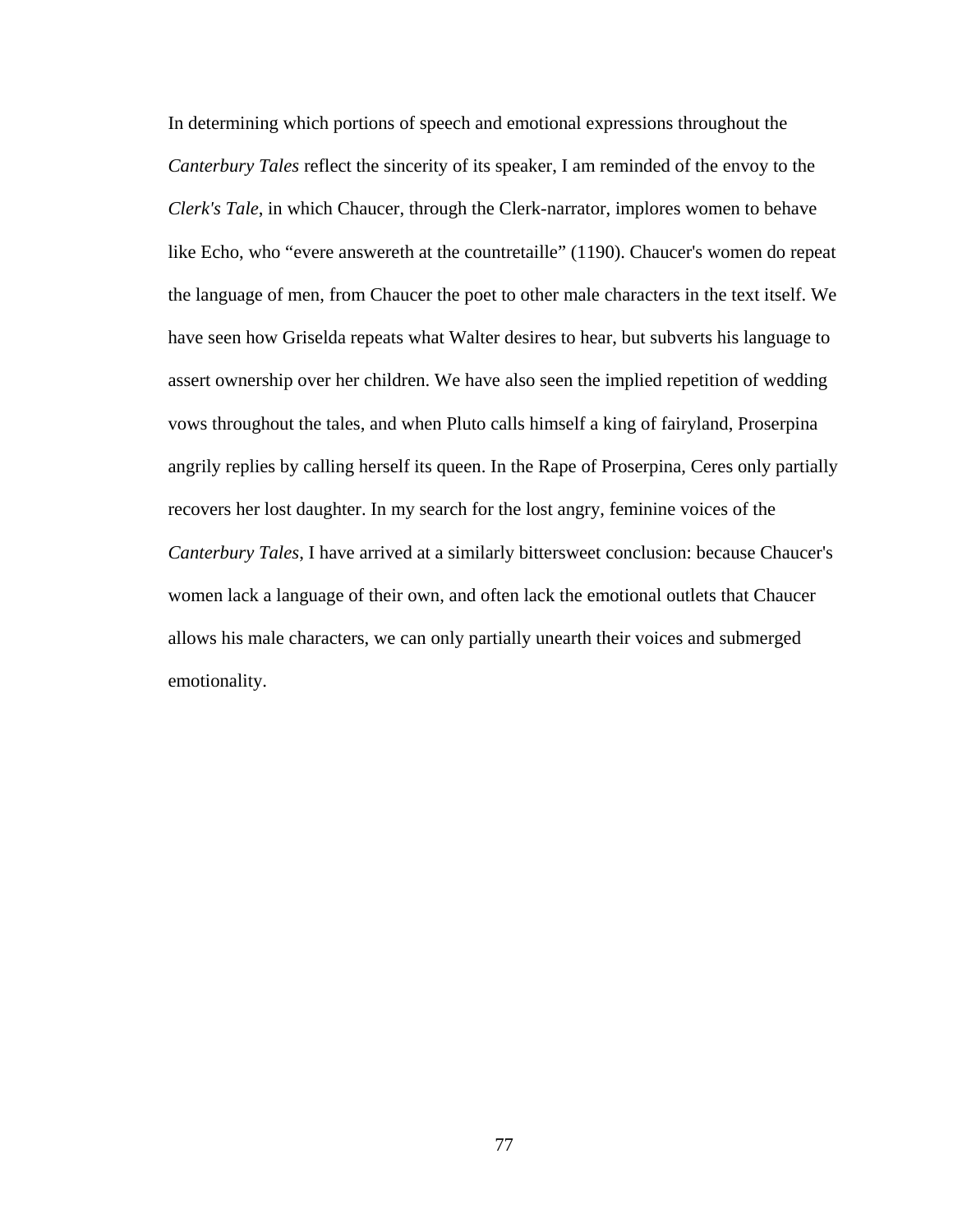## **REFERENCES**

Ashliman, D. L. "Forest." *Folktales and Fairy Tales: Traditions and Texts from around the World*, edited by Anne E. Duggan, Donald Haase, and Helen J. Callow, 2nd ed., ABC-CLIO, 2016, pp. 368-369.

Bailey, M. D. "The Feminization of Magic and the Emerging Idea of the Female Witch in the Late Middle Ages." *Essays in Medieval Studies*, vol. 19 no. 1, 2002, pp. 120-134. Project MUSE, doi:10.1353/ems.2003.0002. Accessed 20 January 2017.

Barnett, Pamela E. "'And Shortly for to Seyn They were Aton': Chaucer's Deflection of Rape in the Reeve's and Franklin's Tales." *Women's Studies*, vol. 22, no. 2, 1993, pp. 145-162, Literature Resource Center, [libproxy.txstate.edu/login?url=http://](http://libproxy.txstate.edu/login?url=http://search.ebscohost.com/login.aspx?direct=true&db=edsglr&AN=edsgcl.14332935&site=eds-live&scope=site) [search.ebscohost.com/login.aspx?direct=true&db=edsglr&AN=edsgcl.14332935&site=e](http://libproxy.txstate.edu/login?url=http://search.ebscohost.com/login.aspx?direct=true&db=edsglr&AN=edsgcl.14332935&site=eds-live&scope=site) [ds-live&scope=site.](http://libproxy.txstate.edu/login?url=http://search.ebscohost.com/login.aspx?direct=true&db=edsglr&AN=edsgcl.14332935&site=eds-live&scope=site) Accessed 2 May 2016.

Bettelheim, Bruno. *The Uses of Enchantment*. 1975. Vintage Books, 2010.

Blamires, Alcuin. *Chaucer, Ethics, and Gender.* Oxford University Press, 2006.

Boccaccio, Giovanni. *The Decameron*. Translated by G. H. McWilliam, 2nd ed., Penguin Books, 1995.

Brewer, D. S. "The Ideal of Feminine Beauty in Medieval Literature, Especially 'Harley Lyrics', Chaucer, and Some Elizabethans." *The Modern Language Review*, vol. 50, no. 3, 1955, pp. 257-269, JSTOR, [www.jstor.org.libproxy.txstate.edu/stable/3719759.](http://www.jstor.org.libproxy.txstate.edu/stable/3719759) Accessed 2 May 2016.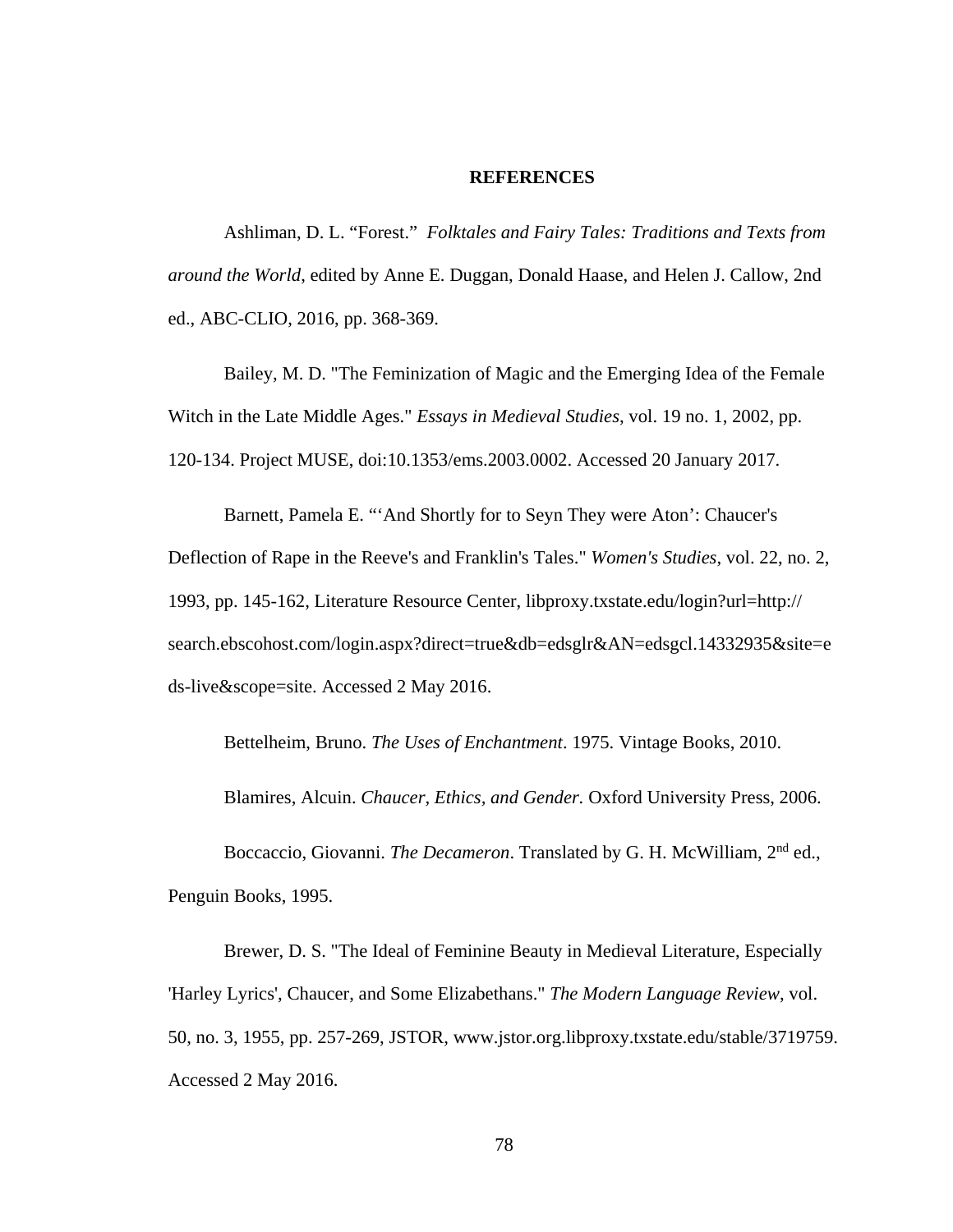Campbell, Mary Anne. "Redefining Holy Maidenhood: Virginity and Lesbianism in Late Medieval England." *Medieval Feminist Newsletter*, vol. 13, 1992, pp. 14-15. MLA International Bibliography, libproxy.txstate.edu/login?url=http://search.ebscohost. com/login.aspx?direct= true&db=mzh&AN=2008300709&site=eds-live&scope=site. Accessed 22 February 2017.

Cannon, Christopher. "Chaucer and Rape: Uncertainty's Certainties." *Representing Rape in Medieval and Early Modern Literature*, edited by Elizabeth Robertson and Christine M. Rose, Palgrave, 2001, pp. 255-279.

Chaucer, Geoffrey, and Larry Dean Benson. *The Riverside Chaucer*. 3rd ed., Houghton Mifflin, 1987.

Claudianus, Claudius. *Claudian. [Electronic Resource.]* Edited and translated by Maurice Platnauer, Harvard University Press, 2014, http://www.loebclassics.com. libproxy.txstate.edu/ view/LCL136/1922/volume.xml. Accessed 30 September 2016.

Dante, Alighieri. *The Divine Comedy*. Translated by Allen Mandelbaum, Everyman's Library, 1995.

Dinshaw, Carolyn. *Chaucer's Sexual Poetics*. The University of Wisconsin Press, 1989.

Irigaray, Luce. *The Sex Which Is Not One*. Cornell University Press, 1985, pp.170-191.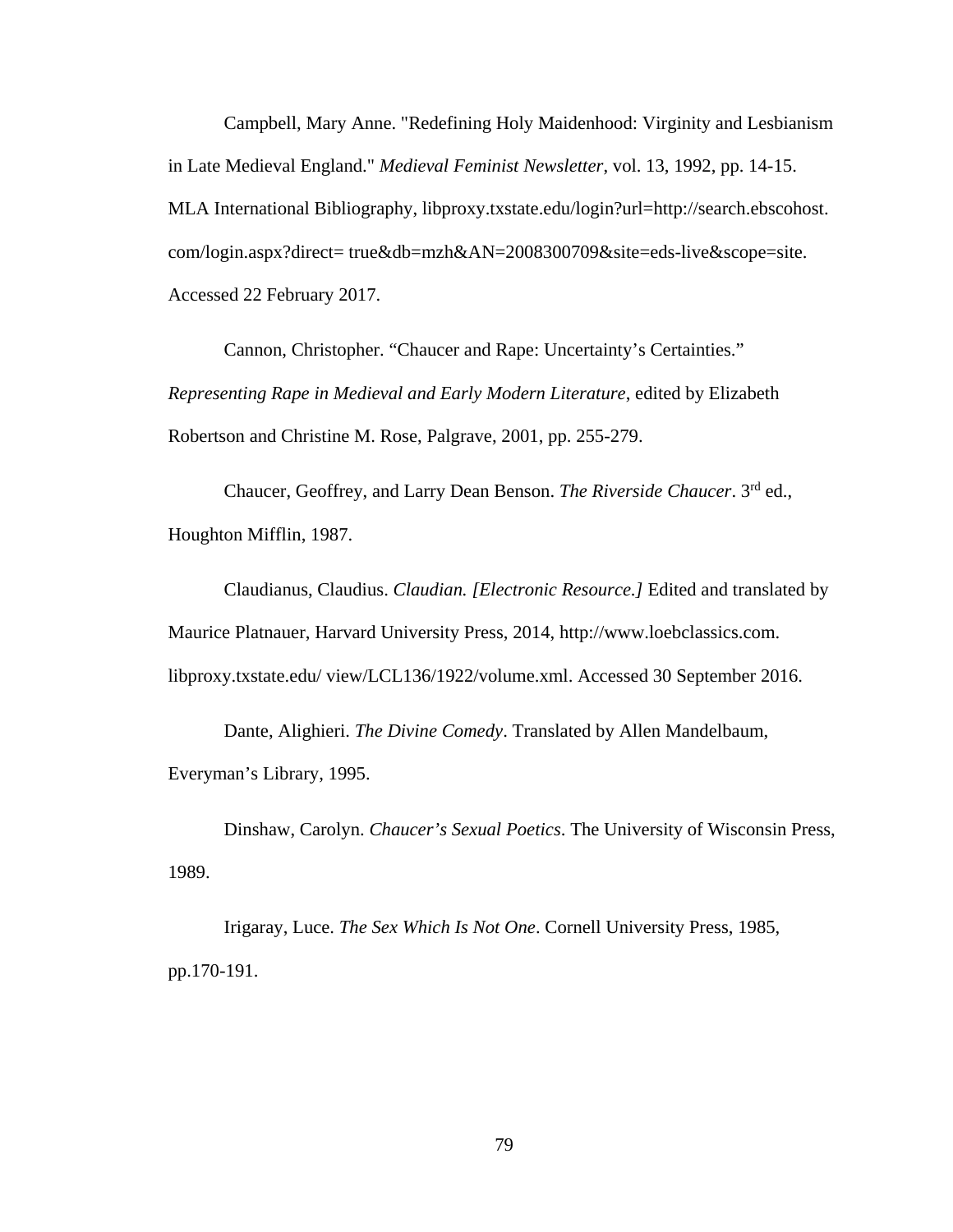Griffith, John Lance. "Anger and Community in the Knight's Tale." *Fu Jen Studies: Literature & Linguistics,* vol. 41, 2008, pp. 13-45, Literature Resource Center, www.go. galegroup.com.libproxy.txstate.edu/ ps/i.do?p=LitRC&sw= w&u= txshracd2550&v= 2.1&it= r&id=GALE%7CA192438187&asid= a4f05ffd2d6b2bbb22497f2b880d4010. Accessed 30 September 2016.

Hansen, Elaine Tuttle. *Chaucer and the Fictions of Gender*. University of California Press, 1992.

Harley, Marta Powell. "Chaucer's Use of the Proserpina Myth in 'The Knight's Tale' and 'The Merchant's Tale.'" *Images of Persephone: Feminist Readings in Western Literature*, edited by Elizabeth T. Hayes, The University Press of Florida, 1994, pp. 20- 31.

Jorgensen, Jeana. "A Wave of the Magic Wand: Fairy Godmothers in Contemporary American Media." *Marvels & Tales: Journal of Fairy-Tale Studies*, vol. 21, no. 2, 2007, pp. 216-227. Literature Resource Center, libproxy.txstate.edu/login?url= http://search.ebscohost.com/ login.aspx?direct=true&db=mzh&AN=2008971013&site= eds-live&scope=site. Accessed 28 February 2017.

Mann, Jill. *Feminizing Chaucer*. New Edition, D.S. Brewer, 2002.

Morrison, Susan S. "The Use of Biography in Medieval Literary Criticism: The Case of Geoffrey Chaucer and Cecily Chaumpaigne." *The Chaucer Review*, no. 1, 1999, pp. 69. JSTOR, libproxy.txstate.edu/login?url=http://search.ebscohost.com/login.aspx? direct=true&db=edsjsr&AN=edsjsr.25096076&site=eds-live&scope=site. Accessed 27 December 2016.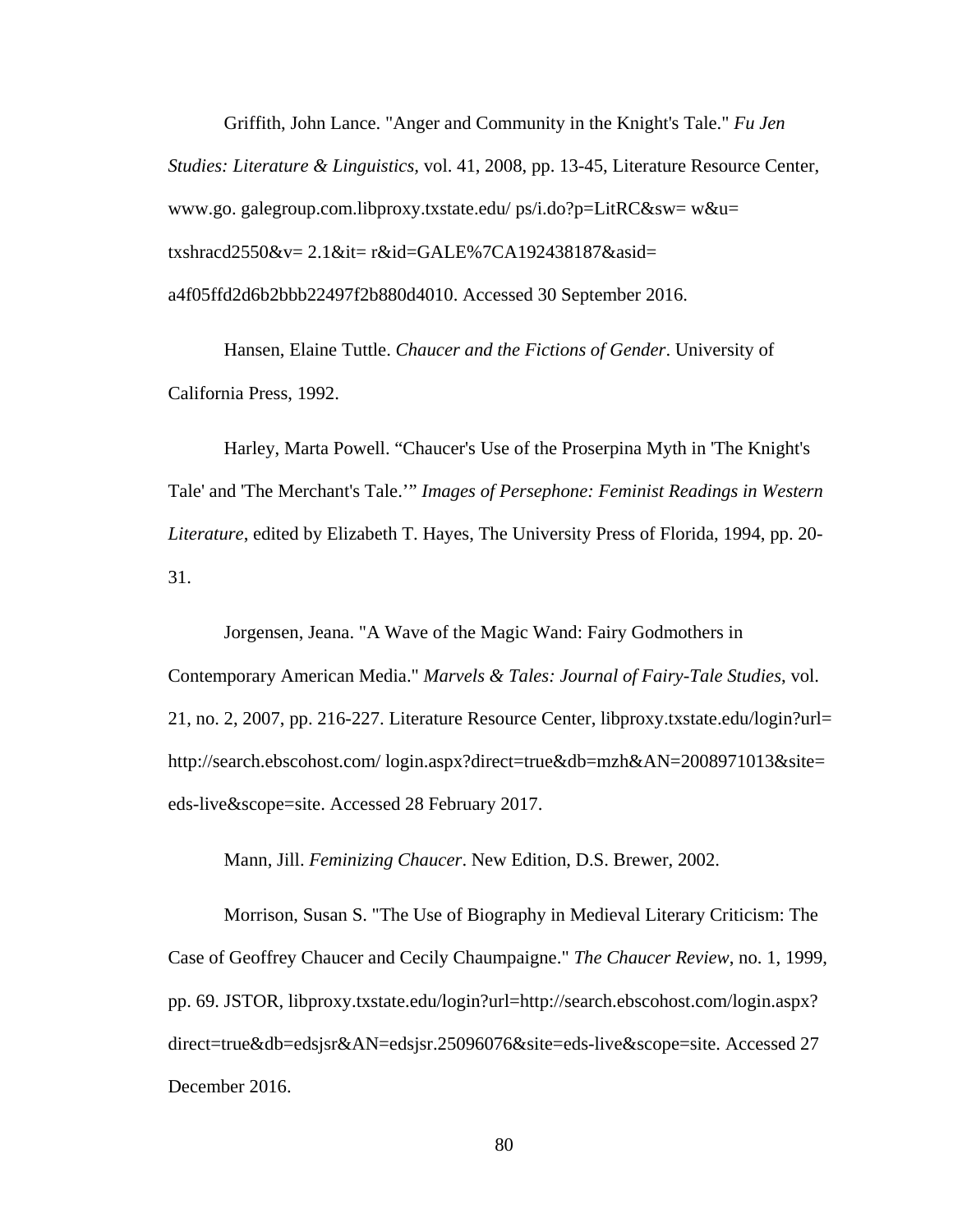Newton, Allyson. "The Occlusion of Maternity in Chaucer's *Clerk's Tale*." *Medieval Mothering*, edited by John Carmi Parsons and Bonnie Wheeler, Garland Publishing Inc., 1996, pp. 63-75.

Ovid. *The Metamorphoses*. Translated by Horace Gregory, Viking, 1958.

O'Connell, Brendan. "'Struglyng Wel and Myghtily': Resisting Rape in the Man of Law's Tale." *Medium Aevum*, no. 1, 2015, p. 16. Literature Resource Center, libproxy.txstate.edu/ login?url=http:// search.ebscohost.com/login.aspx?direct=true&db= edsglr&AN=edsgcl. 422446209&site=eds-live&scope=site. Accessed 1 March 2017.

Pearman, Tory Vandeventer. "Laying Siege To Female Power: Theseus The 'Conqueror' And Hippolita The 'Asseged' In Chaucer's 'The Knight's Tale'." *Essays in Medieval Studies*, vol. 23, 2006, pp. 31-40, Project MUSE, [www. Muse-jhu](https://muse-jhu-edu.libproxy.txstate.edu/journals/essays_in_medieval_studies/v023/23.1pearman.html)[edu.libproxy.txstate.edu/journals/ essays\\_in\\_medieval\\_ studies/v023/23.1pearman.html.](https://muse-jhu-edu.libproxy.txstate.edu/journals/essays_in_medieval_studies/v023/23.1pearman.html) Accessed 2 May 2016.

Petrarch. *Canzoniere*. Carcanet Press Ltd., 2006. ProQuest ebrary. Accessed 11 March 2017.

Phillips, Kim M. "Maidenhood as the Perfect Age of Woman's Life." *Young Medieval Women*, edited by Katherine J. Lewis, Noël James Menuge, and Kim M. Phillips. St. Martin's Press, 1999.

Rose, Christine M. "Reading Chaucer Reading Rape." *Representing Rape in Medieval and Early Modern Literature*, edited by Elizabeth Robertson and Christine M. Rose, Palgrave, 2001, pp. 255-279.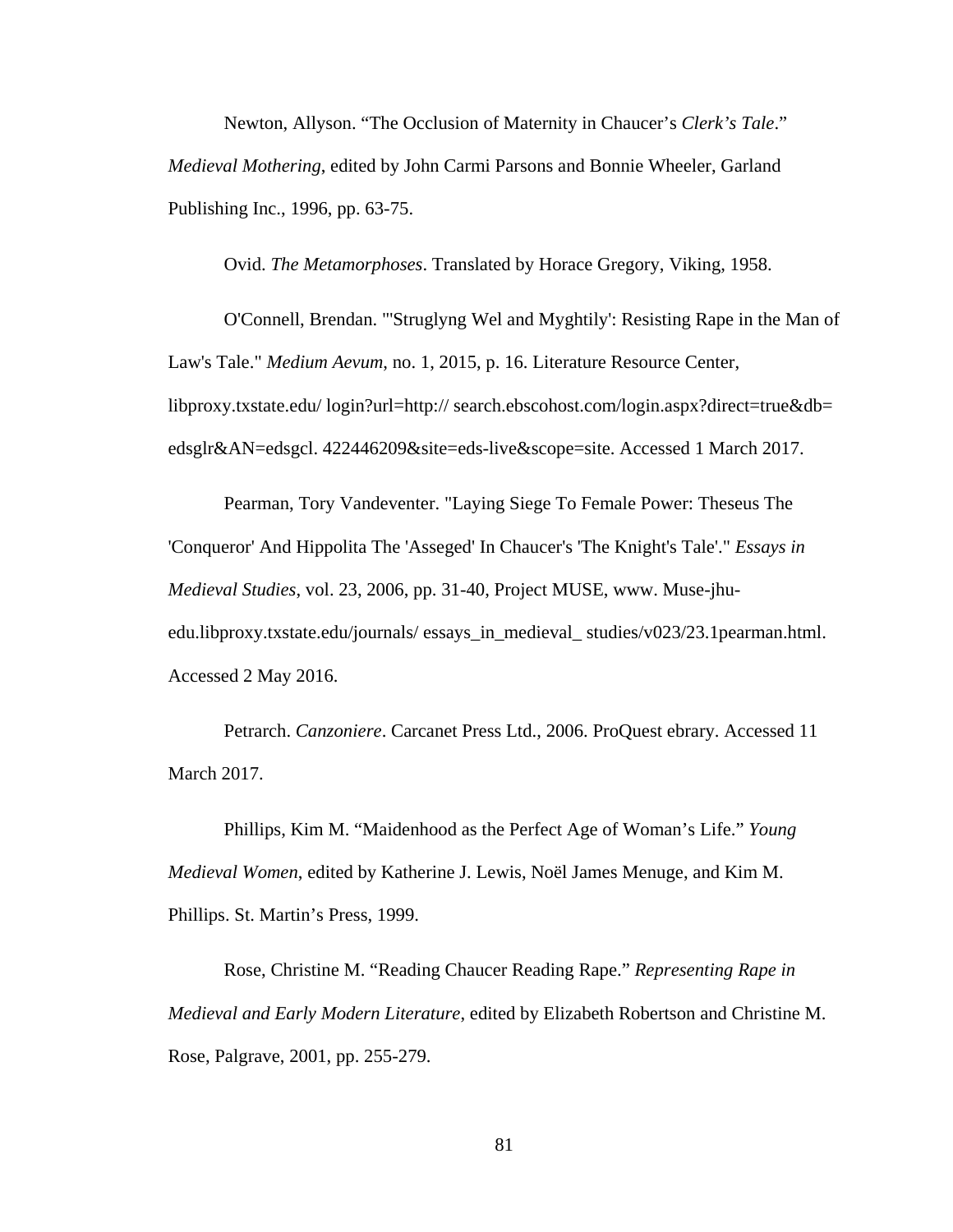Sauer, Michelle M. "'Where Are the Lesbians in Chaucer?' Lack, Opportunity and Female Homoeroticism in Medieval Studies Today." *Journal of Lesbian Studies*, vol. 11, no. 3-4, 2007, pp. 331-345. PsycINFO, doi:10.1300/J155v11n03\_15. Accessed 22 February 2017.

Saunders, Corinne J. *Rape and Ravishment in the Literature of Medieval England*, Boydell & Brewer, 2001.

Schwebel, Leah. "The Legend of Thebes and Literary Patricide in Chaucer, Boccaccio, and Statius." *Studies in the Age of Chaucer*, vol. 36, 2014, pp. 139-168, Project MUSE, doi:10.1353/sac.2014.0028. Accessed 14 September 2016.

Severs, Jonathan Burke. *The Literary Relationships of Chaucer's Clerkes Tale*. Yale University Press, 1942.

Shaw, Judith. "Corporeal and Spiritual Homicide, the Sin of Wrath, and the 'Parson's Tale'." *Traditio*, vol. 38, 1982, pp. 281-300, JSTOR, www.jstor.org.libproxy. txstate.edu/stable/ 27831117. Accessed 1 October 2016.

Shaw, Judith. "Wrath in the Canterbury Pilgrims." *English Language Notes*, vol. 21, 1984, pp. 7-10, Humanities Source, www[.libproxy.txstate.edu/login?url=http://search.](http://libproxy.txstate.edu/login?url=http://search.ebscohost.com/login.aspx?direct=true&db=hus&AN=509331065&site=eds-live&scope=site)  [ebscohost.com/loginaspx ?direct=true&db=hus&AN=509331065&site=eds](http://libproxy.txstate.edu/login?url=http://search.ebscohost.com/login.aspx?direct=true&db=hus&AN=509331065&site=eds-live&scope=site)[live&scope=site.](http://libproxy.txstate.edu/login?url=http://search.ebscohost.com/login.aspx?direct=true&db=hus&AN=509331065&site=eds-live&scope=site) Accessed 1 October 2016.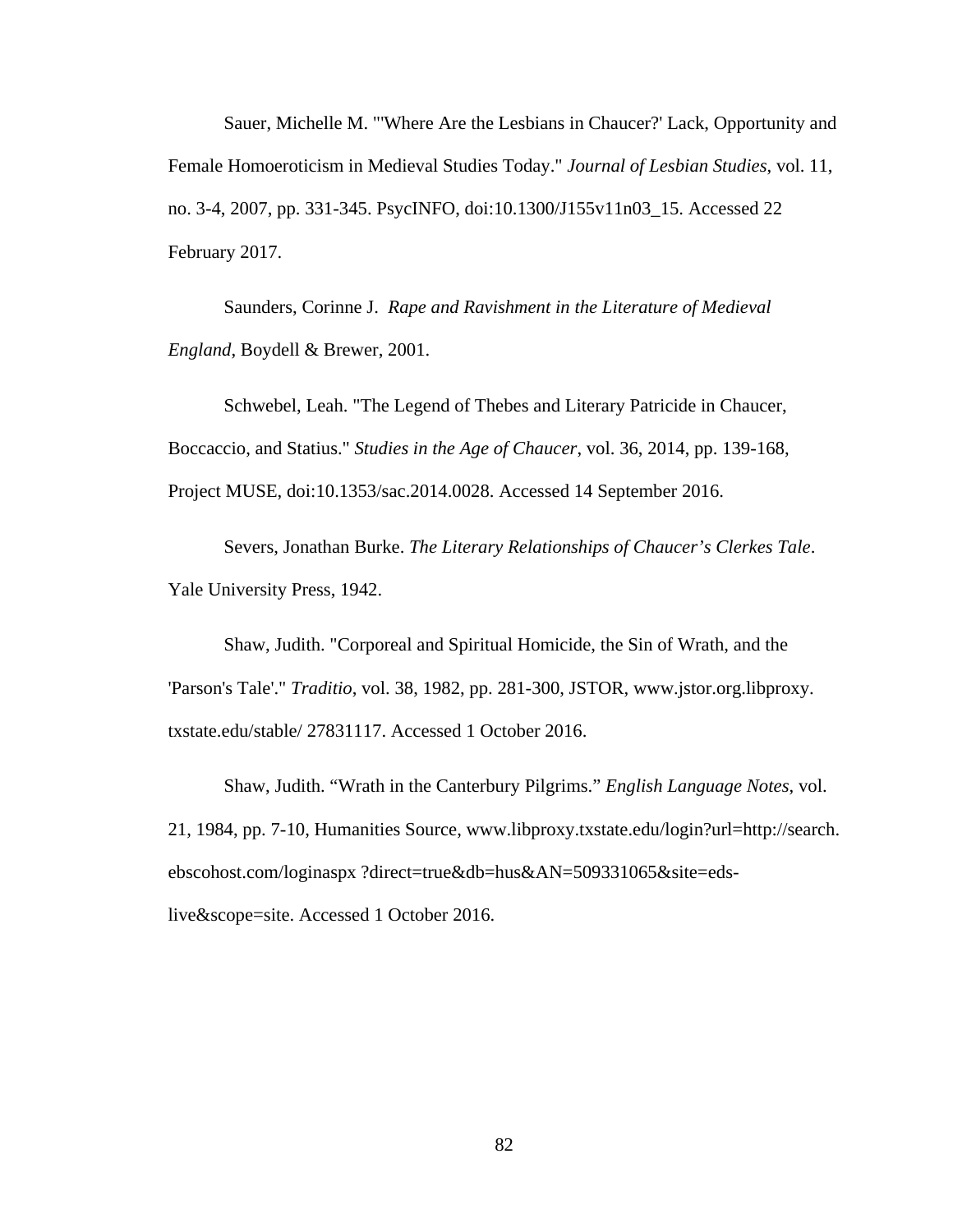Sidhu, Nicole. "To Late for to Crie": Female Desire, Fabliau Politics, and Classical Legend in Chaucer's Reeve's Tale." *Exemplaria-A Journal of Theory in Medieval and Renaissance Studies*, vol. 21, no. 1, pp. 3-23. Art and Humanities Citation Index, libproxy.txstate.edu/ login?url=http://search.ebscohost.com/login.aspx?direct= true&db= edswah&AN=000262926800001&site=eds-live&scope=site. Accessed 1 October 2016.

Simmons-O'Neill, Elizabeth. "Love in Hell: The role of Pluto and Proserpine in Chaucer's 'Merchant's Tale.'" *Modern Language Quarterly*, vol. 51, no. 3, 1990, pp. 389- 407, MLA International Bibliography, [www.libproxy.txstate.edu/login?url=http://search.](http://www.libproxy.txstate.edu/login?url=http://search.%20ebscohost.com/login.aspx?direct)  [ebscohost.com/login.aspx?direct=](http://www.libproxy.txstate.edu/login?url=http://search.%20ebscohost.com/login.aspx?direct) true&db=eue&AN=9208030342&site=eds-live&scope =site. Accessed 1 September 2016.

Steadman, John M. "Simkin's Camus Nose: A Latin Pun in the Reeve's Tale?" *Modern Language Notes*, vol. 75, no. 1, 1960, pp. 4-8, JSTOR, www.jstor.org.libproxy. txstate.edu/stable/ 3040560. Accessed 3 May 2016.

Stewart, Andrew. "Imag(in)ing The Other: Amazons and Ethnicity in Fifth-Century Athens." *Poetics Today*, vol. 16, no. 4, 1995, pp. 571-597, JSTOR, www.jstor. org.libproxy.txstate.edu/ stable/1773366. Accessed 3 May 2016.

Stillinger, Thomas C., editor. *Critical Essays on Geoffrey Chaucer*. G.K. Hall & Co., 1998.

Utley, Francis L. "Boccaccio, Chaucer and the International Popular Tale." *Western Folklore*, vol. 33, no. 3, 1974, pp. 181-201, JSTOR, www.jstor.org.libproxy. txstate.edu/stable/1498993. Accessed 30 September 2016.